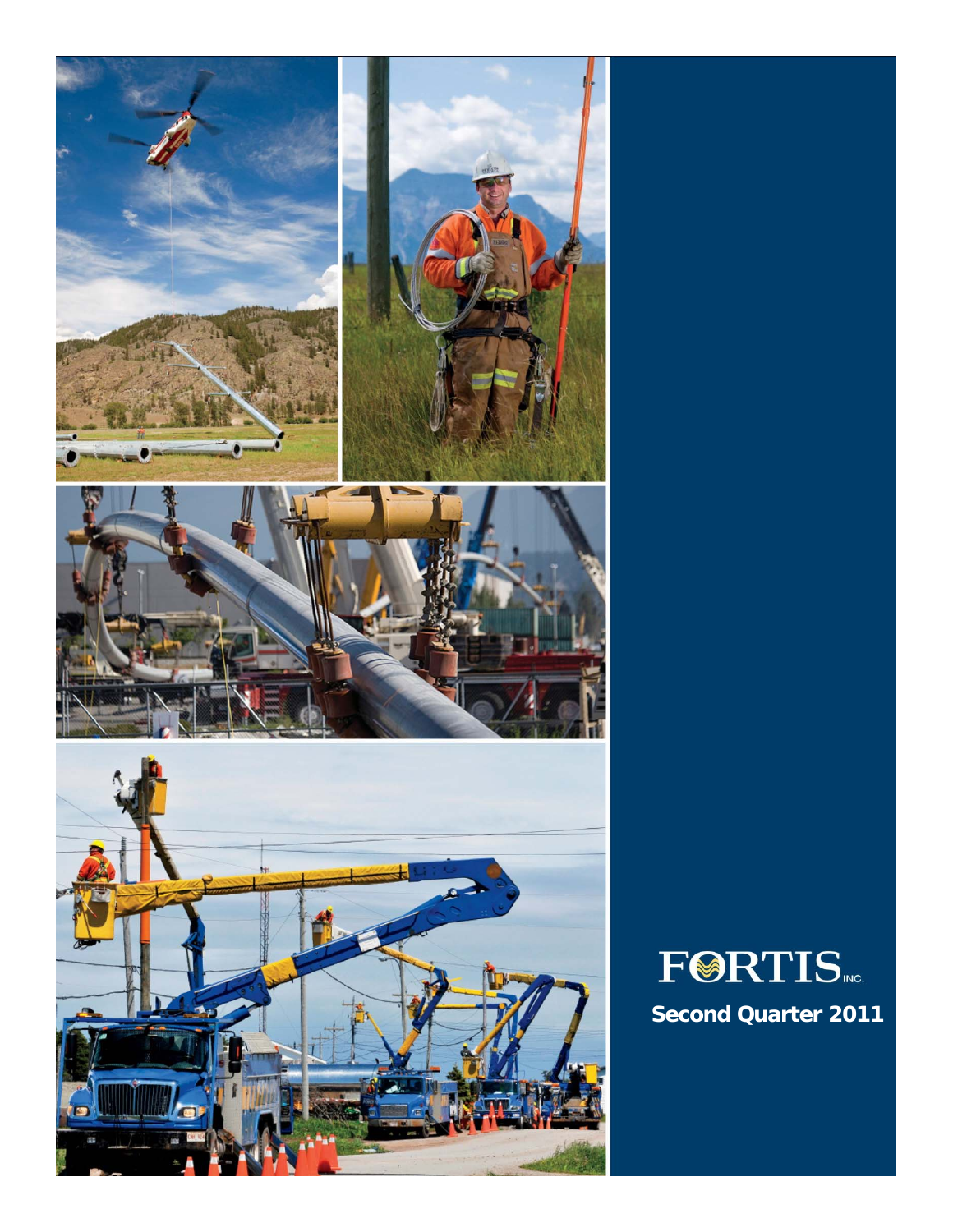### *Dear Shareholder:*

Fortis achieved second quarter net earnings attributable to common equity shareholders of \$58 million, or \$0.33 per common share, compared to \$55 million, or \$0.32 per common share, for the second quarter of 2010. Net earnings attributable to common equity shareholders for the first half of 2011 were \$175 million, or \$1.00 per common share, up \$20 million from earnings of \$155 million, or \$0.90 per common share, for the first half of last year.

Canadian Regulated Electric Utilities contributed earnings of \$45 million, up \$5 million from the second quarter of 2010. The increase reflected improved results at the electric utilities in western Canada associated with overall growth in utility infrastructure investment, lower market-priced purchased power costs at FortisBC Electric and additional return earned on FortisAlberta's investment in automated meters.



Canadian Regulated Gas Utilities contributed earnings of \$15 million compared to \$17 million for the second quarter of 2010. The decrease in earnings was mainly attributable to the timing of operating expenses, partially offset by the impact of growth in utility infrastructure investment and higher gas delivery volumes in the forestry sector. Due to the seasonality of the business, most of the earnings of the gas utilities are realized in the first and fourth quarters.

The average monthly run rate for the Corporation's 2011 capital program is approximately \$100 million, more than 80% of which is being driven by the regulated utilities in western Canada and the Corporation's non-regulated Waneta hydroelectric generation expansion project in British Columbia (the "Waneta Expansion Project"), in which Fortis holds a 51% controlling interest. Gross capital expenditures for the first half of 2011 totalled \$519 million. Several capital projects which commenced prior to 2011 are being completed this year. During the second quarter FortisBC's gas business substantially completed construction of its liquefied natural gas ("LNG") storage facility on Vancouver Island at an estimated cost of \$214 million. The LNG storage facility is currently being filled and is expected to be available for the upcoming winter heating season. FortisBC's electricity business expects to substantially complete its \$105 million Okanagan Transmission Reinforcement Project later this year. FortisAlberta has substantially completed its \$126 million Automated Metering Project, which involved the replacement of approximately 466,000 conventional meters. Work continues on the \$900 million Waneta Expansion Project, which is expected to be completed in spring 2015.

With regard to regulatory matters, FortisBC recently filed two-year (2012-2013) rate applications for both its gas and electricity businesses. Earlier in the year, FortisAlberta filed a two-year (2012-2013) rate application, including proposed gross capital expenditures of more than \$775 million over the two-year period.

Caribbean Regulated Electric Utilities contributed \$7 million, consistent with earnings for the second quarter of 2010. Energy sales at Caribbean Utilities and Fortis Turks and Caicos continue to be impacted by the persistent challenging economic conditions being experienced in the region. Effective June 20, 2011, the Government of Belize (the "GOB") expropriated the Corporation's investment in Belize Electricity. Consequently, there will be no future earnings contribution to Fortis from Belize Electricity. Belize Electricity has contributed minimal earnings since mid-2008. In late July, Fortis, as part of its legal approach, initiated proceedings for compensation from the GOB for the value of the Corporation's previous investment in Belize Electricity. To date, the Corporation's non-regulated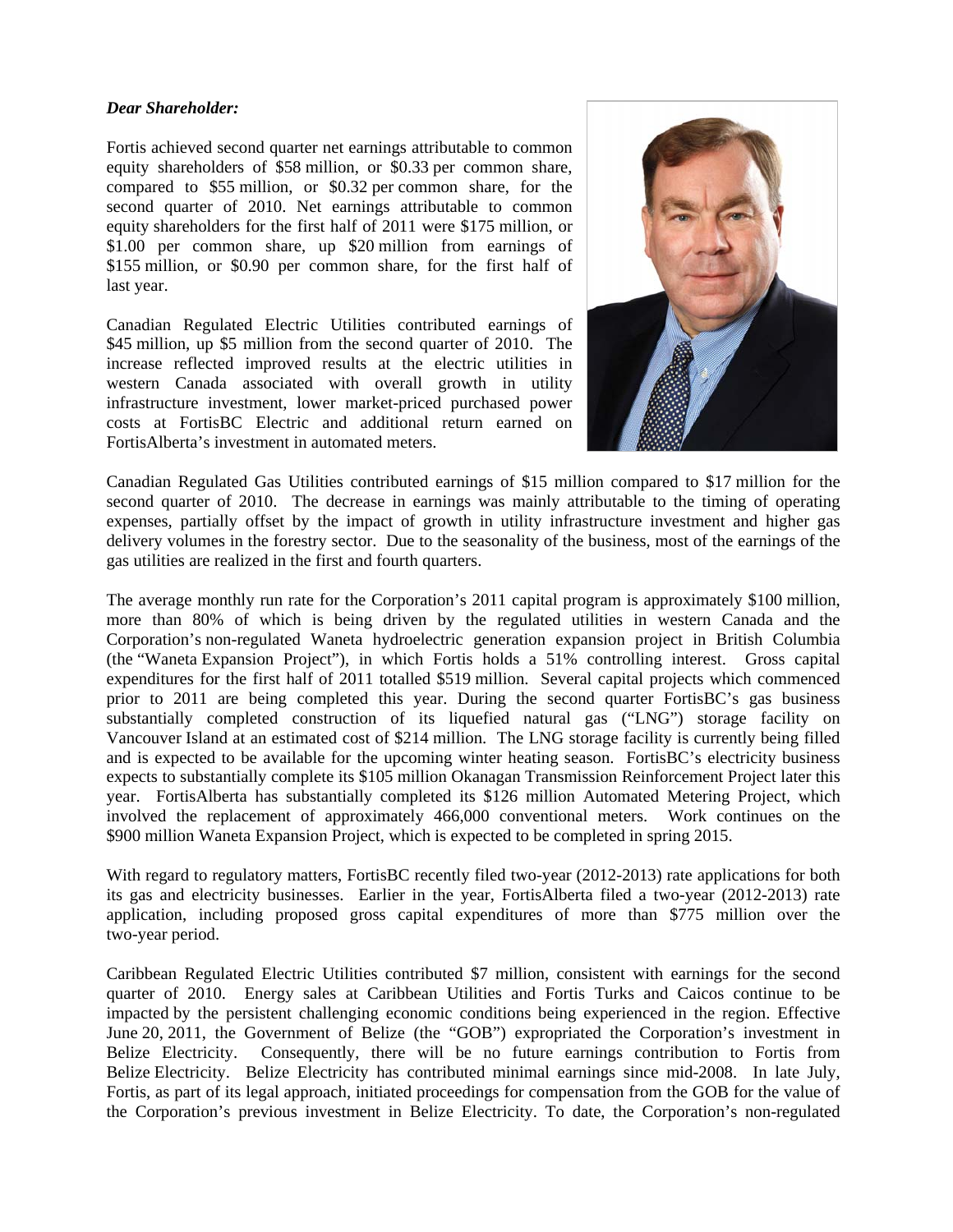hydroelectric generating business in Belize, Belize Electric Company Limited ("BECOL"), has not been impacted by the GOB expropriation legislation.

Fortis Properties delivered earnings of \$7 million compared to \$8 million for the second quarter of 2010, reflecting lower occupancies at hotel operations in western Canada, combined with increased operating expenses.

Non-Regulated Fortis Generation contributed \$2 million to earnings compared to \$3 million for the second quarter of 2010. Results mainly reflected decreased production at BECOL due to lower rainfall.

Corporate and other expenses were \$18 million, \$2 million lower quarter over quarter, mainly due to reduced operating expenses. Higher operating expenses incurred in the second quarter of 2010 related to business development costs.

Cash flow from operating activities was \$527 million for the first half of 2011, up \$122 million from the first half of 2010, driven by higher earnings, the collection from customers of higher amortization costs and favourable changes in working capital and regulatory deferral accounts.

The Merger Agreement between Fortis and Central Vermont Public Service Corporation ("CVPS") announced on May 30, 2011 (the "Merger Agreement") was terminated in July, subsequent to quarter end. Pursuant to the terms of the Merger Agreement, CVPS paid Fortis a US\$17.5 million termination fee plus US\$2 million for expenses.

Fortis recently raised total gross proceeds of approximately \$341 million from the public issuance of 9,100,000 common shares in June, and an additional 1,240,000 common shares in July upon the exercise of an over-allotment option by the underwriters. Net proceeds of the equity issue are being used to repay borrowings under credit facilities and finance equity injections into the utilities in western Canada and the Waneta Expansion Limited Partnership in support of infrastructure investment, and for general corporate purposes.

We are on track to complete our \$1.2 billion 2011 capital expenditure program. Our five-year capital expenditure program out to the end of 2015 is forecasted to increase to \$5.7 billion. This investment will ensure that Fortis continues to meet the energy needs of our customers.

We are disciplined and patient in our pursuit of electric and gas utility acquisitions in the United States and Canada that will add value for Fortis shareholders.

*H. Stanley Marshall President and Chief Executive Officer Fortis Inc.*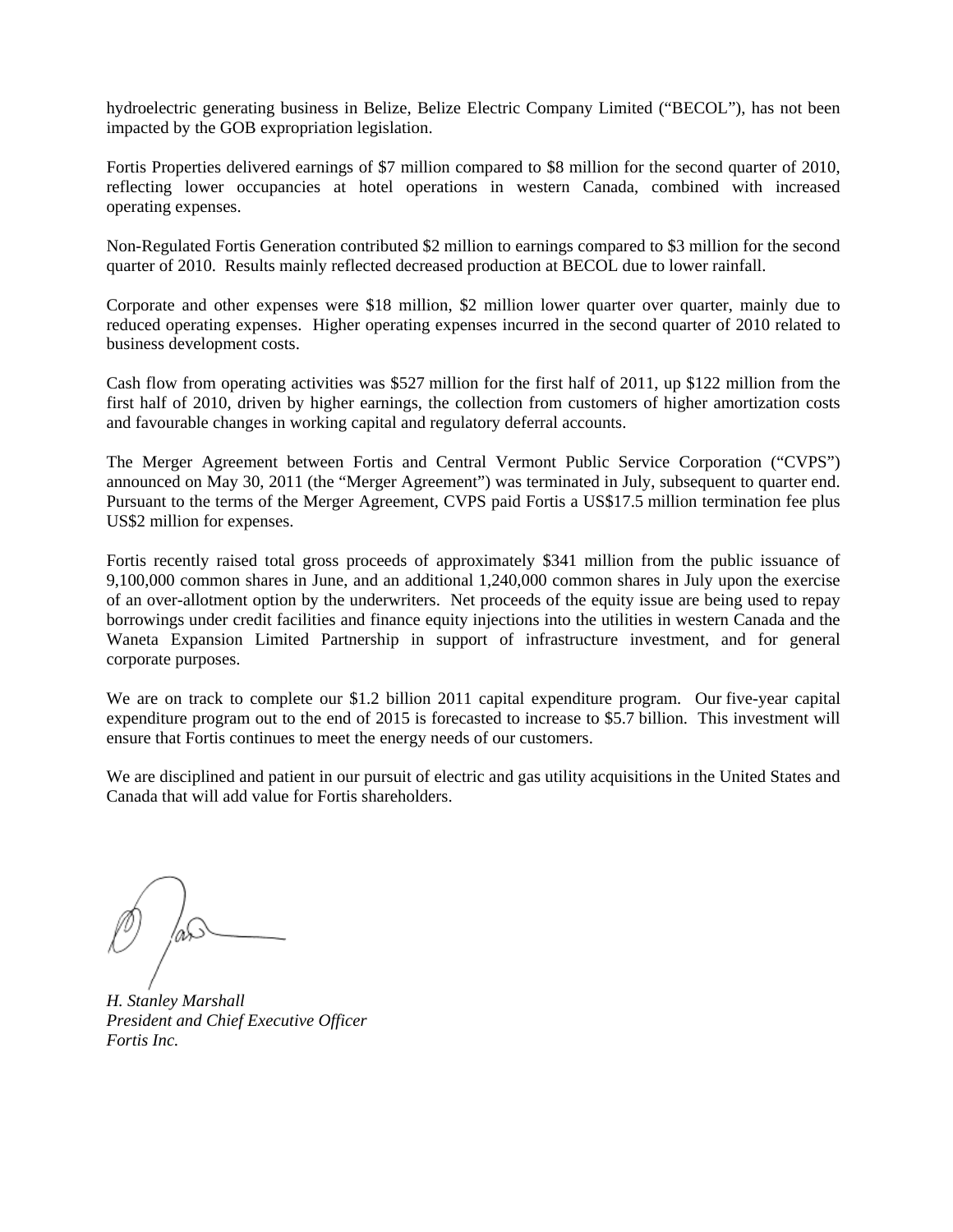# **Interim Management Discussion and Analysis**

For the three and six months ended June 30, 2011 Dated August 3, 2011

#### **TABLE OF CONTENTS**

|                                                | 1  |
|------------------------------------------------|----|
|                                                | 2  |
|                                                | 4  |
|                                                | 7  |
| Regulated Gas Utilities - Canadian             |    |
|                                                |    |
| Regulated Electric Utilities - Canadian        |    |
|                                                | 9  |
|                                                | 10 |
|                                                | 11 |
|                                                | 12 |
| Regulated Electric Utilities - Caribbean       | 13 |
| Non-Regulated - Fortis Generation              | 14 |
| Non-Regulated - Fortis Properties              | 15 |
|                                                | 16 |
|                                                | 17 |
|                                                | 17 |
| Material Regulatory Decisions and Applications | 19 |
|                                                | 23 |

|                                                       | 24      |
|-------------------------------------------------------|---------|
| Summary of Consolidated Cash Flows                    | 24      |
|                                                       | 26      |
|                                                       | 27      |
|                                                       | 28      |
|                                                       | 28      |
|                                                       | 29      |
|                                                       | 30      |
|                                                       | 31      |
| Off-Balance Sheet Arrangements                        | 33      |
|                                                       | 33      |
|                                                       | 34      |
|                                                       | 34      |
|                                                       | 37      |
|                                                       | 37      |
|                                                       | 39      |
|                                                       | 40      |
|                                                       | 40      |
| Interim Consolidated Financial Statements (Unaudited) | $F - 1$ |

#### **FORWARD-LOOKING STATEMENT**

The following Management Discussion and Analysis ("MD&A") should be read in conjunction with the Fortis Inc. ("Fortis" or the "Corporation") interim unaudited consolidated financial statements and notes thereto for the three and six months ended June 30, 2011 and the MD&A and audited consolidated financial statements for the year ended December 31, 2010 included in the Corporation's 2010 Annual Report. The MD&A has been prepared in accordance with National Instrument 51-102 - *Continuous Disclosure Obligations.* Financial information in the MD&A has been prepared in accordance with Canadian generally accepted accounting principles ("Canadian GAAP") and is presented in Canadian dollars unless otherwise specified.

*Fortis includes forward-looking information in the MD&A within the meaning of applicable securities laws in Canada ("forward-looking information"). The purpose of the forward-looking information is to provide management's expectations regarding the Corporation's future growth, results of operations, performance, business prospects and opportunities, and it may not be appropriate for other purposes. All forward-looking information is given pursuant to the safe harbour provisions of applicable Canadian securities legislation. The words "anticipates", "believes", "budgets", "could", "estimates", "expects", "forecasts", "intends", "may", "might", "plans", "projects", "schedule", "should", "will", "would" and similar expressions are often intended to identify forward-looking information, although not all forward-looking information contains these identifying words. The*  forward-looking information reflects management's current beliefs and is based on information currently available to the *Corporation's management. The forward-looking information in the MD&A includes, but is not limited to, statements regarding: the expected timing of filing of regulatory applications and of receipt of regulatory decisions; the expectation that cash required to*  complete subsidiary capital expenditure programs will be sourced from a combination of cash from operations, borrowings under *credit facilities, equity injections from Fortis and long-term debt issues; consolidated forecast gross capital expenditures for 2011 and in total over the five-year period 2011 through 2015; the expectation that the Corporation's significant capital expenditure program should drive growth in earnings and dividends; expected consolidated long-term debt maturities and repayments on average annually over the next five years; except for debt at Exploits River Hydro Partnership ("Exploits Partnership"), the expectation that the Corporation and its subsidiaries will remain compliant with debt covenants during 2011; no material adverse credit rating actions are expected in the near term; and the expected impact of the transition to United States generally accepted accounting principles. The forecasts and projections that make up the forward-looking information are based on assumptions which*  include, but are not limited to: the receipt of applicable regulatory approvals and requested rate orders; no significant operational *disruptions or environmental liability due to a catastrophic event or environmental upset caused by severe weather, other acts of nature or other major event; the expectation that the Corporation will receive compensation from the Government of Belize ("GOB") for the value of the Corporation's previous investment in Belize Electricity; the expectation that Belize Electric Company Limited ("BECOL") will not be expropriated by the GOB; the continued ability to maintain the gas and electricity systems to ensure their continued performance; no material capital project and financing cost overrun related to the construction of the Waneta hydroelectric generation expansion project; no significant decline in capital spending in 2011; no severe and prolonged downturn in economic conditions; sufficient liquidity and capital resources; the continuation of regulator-approved mechanisms to flow through the commodity cost of natural gas and energy supply costs in customer rates; the ability to hedge exposures to fluctuations in interest rates, foreign exchange rates and natural gas commodity prices; no significant variability in interest rates; no significant counterparty defaults; the continued competitiveness of natural gas pricing when compared with electricity and other alternative*  sources of energy; the continued availability of natural gas supply; the continued ability to fund defined benefit pension plans; the *absence of significant changes in government energy plans and environmental laws that may materially affect the operations and*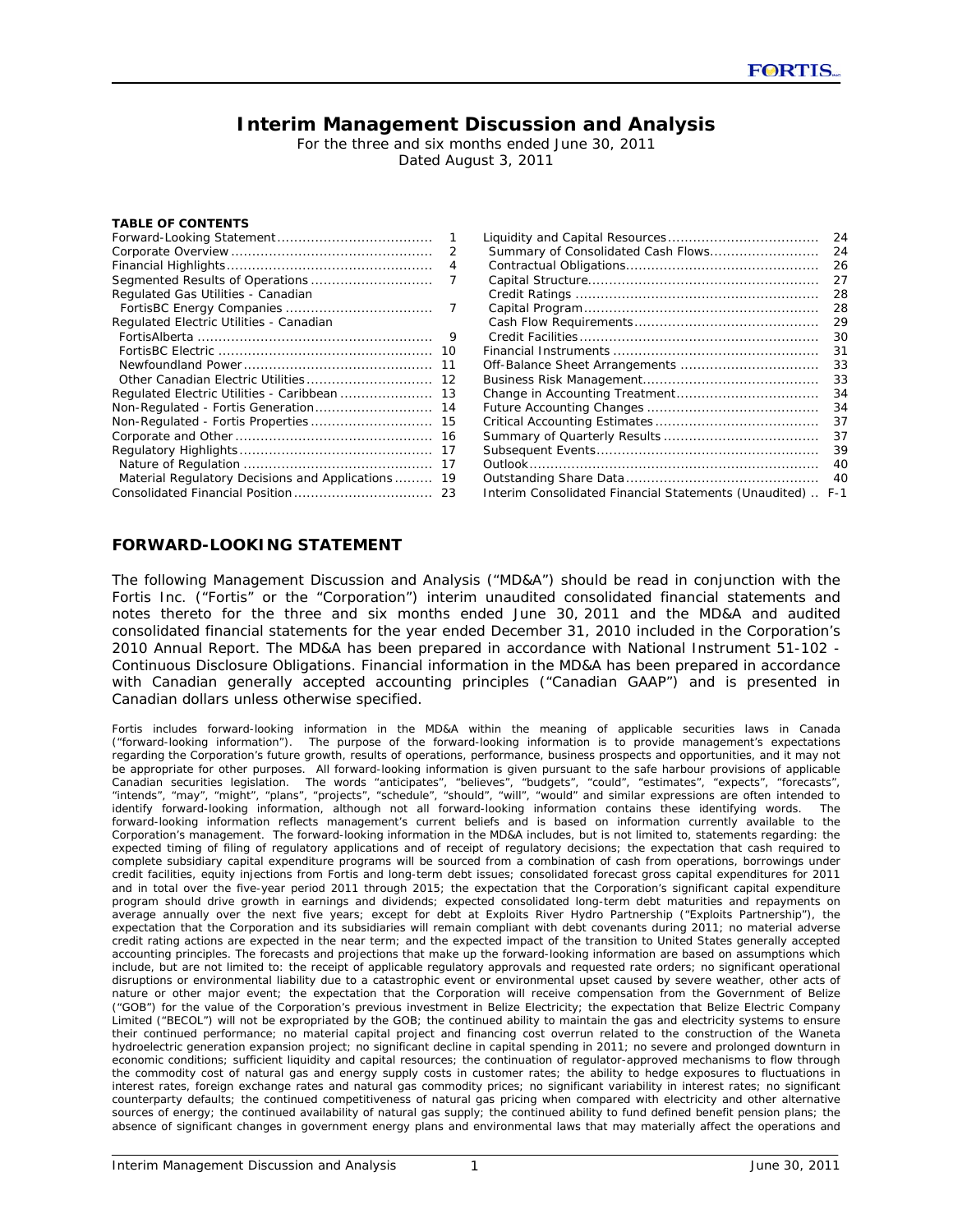*cash flows of the Corporation and its subsidiaries; maintenance of adequate insurance coverage; the ability to obtain and maintain licences and permits; retention of existing service areas; maintenance of information technology infrastructure; favourable relations with First Nations; favourable labour relations; and sufficient human resources to deliver service and execute the capital program. The forward-looking information is subject to risks, uncertainties and other factors that could cause actual results to differ materially from historical results or results anticipated by the forward-looking information. Factors which could cause results or events to differ from current expectations include, but are not limited to: regulatory risk; operating and maintenance risks; risk associated with the amount of compensation to be paid to Fortis for its previous investment in Belize Electricity; the timeliness of the receipt of the compensation and the ability of the GOB to pay the compensation owing to Fortis; risk that the GOB may expropriate BECOL; capital project budget overrun, completion and financing risk in the Corporation's non-regulated business; economic conditions; capital resources and liquidity risk; weather and seasonality; commodity price risk; derivative financial instruments and hedging; interest rate risk; counterparty risk; competitiveness of natural gas; natural gas supply; defined benefit pension plan performance and funding requirements; risks related to the development of the FortisBC Energy (Vancouver Island) Inc. franchise; environmental risks; insurance coverage risk; loss of licences and permits; loss of service area; changes in tax*  legislation; information technology infrastructure; an ultimate resolution of the expropriation of the assets of the *Exploits Partnership that differs from what is currently expected by management; an unexpected outcome of legal proceedings currently against the Corporation; relations with First Nations; labour relations; and human resources. For additional information with respect to the Corporation's risk factors, reference should be made to the Corporation's continuous disclosure materials filed from time to time with Canadian securities regulatory authorities and to the heading "Business Risk Management" in the MD&A for the three and six months ended June 30, 2011 and for the year ended December 31, 2010.* 

*All forward-looking information in the MD&A is qualified in its entirety by the above cautionary statements and, except as required by law, the Corporation undertakes no obligation to revise or update any forward-looking information as a result of new information, future events or otherwise after the date hereof.*

# **CORPORATE OVERVIEW**

Fortis is the largest investor-owned distribution utility in Canada, serving approximately 2,000,000 gas and electricity customers. Its regulated holdings include electric utilities in five Canadian provinces and two Caribbean countries and a natural gas utility in British Columbia, Canada. Fortis owns non-regulated generation assets, primarily hydroelectric, across Canada and in Belize and Upper New York State, and hotels and commercial office and retail space primarily in Atlantic Canada. Year-to-date June 30, 2011, the Corporation's electricity distribution systems met a combined peak demand of approximately 5,028 megawatts ("MW") and its gas distribution system met a peak day demand of 1,210 terajoules ("TJ"). For additional information on the Corporation's business segments, refer to Note 1 to the Corporation's interim unaudited consolidated financial statements for the three and six months ended June 30, 2011 and to the "Corporate Overview" section of the MD&A for the year ended December 31, 2010.

The key goals of the Corporation's regulated utilities are to operate sound gas and electricity distribution systems, deliver gas and electricity safely and reliably at the lowest reasonable cost and conduct business in an environmentally responsible manner. The Corporation's main business, utility operations, is highly regulated and the earnings of the Corporation's regulated utilities are primarily determined under cost of service ("COS") regulation.

Generally under COS regulation, the respective regulatory authority sets customer gas and electricity rates to permit a reasonable opportunity for the utility to recover, on a timely basis, estimated costs of providing service to customers, including a fair rate of return on a regulatory deemed or targeted capital structure applied to an approved regulatory asset value ("rate base"). Generally, the ability of a regulated utility to recover prudently incurred costs of providing service and to earn the regulator-approved rate of return on common shareholders' equity ("ROE") and/or rate of return on rate base assets ("ROA") depends on the utility achieving the forecasts established in the rate-setting processes. As such, earnings of regulated utilities are generally impacted by: (i) changes in the regulator-approved allowed ROE or ROA; (ii) changes in rate base; (iii) changes in energy sales or gas delivery volumes; (iv) changes in the number and composition of customers; (v) variances between actual expenses incurred and forecast expenses used to determine revenue requirements and set customer rates; and (vi) timing differences, within an annual financial reporting period, between when actual expenses are incurred and when they are recovered from customers in rates. When forward test years are used to establish revenue requirements and set base customer rates, these rates are not adjusted as a result of actual COS being different from that which is estimated, other than for certain prescribed costs that are eligible for deferral account treatment. In addition, the Corporation's regulated utilities, where applicable, are permitted by their respective regulatory authority to flow through to customers, without markup, the cost of natural gas, fuel and/or purchased power through base customer rates and/or the use of rate stabilization and other mechanisms.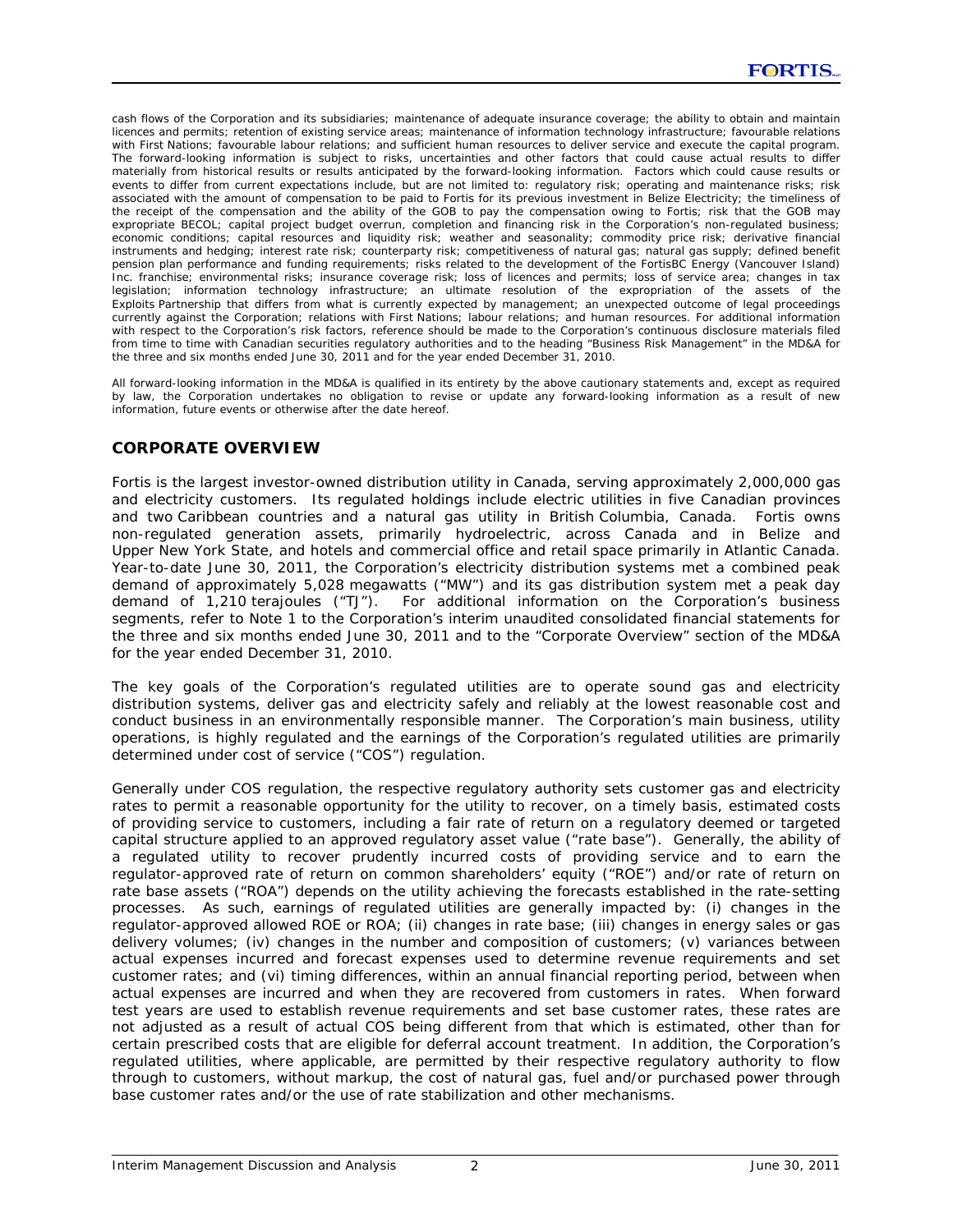Effective March 1, 2011, the Terasen Gas companies were renamed to operate under a common brand identity with FortisBC in British Columbia, Canada. As a result, Terasen Gas Inc. is now FortisBC Energy Inc. ("FEI"), Terasen Gas (Vancouver Island) Inc. is now FortisBC Energy (Vancouver Island) Inc. ("FEVI") and Terasen Gas (Whistler) Inc. is now FortisBC Energy (Whistler) Inc. ("FEWI"), and collectively are referred to as the FortisBC Energy companies.

On June 20, 2011, the Government of Belize ("GOB") convened special sittings of legislature to enact legislation leading to the expropriation of the Corporation's investment in Belize Electricity. As a result of no longer controlling the operations of the utility, the Corporation has discontinued the consolidation method of accounting for the financial results of Belize Electricity, effective June 20, 2011. As at June 30, 2011, the book value of the Corporation's previous investment in Belize Electricity was \$112 million which has been classified in other long-term assets on the consolidated balance sheet of Fortis.

In June 2008 the Public Utilities Commission of Belize ("PUC") issued a rate order that had a significant negative impact on the financial condition and operations of Belize Electricity. The order effectively disallowed the recovery of \$18 million of previously incurred fuel and purchased power costs in customer rates, \$13 million of which was the Corporation's share, and set customer rates at a level that does not allow Belize Electricity to finance its operations and earn a fair and reasonable return. Since 2008, Belize Electricity has been in default of covenants under its long-term lending agreements, has had no access to credit and has not paid any dividends on common shares. Belize Electricity appealed the PUC rate order to the Supreme Court of Belize. On March 15, 2011, the Court rendered its judgment dismissing Belize Electricity's application and finding that, among other things, the generally accepted concept of good utility practice is not applicable in Belize. Belize Electricity has appealed this judgment to the Court of Appeal of Belize; however, as a result of the GOB's actions, it is unlikely that the appeal will be prosecuted by government-controlled Belize Electricity.

Fortis has initiated proceedings for compensation from the GOB for the value of the Corporation's previous investment in Belize Electricity.

The GOB has indicated publicly that it does not intend to expropriate Belize Electric Company Limited ("BECOL"), the Corporation's indirect wholly owned non-regulated subsidiary in Belize. BECOL generates hydroelectricity from three plants located on the Macal River with a combined generating capacity of 51 MW. The entire output of the plants is sold to Belize Electricity under 50-year contracts expiring in 2055 and 2060. Belize Electricity is currently purchasing energy from BECOL at approximately US\$11 cents per kilowatt hour, which is one of the lowest-cost energy supply sources in the country of Belize. Fortis continues to control and consolidate the financial results of BECOL. As at June 30, 2011, the book value of the Corporation's investment in BECOL was \$150 million.

As at July 31, 2011, Belize Electricity owed BECOL US\$6.5 million for overdue energy purchases. The last payment received by BECOL for overdue energy purchases totaled US\$0.5 million and was received on July 11, 2011. In accordance with long-standing agreements, the GOB guarantees the payment of Belize Electricity's obligations to BECOL.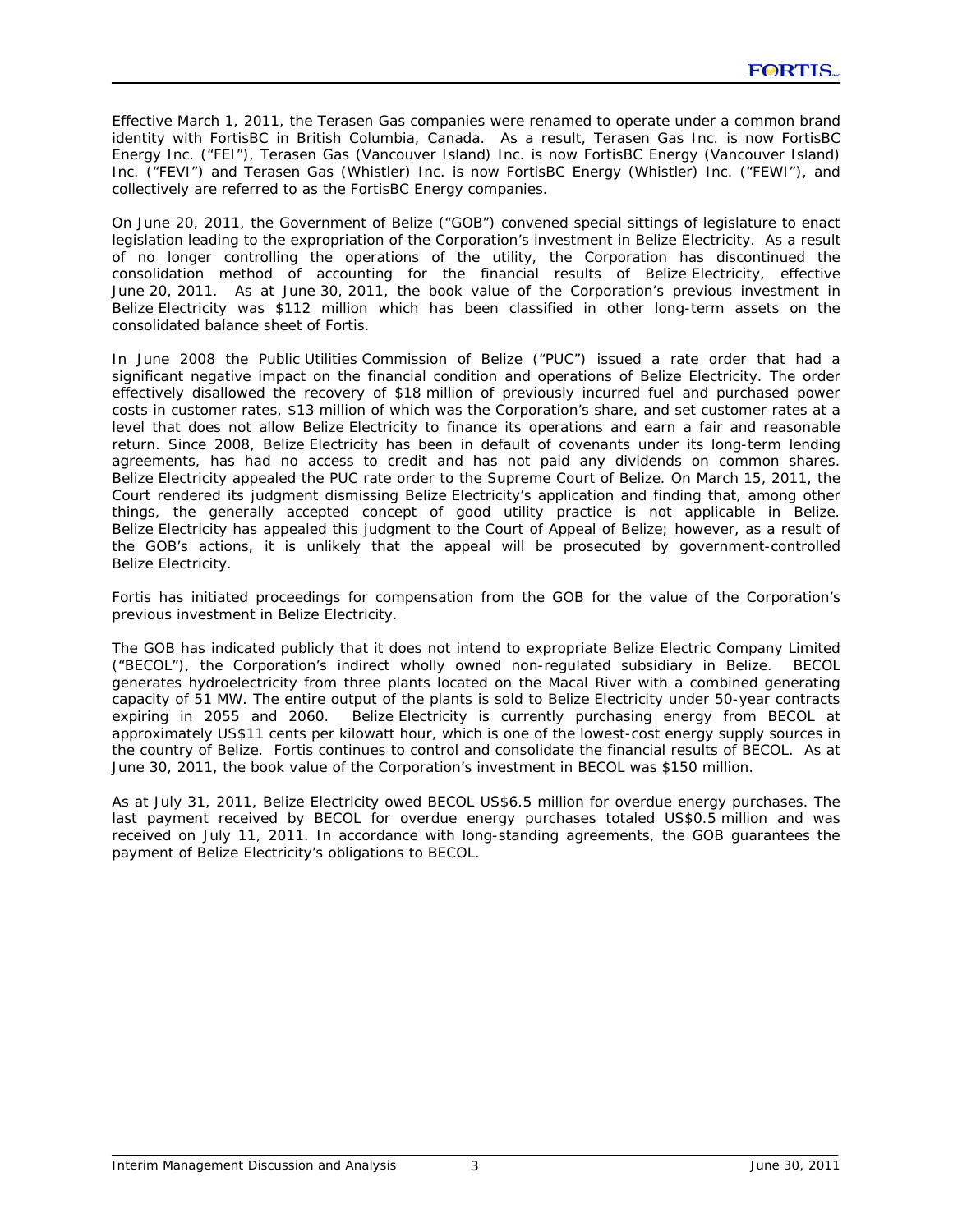# **FINANCIAL HIGHLIGHTS**

Fortis has adopted a strategy of profitable growth with earnings per common share as the primary measure of performance. The Corporation's business is segmented by franchise area and, depending on regulatory requirements, by the nature of the assets. Key financial highlights for the second quarter and year-to-date periods ended June 30, 2011 and June 30, 2010 are provided in the following table.

| <b>Consolidated Financial Highlights (Unaudited)</b> |       |         |               |       |              |          |  |  |
|------------------------------------------------------|-------|---------|---------------|-------|--------------|----------|--|--|
| Periods Ended June 30                                |       | Quarter |               |       | Year-to-Date |          |  |  |
| (\$ millions, except for share data)                 | 2011  |         | 2010 Variance | 2011  | 2010         | Variance |  |  |
| Revenue                                              | 850   | 835     | 15            | 2,014 | 1,908        | 106      |  |  |
| <b>Energy Supply Costs</b>                           | 358   | 367     | (9)           | 961   | 919          | 42       |  |  |
| <b>Operating Expenses</b>                            | 213   | 202     | 11            | 425   | 404          | 21       |  |  |
| Amortization                                         | 103   | 97      | 6             | 206   | 191          | 15       |  |  |
| <b>Finance Charges</b>                               | 92    | 88      | 4             | 183   | 178          | 5        |  |  |
| Corporate Taxes                                      | 15    | 15      |               | 45    | 43           | 2        |  |  |
| Net Earnings                                         | 69    | 66      | 3             | 194   | 173          | 21       |  |  |
| Net Earnings Attributable to:                        |       |         |               |       |              |          |  |  |
| Non-Controlling Interests                            | 3     | 3       |               | 4     | 4            |          |  |  |
| Preference Equity Shareholders                       | 8     | 8       |               | 15    | 14           |          |  |  |
| Common Equity Shareholders                           | 58    | 55      | 3             | 175   | 155          | 20       |  |  |
|                                                      | 69    | 66      | 3             | 194   | 173          | 21       |  |  |
| Basic Earnings per Common Share (\$)                 | 0.33  | 0.32    | 0.01          | 1.00  | 0.90         | 0.10     |  |  |
| Diluted Earnings per Common Share (\$)               | 0.33  | 0.32    | 0.01          | 0.99  | 0.88         | 0.11     |  |  |
| Weighted Average Number of Common                    |       |         |               |       |              |          |  |  |
| Shares Outstanding (millions)                        | 177.1 | 172.4   | 4.7           | 175.8 | 172.0        | 3.8      |  |  |
|                                                      |       |         |               |       |              |          |  |  |
| Cash Flow from Operating Activities                  | 228   | 204     | 24            | 527   | 405          | 122      |  |  |

### **Factors Contributing to Quarterly Revenue Variance**

### *Favourable*

- Gas and energy sales growth, mainly due to weather-related increases in consumption, and growth in the number of customers at FortisAlberta
- The timing of recording of the cumulative impact of FortisAlberta's 2010 revenue requirements decision. The impact of the rate decision was recorded during the third quarter of 2010 when the decision was received.
- An increase in gas delivery rates and the base component of electricity rates at several of the utilities, consistent with rate case decisions, reflecting ongoing investment in utility infrastructure and higher regulator-approved expenses recoverable from customers
- The flow through in customer electricity rates of overall higher energy supply costs driven by Caribbean Utilities and Maritime Electric
- The recognition of \$2.5 million of accrued revenue at FortisAlberta during the second quarter of 2011 related primarily to the cumulative 2010 and year-to-date 2011 return and amortization on the additional \$22 million in capital expenditures associated with the Automated Metering Project, as approved by the regulator to be included in rate base

### *Unfavourable*

- Lower commodity cost of natural gas charged to customers
- The discontinuance of the consolidation method of accounting for the financial results of Belize Electricity, effective June 20, 2011
- Increased performance-based rate-setting ("PBR") incentive adjustments owing to customers by FortisBC Electric
- Approximately \$6 million unfavourable foreign exchange associated with the translation of foreign currency-denominated revenue, due to the weakening of the US dollar relative to the Canadian dollar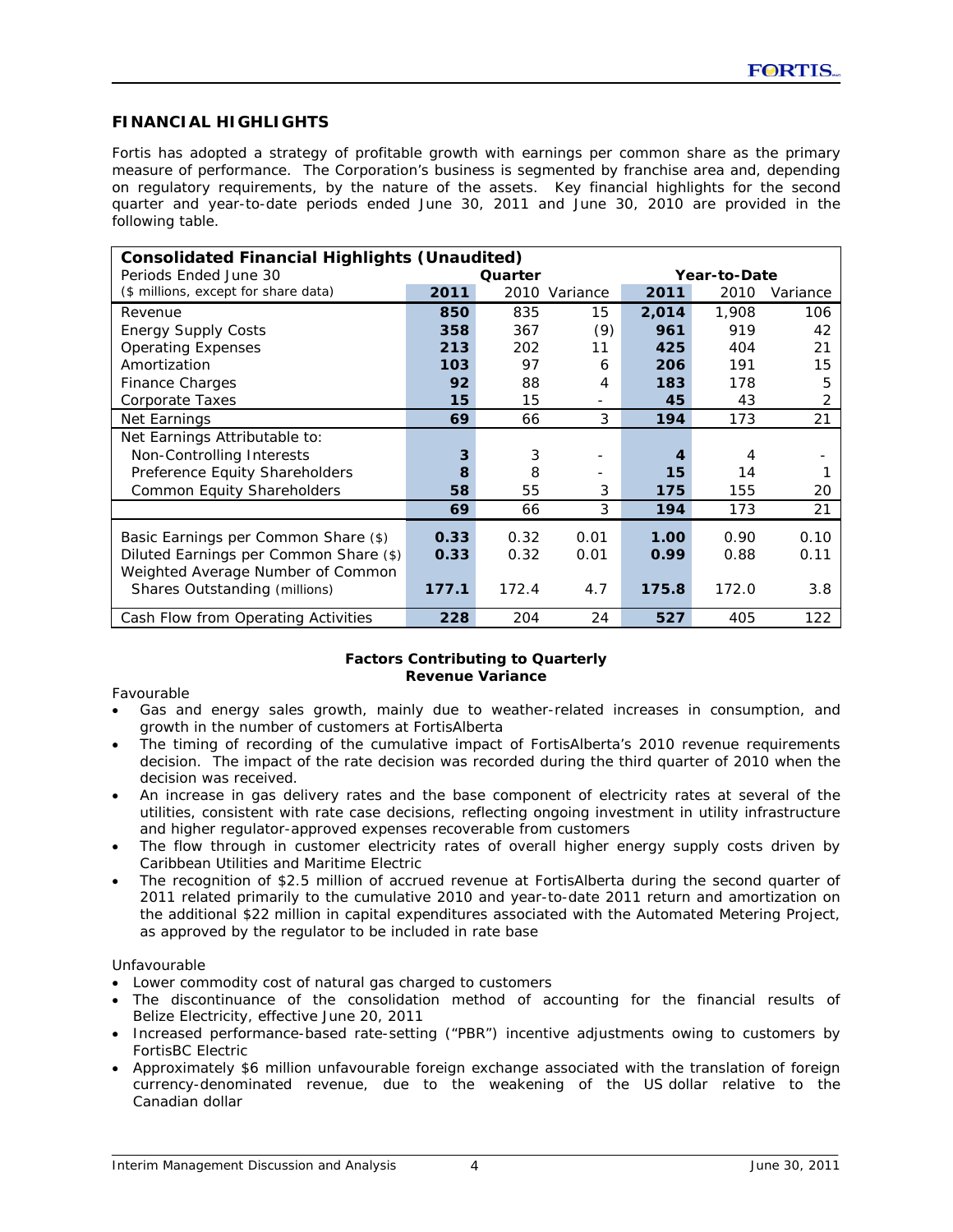### **Factors Contributing to Year-to-Date Revenue Variance**

### *Favourable*

- Gas and energy sales growth for the same reasons as discussed above for the quarter
- The timing of recording of the cumulative impacts of FortisAlberta's and FEWI's 2010 revenue requirements decisions. The impacts of the rate decisions were recorded during the third quarter of 2010 when the decisions were received.
- The increase in gas delivery rates and the base component of electricity rates, as discussed above for the quarter
- The flow through in customer electricity rates of overall higher energy supply costs
- The \$2.5 million of accrued revenue associated with the cumulative return and amortization on the additional capital expenditures included in rate base associated with the Automated Metering Project, as discussed above for the quarter
- An approximate \$1 million gain on sale of property during the first quarter of 2011

### *Unfavourable*

- Lower commodity cost of natural gas charged to customers
- Increased PBR incentive adjustments, as discussed above for the quarter
- Decreased amortization of regulatory liabilities and deferrals at Newfoundland Power, as approved by the regulator
- Approximately \$10 million associated with unfavourable foreign currency translation

### **Factors Contributing to Quarterly Energy Supply Costs Variance**

#### *Favourable*

- Lower commodity cost of natural gas
- Lower average market-priced purchased power costs at FortisBC Electric and FortisOntario
- Approximately \$3 million associated with favourable foreign currency translation
- The discontinuance of the consolidation method of accounting for the financial results of Belize Electricity, effective June 20, 2011

#### *Unfavourable*

- Gas and energy sales growth
- Higher energy supply costs associated with increased fuel costs at Caribbean Utilities and an increase in the recovery of energy supply costs at Maritime Electric through the operation of the Energy Cost Adjustment Mechanism

#### **Factors Contributing to Year-to-Date Energy Supply Costs Variance**

#### *Unfavourable*

The same factors as discussed above for the quarter

#### *Favourable*

- Lower commodity cost of natural gas
- Lower average market-priced purchased power costs at FortisBC Electric and FortisOntario
- Approximately \$6 million associated with favourable foreign currency translation

### **Factors Contributing to Quarterly and Year-to-Date Operating Expenses Variances**

#### *Unfavourable*

- Higher operating expenses at Newfoundland Power, mainly due to the regulator-approved change in the accounting treatment for other post-employment benefit ("OPEB") costs, and the timing of labour costs
- Wage and general inflationary increases
- The timing of and regulator-approved increase in certain operating expenses at the FortisBC Energy companies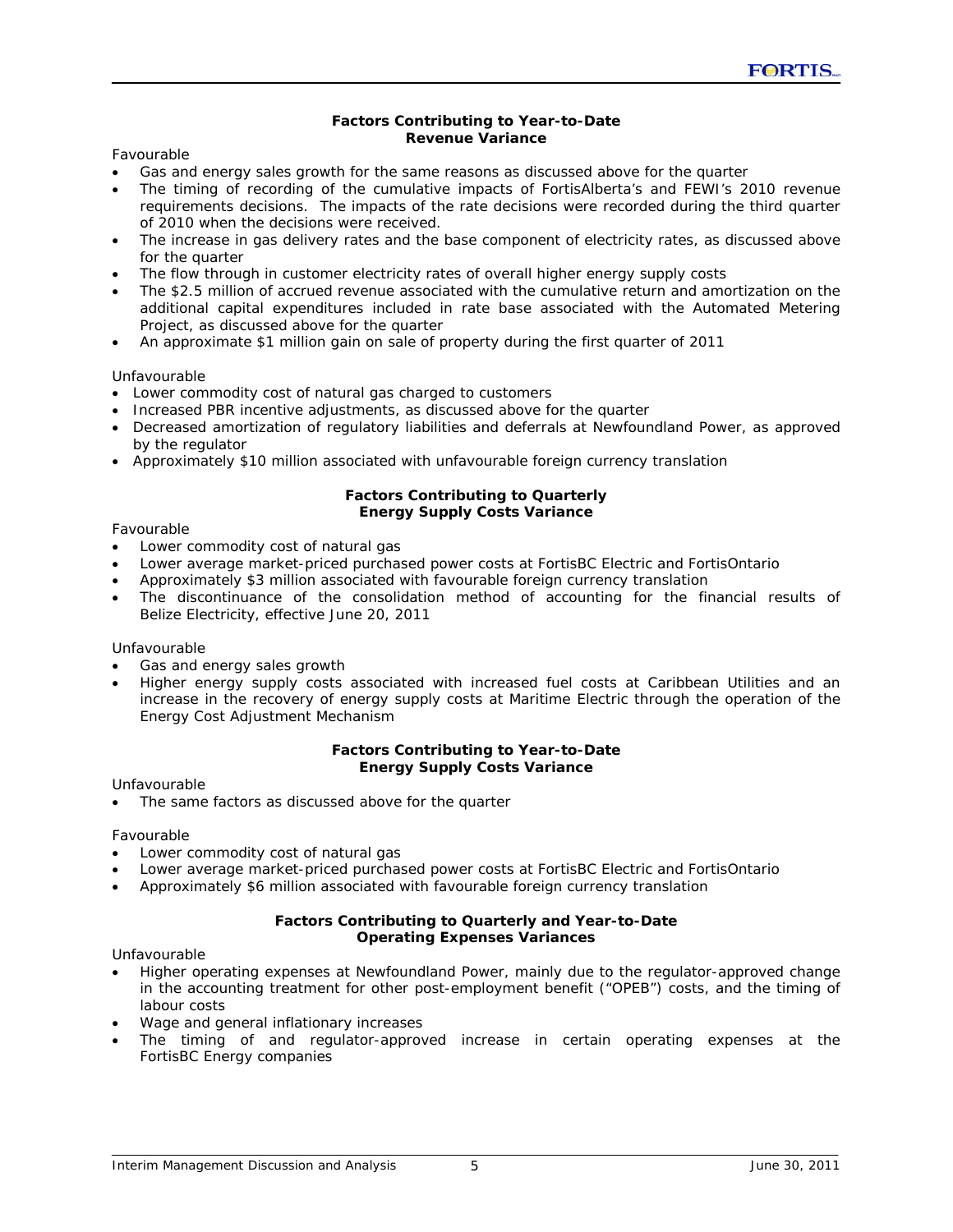### *Favourable*

• Higher corporate operating expenses incurred in the first half of 2010 related to business development costs

### **Factors Contributing to Quarterly and Year-to-Date Amortization Costs Variances**

### *Unfavourable*

- Higher amortization rates at FortisAlberta, due to the timing of recording of the cumulative impact of FortisAlberta's 2010 revenue requirements decision. The impact of the rate decision was recorded during the third quarter of 2010 when the decision was received.
- Continued investment in utility infrastructure and income producing properties

#### *Favourable*

- Reduced amortization costs at the FortisBC Energy companies, mainly due to the retirement late in 2010 of certain general plant assets and the amortization in 2011 of a regulatory deferral account
- Increased amortization costs during the first half of 2010 at Newfoundland Power, due to approximate \$1 million and \$2 million adjustments for the second quarter and year-to-date periods of 2010, respectively, as approved by the regulator, related to an amortization study

### **Factors Contributing to Quarterly and Year-to-Date Finance Charges Variances**

### *Unfavourable*

• Higher debt levels in support of the utilities' capital expenditure programs

#### *Favourable*

- The refinancing of maturing corporate debt at a lower rate in April 2010
- Higher capitalized allowance for funds used during construction year to date

#### **Factors Contributing to Quarterly and Year-to-Date Corporate Taxes Variances**

#### *Favourable*

• Lower effective corporate income tax rate, driven by higher deductions for income tax purposes compared to accounting purposes and lower statutory income tax rates

### *Unfavourable*

• Higher earnings before corporate taxes

#### **Factors Contributing to Quarterly and Year-to-Date Earnings Variances**

#### *Favourable*

- An approximate \$6 million and \$10.5 million earnings impact for the quarter and year to date, respectively, related to rate base growth, mainly at the regulated utilities in western Canada, due to continued investment in utility infrastructure
- The \$2.5 million of accrued revenue associated with the cumulative return and amortization on the additional capital expenditures included in rate base associated with the Automated Metering Project, as discussed above
- The favourable impact year to date of the timing of recording of the cumulative impacts of FortisAlberta's and FEWI's 2010 revenue requirements decisions. The impacts of the rate decisions were recorded during the third quarter of 2010 when the decisions were received.
- Lower average market-priced purchased power costs at FortisBC Electric
- The favourable impact year to date of higher energy sales driven by FortisBC Electric and FortisAlberta
- Higher corporate operating expenses incurred in the first half of 2010 related to business development costs
- Higher capitalized allowance for funds used during construction year to date related to the construction of the liquefied natural gas ("LNG") storage facility on Vancouver Island
- A higher allowed ROE at Algoma Power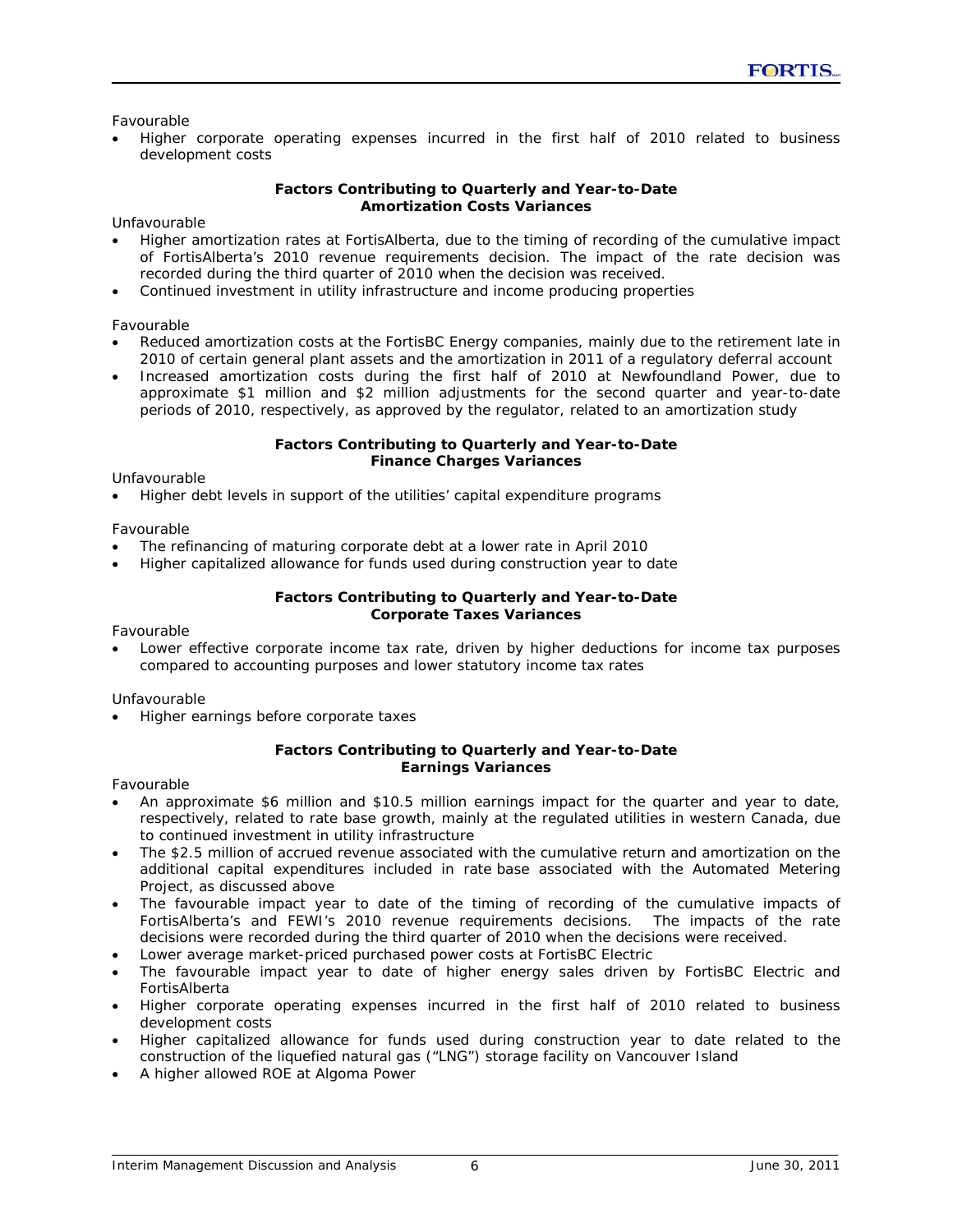### *Unfavourable*

- The timing of and regulator-approved increase in certain operating expenses at the FortisBC Energy companies
- Decreased earnings from non-regulated hydroelectric generation operations for the quarter reflecting decreased production at BECOL due to lower rainfall
- Lower earnings from Fortis Properties reflecting lower occupancies at hotel operations in western Canada, combined with increased operating expenses

# **SEGMENTED RESULTS OF OPERATIONS**

# **Segmented Net Earnings Attributable to Common Equity Shareholders (Unaudited)**

| Periods Ended June 30                     |      | Quarter |          |                   | Year-to-Date  |     |
|-------------------------------------------|------|---------|----------|-------------------|---------------|-----|
| (\$ millions)                             | 2011 | 2010    | Variance | 2011              | 2010 Variance |     |
| <b>Regulated Gas Utilities - Canadian</b> |      |         |          |                   |               |     |
| FortisBC Energy Companies                 | 15   | 17      | (2)      | 91                | 90            |     |
| <b>Requlated Electric Utilities -</b>     |      |         |          |                   |               |     |
| Canadian                                  |      |         |          |                   |               |     |
| FortisAlberta                             | 19   | 17      | 2        | 40                | 32            | 8   |
| FortisBC Electric                         | 9    | 8       |          | 28                | 22            | ĥ   |
| Newfoundland Power                        | 11   | 11      |          | 18                | 18            |     |
| Other Canadian Electric Utilities         | 6    | 4       |          | $12 \overline{ }$ | 9             | 3   |
|                                           | 45   | 40      | 5        | 98                | 81            | 17  |
| Regulated Electric Utilities - Caribbean  |      |         |          | 10                | 11            | (1) |
| Non-Regulated - Fortis Generation         | 2    | 3       | (1)      | 5                 | 5             |     |
| Non-Regulated - Fortis Properties         |      | 8       | (1)      | 9                 | 10            | (1) |
| Corporate and Other                       | (18) | (20)    | 2        | (38)              | (42)          | 4   |
| Net Earnings Attributable to              |      |         |          |                   |               |     |
| <b>Common Equity Shareholders</b>         | 58   | 55      | 3        | 175               | 155           | 20  |

For a discussion of the nature of regulation and material regulatory decisions and applications pertaining to the Corporation's regulated utilities, refer to the "Regulatory Highlights" section of this MD&A. A discussion of the financial results of the Corporation's reporting segments is as follows.

# **REGULATED GAS UTILITIES - CANADIAN**

### **FORTISBC ENERGY COMPANIES** *(1)*

| <b>Gas Volumes by Major Customer Category (Unaudited)</b> |        |         |               |         |              |               |  |  |  |  |  |  |
|-----------------------------------------------------------|--------|---------|---------------|---------|--------------|---------------|--|--|--|--|--|--|
| Periods Ended June 30                                     |        | Quarter |               |         | Year-to-Date |               |  |  |  |  |  |  |
| (TJ)                                                      | 2011   |         | 2010 Variance | 2011    |              | 2010 Variance |  |  |  |  |  |  |
| Core – Residential and Commercial                         | 24,951 | 23,827  | 1.124         | 75,399  | 64,258       | 11,141        |  |  |  |  |  |  |
| Industrial                                                | 1,229  | 1,193   | 36            | 3,117   | 2,868        | 249           |  |  |  |  |  |  |
| <b>Total Sales Volumes</b>                                | 26,180 | 25,020  | 1,160         | 78,516  | 67.126       | 11,390        |  |  |  |  |  |  |
| <b>Transportation Volumes</b>                             | 16,730 | 14,090  | 2.640         | 37,214  | 30,500       | 6.714         |  |  |  |  |  |  |
| Throughput under Fixed Revenue                            |        |         |               |         |              |               |  |  |  |  |  |  |
| Contracts                                                 | 489    | 2,374   | (1,885)       | 965     | 6,766        | (5,801)       |  |  |  |  |  |  |
| <b>Total Gas Volumes</b>                                  | 43,399 | 41,484  | 1,915         | 116,695 | 104,392      | 12,303        |  |  |  |  |  |  |

*(1)* The FortisBC Energy companies are comprised of FEI, FEVI and FEWI.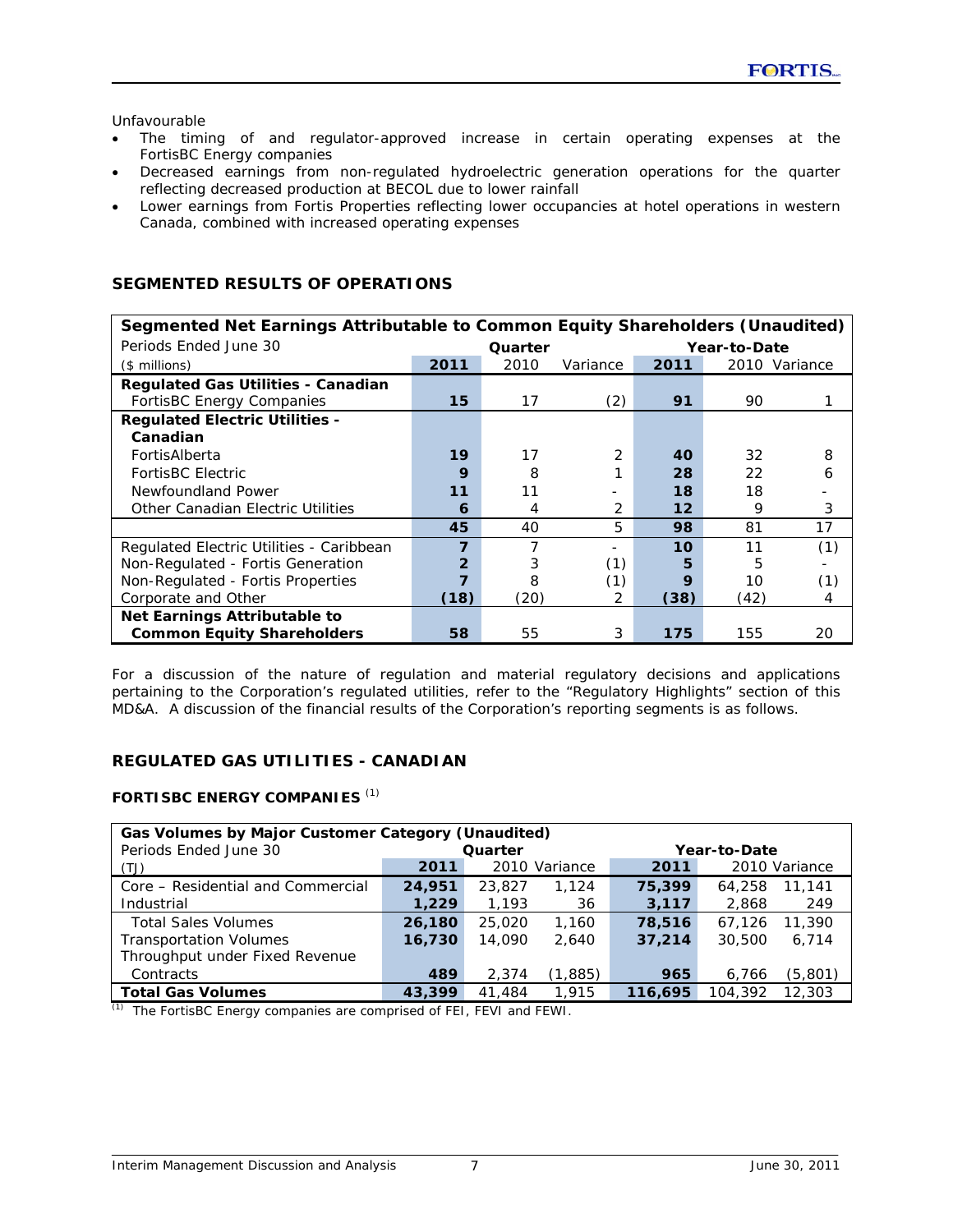#### **Factors Contributing to Quarterly and Year-to-Date Gas Volumes Variances**

*Favourable* 

- Higher average consumption by residential and commercial customers as a result of cooler weather
- Higher transportation volumes reflecting improving economic conditions favourably affecting the forestry sector

#### *Unfavourable*

• Lower volumes under fixed revenue contracts, mainly due to higher precipitation, which made it more cost efficient for a large customer to not utilize its natural gas-powered generating facility during the first half of 2011

Net customer additions were 1,002 during the first half of 2011 compared to 1,829 during the first half of 2010. Gross customer additions decreased due to lower building activity during 2011.

Seasonality has a material impact on the earnings of the FortisBC Energy companies as a major portion of the gas distributed is used for space heating. Most of the annual earnings of the FortisBC Energy companies are realized in the first and fourth quarters.

The FortisBC Energy companies earn approximately the same margin regardless of whether a customer contracts for the purchase and delivery of natural gas or for the transportation only of natural gas. As a result of the operation of regulator-approved deferral mechanisms, changes in consumption levels and energy supply costs from those forecast to set residential and commercial customer gas rates do not materially affect earnings.

| <b>Financial Highlights (Unaudited)</b> |                         |      |          |      |      |          |
|-----------------------------------------|-------------------------|------|----------|------|------|----------|
| Periods Ended June 30                   | Year-to-Date<br>Quarter |      |          |      |      |          |
| (\$ millions)                           | 2011                    | 2010 | Variance | 2011 | 2010 | Variance |
| Revenue                                 | 320                     | 336  | (16)     | 895  | 862  | 33       |
| Earnings                                | 15 <sub>1</sub>         |      | (2)      | 91   | 90   |          |

### **Factors Contributing to Quarterly Revenue Variance**

### *Unfavourable*

Lower commodity cost of natural gas charged to customers

#### *Favourable*

- Higher average gas consumption by residential and commercial customers
- Higher transportation volumes in the forestry sector
- An increase in the delivery component of customer rates, mainly due to ongoing investment in utility infrastructure and higher regulator-approved operating expenses recoverable from customers

### **Factors Contributing to Year-to-Date Revenue Variance**

#### *Favourable*

- The same factors as discussed above for the quarter
- The timing of recording of the cumulative impact of FEWI's 2010 revenue requirements decision. The impact of the rate decision was recorded during the third quarter of 2010.

#### *Unfavourable*

The same factor as discussed above for the quarter

#### **Factors Contributing to Quarterly Earnings Variance**

#### *Unfavourable*

The timing of and regulator-approved increase in operating expenses, driven by labour and benefits costs and consulting expenses

#### *Favourable*

• Rate base growth, due to continued investment in utility infrastructure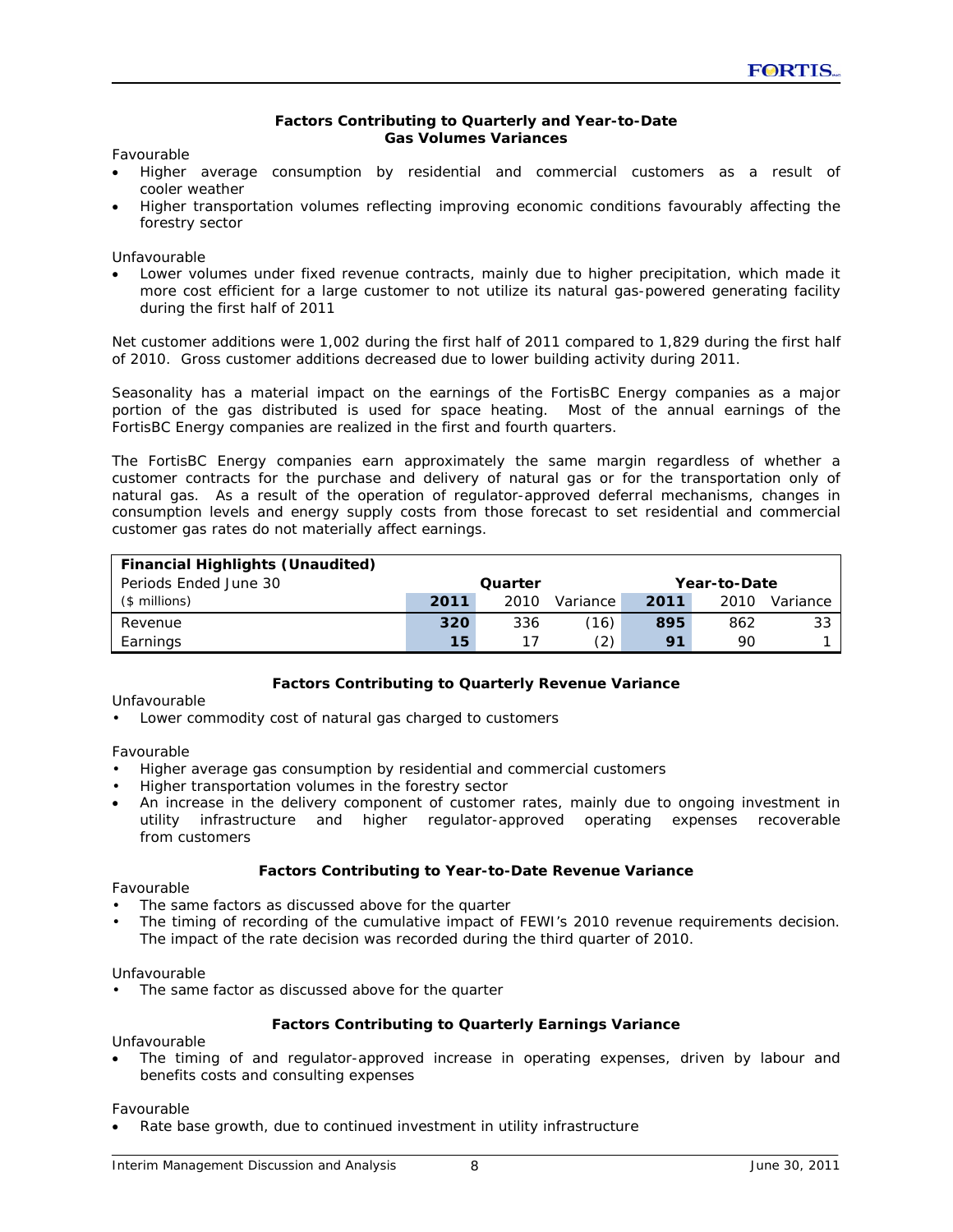- Reduced amortization costs, mainly due to the retirement late in 2010 of certain general plant assets
- Higher transportation volumes in the forestry sector

### **Factors Contributing to Year-to-Date Earnings Variance**

### *Favourable*

- The same factors as discussed above for the quarter
- The timing of recording of the cumulative impact of FEWI's revenue requirements decision, as discussed above
- Higher capitalized allowance for funds used during construction related to the construction of the LNG storage facility

### *Unfavourable*

The same factor as discussed above for the quarter

## **REGULATED ELECTRIC UTILITIES - CANADIAN**

### **FORTISALBERTA**

| <b>Financial Highlights (Unaudited)</b>    | Quarter |       |               |       | Year-to-Date |               |
|--------------------------------------------|---------|-------|---------------|-------|--------------|---------------|
| Periods Ended June 30                      | 2011    |       | 2010 Variance | 2011  |              | 2010 Variance |
| Energy Deliveries (gigawatt hours ("GWh")) | 3,822   | 3.784 | 38            | 8,224 | 7,833        | 391           |
| Revenue (\$ millions)                      | 104     | 92    | 12.           | 207   | 180          | 27            |
| Earnings (\$ millions)                     | 19      |       |               | 40    | 32           |               |

### **Factors Contributing to Quarterly Energy Deliveries Variance**

*Favourable* 

- Lower average consumption during the second quarter of 2010 by residential, commercial and oilfield customers
- Customer growth, with the total number of customers increasing by approximately 9,400 quarter over quarter

#### *Unfavourable*

- Decreased energy deliveries to farm and irrigation customers, due to differences in rainfall period over period
- Lower energy deliveries to other industrial customers

## **Factors Contributing to Year-to-Date Energy Deliveries Variance**

#### *Favourable*

- Increased average consumption by residential and commercial customers due to temperature differences period over period
- Increased activity in the oil and gas sector
- Growth in the number of customers, as discussed above for the quarter

As a significant portion of FortisAlberta's distribution revenue is derived from fixed or largely fixed billing determinants, changes in quantities of energy delivered are not entirely correlated with changes in revenue. Revenue is a function of numerous variables, many of which are independent of actual energy deliveries.

#### **Factors Contributing to Quarterly and Year-to-Date Revenue Variances**

#### *Favourable*

• The recognition of \$2.5 million of accrued revenue during the second quarter of 2011 related primarily to the cumulative 2010 and year-to-date 2011 return and amortization on the additional \$22 million in capital expenditures associated with the Automated Metering Project, as approved by the regulator to be included in rate base. For further information, refer to the "Material Regulatory Decisions and Applications – FortisAlberta" section of this MD&A.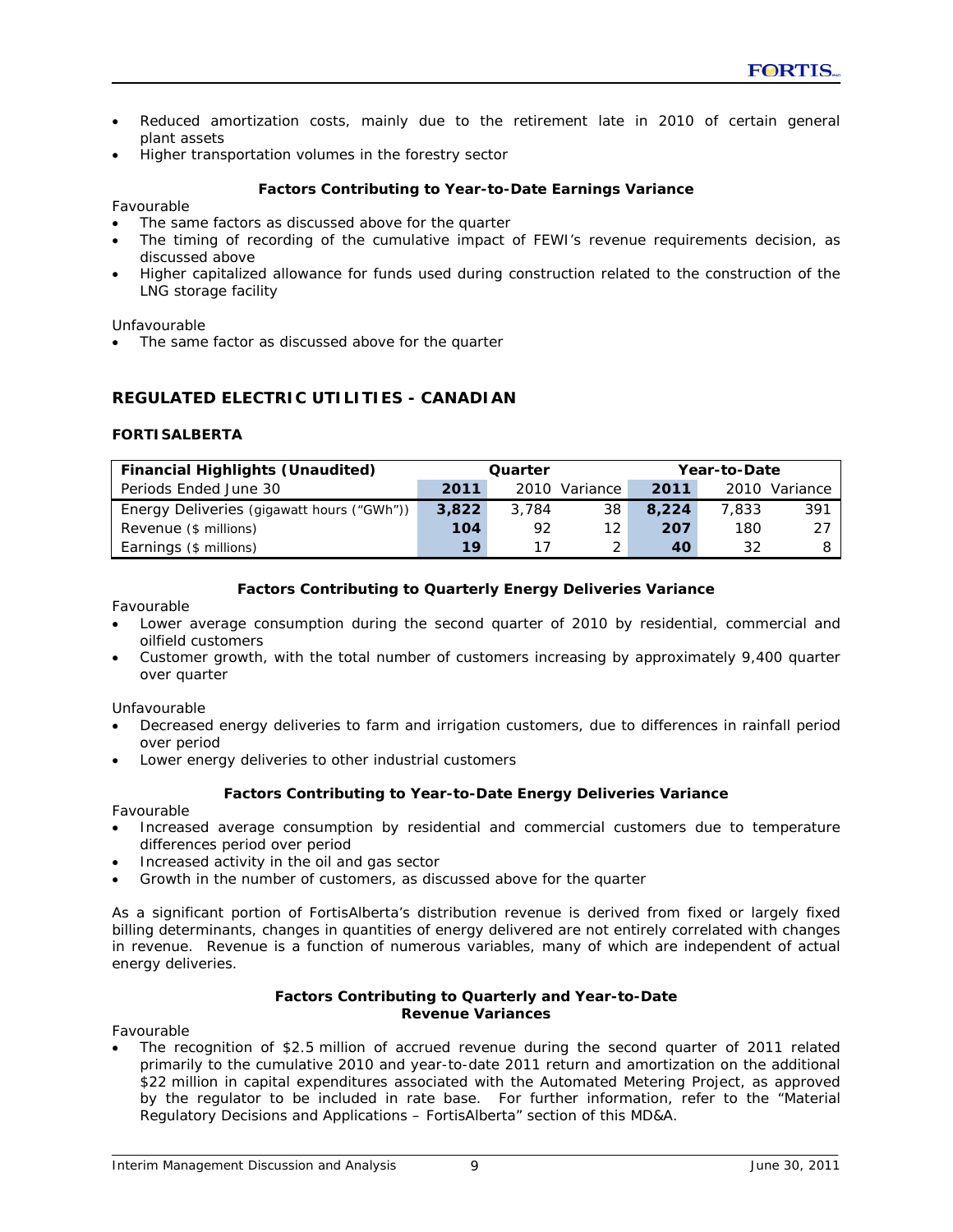- A 4.7% increase in base customer electricity distribution rates over final-approved 2010 rates, effective January 1, 2011, associated with the 2010-2011 regulatory rate decision. The increase in base rates was primarily due to ongoing investment in utility infrastructure.
- Revenue for the first half of 2010 reflected a 7.5% interim customer rate increase, whereas revenue for the first half of 2011 reflected the full impact of approved rate increases as provided in the 2010-2011 regulatory rate decision. The cumulative impact from January 1, 2010 of the rate decision was recorded during the third quarter of 2010 when the decision was received. The final-approved customer rate increase for 2010 was 20.1% related to the distribution component of customer rates.
- Growth in the number of customers

### *Unfavourable*

- Lower net transmission revenue. Effective January 1, 2010, as a result of the 2010-2011 regulatory rate decision that was received, and the effects of which were recorded during the third quarter of 2010, all transmission costs and revenue are deferred to be recovered from, or refunded to, customers in future rates.
- Lower miscellaneous revenue for the quarter

### **Factors Contributing to Quarterly Earnings Variance**

#### *Favourable*

- The \$2.5 million of accrued revenue associated with the cumulative return and amortization on the additional capital expenditures included in rate base associated with the Automated Metering Project, as discussed above
- Rate base growth, due to continued investment in utility infrastructure

#### *Unfavourable*

- Lower net transmission revenue
- Lower-than-expected customer growth and energy deliveries to farm and irrigation customers

#### **Factors Contributing to Year-to-Date Earnings Variance**

#### *Favourable*

- The same factors as discussed above for the quarter
- The timing of recording of the cumulative impact of FortisAlberta's 2010-2011 regulatory rate decision. The impact of the decision was recorded in the third quarter of 2010 when the decision was received.
- Higher energy deliveries to residential and commercial customers

#### *Unfavourable*

• Lower net transmission revenue

### **FORTISBC ELECTRIC** *(1)*

| <b>Financial Highlights (Unaudited)</b> | Year-to-Date<br>Quarter |      |          |       |       |          |
|-----------------------------------------|-------------------------|------|----------|-------|-------|----------|
| Periods Ended June 30                   | 2011                    | 2010 | Variance | 2011  | 2010  | Variance |
| Electricity Sales (GWh)                 | 682                     | 671  | 11       | 1.587 | 1,491 | 96       |
| Revenue (\$ millions)                   | 64                      | 59   |          | 148   | 131   | 17       |
| Earnings (\$ millions)                  | Q                       |      |          | 28    | 22    |          |

 $\overline{a}$  Formerly referred to as FortisBC, and includes the regulated operations of FortisBC Inc. and operating, maintenance and management services related to the Waneta, Brilliant and Arrow Lakes hydroelectric generating plants and the distribution system owned by the City of Kelowna. Excludes the non-regulated generation operations of FortisBC Inc.'s wholly owned partnership, Walden Power Partnership.

### **Factors Contributing to Quarterly and Year-to-Date Electricity Sales Variances**

#### *Favourable*

- Growth in the number of customers
- Lower average consumption during the first quarter of 2010 due to warmer-than-normal temperatures experienced during that period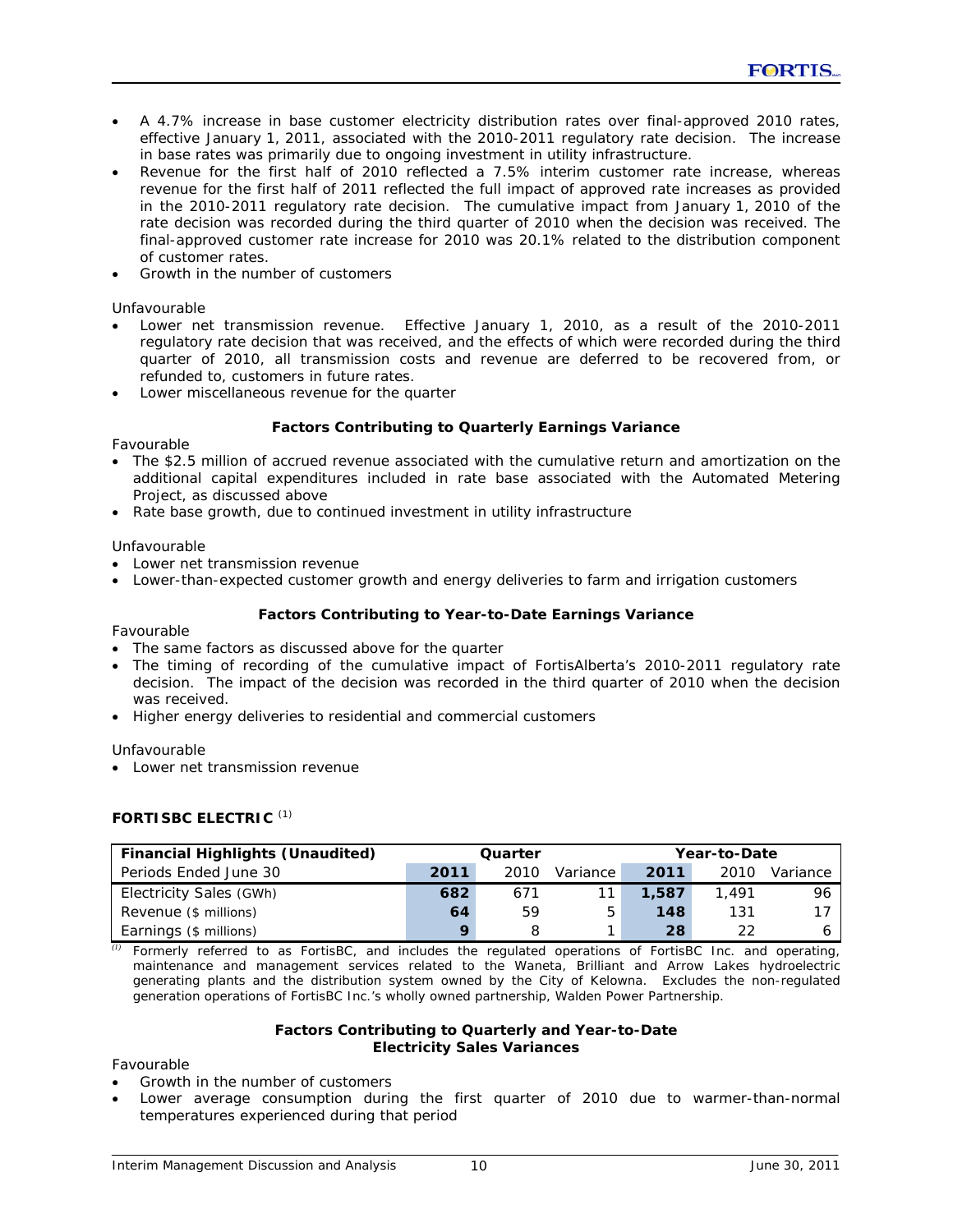### **Factors Contributing to Quarterly and Year-to-Date Revenue Variances**

### *Favourable*

- A 6.6% increase in customer electricity rates, effective January 1, 2011, mainly reflecting ongoing investment in utility infrastructure and the higher cost of capital
- A refundable interim 1.4% and a 2.9% increase in customer electricity rates, effective June 1, 2011 and September 1, 2010, respectively, as a result of the flow through to customers of increased purchased power costs charged to FortisBC Electric by BC Hydro
- The 1.6% and 6.4% increase in electricity sales for the quarter and year to date, respectively
- Higher revenue contribution from non-regulated operating, maintenance and management services

### *Unfavourable*

- Increased PBR incentive adjustments owing to customers
- Lower pole attachment revenue, partially offset by higher wheeling revenue

### **Factors Contributing to Quarterly and Year-to-Date Earnings Variances**

#### *Favourable*

- Rate base growth, due to continued investment in utility infrastructure
- Lower-than-expected average consumption in the first quarter of 2010 for the reason discussed above
- Lower-than-expected average market-priced purchased power costs

#### *Unfavourable*

• Higher-than-expected PBR-incentive adjustments owing to customers, driven by the lower-than-expected average market-priced purchased power costs

### **NEWFOUNDLAND POWER**

| <b>Financial Highlights (Unaudited)</b> | Quarter |       |          |       | Year-to-Date |                          |
|-----------------------------------------|---------|-------|----------|-------|--------------|--------------------------|
| Periods Ended June 30                   | 2011    | 2010  | Variance | 2011  | 2010         | Variance                 |
| Electricity Sales (GWh)                 | 1,269   | 1,220 | 49       | 3.103 | 3,015        | 88                       |
| Revenue (\$ millions)                   | 133     | 126   |          | 316   | 304          | 12                       |
| Earnings (\$ millions)                  | 11      |       | -        | 18    | 18           | $\overline{\phantom{a}}$ |

### **Factors Contributing to Quarterly and Year-to-Date Electricity Sales Variances**

#### *Favourable*

- Growth in the number of customers
- Higher average consumption reflecting higher concentration of electric heating in new homes combined with strong economic growth

#### **Factors Contributing to Quarterly and Year-to-Date Revenue Variances**

#### *Favourable*

- The 4.0% and 2.9% increase in electricity sales for the quarter and year to date, respectively
- An overall average 0.8% increase in customer electricity rates, effective January 1, 2011, mainly reflecting higher OPEB costs, partially offset by a decrease in the allowed ROE to 8.38% for 2011, down from 9.00% for 2010

#### *Unfavourable*

• Decreased amortization of regulatory liabilities and deferrals as approved by the regulator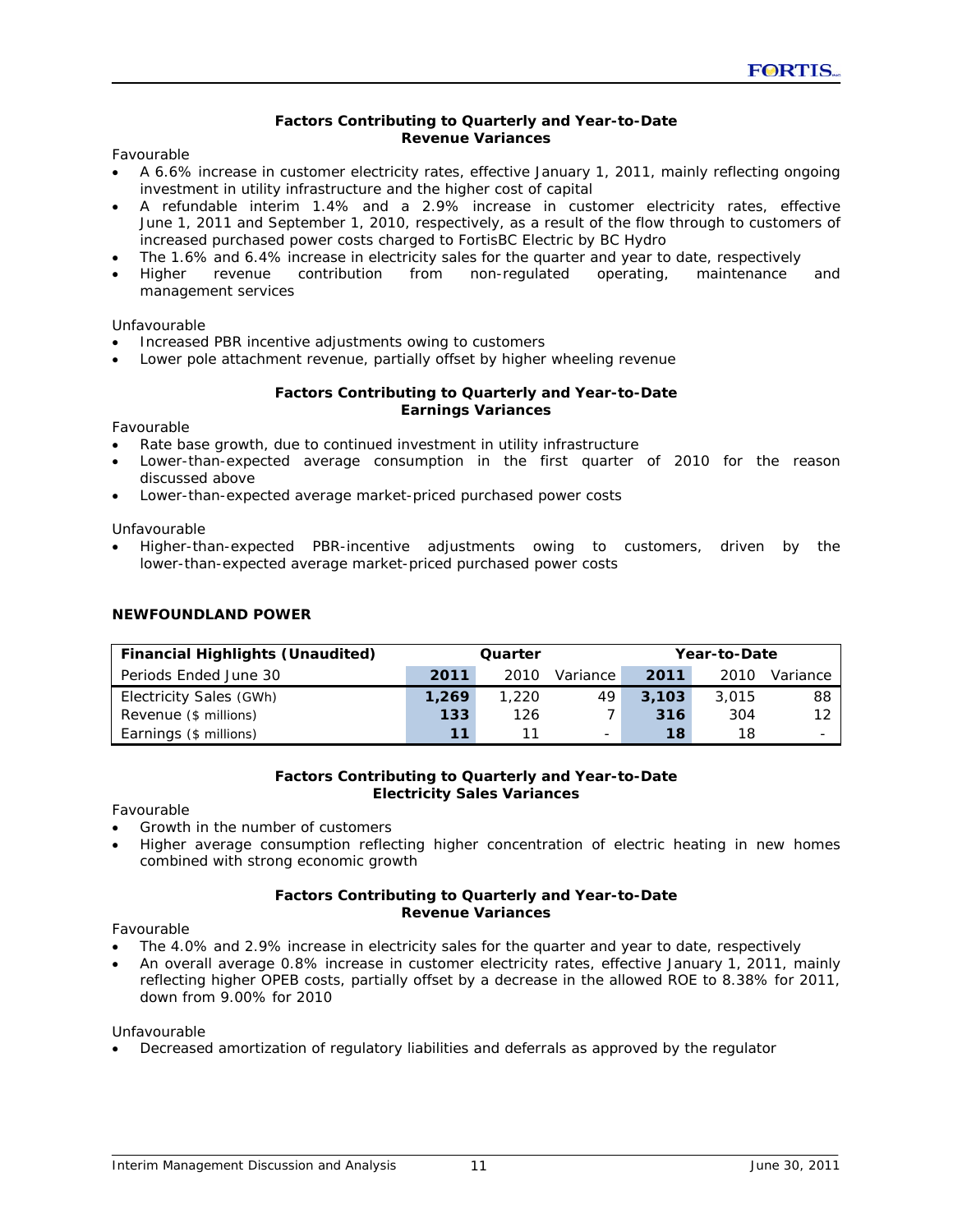### **Factors Contributing to Quarterly and Year-to-Date Earnings Variances**

### *Unfavourable*

- The decrease in the allowed ROE, as reflected in customer rates
- Wage and inflationary increases
- Timing of labour costs as a result of higher capital work performed in the first half of 2010, due to an early start of the capital program and restoration work related to an ice storm in March 2010, as well as a significant portion of certain employee initiatives were completed during the first half of 2011

### *Favourable*

- Electricity sales growth
- Lower effective corporate income taxes in 2011, primarily due to a lower statutory income tax rate

# **OTHER CANADIAN ELECTRIC UTILITIES** *(1)*

| <b>Financial Highlights (Unaudited)</b> |      | Quarter |          |                   | Year-to-Date |          |
|-----------------------------------------|------|---------|----------|-------------------|--------------|----------|
| Periods Ended June 30                   | 2011 | 2010    | Variance | 2011              | 2010         | Variance |
| Electricity Sales (GWh)                 | 562  | 535     | 27       | 1.216             | 1,167        | 49       |
| Revenue (\$ millions)                   | 78   | 75      |          | 169               | 157          | າາ       |
| Earnings (\$ millions)                  |      |         |          | $12 \overline{ }$ |              |          |

*(1)* Includes Maritime Electric and FortisOntario. FortisOntario mainly includes Canadian Niagara Power, Cornwall Electric and Algoma Power.

### **Factors Contributing to Quarterly and Year-to-Date Electricity Sales Variances**

#### *Favourable*

• Higher average consumption, reflecting colder temperatures in Ontario and Prince Edward Island  $("PEI")$ 

### **Factors Contributing to Quarterly and Year-to-Date Revenue Variances**

#### *Favourable*

- The 5.0% and 4.2% increase in electricity sales for the quarter and year to date, respectively
- An increase in the basic component of customer rates at Maritime Electric associated with the recovery of energy supply costs
- An average 3.8% increase in customer electricity rates at Algoma Power, effective December 1, 2010, reflecting an increase in the allowed ROE to 9.85% for 2011 from 8.57% for 2010 and the use of a forward test year for rate setting

#### *Unfavourable*

- The flow through in customer electricity rates of lower energy supply costs at FortisOntario
- The flow through to customers of lower power purchase costs charged by New Brunswick Power ("NB Power") as a result of a new five-year power purchase agreement between Maritime Electric and NB Power

#### **Factors Contributing to Quarterly and Year-to-Date Earnings Variances**

### *Favourable*

- A higher allowed ROE at Algoma Power, as reflected in customer rates
- Electricity sales growth
- A deferred start to the vegetation management program in Ontario during 2011
- Lower effective corporate income taxes at FortisOntario in 2011, primarily due to higher deductions taken for income tax purposes compared to accounting purposes during the second quarter of 2011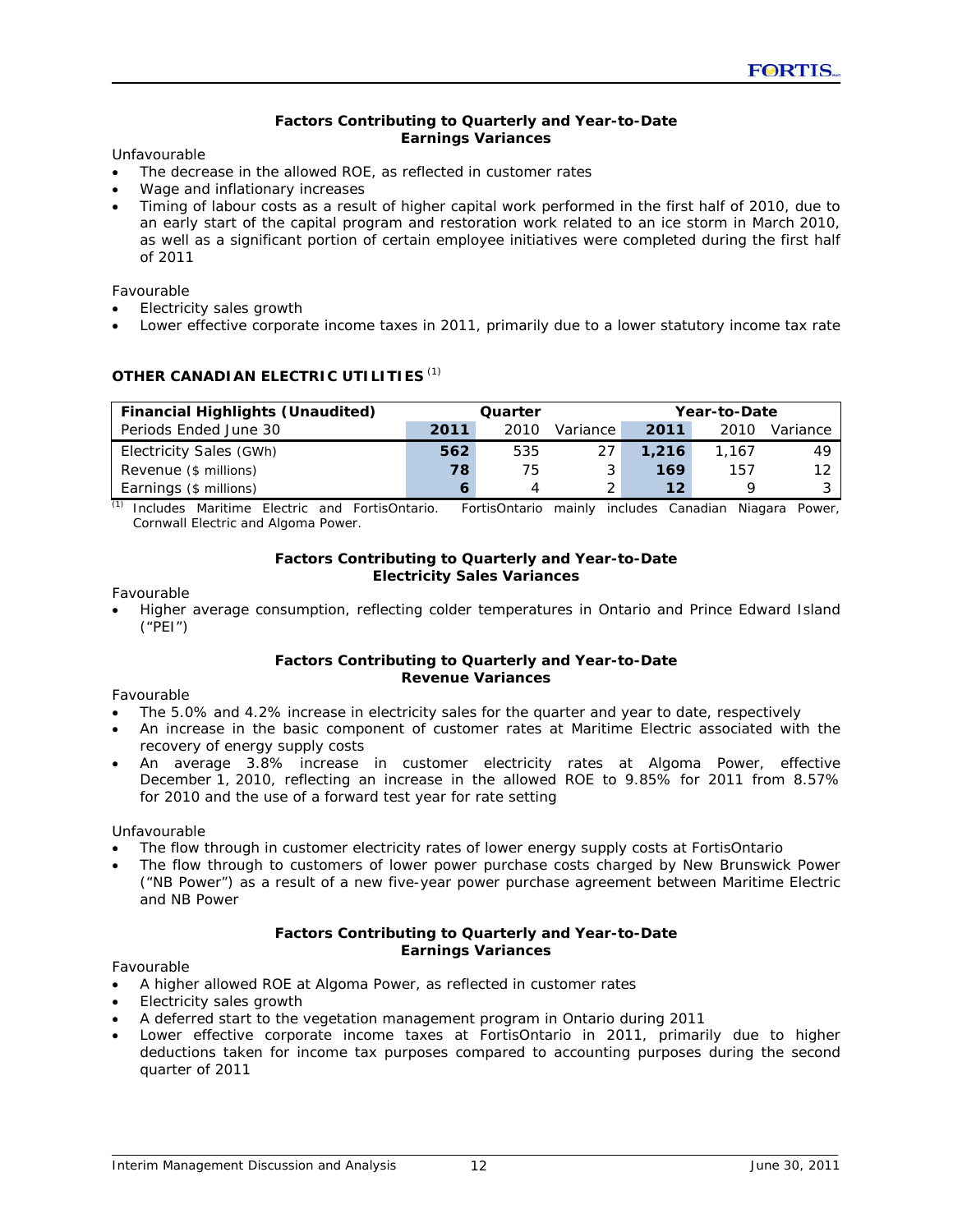# **REGULATED ELECTRIC UTILITIES - CARIBBEAN** *(1)*

| <b>Financial Highlights (Unaudited)</b> |      | Quarter |               |      | Year-to-Date |               |
|-----------------------------------------|------|---------|---------------|------|--------------|---------------|
| Periods Ended June 30                   | 2011 |         | 2010 Variance | 2011 |              | 2010 Variance |
| Average US: CDN Exchange Rate (2)       | 0.97 | 1.03    | (0.06)        | 0.98 | 1.03         | (0.05)        |
| Electricity Sales (GWh)                 | 290  | 307     | (17)          | 547  | 562          | (15)          |
| Revenue (\$ millions)                   | 87   | 83      | 4             | 162  | 159          | 3             |
| Earnings (\$ millions)                  |      |         | ۰             | 10.  |              | 1             |

*(1)* Includes Caribbean Utilities on Grand Cayman, Cayman Islands, in which Fortis holds an approximate 59% controlling interest; wholly owned Fortis Turks and Caicos; and the financial results of the Corporation's approximate 70% controlling interest in Belize Electricity up to June 20, 2011. Effective June 20, 2011, the GOB enacted legislation leading to the expropriation of the Corporation's investment in Belize Electricity. As a result of no longer controlling the operations of the utility, Fortis discontinued the consolidation method of accounting for the financial results of Belize Electricity, effective June 20, 2011. For further information, refer to the "Corporate Overview" section of this MD&A.

*(2)* The reporting currency of Caribbean Utilities and Fortis Turks and Caicos is the US dollar. The reporting currency of Belize Electricity is the Belizean dollar, which is pegged to the US dollar at BZ\$2.00=US\$1.00.

#### **Factors Contributing to Quarterly and Year-to-Date Electricity Sales Variances**

### *Unfavourable*

- The impact of the discontinuance of the consolidation method of accounting for the financial results of Belize Electricity, effective June 20, 2011. For further information, refer to the "Corporate Overview" section of this MD&A.
- The loss at Belize Electricity of a large industrial customer that began generating its own electricity during the fourth quarter of 2010
- Tempered energy consumption due to persistent challenging economic conditions in the region combined with a declining population on Grand Cayman
- Cooler weather conditions experienced on Grand Cayman during the second quarter of 2011, which decreased air conditioning load, partially offset by warmer and drier weather conditions experienced during the first quarter of 2011

### *Favourable*

• Growth in the number of customers in Grand Cayman and the Turks and Caicos Islands

### **Factors Contributing to Quarterly and Year-to-Date Revenue Variances**

### *Favourable*

- The flow through in customer electricity rates of higher energy supply costs at Caribbean Utilities, due to an increase in the cost of fuel
- A commercial customer billing adjustment at Caribbean Utilities

### *Unfavourable*

- The discontinuance of the consolidation method of accounting for the financial results of Belize Electricity, effective June 20, 2011
- Approximately \$5 million and \$10 million unfavourable foreign exchange for the quarter and year to date, respectively, associated with the translation of foreign currency-denominated revenue, due to the weakening of the US dollar relative to the Canadian dollar
- Lower electricity sales on Grand Cayman

### **Factors Contributing to Quarterly and Year-to-Date Earnings Variances**

# *Unfavourable*

- Lower electricity sales on Grand Cayman
- The discontinuance of the consolidation method of accounting for the financial results of Belize Electricity, effective June 20, 2011
- Higher finance charges at Belize Electricity due to interest expense on regulatory liabilities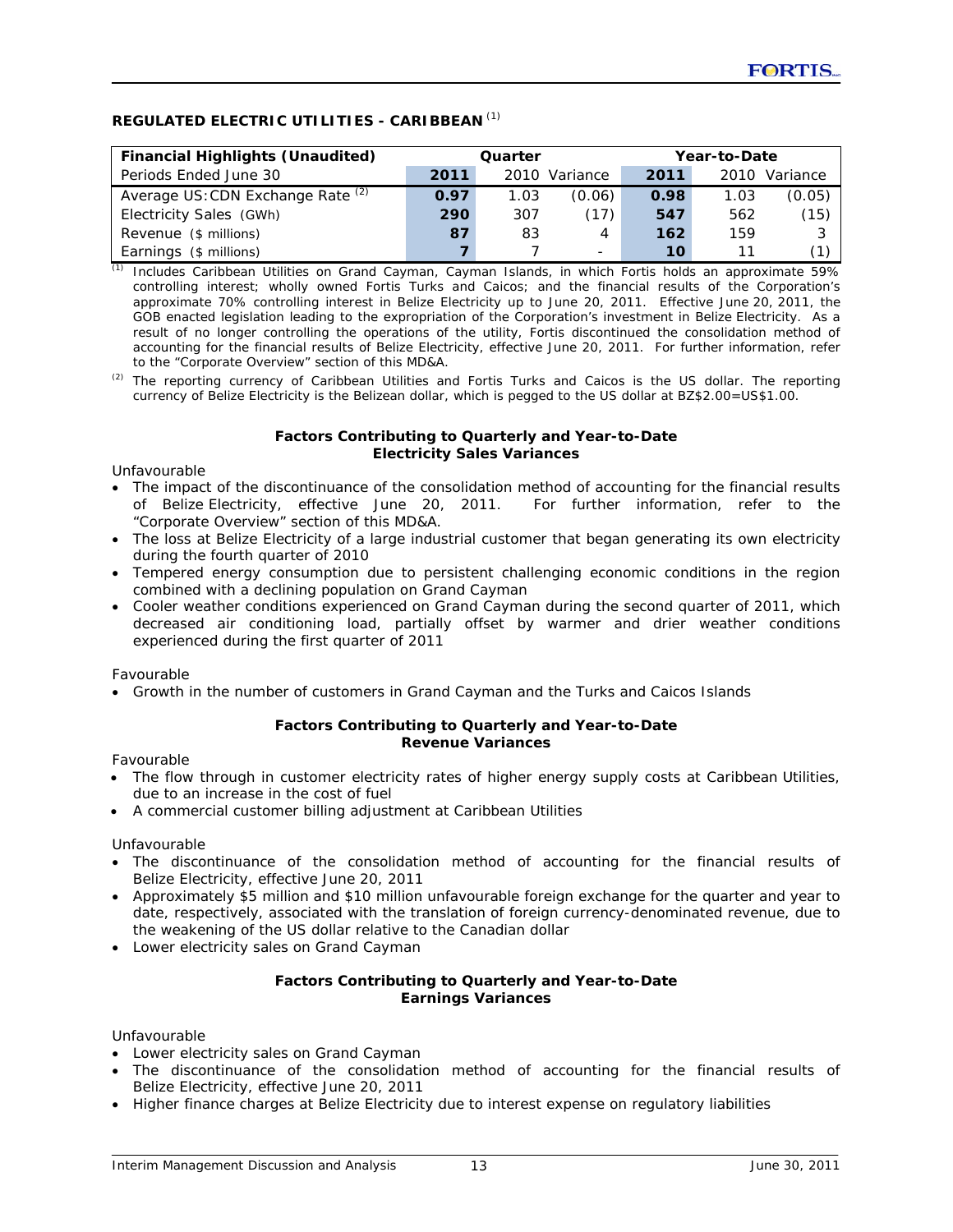### *Favourable*

- Ongoing efforts of reducing costs and improving efficiencies to temper the impact of persistent challenging economic conditions in the region
- Lower corporate taxes at Belize Electricity. Corporate taxes in the second quarter of 2010 reflected an increase in the business tax rate to 6.5% from 1.75%, effective April 1, 2010. During the third quarter of 2010, the previously expensed increase in business taxes was reversed and deferred for future collection from customers.
- A commercial customer billing adjustment at Caribbean Utilities

### **NON-REGULATED - FORTIS GENERATION** *(1)*

| <b>Financial Highlights (Unaudited)</b> | Quarter |    |               |      | Year-to-Date |          |
|-----------------------------------------|---------|----|---------------|------|--------------|----------|
| Periods Ended June 30                   | 2011    |    | 2010 Variance | 2011 | 2010         | Variance |
| Energy Sales (GWh)                      | 90      | -8 |               | 166  | 156          |          |
| Revenue (\$ millions)                   |         |    | ′1∶           | 14   | 13           |          |
| Earnings (\$ millions)                  | ົ       |    |               | 5    |              | -        |

*(1)* Includes the financial results of non-regulated generation assets in Belize, Ontario, central Newfoundland, British Columbia and Upper New York State, with a combined generating capacity of 139 megawatts, mainly hydroelectric. Results reflect contribution from the Vaca hydroelectric generating facility in Belize from late March 2010 when the facility was commissioned.

### **Factors Contributing to Quarterly and Year-to-Date Energy Sales Variances**

### *Favourable*

• Increased production in Upper New York State and Ontario, due to higher rainfall

### *Unfavourable*

• Decreased production in Belize due to lower rainfall

#### **Factors Contributing to Quarterly and Year-to-Date Revenue Variances**

### *Unfavourable*

• Decreased production in Belize

### *Favourable*

- Increased production and higher average energy sales rate per megawatt hour ("MWh") in Ontario. The average rate per MWh for the second quarter of 2011 was \$72.09 compared to \$50.72 for the same quarter in 2010. The average rate per MWh for the first half of 2011 was \$72.34 compared to \$38.40 for the first half of 2010. Effective May 1, 2010, energy produced in Ontario is being sold under a fixed-price contract with price indexing. Previously, energy was sold at market rates.
- Increased production in Upper New York State

### **Factors Contributing to Quarterly and Year-to-Date Earnings Variances**

#### *Unfavourable*

- Decreased production in Belize
- Higher finance charges as a result of lower interest revenue associated with lower inter-company lending to regulated operations in Ontario

#### *Favourable*

- Increased production and higher average energy sales rates in Ontario
- Increased production in Upper New York State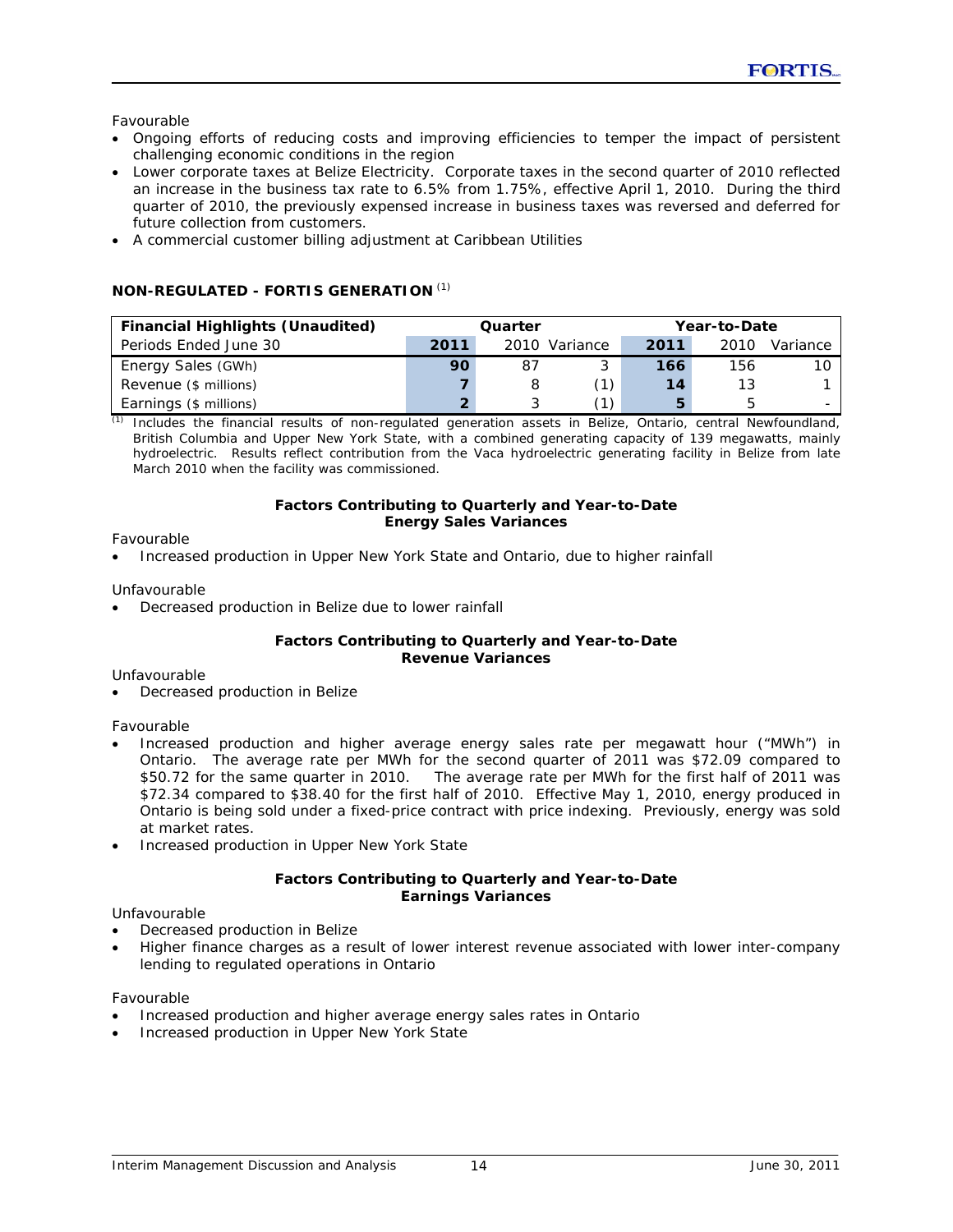# **NON-REGULATED - FORTIS PROPERTIES** *(1)*

| <b>Financial Highlights (Unaudited)</b> |                         |      |                          |      |               |  |
|-----------------------------------------|-------------------------|------|--------------------------|------|---------------|--|
| Periods Ended June 30                   | Quarter<br>Year-to-Date |      |                          |      |               |  |
| $($$ millions)                          | 2011                    | 2010 | Variance                 | 2011 | 2010 Variance |  |
| <b>Hospitality Revenue</b>              | 43                      | 43   | $\overline{\phantom{a}}$ | 76   | 76            |  |
| Real Estate Revenue                     | 17                      |      | -                        | 34   | 33            |  |
| <b>Total Revenue</b>                    | 60                      | 60   | -                        | 110  | 109           |  |
| Earnings                                |                         |      |                          | œ    | 10            |  |

*(1)* Fortis Properties owns and operates 21 hotels, comprised of more than 4,100 rooms, in eight Canadian provinces and approximately 2.7 million square feet of commercial office and retail space primarily in Atlantic Canada.

### **Factors Contributing to Quarterly Revenue Variance**

*Favourable* 

• Rent increases at the Real Estate Division

#### *Unfavourable*

- A 0.2% decrease in revenue per available room ("RevPar") at the Hospitality Division to \$83.57 for the second quarter of 2011 from \$83.77 for the same quarter in 2010. RevPar decreased due to an overall 2.2% decrease in hotel occupancy, most significantly in western Canada, partially offset by an overall 2.0% increase in the average daily room rate. The average daily room rate increased in all regions.
- A decrease in the occupancy rate at the Real Estate Division to 93.4% as at June 30, 2011 from 94.8% as at June 30, 2010, mainly associated with increased vacancy at operations in Newfoundland and New Brunswick

### **Factors Contributing to Year-to-Date Revenue Variance**

#### *Favourable*

- A \$0.5 million gain on the sale of the Viking Mall in rural Newfoundland during the first quarter of 2011
- Rent increases at the Real Estate Division

#### *Unfavourable*

- The decrease in the occupancy rate at the Real Estate Division, as discussed above for the quarter
- A 0.1% decrease in RevPar at the Hospitality Division to \$73.41 for the first half of 2011 from \$73.45 for the first half of 2010. RevPar decreased due to an overall 1.8% decrease in hotel occupancy, partially offset by an overall 1.7% increase in the average daily room rate. Hotel occupancy at operations in western Canada decreased, while occupancy at operations in central Canada increased. The average daily room rate increased in all regions.

#### **Factors Contributing to Quarterly and Year-to-Date Earnings Variances**

#### *Unfavourable*

- Lower performance of hotel operations, driven by the continued unfavourable impact of decreased occupancies at hotel operations in western Canada
- Higher operating expenses due to inflationary pressures
- Higher amortization costs year to date due to capital investment in both the Hospitality and Real Estate Divisions

#### *Favourable*

• The \$0.5 million gain on the sale of the Viking Mall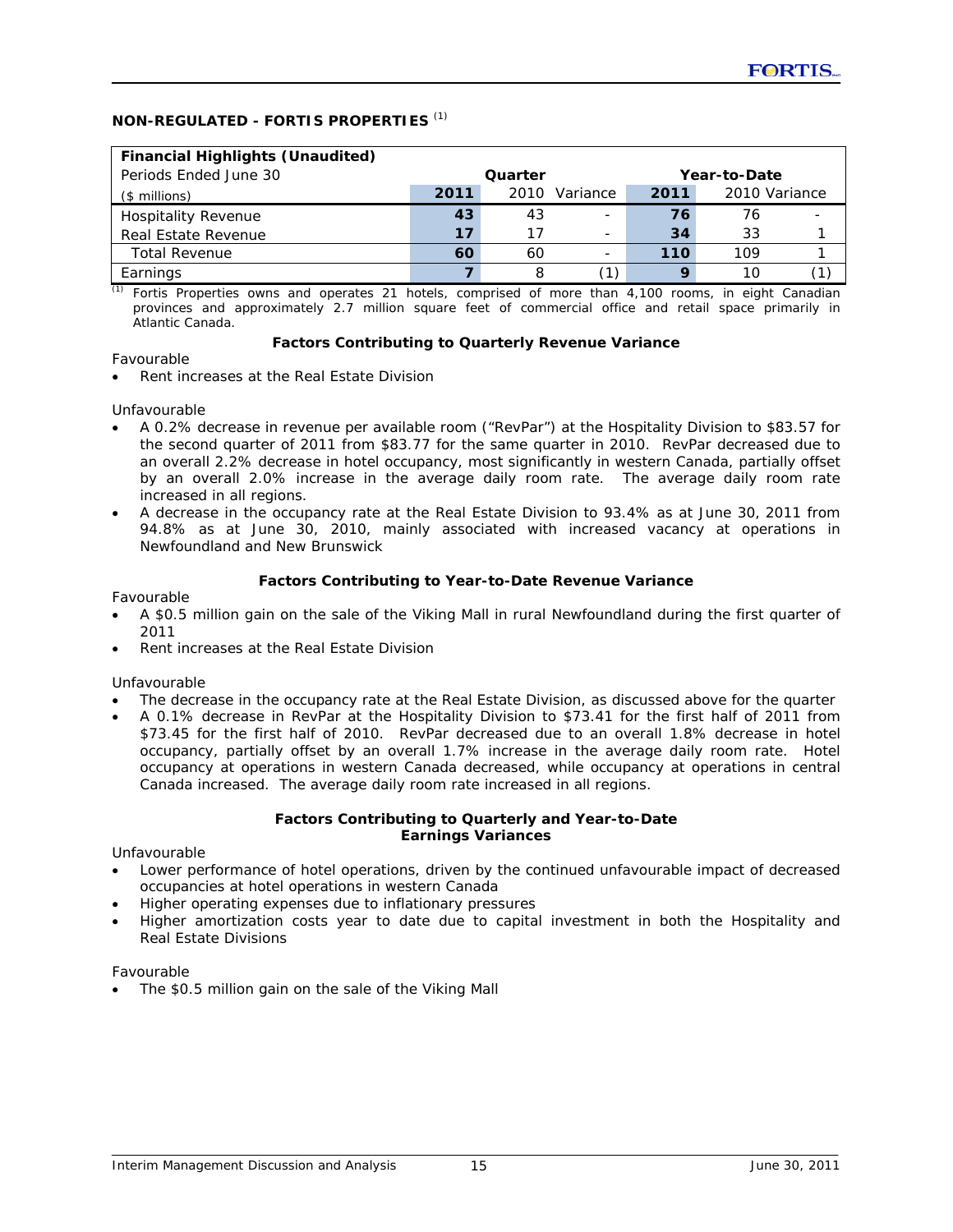# **CORPORATE AND OTHER** *(1)*

| <b>Financial Highlights (Unaudited)</b> |      |         |          |      |              |          |  |
|-----------------------------------------|------|---------|----------|------|--------------|----------|--|
| Periods Ended June 30                   |      | Quarter |          |      | Year-to-Date |          |  |
| $($$ millions)                          | 2011 | 2010    | Variance | 2011 | 2010         | Variance |  |
| Revenue                                 | 8    | 9       | (1)      | 15   | 15           |          |  |
| <b>Operating Expenses</b>               | 3    | 6       | (3)      | 4    | 10           | (6)      |  |
| Amortization                            |      |         |          | 3    | 4            | (1)      |  |
| Finance Charges $(2)$                   | 18   | 18      |          | 37   | 38           | (1)      |  |
| Corporate Tax Recovery                  | (4)  | (4)     |          | (6)  | (9)          | 3        |  |
|                                         | (10) | (12)    | 2        | (23) | (28)         | 5        |  |
| Preference Share Dividends              | 8    | 8       |          | 15   | 14           |          |  |
| Net Corporate and Other Expenses        | (18) | (20)    | 2        | (38) | (42)         | 4        |  |

*(1)* Includes Fortis net corporate expenses, net expenses of non-regulated FortisBC Holdings Inc. ("FHI") (formerly Terasen Inc.) corporate-related activities and the financial results of FHI's 30% ownership interest in CustomerWorks Limited Partnership and of FHI's non-regulated wholly owned subsidiary FortisBC Alternative Energy Services Inc. (formerly Terasen Energy Services Inc.)

*(2)* Includes dividends on preference shares classified as long-term liabilities

### **Factors Contributing to Quarterly and Year-to-Date Net Corporate and Other Expenses Variances**

### *Favourable*

- Reduced operating expenses. Operating expenses were higher during the first half of 2010 due to business development costs incurred during that period.
- Lower finance charges year to date, driven by the redemption of \$125 million 8.0% Capital Securities in April 2010 and the favourable foreign exchange impact associated with the translation of US dollar-denominated interest expense, partially offset by the impact of higher average credit facility borrowings combined with higher interest rates charged on those credit facility borrowings

#### *Unfavourable*

- Lower corporate tax recovery year to date, mainly due to a lower net loss for income tax purposes
- Higher preference share dividends year to date, due to the issuance of First Preference Shares, Series H in January 2010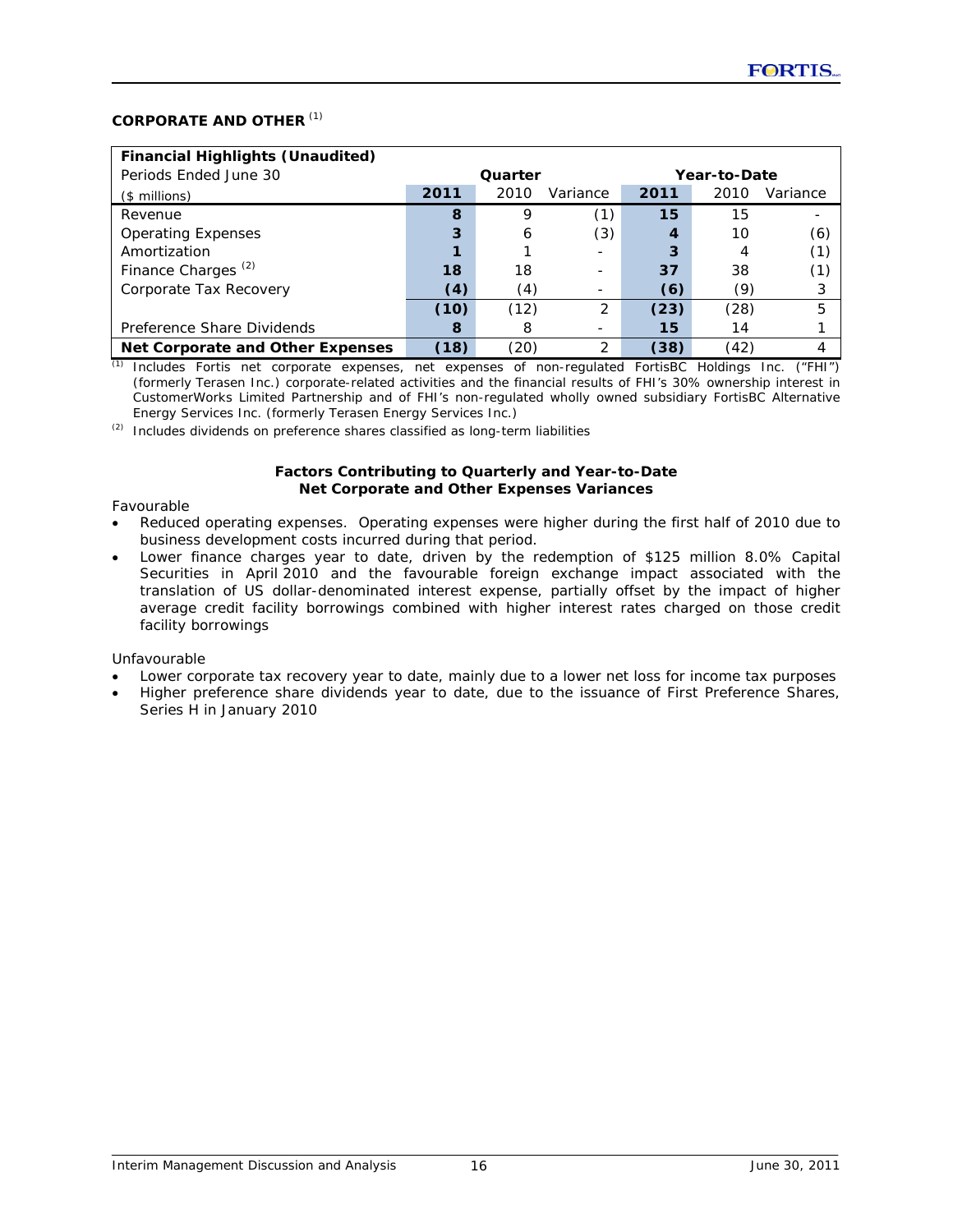# **REGULATORY HIGHLIGHTS**

The nature of regulation and material regulatory decisions and applications associated with each of the Corporation's regulated gas and electric utilities for the first half of 2011 are summarized as follows:

# **NATURE OF REGULATION**

|                             |                                                                             | <b>Allowed</b><br>Common |                                | Allowed Returns (%) |              | <b>Supportive Features</b>                                                                                                                                                                                                                                                             |  |  |
|-----------------------------|-----------------------------------------------------------------------------|--------------------------|--------------------------------|---------------------|--------------|----------------------------------------------------------------------------------------------------------------------------------------------------------------------------------------------------------------------------------------------------------------------------------------|--|--|
| Regulated<br><b>Utility</b> | Regulatory<br><b>Authority</b>                                              | Equity<br>$(\%)$         | 2009                           | 2010                | 2011         | <b>Future or Historical Test Year</b><br><b>Used to Set Customer Rates</b>                                                                                                                                                                                                             |  |  |
|                             |                                                                             |                          |                                | <b>ROE</b>          |              | COS/ROE                                                                                                                                                                                                                                                                                |  |  |
| <b>FEI</b>                  | British Columbia<br>Utilities Commission<br>("B CUC")                       | $40^{(1)}$               | $8.47^{(2)}$<br>$/9.50^{(3)}$  | 9.50                | 9.50         | FEI: Prior to January 1, 2010, 50/50<br>sharing of earnings above or below<br>the allowed ROE under a PBR<br>mechanism that expired on<br>December 31, 2009 with a two-year                                                                                                            |  |  |
| <b>FEVI</b>                 | <b>BCUC</b>                                                                 | 40                       | $9.17^{(2)}$<br>$/10.00^{(3)}$ | 10.00               | 10.00        | phase-out                                                                                                                                                                                                                                                                              |  |  |
| <b>FEWI</b>                 | <b>BCUC</b>                                                                 | 40                       | $8.97^{(2)}$<br>$/10.00^{(3)}$ | 10.00               | 10.00        | ROEs established by the BCUC,<br>effective July 1, 2009, as a result of<br>a cost of capital decision in the fourth<br>quarter of 2009. Previously, the<br>allowed ROEs were set using an<br>automatic adjustment formula tied<br>to long-term Canada bond yields.<br>Future Test Year |  |  |
| FortisBC                    | <b>BCUC</b>                                                                 | 40                       | 8.87                           | 9.90                | 9.90         | COS/ROE                                                                                                                                                                                                                                                                                |  |  |
| Electric                    |                                                                             |                          |                                |                     |              | PBR mechanism for 2009 through<br>2011: 50/50 sharing of earnings<br>above or below the allowed ROE up<br>to an achieved ROE that is 200 basis<br>points above or below the allowed<br>ROE - excess to deferral account                                                                |  |  |
|                             |                                                                             |                          |                                |                     |              | ROE established by the BCUC,<br>effective January 1, 2010, as a result<br>of a cost of capital decision in the<br>fourth quarter of 2009. Previously,<br>the allowed ROE was set using an<br>automatic adjustment formula tied to<br>long-term Canada bond yields.<br>Future Test Year |  |  |
| FortisAlberta               | Alberta Utilities                                                           | 41                       | 9.00                           | 9.00                | $9.00^{(4)}$ | COS/ROE                                                                                                                                                                                                                                                                                |  |  |
|                             | Commission<br>$(^{\prime}$ AUC $^{\prime\prime}$ )                          |                          |                                |                     |              | ROE established by the AUC,<br>effective January 1, 2009, as a result<br>of a generic cost of capital decision<br>in the fourth quarter of 2009.<br>Previously, the allowed ROE was set<br>using an automatic adjustment<br>formula tied to long-term Canada<br>bond yields.           |  |  |
| Newfoundland                | Newfoundland and                                                            | 45                       | $8.95 +/-$                     | $9.00 +/-$          | $8.38 +/-$   | Future Test Year<br>COS/ROE                                                                                                                                                                                                                                                            |  |  |
| Power                       | Labrador Board of<br>Commissioners of<br><b>Public Utilities</b><br>("PUB") |                          | 50 bps                         | 50 bps              | 50 bps       | ROE for 2010 established by the<br>PUB. Except for 2010, the allowed<br>ROE is set using an automatic<br>adjustment formula tied to long-term<br>Canada bond yields.<br>Future Test Year                                                                                               |  |  |
| Maritime<br>Electric        | <b>Island Regulatory</b><br>and Appeals<br>Commission<br>(''IRAC")          | 40                       | 9.75                           | 9.75                | 9.75         | COS/ROE<br>Future Test Year                                                                                                                                                                                                                                                            |  |  |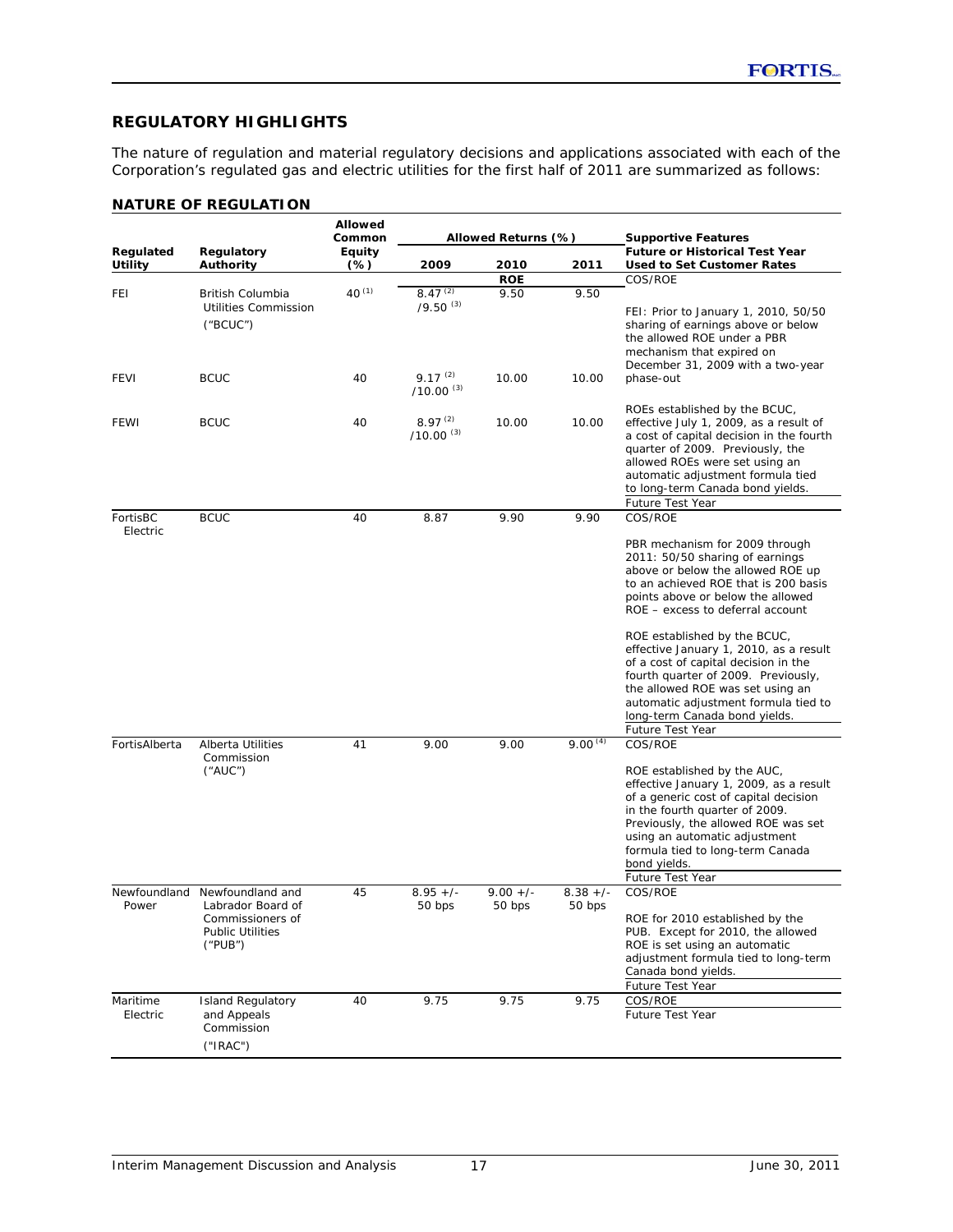| <b>Future or Historical Test Year</b><br>Regulated<br>Equity<br>Regulatory<br>$(\%)$<br><b>Used to Set Customer Rates</b><br>Utility<br>Authority<br>2009<br>2010<br>2011<br><b>ROE</b><br>FortisOntario<br><b>Ontario Energy</b><br>Board ("OEB")<br>40 $(5)$<br>8.01<br>Canadian Niagara<br>8.01<br>8.01<br>Algoma Power - COS/ROE and<br>Power<br>Protection ("RRRP") Program<br>50 $(6)$<br>$9.85^{(7)}$<br>8.57<br>8.57<br>Algoma Power<br>$(40^{ (7)}$<br>Franchise Agreement<br><b>Cornwall Electric</b><br>commodity cost flow through<br>year for 2009, 2010 and 2011<br>Algoma Power - 2007 historical test<br>year for 2009 and 2010; 2011 test<br>year for 2011<br><b>ROA</b><br>$7.75 -$<br>$7.75 -$<br>Caribbean<br>N/A<br>$9.00 -$<br>COS/ROA<br>Electricity<br>9.75<br><b>Utilities</b><br>Regulatory<br>11.00<br>9.75<br>Authority ("ERA")<br>Rate-cap adjustment mechanism<br>("RCAM") based on published<br>consumer price indices<br>additional rate to customers in the<br>event of a disaster, including a<br>hurricane.<br><b>Historical Test Year</b><br>$17.50^{(8)}$<br>$17.50^{(8)}$<br>$17.50^{(8)}$<br><b>Fortis Turks</b><br>Utilities make<br>COS/ROA<br>N/A<br>and Calcos<br>annual filings to<br>the Governor<br>event, the Company may apply for<br>an increase in customer rates in the |  |  | <b>Allowed</b><br>Common | Allowed Returns (%) | <b>Supportive Features</b>           |  |  |
|----------------------------------------------------------------------------------------------------------------------------------------------------------------------------------------------------------------------------------------------------------------------------------------------------------------------------------------------------------------------------------------------------------------------------------------------------------------------------------------------------------------------------------------------------------------------------------------------------------------------------------------------------------------------------------------------------------------------------------------------------------------------------------------------------------------------------------------------------------------------------------------------------------------------------------------------------------------------------------------------------------------------------------------------------------------------------------------------------------------------------------------------------------------------------------------------------------------------------------------------------------------------------------------------------------------------------|--|--|--------------------------|---------------------|--------------------------------------|--|--|
|                                                                                                                                                                                                                                                                                                                                                                                                                                                                                                                                                                                                                                                                                                                                                                                                                                                                                                                                                                                                                                                                                                                                                                                                                                                                                                                            |  |  |                          |                     |                                      |  |  |
|                                                                                                                                                                                                                                                                                                                                                                                                                                                                                                                                                                                                                                                                                                                                                                                                                                                                                                                                                                                                                                                                                                                                                                                                                                                                                                                            |  |  |                          |                     |                                      |  |  |
|                                                                                                                                                                                                                                                                                                                                                                                                                                                                                                                                                                                                                                                                                                                                                                                                                                                                                                                                                                                                                                                                                                                                                                                                                                                                                                                            |  |  |                          |                     | Canadian Niagara Power - COS/ROE     |  |  |
|                                                                                                                                                                                                                                                                                                                                                                                                                                                                                                                                                                                                                                                                                                                                                                                                                                                                                                                                                                                                                                                                                                                                                                                                                                                                                                                            |  |  |                          |                     | subject to Rural and Remote Rate     |  |  |
|                                                                                                                                                                                                                                                                                                                                                                                                                                                                                                                                                                                                                                                                                                                                                                                                                                                                                                                                                                                                                                                                                                                                                                                                                                                                                                                            |  |  |                          |                     |                                      |  |  |
|                                                                                                                                                                                                                                                                                                                                                                                                                                                                                                                                                                                                                                                                                                                                                                                                                                                                                                                                                                                                                                                                                                                                                                                                                                                                                                                            |  |  |                          |                     | Cornwall Electric - Price cap with   |  |  |
|                                                                                                                                                                                                                                                                                                                                                                                                                                                                                                                                                                                                                                                                                                                                                                                                                                                                                                                                                                                                                                                                                                                                                                                                                                                                                                                            |  |  |                          |                     |                                      |  |  |
|                                                                                                                                                                                                                                                                                                                                                                                                                                                                                                                                                                                                                                                                                                                                                                                                                                                                                                                                                                                                                                                                                                                                                                                                                                                                                                                            |  |  |                          |                     | Canadian Niagara Power - 2009 test   |  |  |
|                                                                                                                                                                                                                                                                                                                                                                                                                                                                                                                                                                                                                                                                                                                                                                                                                                                                                                                                                                                                                                                                                                                                                                                                                                                                                                                            |  |  |                          |                     |                                      |  |  |
|                                                                                                                                                                                                                                                                                                                                                                                                                                                                                                                                                                                                                                                                                                                                                                                                                                                                                                                                                                                                                                                                                                                                                                                                                                                                                                                            |  |  |                          |                     |                                      |  |  |
|                                                                                                                                                                                                                                                                                                                                                                                                                                                                                                                                                                                                                                                                                                                                                                                                                                                                                                                                                                                                                                                                                                                                                                                                                                                                                                                            |  |  |                          |                     |                                      |  |  |
|                                                                                                                                                                                                                                                                                                                                                                                                                                                                                                                                                                                                                                                                                                                                                                                                                                                                                                                                                                                                                                                                                                                                                                                                                                                                                                                            |  |  |                          |                     |                                      |  |  |
|                                                                                                                                                                                                                                                                                                                                                                                                                                                                                                                                                                                                                                                                                                                                                                                                                                                                                                                                                                                                                                                                                                                                                                                                                                                                                                                            |  |  |                          |                     |                                      |  |  |
|                                                                                                                                                                                                                                                                                                                                                                                                                                                                                                                                                                                                                                                                                                                                                                                                                                                                                                                                                                                                                                                                                                                                                                                                                                                                                                                            |  |  |                          |                     |                                      |  |  |
|                                                                                                                                                                                                                                                                                                                                                                                                                                                                                                                                                                                                                                                                                                                                                                                                                                                                                                                                                                                                                                                                                                                                                                                                                                                                                                                            |  |  |                          |                     |                                      |  |  |
|                                                                                                                                                                                                                                                                                                                                                                                                                                                                                                                                                                                                                                                                                                                                                                                                                                                                                                                                                                                                                                                                                                                                                                                                                                                                                                                            |  |  |                          |                     | The Company may apply for a special  |  |  |
|                                                                                                                                                                                                                                                                                                                                                                                                                                                                                                                                                                                                                                                                                                                                                                                                                                                                                                                                                                                                                                                                                                                                                                                                                                                                                                                            |  |  |                          |                     |                                      |  |  |
|                                                                                                                                                                                                                                                                                                                                                                                                                                                                                                                                                                                                                                                                                                                                                                                                                                                                                                                                                                                                                                                                                                                                                                                                                                                                                                                            |  |  |                          |                     |                                      |  |  |
|                                                                                                                                                                                                                                                                                                                                                                                                                                                                                                                                                                                                                                                                                                                                                                                                                                                                                                                                                                                                                                                                                                                                                                                                                                                                                                                            |  |  |                          |                     |                                      |  |  |
|                                                                                                                                                                                                                                                                                                                                                                                                                                                                                                                                                                                                                                                                                                                                                                                                                                                                                                                                                                                                                                                                                                                                                                                                                                                                                                                            |  |  |                          |                     |                                      |  |  |
|                                                                                                                                                                                                                                                                                                                                                                                                                                                                                                                                                                                                                                                                                                                                                                                                                                                                                                                                                                                                                                                                                                                                                                                                                                                                                                                            |  |  |                          |                     | If the actual ROA is lower than the  |  |  |
|                                                                                                                                                                                                                                                                                                                                                                                                                                                                                                                                                                                                                                                                                                                                                                                                                                                                                                                                                                                                                                                                                                                                                                                                                                                                                                                            |  |  |                          |                     | allowed ROA, due to additional costs |  |  |
|                                                                                                                                                                                                                                                                                                                                                                                                                                                                                                                                                                                                                                                                                                                                                                                                                                                                                                                                                                                                                                                                                                                                                                                                                                                                                                                            |  |  |                          |                     | resulting from a hurricane or other  |  |  |
|                                                                                                                                                                                                                                                                                                                                                                                                                                                                                                                                                                                                                                                                                                                                                                                                                                                                                                                                                                                                                                                                                                                                                                                                                                                                                                                            |  |  |                          |                     |                                      |  |  |
|                                                                                                                                                                                                                                                                                                                                                                                                                                                                                                                                                                                                                                                                                                                                                                                                                                                                                                                                                                                                                                                                                                                                                                                                                                                                                                                            |  |  |                          |                     | following year.                      |  |  |
| Future Test Year                                                                                                                                                                                                                                                                                                                                                                                                                                                                                                                                                                                                                                                                                                                                                                                                                                                                                                                                                                                                                                                                                                                                                                                                                                                                                                           |  |  |                          |                     |                                      |  |  |

### **NATURE OF REGULATION (cont'd)**

*(1)* Effective January 1, 2010. For 2009, the allowed common equity component of capital structure was 35%.

*(2)* Pre-July 1, 2009

*(3)* Effective July 1, 2009

*(4)* Interim pending finalization by the AUC

*(5)* Effective May 1, 2010. For 2009, effective May 1, the allowed common equity component of capital structure was 43.3%.

*(6)* Pre-December 1, 2010

*(7)* Effective December 1, 2010

*(8)* Amount provided under licence. ROA achieved in 2009 and 2010 was materially lower than the ROA allowed under the licence. Fortis Turks and Caicos requested a review of its rates in 2010.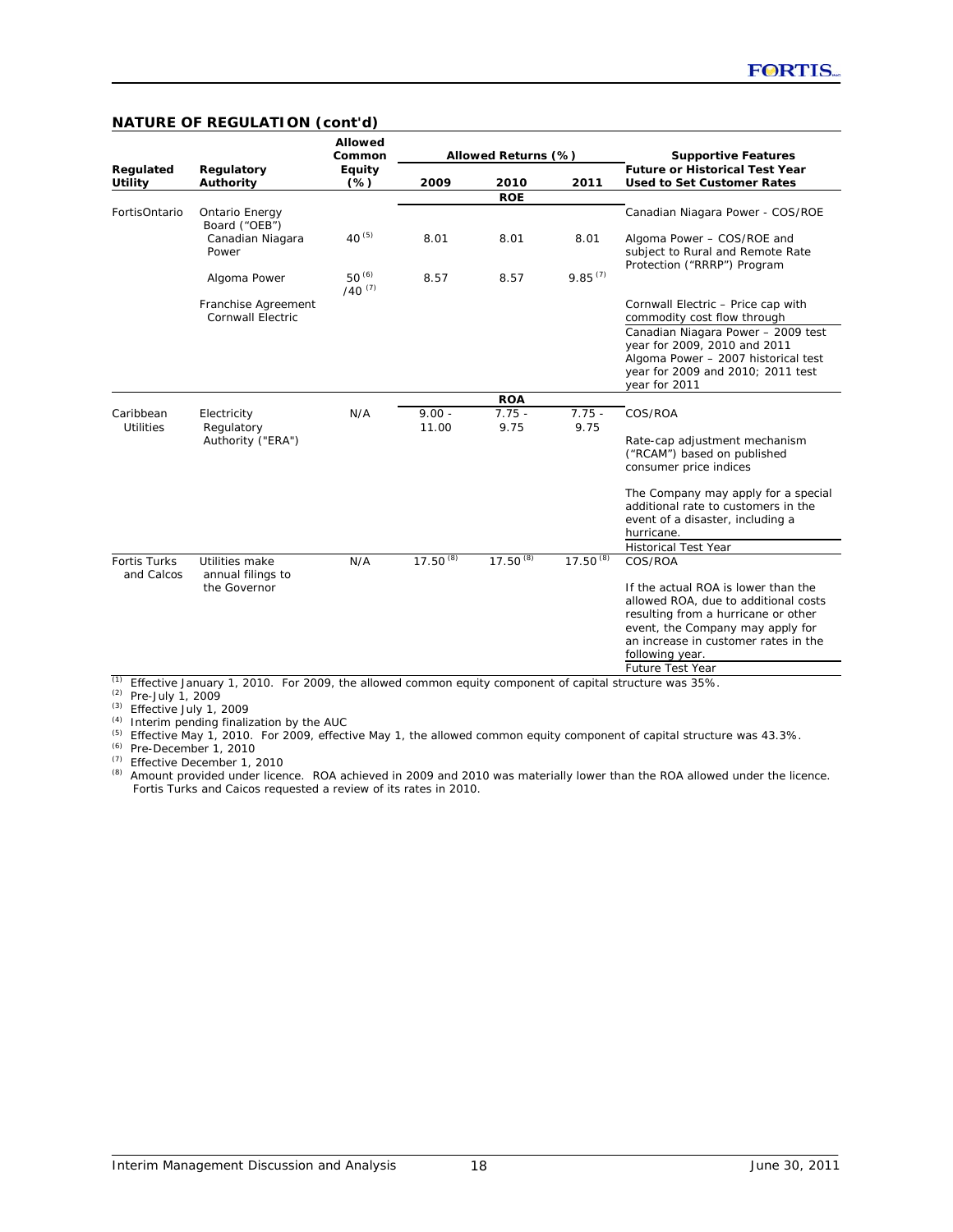### **MATERIAL REGULATORY DECISIONS AND APPLICATIONS**

| <b>Regulated Utility</b> | <b>Summary Description</b> |
|--------------------------|----------------------------|
|--------------------------|----------------------------|

- **FEI/FEVI/FEWI**  FEI and FEWI review natural gas and propane commodity and mid-stream rates with the BCUC every three months in order to ensure the flow-through rates charged to customers are sufficient to cover the cost of purchasing natural gas and propane and contracting for mid-stream resources, such as third-party pipeline and/or storage capacity. The commodity cost of natural gas and propane and mid-stream costs are flowed through to customers without markup. The delivery rate charged to FEVI customers includes a component to recover approved gas costs and is set annually. In order to ensure that the balances in the Commodity Cost Reconciliation Account and Mid-Stream Cost Reconciliation Account ("MCRA") are recovered on a timely basis, FEI and FEWI prepare and file quarterly calculations with the BCUC to determine whether customer rate adjustments are needed to reflect prevailing market prices for natural gas and propane. These rate adjustments ignore the temporal effect of derivative valuation adjustments on the balance sheet and, instead, reflect the forward forecast of gas costs over the recovery period.
	- Effective January 1, 2011, rates for residential customers in the Lower Mainland, Fraser Valley, Interior, North and Kootenay service areas decreased by approximately 6%, as approved by the BCUC, to reflect net changes in delivery, commodity and mid-stream costs. Natural gas commodity rates remained unchanged as of April 1, 2011 and as of July 1, 2011, following the BCUC's quarterly reviews of such rates.
	- In December 2010 FEI filed an application with the BCUC to provide fuelling services through FEI-owned and operated compressed natural gas and LNG fuelling stations. In July 2011 FEI received a decision from the BCUC that approved the fuelling station infrastructure along with a long-term contract with one counterparty for the supply of compressed natural gas. The BCUC denied the Company's application for a general tariff for the provision of compressed natural gas and LNG for vehicles, unless certain contractual conditions are met. The Company is considering these proposed amendments in the context of new natural gas vehicle stations.
	- FEI, FEVI and FEWI are expecting to file an application with the BCUC during the third quarter of 2011 for the amalgamation of the three companies. An amalgamation would require an application to be approved by the BCUC and consent of the Government of British Columbia.
	- In January 2011 FEI filed its review of the Price Risk Management Plan ("PRMP") objectives with the BCUC related to its gas commodity hedging plan and also submitted a 2011-2014 PRMP. In June 2011 FEVI filed a 2012-2013 hedging request application. In July 2011 the BCUC denied FEI's 2011-2014 PRMP with the exception of certain elements related to basis swaps. The existing hedging contracts are expected to continue in effect through to their maturity and the gas utilities' ability to fully recover the commodity cost of gas in customer rates remains unchanged.
	- In May 2011 the FortisBC Energy companies filed their 2012-2013 Revenue Requirements Applications. FEI requested a 2.8% increase in customer delivery rates effective January 1, 2012 and a 3.0% increase, effective January 1, 2013. The requested rate increases are driven by ongoing investment in utility infrastructure focused on system integrity and reliability, and forecast increased operating expenses associated with inflation, a heightened focus on safety and security of the natural gas systems and increasing compliance with codes and regulations. FEI's application assumes forecast average rate base of approximately \$2,737 million for 2012 and \$2,788 million for 2013. FEVI requested that customer delivery rates remain unchanged for the two-year period beginning January 1, 2012. FEVI's application assumes forecast average rate base of \$788 million for 2012 and \$814 million for 2013.
	- In July 2011 the BCUC approved the application jointly filed by the FortisBC Energy companies and FortisBC Electric requesting the utilities be permitted to adopt United States generally accepted accounting principles ("US GAAP") effective January 1, 2012 for regulatory reporting purposes.
	- In July 2011 FEVI received a BCUC decision approving the option for two First Nations bands to invest in up to 15% of the equity component of the capital structure of the new LNG storage facility on Vancouver Island. If the option is exercised, the equity investment by the First Nations bands would occur effective January 1, 2012.

**FortisBC Electric**  • In December 2010 the BCUC approved a Negotiated Settlement Agreement ("NSA") pertaining to FortisBC Electric's 2011 Revenue Requirements Application. The result was a general customer electricity rate increase of 6.6%, effective January 1, 2011. The rate increase was primarily the result of the Company's ongoing investment in utility infrastructure and the higher cost of capital.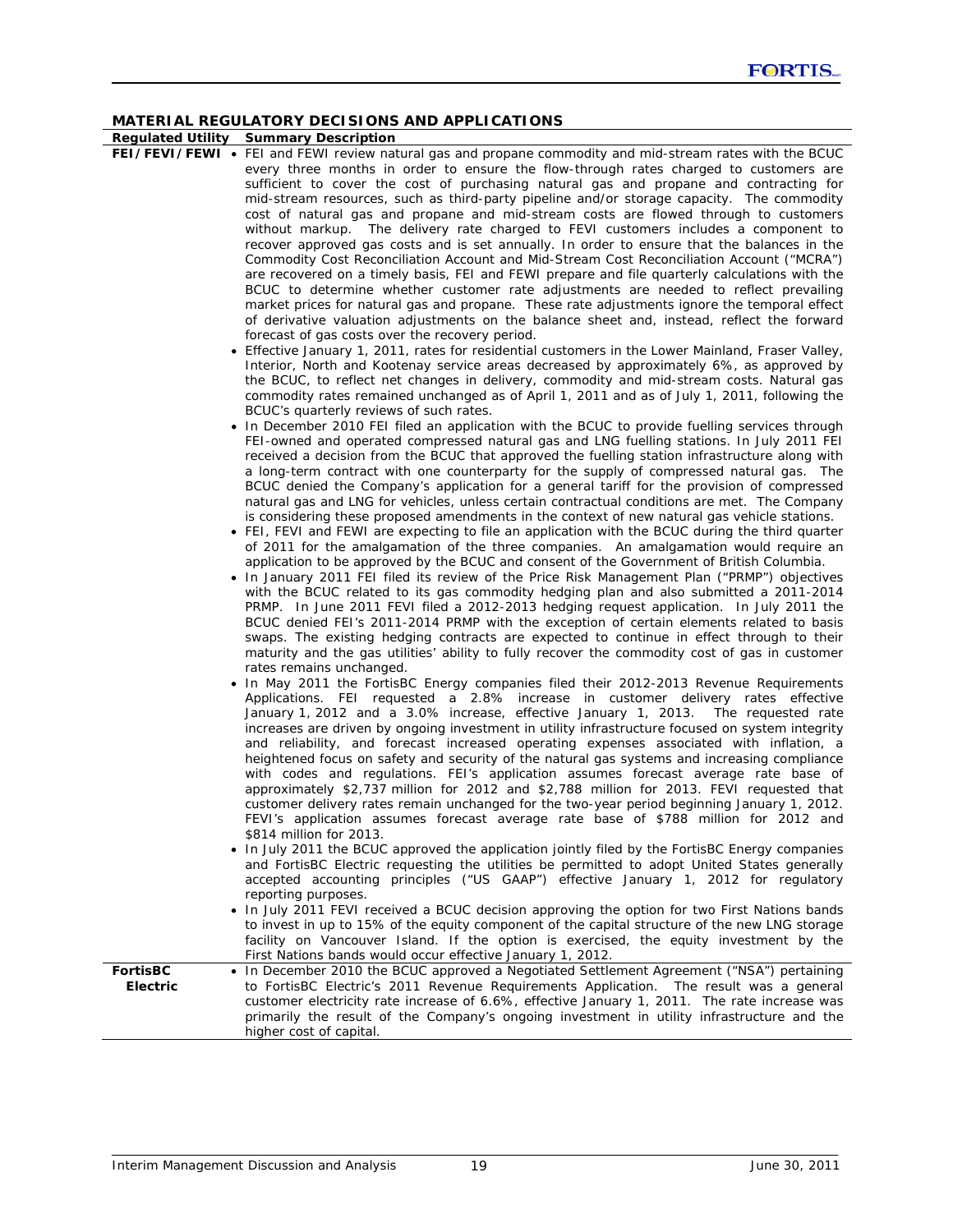# **MATERIAL REGULATORY DECISIONS AND APPLICATIONS (cont'd)**

|                 | <b>Regulated Utility Summary Description</b>                                                       |
|-----------------|----------------------------------------------------------------------------------------------------|
| <b>FortisBC</b> | • In June 2011 FortisBC Electric filed its 2012-2013 Revenue Requirements Application and its      |
| Electric        | Integrated System Plan ("ISP"). The ISP includes the Company's Resource Plan, Long-Term            |
| (cont'd)        | Capital Plan and Long-Term Demand Side Management Plan. FortisBC Electric requested an             |
|                 | interim 4% increase in customer electricity rates effective January 1, 2012 and a 6.9%             |
|                 | increase effective January 1, 2013. The rate increases are due to ongoing investment in utility    |
|                 | infrastructuure, increasing costs of financing the ongoing investment, and increasing power        |
|                 | purchases driven by customer growth and increased demand for electricity. FortisBC Electric's      |
|                 | rate application assumes forecast average rate base of approximately \$1,145 million for 2012      |
|                 | and \$1,212 million for 2013.                                                                      |
|                 | • Effective June 1, 2011, the BCUC approved a refundable interim increase of 1.4% in               |
|                 | FortisBC Electric customer rates arising from an increase in purchased power costs due to an       |
|                 | interim increase in BC Hydro rates.                                                                |
| FortisAlberta   | • In December 2010 the AUC issued its decision on FortisAlberta's August 2010 Compliance           |
|                 | Filing, which incorporated the AUC's decision, received in July 2010, on the Company's 2010        |
|                 | and 2011 Distribution Tariff Application ("DTA"). The December 2010 decision approved the          |
|                 | Company's distribution revenue requirements of \$368 million for 2011. Final distribution          |
|                 | electricity rates and rate riders were also approved, effective January 1, 2011.                   |
|                 | • During the first quarter of 2011, the AUC initiated its proceeding to finalize the allowed ROE   |
|                 |                                                                                                    |
|                 | for 2011, review capital structure and consider whether a return to a formula-based approach       |
|                 | for annually setting the allowed ROE, beginning in 2012, is warranted. In the absence of a         |
|                 | formula-based approach, the AUC is expected to consider how the allowed ROE will be set for        |
|                 | 2012. A hearing on the proceeding has been completed and a decision is expected in the             |
|                 | fourth quarter of 2011.                                                                            |
|                 | • In March 2011 FortisAlberta filed its 2012 and 2013 DTA. The Company requested approval of       |
|                 | revenue requirements of \$410 million for 2012 and \$447 million for 2013, for rate increases of   |
|                 | 8.2% and 6.9%, respectively. The DTA also proposes approximately \$776 million in gross            |
|                 | capital expenditures over the two-year period. The requested rate increases are driven             |
|                 | primarily by rate base growth associated with investment in utility infrastructure, which results  |
|                 | in increased amortization costs and interest expense. The Company has proposed a schedule          |
|                 | for the DTA proceeding that would include a hearing in late October 2011 with a final decision     |
|                 | expected in the first quarter of 2012.                                                             |
|                 | • In June 2011 the AUC issued its decision regarding the prudency of additional capital            |
|                 | expenditures above \$104 million related to the Company's Automated Metering Project. In its       |
|                 | decision, the AUC concluded that the full amount of the forecast total project cost of             |
|                 | \$126 million can be included in rate base and collected in customer rates. The impact of the      |
|                 | decision is the recognition of \$2.5 million in accrued revenue and an associated regulatory       |
|                 | asset as at June 30, 2011. The Utilities Consumer Advocate has filed a Leave to Appeal             |
|                 | related to this decision.                                                                          |
|                 | • In October 2010 the Central Alberta Rural Electrification Association ("CAREA") filed an         |
|                 | application with the AUC seeking a declaration that, effective January 1, 2012, CAREA be           |
|                 | entitled to service any new customer wishing to obtain electricity for use on property within      |
|                 | CAREA's service area and that FortisAlberta be restricted to serving only those customers that     |
|                 | are not being provided service by CAREA. FortisAlberta has intervened in the proceeding.           |
|                 | • The AUC has initiated a process to reform utility rate regulation in Alberta. The AUC has        |
|                 | expressed its intention to apply a PBR formula to electricity distribution rates. FortisAlberta is |
|                 | currently assessing PBR and will participate fully in the AUC process.<br>In July 2011             |
|                 | FortisAlberta, along with other distribution utilities operating under the AUC's jurisdiction,     |
|                 | submitted their PBR proposals to the AUC. The Company's submission outlines its views as to        |
|                 | how PBR should be implemented at FortisAlberta.                                                    |
| Newfoundland    | • In November 2010 the PUB approved Newfoundland Power's application to defer the recovery         |
| Power           | of expected increased costs of \$2.4 million, due to expiring regulatory amortizations in 2011.    |
|                 | • In December 2010 the PUB approved Newfoundland Power's application to: (i) adopt the             |
|                 | accrual method of accounting for OPEB costs, effective January 1, 2011; (ii) recover the           |
|                 | transitional regulatory asset balance of approximately \$53 million, associated with adoption of   |
|                 | accrual accounting, over a 15-year period; and (iii) adopt an OPEB cost-variance deferral          |
|                 | account to capture differences between OPEB expense calculated in accordance with                  |
|                 | Canadian GAAP and OPEB expense approved by the PUB for rate-setting purposes.                      |
|                 | • In December 2010 Newfoundland Power received approval from the PUB for an overall average        |
|                 | 0.8% increase in customer electricity rates, effective January 1, 2011, mainly resulting from      |
|                 | the PUB's approval for the Company to change its accounting for OPEB costs, as described           |
|                 | above, partially offset by the impact of the decrease in the allowed ROE for 2011.                 |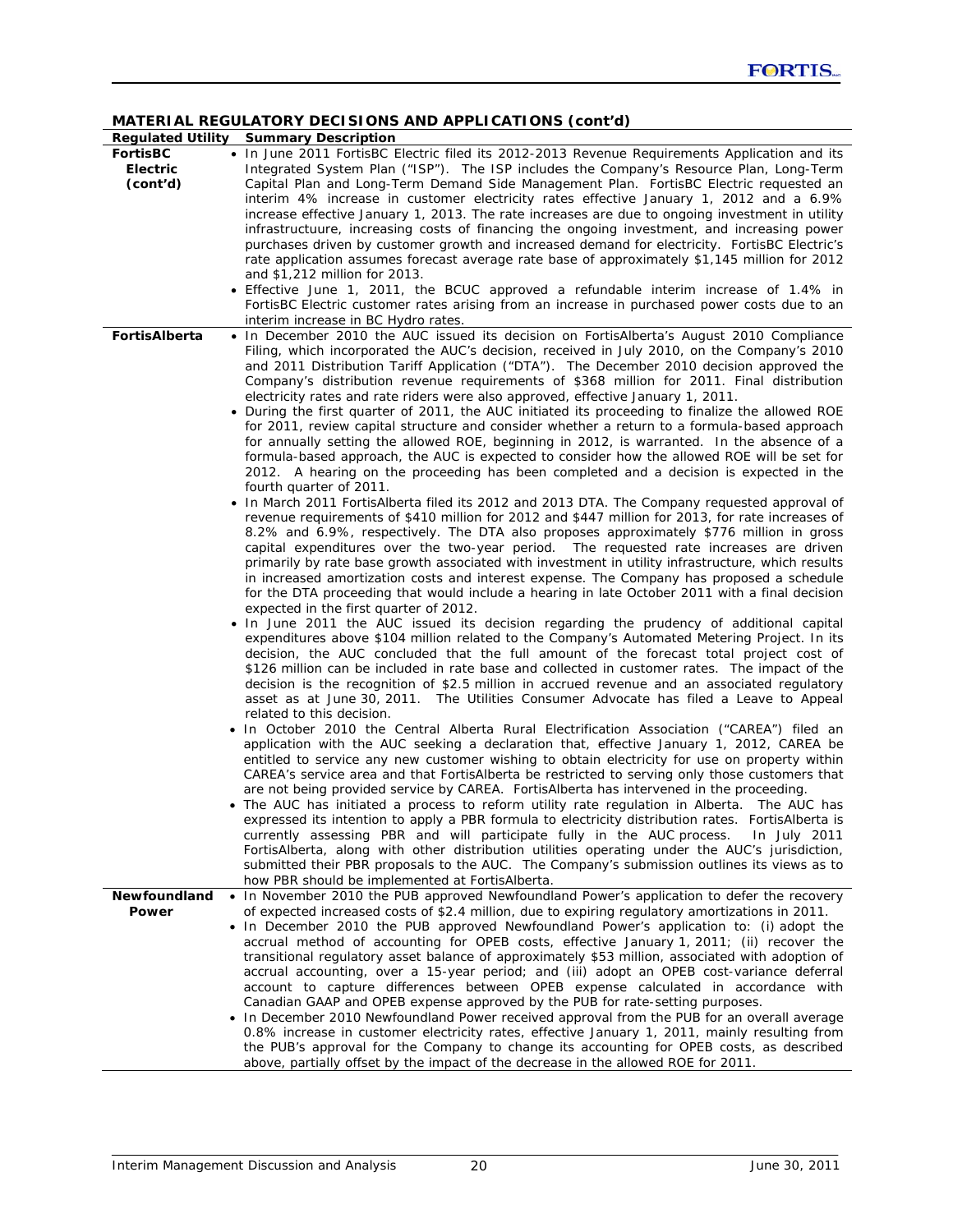# **MATERIAL REGULATORY DECISIONS AND APPLICATIONS (cont'd)**

**Regulated Utility Summary Description** 

| Newfoundland    | • On January 1, 2011, new support structure arrangements with Bell Aliant Inc. ("Bell Aliant" or                                                                                              |
|-----------------|-----------------------------------------------------------------------------------------------------------------------------------------------------------------------------------------------|
| Power           | the "Purchaser") went into effect. Bell Aliant will buy back 40% of all joint-use poles and                                                                                                   |
| (cont'd)        | related infrastructure owned by Newfoundland Power for approximately \$46 million,                                                                                                            |
|                 | representing approximately 5% of the Company's rate base. The support structure                                                                                                               |
|                 | arrangements are subject to certain conditions, including PUB approval of the sale of 40% of                                                                                                  |
|                 | the Company's joint-use poles, which were to be met by June 30, 2011, or either party could<br>terminate the new arrangements. Newfoundland Power filed an application with the PUB in        |
|                 | February 2011 seeking approval of the transaction. On July 22, 2011, the PUB issued an order                                                                                                  |
|                 | that denied Newfoundland Power's application requesting approval of the proposed sale. The                                                                                                    |
|                 | PUB indicated that there was lack of evidence to support the customer benefits related to this                                                                                                |
|                 | transaction. The Company is presently reviewing the order and its options, including whether                                                                                                  |
|                 | to appeal the PUB decision or file further evidence to support the PUB's reconsideration of the                                                                                               |
|                 | proposed sale. The purchase price continues to be held in escrow and Newfoundland Power is                                                                                                    |
|                 | negotiating with the Purchaser to facilitate the successful completion of the transaction. In the                                                                                             |
|                 | event of termination, the rights and recourses under the original Joint-Use Facilities                                                                                                        |
|                 | Partnership Agreement will remain in effect for both parties. Due to the timing of the PUB                                                                                                    |
|                 | decision, and range of options available, it is not practicable at this time to determine the                                                                                                 |
|                 | financial impact, if any, the decision has on Newfoundland Power. The new support structure                                                                                                   |
|                 | arrangements are not expected to materially impact Newfoundland Power's ability to earn a                                                                                                     |
|                 | reasonable return on its rate base in 2011. Newfoundland Power anticipates the proceeds<br>from the sale of the poles will be used to pay down credit facility borrowings and maintain the    |
|                 | utility's capital structure at 45% common equity.                                                                                                                                             |
|                 | . In April 2011 the PUB approved Newfoundland Power's application requesting an Optional                                                                                                      |
|                 | Seasonal Rate for domestic customers effective July 1, 2011. This Optional Seasonal Rate                                                                                                      |
|                 | charges a higher price for electricity consumed during the months of December through April                                                                                                   |
|                 | and a lower rate during the months of May through November. The PUB also approved capital                                                                                                     |
|                 | expenditures for 2011 required to facilitate implementation of the Optional Seasonal Rate and                                                                                                 |
|                 | the use of an Optional Rates Revenue and Cost Recovery Account that provides for the deferral                                                                                                 |
|                 | of annual cost and revenue effects associated with implementing the Optional Seasonal Rate.                                                                                                   |
|                 | • Effective July 1, 2011, the PUB approved an overall average increase in customer electricity                                                                                                |
|                 | rates of approximately 8%. The increase in rates was primarily due to the normal annual                                                                                                       |
|                 | operation of the Rate Stabilization Plan of Newfoundland and Labrador<br>Hydro                                                                                                                |
|                 | ("Newfoundland Hydro"). Variances in the cost of fuel used to generate electricity that<br>Newfoundland Hydro sells to Newfoundland Power are captured and flowed through to                  |
|                 | Newfoundland Power customers through the operation of Newfoundland Power's                                                                                                                    |
|                 | Rate Stabilization Account. The increase in rates, principally due to increased fuel prices, will                                                                                             |
|                 | have no impact on Newfoundland Power's earnings.                                                                                                                                              |
|                 | • As part of its 2011 Budget, the Government of Newfoundland and Labrador introduced the                                                                                                      |
|                 | Energy Rebate which will result in the 8% provincial portion of the Harmonized Goods and                                                                                                      |
|                 | Services Tax on home energy purchases, including electricity, being refunded to residential                                                                                                   |
|                 | customers. This rebate is expected to be in place by October 1, 2011. Details regarding the                                                                                                   |
|                 | Energy Rebate's application and implementation date are expected to be finalized over the                                                                                                     |
|                 | summer months for implementation in early fall 2011.                                                                                                                                          |
|                 | . In July 2011 Newfoundland Power filed an application with the PUB requesting approval for its                                                                                               |
|                 | 2012 Capital Expenditure Plan totalling approximately \$77 million.<br>• The Company is currently assessing the requirement for it to file an application with the PUB to                     |
|                 | recover expected increased costs in 2012.                                                                                                                                                     |
| Maritime        | • In November 2010 Maritime Electric signed an Accord with the Government of PEI. The Accord                                                                                                  |
| <b>Electric</b> | covers the period from March 1, 2011 through February 29, 2016. Under the terms of the                                                                                                        |
|                 | Accord, the Government of PEI is assuming responsibility for the cost of replacement energy                                                                                                   |
|                 | and the monthly operating and maintenance costs related to the NB Power Point Lepreau                                                                                                         |
|                 | Nuclear Generating Station ("Point Lepreau"), effective March 1, 2011 until Point Lepreau is                                                                                                  |
|                 | fully refurbished, which is expected by fall 2012. The Government of PEI is financing these                                                                                                   |
|                 | costs, which will be recovered from customers beginning when Point Lepreau returns to                                                                                                         |
|                 | In the event that Point Lepreau does not return to service by fall 2012, the<br>service.                                                                                                      |
|                 | Government of PEI reserves the right to cease the monthly payments. As permitted by IRAC,                                                                                                     |
|                 | replacement energy costs incurred during the refurbishment of Point Lepreau up to the end of<br>February 2011 were deferred by Maritime Electric and totalled approximately \$47 million. The |
|                 |                                                                                                                                                                                               |

deferred costs are included in rate base.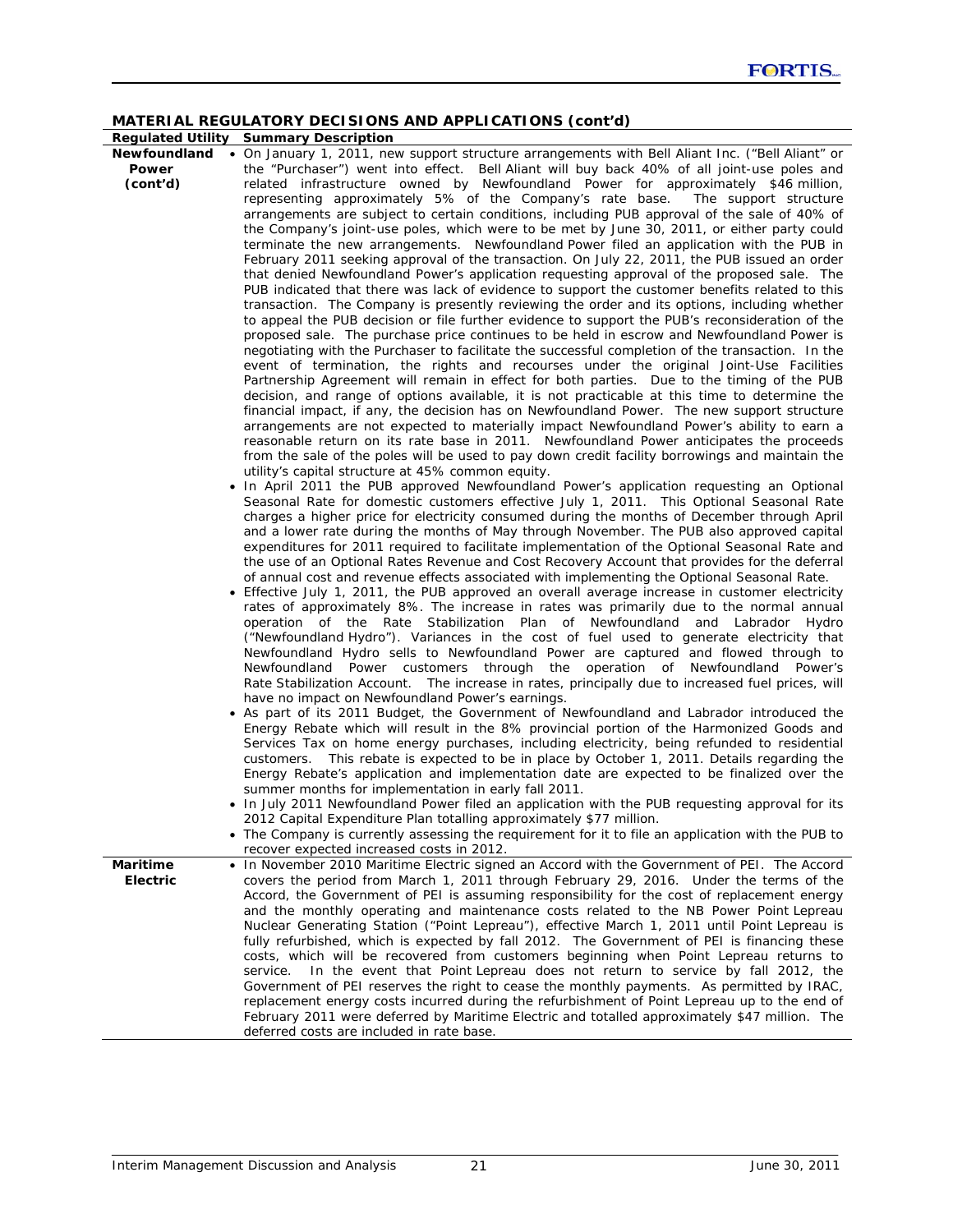# **MATERIAL REGULATORY DECISIONS AND APPLICATIONS (cont'd)**

|                                   | <b>Regulated Utility Summary Description</b>                                                                                                                                                                                                                                                                                                                                                                                                                                                                                                                                                                                                                                                                                                                                                                                                                                                                                                                                                                                                                                                                                                                                                                                                                                                                                                                                                                                                                                                                                                                                                                                                                                      |
|-----------------------------------|-----------------------------------------------------------------------------------------------------------------------------------------------------------------------------------------------------------------------------------------------------------------------------------------------------------------------------------------------------------------------------------------------------------------------------------------------------------------------------------------------------------------------------------------------------------------------------------------------------------------------------------------------------------------------------------------------------------------------------------------------------------------------------------------------------------------------------------------------------------------------------------------------------------------------------------------------------------------------------------------------------------------------------------------------------------------------------------------------------------------------------------------------------------------------------------------------------------------------------------------------------------------------------------------------------------------------------------------------------------------------------------------------------------------------------------------------------------------------------------------------------------------------------------------------------------------------------------------------------------------------------------------------------------------------------------|
| Maritime<br><b>Electric</b>       | • The nature and timing of the recovery of the deferred costs related to Point Lepreau is subject<br>to further review by the PEI Energy Commission (the "Commission"), which was recently                                                                                                                                                                                                                                                                                                                                                                                                                                                                                                                                                                                                                                                                                                                                                                                                                                                                                                                                                                                                                                                                                                                                                                                                                                                                                                                                                                                                                                                                                        |
| (cont'd)                          | established by the Government of PEI. Having authority under the Public Inquiries Act, the<br>co-chaired five-member Commission's goal is to examine and provide advice on ways in which<br>PEI's high cost of electricity can be structurally reduced and/or stabilized over the longer term.<br>In carrying out this goal, the Commission will, amongst other things, examine and provide<br>recommendations on long-term ownership and management of electricity on PEI and provide<br>advice and recommendations as to the future role of the PEI Energy Corporation, IRAC (as it                                                                                                                                                                                                                                                                                                                                                                                                                                                                                                                                                                                                                                                                                                                                                                                                                                                                                                                                                                                                                                                                                             |
|                                   | relates to electricity) and the Office of Energy Efficiency.<br>. The Accord also provides for the financing by the Government of PEI of costs associated with<br>Maritime Electric's termination of the Dalhousie Unit Participation Agreement. The costs will be<br>subsequently collected from customers over a period to be established by the Government of<br>PEI. As a result of the Accord, including the favourable impact on purchased power costs of<br>the new five-year power purchase agreement between Maritime Electric and NB Power,                                                                                                                                                                                                                                                                                                                                                                                                                                                                                                                                                                                                                                                                                                                                                                                                                                                                                                                                                                                                                                                                                                                             |
|                                   | customer electricity rates decreased by approximately 14% effective March 1, 2011, at which<br>time a two-year customer rate freeze commenced.                                                                                                                                                                                                                                                                                                                                                                                                                                                                                                                                                                                                                                                                                                                                                                                                                                                                                                                                                                                                                                                                                                                                                                                                                                                                                                                                                                                                                                                                                                                                    |
| <b>FortisOntario</b>              | • In non-rebasing years, customer electricity distribution rates are set using inflationary factors<br>less an efficiency target under the Third-Generation Incentive Rate Mechanism ("IRM") as<br>prescribed by the OEB. In March 2011 the OEB published the applicable inflationary and<br>efficiency targets, which resulted in minimal changes in base customer electricity distribution<br>rates at FortisOntario's operations Fort Erie, Gananoque and Port Colborne.<br>• In November 2010 the OEB approved an NSA pertaining to Algoma Power's electricity<br>distribution rate application for customer rates, effective December 1, 2010 through<br>December 31, 2011, using a 2011 forward test year. The rates reflect an approved allowed<br>ROE of 9.85% on a deemed equity component of capital structure of 40%. The overall impact<br>of the OEB rate decision on an overall average customer's electricity bill was an increase of<br>3.8%, including rate riders and other charges.<br>• The present form of Third-Generation IRM will not accommodate Algoma Power's customer<br>rate structure and the RRRP Program; therefore, Algoma Power is consulting with the<br>intervener community to develop a form of incentive rate-making that may be used between<br>rebasing periods. Due to regulations in Ontario associated with the RRRP Program, customer<br>electricity distribution rates at Algoma Power are tied to the average changes in rates of other<br>electric utilities in Ontario. Pending these consultations, Algoma Power will file for incentive<br>rate-making for customer electricity distribution rates, effective January 1, 2012. |
|                                   | • FortisOntario expects to file a COS Application in 2012 for harmonized electricity distribution<br>rates in Fort Erie, Port Colborne and Gananoque, effective January 1, 2013, using a 2013<br>forward test year. The timing of the filing of the COS Application corresponds with the ending<br>of the period that the current Third-Generation IRM applies to FortisOntario.                                                                                                                                                                                                                                                                                                                                                                                                                                                                                                                                                                                                                                                                                                                                                                                                                                                                                                                                                                                                                                                                                                                                                                                                                                                                                                  |
| Caribbean<br><b>Utilities</b>     | • In March 2011 Caribbean Utilities confirmed to the ERA that the RCAM, as provided in the<br>Company's transmission and distribution licence, yielded no customer rate adjustment<br>effective June 1, 2011.                                                                                                                                                                                                                                                                                                                                                                                                                                                                                                                                                                                                                                                                                                                                                                                                                                                                                                                                                                                                                                                                                                                                                                                                                                                                                                                                                                                                                                                                     |
|                                   | • In March 2011 the ERA approved US\$134 million of proposed non-generation installation<br>expenditures as requested by Caribbean Utilities in its 2011-2015 Capital Investment Plan<br>("CIP"). The 2011-2015 CIP was prepared upon the basis of the Company's application to the<br>ERA for a delay in any new generation installation until there is more certainty in<br>The remaining US\$85 million of the CIP relates to new generation<br>growth forecasts.<br>installation, which would be subject to a competitive solicitation process with the next<br>generating unit currently scheduled for installation in 2014.<br>• In July 2011 the ERA approved Caribbean Utilities request to use US GAAP for regulatory<br>reporting purposes, beginning January 1, 2012.                                                                                                                                                                                                                                                                                                                                                                                                                                                                                                                                                                                                                                                                                                                                                                                                                                                                                                  |
| <b>Fortis Turks</b><br>and Caicos | • In March 2011 Fortis Turks and Caicos submitted its 2010 annual regulatory filing outlining the<br>Company's performance in 2010. Included in the filing were the calculations, in accordance<br>with the utility's licence, of rate base for 2010 of US\$142 million and cumulative shortfall in<br>achieving allowable profits as at December 31, 2010 of US\$49 million.<br>• In June 2011 Fortis Turks and Caicos was advised by the interim Government of the Turks and<br>Caicos Islands of its intention to conduct an independent review of the regulatory framework<br>for the electricity sector in the Turks and Caicos Islands. The review is expected to be<br>completed during the third quarter of 2011. Fortis Turks and Caicos expects to file a new Rate<br>Variance Application in 2011.                                                                                                                                                                                                                                                                                                                                                                                                                                                                                                                                                                                                                                                                                                                                                                                                                                                                     |
|                                   | • Effective September 2011 the interim Government of the Turks and Caicos Islands plans to<br>implement a carbon tax which will be applicable to Fortis Turks and Caicos but which may not<br>be permitted to be passed onto Fortis Turks and Caicos' customers. If the carbon tax is<br>implemented as scheduled, the potential impact on Fortis Turks and Caicos is a decrease in<br>earnings of approximately \$1 million for 2011. Management is working with the interim<br>Government for a mutually beneficial resolution of the above issue.                                                                                                                                                                                                                                                                                                                                                                                                                                                                                                                                                                                                                                                                                                                                                                                                                                                                                                                                                                                                                                                                                                                              |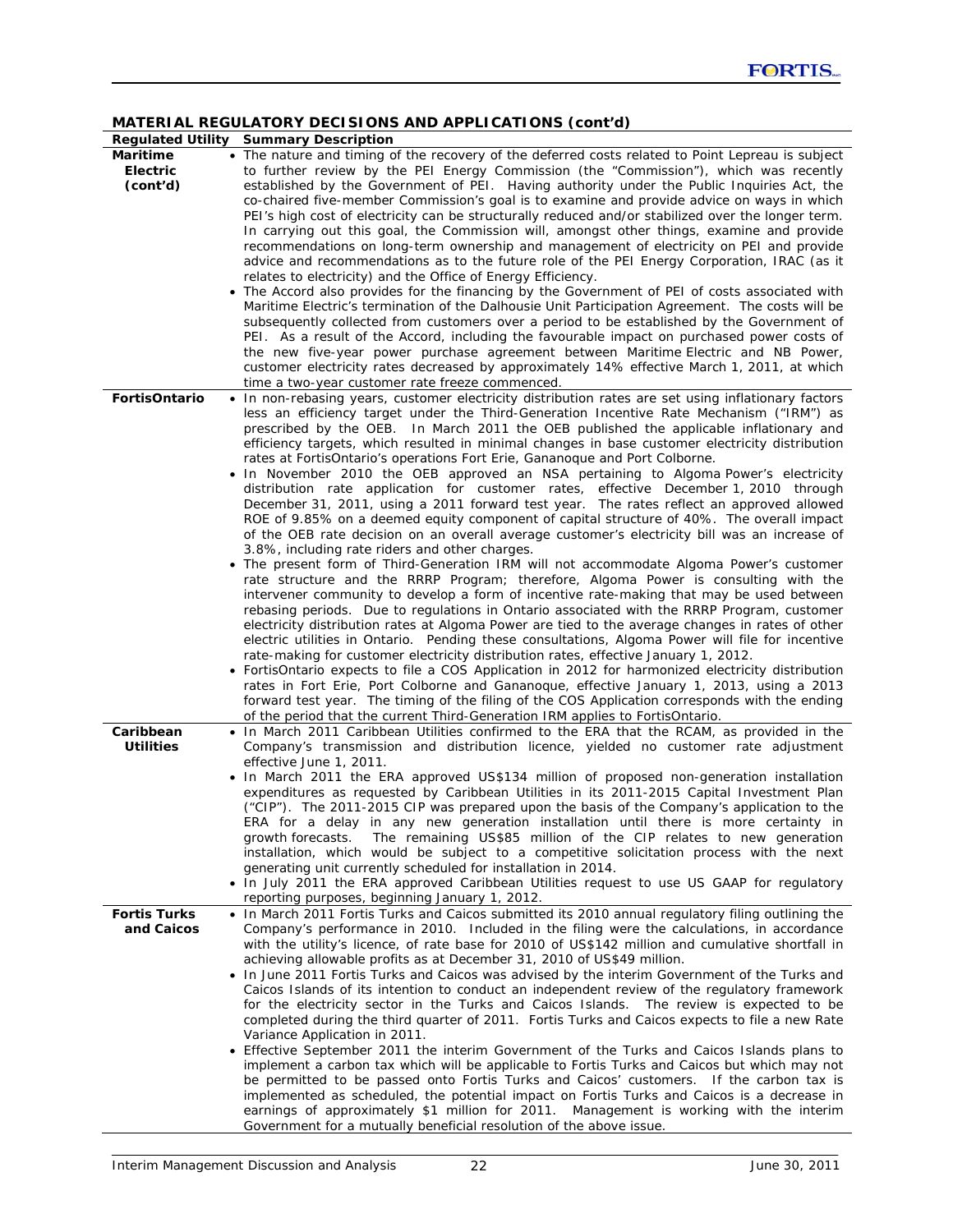# **CONSOLIDATED FINANCIAL POSITION**

The following table outlines the significant changes in the consolidated balance sheets between June 30, 2011 and December 31, 2010.

### **Significant Changes in the Consolidated Balance Sheets (Unaudited) between June 30, 2011 and December 31, 2010**

| <b>Balance Sheet Account</b>                      | Increase/<br>(Decrease)<br>(\$ millions) | Explanation                                                                                                                                                                                                                                                                                                                                                                                                                                                                                                                                                                                                                                                                                                                                                                                                                                                                                                     |
|---------------------------------------------------|------------------------------------------|-----------------------------------------------------------------------------------------------------------------------------------------------------------------------------------------------------------------------------------------------------------------------------------------------------------------------------------------------------------------------------------------------------------------------------------------------------------------------------------------------------------------------------------------------------------------------------------------------------------------------------------------------------------------------------------------------------------------------------------------------------------------------------------------------------------------------------------------------------------------------------------------------------------------|
| Cash                                              | 189                                      | The increase was driven by cash on hand related to a portion of<br>the proceeds from the June 2011 \$300 million common<br>share issue.                                                                                                                                                                                                                                                                                                                                                                                                                                                                                                                                                                                                                                                                                                                                                                         |
| Accounts receivable                               | (66)                                     | The decrease was primarily due to the impact of a seasonal<br>decrease in sales and the lower commodity cost of natural gas<br>reflected in customer rates at the FortisBC Energy companies and<br>the discontinuance of the consolidation method of accounting for<br>the financial results of Belize Electricity in June 2011.<br>The<br>decrease was partially offset by the operation of the equal<br>payment plans for customers mainly at the FortisBC Energy<br>companies and Newfoundland Power.                                                                                                                                                                                                                                                                                                                                                                                                        |
| Inventories                                       | (60)                                     | The decrease was driven by the normal seasonal reduction of gas<br>in storage at the FortisBC Energy companies, due to higher<br>consumption during the winter months.                                                                                                                                                                                                                                                                                                                                                                                                                                                                                                                                                                                                                                                                                                                                          |
| Other assets                                      | 109                                      | The increase was due to the discontinuance of the consolidation<br>method of accounting for the financial results of Belize Electricity<br>in June 2011, due to the expropriation of the Company by the<br>GOB, and the resulting classification of the book value of the<br>Corporation's previous investment in Belize Electricity, including<br>unrealized foreign currency translation losses of \$28 million, to<br>other assets.                                                                                                                                                                                                                                                                                                                                                                                                                                                                          |
| Utility capital assets                            | 84                                       | The increase primarily related to \$487 million invested in<br>electricity and gas systems, partially offset by the impact of the<br>discontinuance of the consolidation method of accounting for<br>Belize Electricity,<br>amortization<br>costs<br>and<br>and<br>customer<br>contributions for the six months ended June 30, 2011.                                                                                                                                                                                                                                                                                                                                                                                                                                                                                                                                                                            |
| Short-term borrowings                             | (201)                                    | The decrease was driven by lower borrowings at the FortisBC<br>Energy companies due to seasonality of operations and<br>repayment of borrowings by way of equity injection from Fortis<br>with a portion of the proceeds from the June 2011 equity issue.                                                                                                                                                                                                                                                                                                                                                                                                                                                                                                                                                                                                                                                       |
| Accounts payable and<br>accrued charges           | (106)                                    | The decrease was mainly due to: (i) a change in the fair market<br>value of the natural gas derivatives at the FortisBC Energy<br>companies; (ii) lower amounts owing for purchased natural gas at<br>the FortisBC Energy companies and purchased power at<br>FortisBC Electric and Newfoundland Power, associated with<br>seasonality of operations; and (iii) the discontinuance of the<br>consolidation method of accounting for Belize Electricity.<br>The<br>decrease was partially offset by higher accounts payable at the<br>Waneta Expansion Limited Partnership ("Waneta Partnership")<br>associated with the construction of the Waneta hydroelectric<br>generation expansion project ("Waneta Expansion Project"), and<br>at Caribbean Utilities due to an increase in fuel costs.                                                                                                                  |
| Regulatory liabilities -<br>current and long-term | 66                                       | The increase was mainly due to: (i) increased deferrals at the<br>FortisBC Energy companies; (ii) an increase in the provision for<br>asset removal and site restoration costs at FortisAlberta; and<br>(iii) increases in the weather normalization and other deferral<br>accounts at Newfoundland Power. The increased deferrals at the<br>FortisBC Energy companies were associated with the Rate<br>Stabilization<br>Deferral Account<br>("RSDA")<br>reflecting<br>the<br>accumulation of over-recovered costs of providing service to<br>customers during the first half of 2011, the MCRA, as amounts<br>collected in customer rates were in excess of actual mid-stream<br>gas-delivery costs, and the Revenue Stabilization Adjustment<br>Mechanism, reflecting the margin impact of actual gas volumes<br>consumed by residential and commercial customers being in<br>excess of forecast gas volumes. |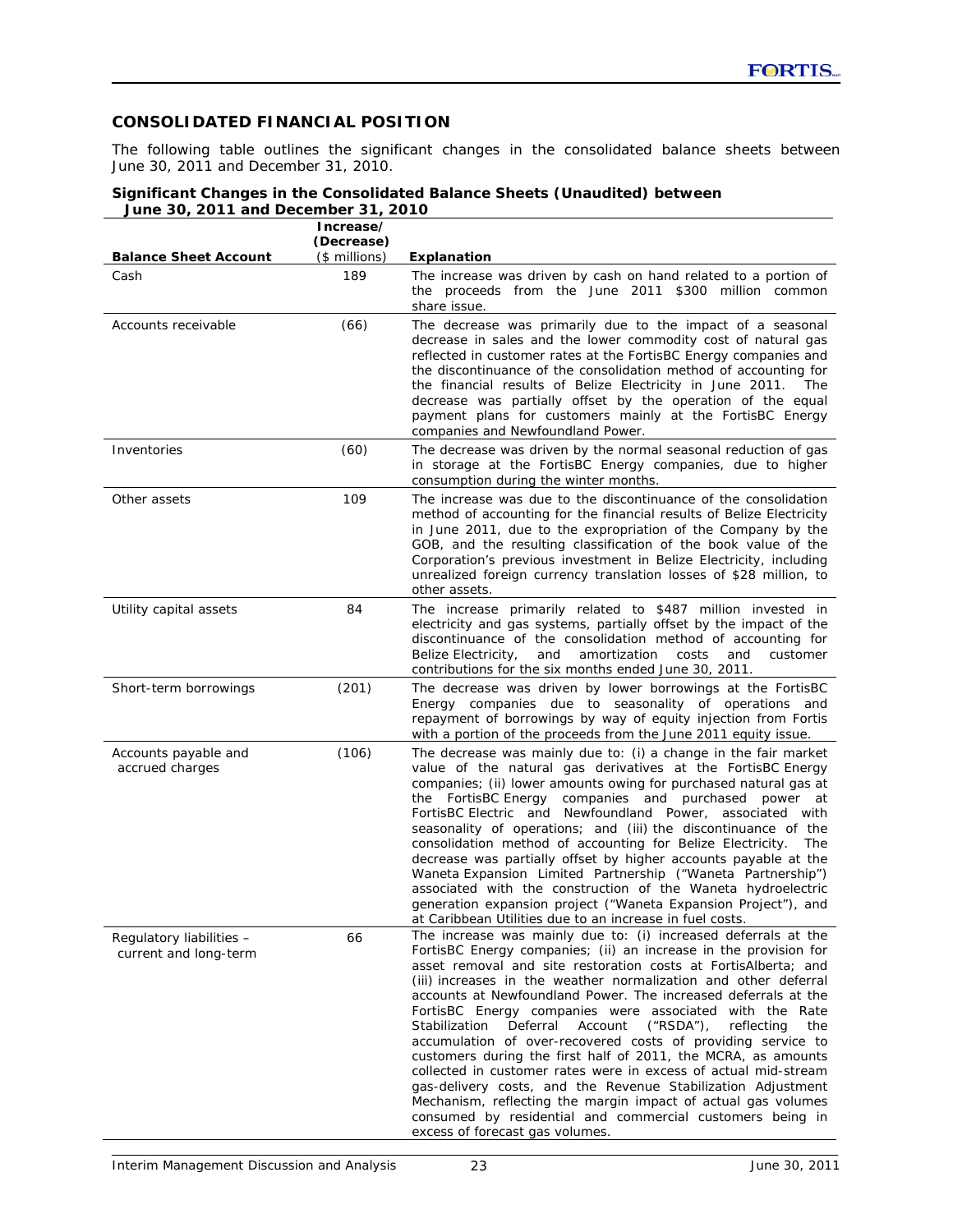|                                                               | Increase/<br>(Decrease) |                                                                                                                                                                                                                                                                                                                                                                                                                                                                                                                                                                                            |
|---------------------------------------------------------------|-------------------------|--------------------------------------------------------------------------------------------------------------------------------------------------------------------------------------------------------------------------------------------------------------------------------------------------------------------------------------------------------------------------------------------------------------------------------------------------------------------------------------------------------------------------------------------------------------------------------------------|
| <b>Balance Sheet Account</b>                                  | (\$ millions)           | Explanation                                                                                                                                                                                                                                                                                                                                                                                                                                                                                                                                                                                |
| Regulatory liabilities -<br>current and long-term<br>(cont'd) |                         | The above increases were partially offset by the impact of the<br>discontinuance of the consolidation method of accounting for<br>Belize Electricity.                                                                                                                                                                                                                                                                                                                                                                                                                                      |
| Shareholders' equity (before<br>non-controlling interests)    | 433                     | The increase was driven by the issuance of \$300 million in<br>common shares in June 2011. The net proceeds are being used<br>to repay borrowings under credit facilities, fund equity injections<br>into the utilities in western Canada and the non-regulated<br>Waneta Partnership in support of infrastructure investment, and<br>for general corporate purposes.                                                                                                                                                                                                                      |
|                                                               |                         | The remainder of the increase in shareholders' equity was<br>primarily due to: (i) the reclassification of \$28 million of<br>unrealized foreign currency translation losses related to the<br>Corporation's previous investment in Belize Electricity from<br>accumulated other comprehensive loss to other long-term assets;<br>(ii) net earnings attributable to common equity shareholders for<br>the six months ended June 30, 2011, less common share<br>dividends; and (iii) the issuance of common shares under the<br>Corporation's dividend reinvestment and stock option plans. |

### **Significant Changes in the Consolidated Balance Sheets (Unaudited) between June 30, 2011 and December 31, 2010 (cont'd)**

# **LIQUIDITY AND CAPITAL RESOURCES**

The table below outlines the Corporation's consolidated sources and uses of cash for the three and six months ended June 30, 2011, as compared to the same periods in 2010, followed by a discussion of the nature of the variances in cash flows.

| <b>Summary of Consondated Cash Flows (Onlaudited)</b> |                      |       |          |                          |                          |          |  |  |
|-------------------------------------------------------|----------------------|-------|----------|--------------------------|--------------------------|----------|--|--|
| Periods Ended June 30                                 | <b>Quarter Ended</b> |       |          |                          | Year-to-Date             |          |  |  |
| $($$ millions)                                        | 2011                 | 2010  | Variance | 2011                     | 2010                     | Variance |  |  |
| Cash, Beginning of Period                             | 86                   | 92    | (6)      | 109                      | 85                       | 24       |  |  |
| Cash Provided by (Used in):                           |                      |       |          |                          |                          |          |  |  |
| <b>Operating Activities</b>                           | 228                  | 204   | 24       | 527                      | 405                      | 122      |  |  |
| <b>Investing Activities</b>                           | (268)                | (229) | (39)     | (487)                    | (405)                    | (82)     |  |  |
| <b>Financing Activities</b>                           | 252                  | 3     | 249      | 149                      | (14)                     | 163      |  |  |
| Effect of Exchange Rate Changes on                    |                      |       |          |                          |                          |          |  |  |
| Cash and Cash Equivalents                             |                      |       | (1)      | $\overline{\phantom{0}}$ | $\overline{\phantom{a}}$ |          |  |  |
| Cash, End of Period                                   | 298                  | 71    | 227      | 298                      | 71                       | 227      |  |  |

# **Summary of Consolidated Cash Flows (Unaudited)**

**Operating Activities:** Cash flow from operating activities, after working capital adjustments, was \$24 million higher quarter over quarter and \$122 million higher year to date compared to the same period last year. The increases were primarily due to: (i) higher earnings; (ii) the collection from customers of regulator-approved increased amortization costs, mainly at FortisAlberta; and (iii) favourable changes in working capital and regulatory deferral accounts. The favourable working capital changes were driven by greater impacts of seasonality at the FortisBC Energy companies and higher Alberta Electric System Operator ("AESO") net transmission-related receipts and payments at FortisAlberta. The favourable changes in regulatory deferral accounts related mainly to the increase in the RSDA at the FortisBC Energy companies, due to the accumulation of over-recovered costs of providing service to customers during 2011.

**Investing Activities:**Cash used in investing activities was \$39 million higher quarter over quarter and \$82 million higher year to date compared to the same period last year. The increases were driven by capital spending related to the non-regulated Waneta Expansion Project and an increase in capital spending at FortisAlberta year to date, partially offset by lower capital spending at FortisBC Electric and an increase in contributions received in aid of construction.

 $\mathbf{I}$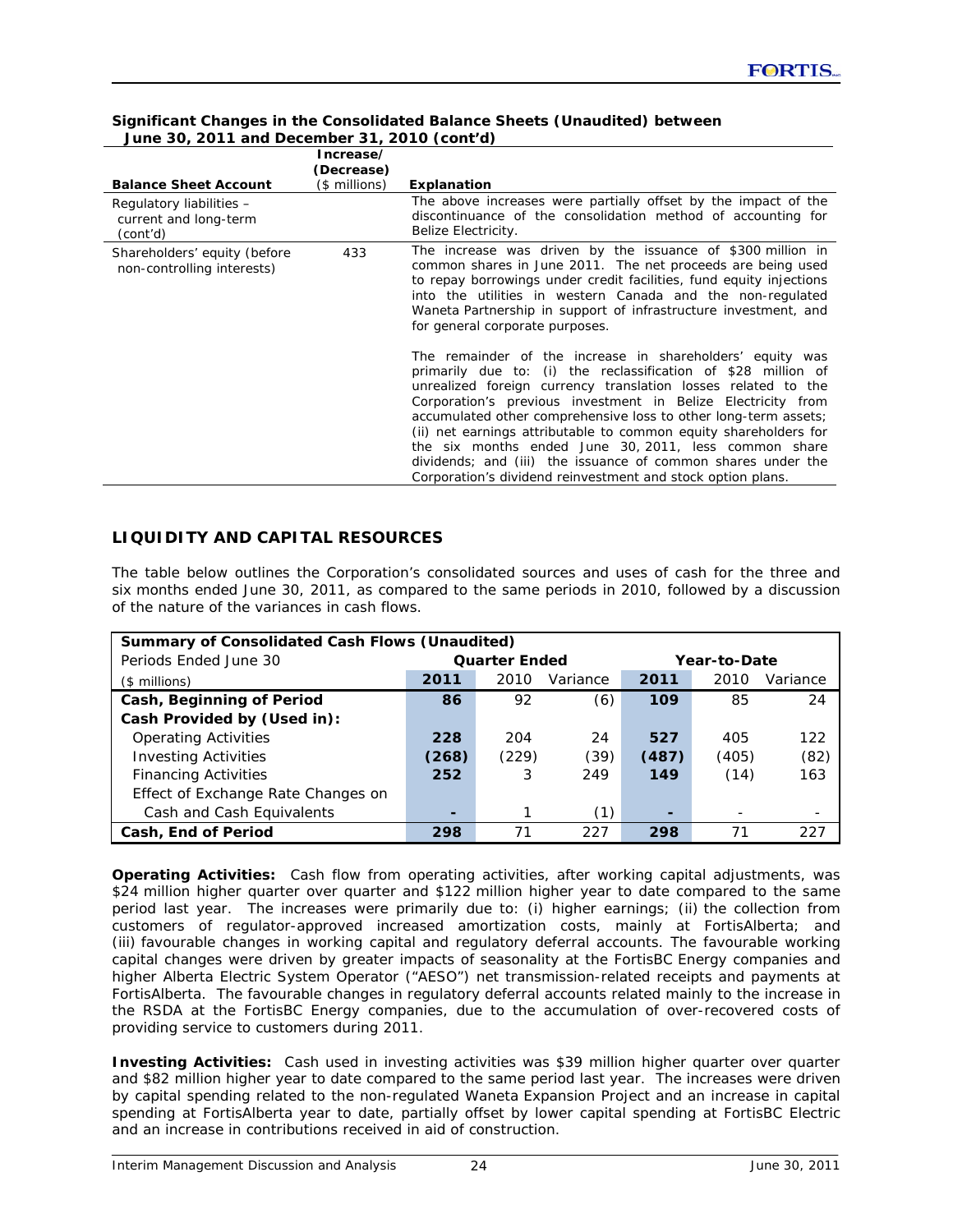**Financing Activities:**Cash provided by financing activities was \$249 million higher quarter over quarter and \$163 million higher year to date compared to the same period last year. The increases were mainly due to higher proceeds from the issuance of common shares, lower repayments of long-term debt, higher advances from non-controlling interests and higher proceeds from long-term debt, partially offset by unfavourable variances in short-term borrowings and lower net borrowings under committed credit facilities classified as long term. Proceeds from the issuance of preferences shares were also lower year to date compared to the same period in 2010.

Net repayments of short-term borrowings were \$102 million during the second quarter of 2011 compared to net proceeds from short-term borrowings of \$55 million during the same quarter in 2010. Net repayments of short-term borrowings were \$200 million year to date compared to \$126 million during the same period in 2010. The changes in short-term borrowings were driven by the FortisBC Energy companies due to seasonality differences and timing of repayments using proceeds from equity injections from the Corporation.

Proceeds from long-term debt, net of issue costs, repayments of long-term debt and capital lease obligations and net borrowings under committed credit facilities for the quarter and year to date compared to the same periods last year are summarized in the following tables.

| Proceeds from Long-Term Debt, Net of Issue Costs (Unaudited)  |      |               |    |    |  |               |  |  |
|---------------------------------------------------------------|------|---------------|----|----|--|---------------|--|--|
| Periods Ended June 30<br><b>Quarter Ended</b><br>Year-to-Date |      |               |    |    |  |               |  |  |
| $($$ millions)                                                | 2011 | 2010 Variance |    |    |  | 2010 Variance |  |  |
| Caribbean Utilities (1)                                       | 29   |               | 29 | 29 |  | 29            |  |  |
| Other                                                         |      |               |    |    |  |               |  |  |
| <b>Total</b>                                                  | 30   |               | 30 | 30 |  | 30            |  |  |

*(1)* Issued in June 2011, 15-year US\$11.25 million 4.85% and 20-year US\$18.75 million 5.10% unsecured notes. The net proceeds are being used to repay current installments on long-term debt and short-term borrowings and to finance capital expenditures.

| Repayments of Long-Term Debt and Capital Lease Obligations (Unaudited) |                      |       |               |              |       |               |  |
|------------------------------------------------------------------------|----------------------|-------|---------------|--------------|-------|---------------|--|
| Periods Ended June 30                                                  | <b>Quarter Ended</b> |       |               | Year-to-Date |       |               |  |
| $($$ millions)                                                         | 2011                 |       | 2010 Variance | 2011         |       | 2010 Variance |  |
| FortisBC Energy Companies                                              |                      | (1)   |               |              | (1)   |               |  |
| Maritime Electric                                                      |                      | (15)  | 15            |              | (15)  | 15            |  |
| Caribbean Utilities                                                    | (12)                 | (15)  | 3             | (12)         | (15)  | 3             |  |
| <b>Fortis Properties</b>                                               | (2)                  | (38)  | 36            | (4)          | (52)  | 48            |  |
| Corporate $(1)$                                                        | -                    | (125) | 125           |              | (125) | 125           |  |
| Other                                                                  | (4)                  | (2)   | (2)           | (6)          | (4)   | (2)           |  |
| <b>Total</b>                                                           | (18)                 | (196) | 178           | (22)         | (212) | 190           |  |

 $\overline{a}$  In April 2010 FHI redeemed in full for cash its \$125 million 8% Capital Securities with proceeds from borrowings under the Corporation's committed credit facility.

| Net Borrowings Under Committed Credit Facilities (Unaudited) |      |                      |       |              |     |               |  |  |
|--------------------------------------------------------------|------|----------------------|-------|--------------|-----|---------------|--|--|
| Periods Ended June 30                                        |      | <b>Quarter Ended</b> |       | Year-to-Date |     |               |  |  |
| $($$ millions)                                               | 2011 | 2010 Variance        |       |              |     | 2010 Variance |  |  |
| FortisAlberta                                                | 5    | 20                   | (15)  | 17           | 60  | (43)          |  |  |
| <b>FortisBC Electric</b>                                     |      | 21                   | (14)  |              | 12  | (5)           |  |  |
| Newfoundland Power                                           | 10   |                      | 8     | 23           | 13  | 10            |  |  |
| Corporate                                                    | 36   | 143                  | (107) | 26           | 72  | (46)          |  |  |
| <b>Total</b>                                                 | 58   | 186                  | 〔128〕 | 73           | 157 | (84)          |  |  |

Borrowings under credit facilities by the utilities are primarily in support of their capital expenditure programs and/or for working capital requirements. Repayments are primarily financed through the issuance of long-term debt, cash from operations and/or equity injections from Fortis. From time to time, proceeds from preference share, common share and long-term debt issues are used to repay borrowings under the Corporation's committed credit facility.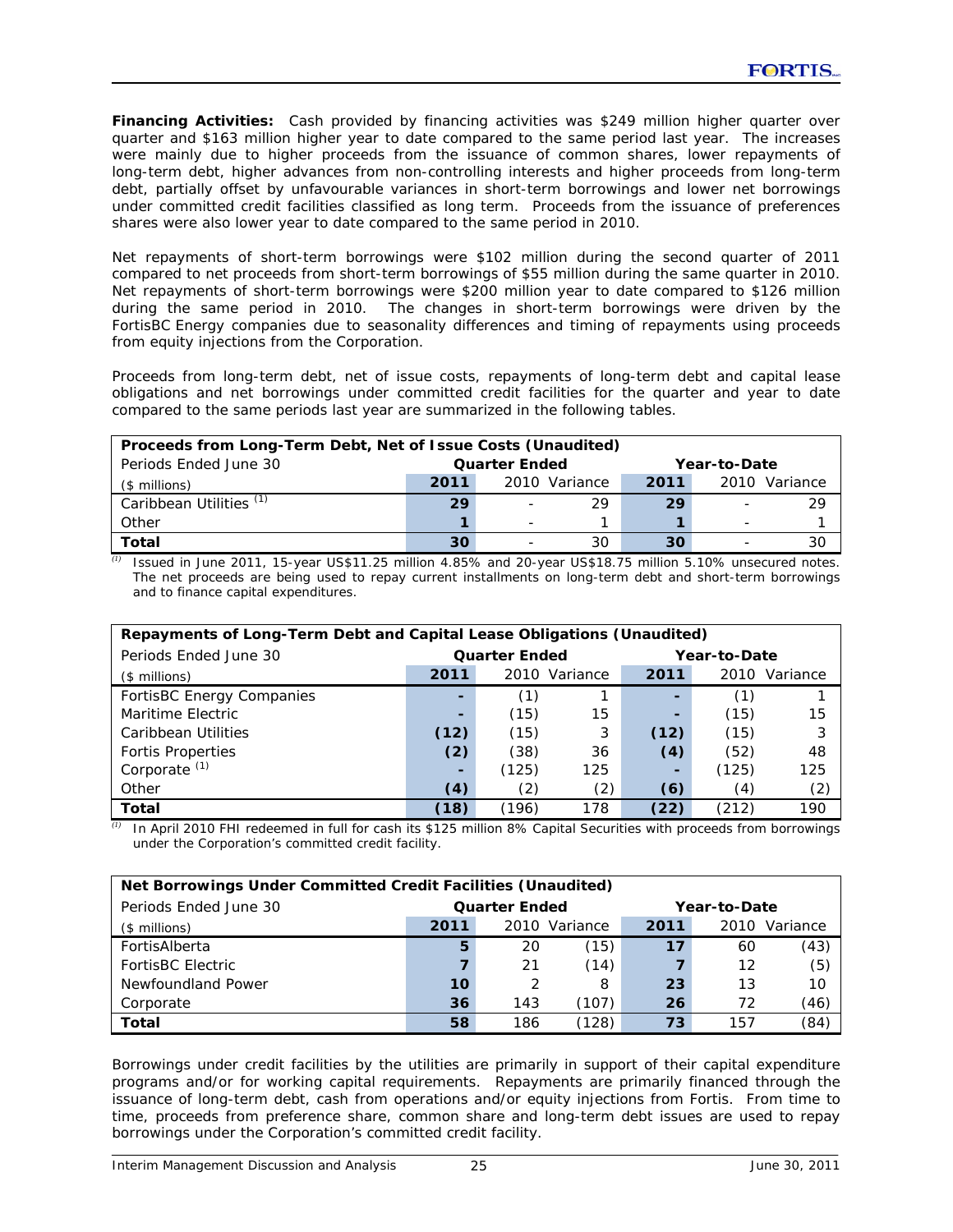Advances of approximately \$40 million and \$57 million for the quarter and year to date, respectively, were received from non-controlling interests in the Waneta Partnership to finance capital expenditures related to the Waneta Expansion Project.

In June 2011 Fortis issued 9.1 million common shares for gross proceeds of \$300 million. The net proceeds of \$288 million are being used to repay borrowings under credit facilities and finance equity injections into the utilities in western Canada and the Waneta Expansion Project in support of infrastructure investment, and for general corporate purposes.

In January 2010 Fortis completed a \$250 million offering of 10 million First Preference Shares, Series H. The net proceeds of approximately \$242 million were used to repay borrowings under the Corporation's committed credit facility and fund an equity injection into FEI.

Common share dividends paid during the second quarter of 2011 were \$36 million, net of \$15 million in dividends reinvested, compared to \$36 million, net of \$13 million in dividends reinvested, paid during the same quarter of 2010. Common share dividends paid year-to-date 2011 were \$71 million, net of \$31 million in dividends reinvested, compared to \$69 million, net of \$28 million in dividends reinvested, paid year-to-date 2010. The dividend paid per common share for each of the first and second quarters of 2011 was \$0.29 compared to \$0.28 for each of the first and second quarters of 2010. The weighted average number of common shares outstanding for the quarter and year to date were 177.1 million and 175.8 million, respectively, compared to 172.4 million and 172.0 million, respectively, for the same periods in 2010.

### **CONTRACTUAL OBLIGATIONS**

Consolidated contractual obligations of Fortis over the next five years and for periods thereafter, as at June 30, 2011, are outlined in the following table. A detailed description of the nature of the obligations is provided in the MD&A for the year ended December 31, 2010 and below, where applicable.

| <b>Contractual Obligations (Unaudited)</b>          |        | Due    | Due in      | Due in  | Due     |
|-----------------------------------------------------|--------|--------|-------------|---------|---------|
| As at June 30, 2011                                 |        | within | years       | years   | after   |
| $($$ millions)                                      | Total  | 1 year | $2$ and $3$ | 4 and 5 | 5 years |
| Long-term debt                                      | 5,700  | 318    | 289         | 695     | 4,398   |
| Waneta Partnership promissory note                  | 72     |        |             |         | 72      |
| <b>Brilliant Terminal Station</b>                   | 59     | 3      | 5           | 5       | 46      |
| Gas purchase contract obligations (1)               | 474    | 269    | 183         | 22      |         |
| Power purchase obligations (2)                      |        |        |             |         |         |
| FortisBC Electric                                   | 2,887  | 44     | 88          | 82      | 2,673   |
| FortisOntario                                       | 434    | 44     | 98          | 102     | 190     |
| Maritime Electric                                   | 217    | 55     | 79          | 69      | 14      |
| Capital cost <sup>(3)</sup>                         | 470    | 13     | 34          | 38      | 385     |
| Joint-use asset and share service agreements        | 64     | 4      | 8           |         | 45      |
| Office lease - FortisBC Electric                    | 17     | 2      | 3           | 3       | 9       |
| Operating lease obligations                         | 120    | 18     | 29          | 27      | 46      |
| Defined benefit pension funding contributions $(4)$ | 77     | 33     | 39          | 2       |         |
| Other                                               | 22     | 3      | 8           |         |         |
| Total                                               | 10,613 | 806    | 863         | 1.059   | 7,885   |

*(1)* Based on index prices as at June 30, 2011

*(2)* Excludes power purchase obligations of Belize Electricity, due to the discontinuance of the consolidation method of accounting for the financial results of the utility, effective June 20, 2011

*(3)* Maritime Electric has entitlement to approximately 4.7% of the output from Point Lepreau for the life of the unit. As part of its participation agreement, the Company is obligated to pay its share of capital and operating costs of the unit, which have been included in the table above. However, as a result of the Accord, the Government of PEI is assuming responsibility for the payment of the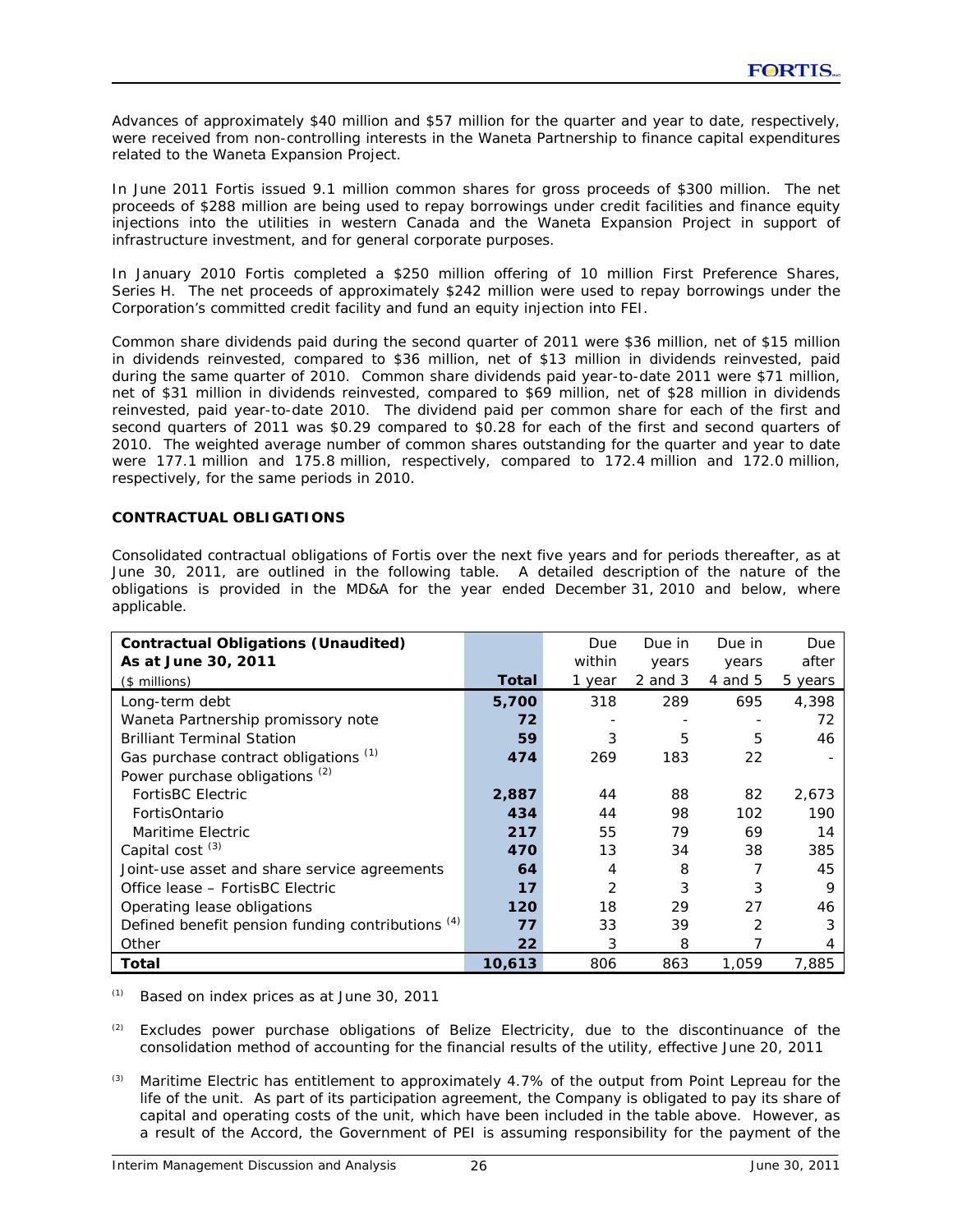monthly operating and maintenance costs related to Point Lepreau, effective March 1, 2011 until Point Lepreau is fully refurbished, which is expected by fall 2012.

*(4)* Consolidated defined benefit pension funding contributions include current service, solvency and special funding amounts. The contributions are based on estimates provided under the latest completed actuarial valuations, which generally provide funding estimates for a period of three to five years from the date of the valuations. As a result, actual pension funding contributions may be higher than these estimated amounts, pending completion of the next actuarial valuations for funding purposes, which are expected to be performed as of the following dates for the larger defined benefit pension plans:

| December 31, 2011 | Newfoundland Power                                 |
|-------------------|----------------------------------------------------|
| December 31, 2012 | FortisBC Energy (covering non-unionized employees) |
| December 31, 2013 | FortisBC Energy (covering unionized employees)     |
| December 31, 2013 | FortisBC Electric                                  |

The estimate of defined benefit pension funding contributions above includes the impact of the outcome of the December 31, 2010 actuarial valuations, completed during the first half of 2011, associated with the defined benefit pension plan at FortisBC Energy, covering unionized employees, and at FortisBC Electric, as well as other revised actuarial estimates.

Other contractual obligations, which are not reflected in the above table, did not change from that disclosed in the MD&A for the year ended December 31, 2010 except that \$20 million of FEVI government loans are now included in long-term debt obligations due within one year as a result of an expected repayment within one year.

For a discussion of the nature and amount of the Corporation's consolidated capital expenditure program, which is not included in the contractual obligations table above, refer to the "Capital Program" section of this MD&A.

### **CAPITAL STRUCTURE**

The Corporation's principal businesses of regulated gas and electricity distribution require ongoing access to capital to allow the utilities to fund maintenance and expansion of infrastructure. Fortis raises debt at the subsidiary level to ensure regulatory transparency, tax efficiency and financing flexibility. Fortis generally finances a significant portion of acquisitions at the corporate level with proceeds from common share, preference share and long-term debt issues. To help ensure access to capital, the Corporation targets a consolidated long-term capital structure containing approximately 40% equity, including preference shares, and 60% debt, as well as investment-grade credit ratings. Each of the Corporation's regulated utilities maintains its own capital structure in line with the deemed capital structure reflected in the utilities' customer rates.

| <b>Capital Structure (Unaudited)</b>                       | As at         |       |                   |       |  |
|------------------------------------------------------------|---------------|-------|-------------------|-------|--|
|                                                            | June 30, 2011 |       | December 31, 2010 |       |  |
|                                                            | (\$ millions) | (%)   | $($$ millions)    | (%)   |  |
| Total debt and capital lease obligations (net of cash) (1) | 5,559         | 54.5  | 5.914             | 58.4  |  |
| Preference shares $(2)$                                    | 912           | 8.9   | 912               | 9.0   |  |
| Common shareholders' equity                                | 3,738         | 36.6  | 3,305             | 32.6  |  |
| Total $(3)$                                                | 10,209        | 100.0 | 10,131            | 100.0 |  |

The consolidated capital structure of Fortis is presented in the following table.

*(1)* Includes long-term debt and capital lease obligations, including current portion, and short-term borrowings, net of cash

*(2)* Includes preference shares classified as both long-term liabilities and equity

*(3)* Excludes amounts related to non-controlling interests

The change in the capital structure was driven by the public issuance of \$300 million in common shares in June 2011 combined with common shares issued under the Corporation's dividend reinvestment and stock option plans and the reclassification of unrealized foreign currency translation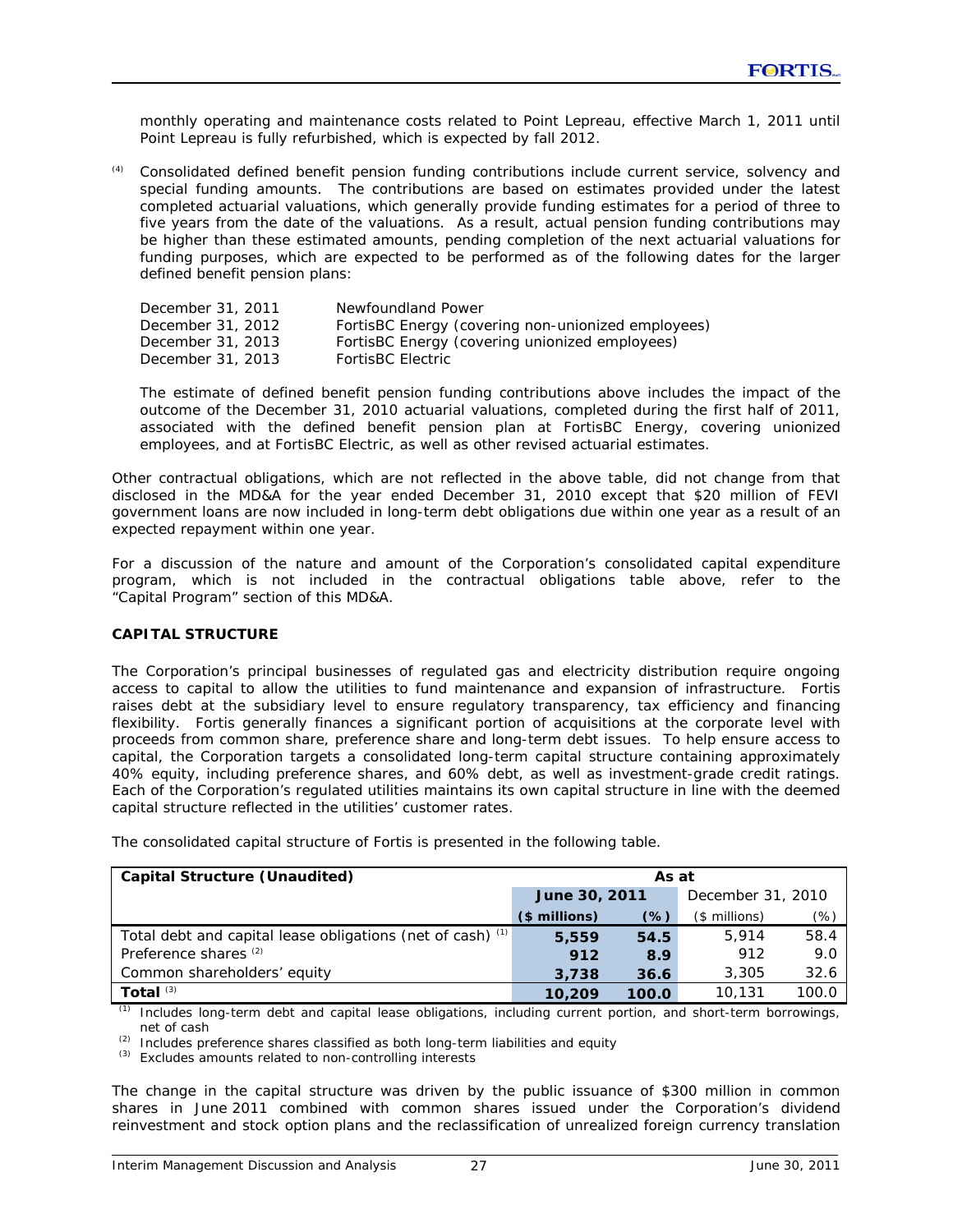losses related to the Corporation's previous investment in Belize Electricity to other long-term assets. Also contributing to the change in the capital structure was net earnings applicable to common shares, net of dividends, lower short-term borrowings and higher cash on hand.

### **CREDIT RATINGS**

The Corporation's credit ratings are as follows:

| Standard & Poor's | A- (long-term corporate and unsecured debt credit rating) |
|-------------------|-----------------------------------------------------------|
| <b>DBRS</b>       | A(low) (unsecured debt credit rating)                     |

The credit ratings reflect the Corporation's low business-risk profile and diversity of its operations, the stand-alone nature and financial separation of each of the regulated subsidiaries of Fortis, management's commitment to maintaining low levels of debt at the holding company level, the Corporation's reasonable credit metrics and its demonstrated ability and continued focus on acquiring and integrating stable regulated utility businesses financed on a conservative basis.

### **CAPITAL PROGRAM**

Capital investment in infrastructure is required to ensure continued and enhanced performance, reliability and safety of the gas and electricity systems and to meet customer growth. All costs considered to be maintenance and repairs are expensed as incurred. Costs related to replacements, upgrades and betterments of capital assets are capitalized as incurred.

A breakdown of the \$519 million in gross capital expenditures by segment for the first half of 2011 is provided in the following table.

| Gross Consolidated Capital Expenditures (Unaudited) (1)<br>Year-to-Date June 30, 2011<br>$($$ millions) |        |          |              |               |             |                          |               |                   |       |
|---------------------------------------------------------------------------------------------------------|--------|----------|--------------|---------------|-------------|--------------------------|---------------|-------------------|-------|
|                                                                                                         |        |          |              | Other         |             |                          |               |                   |       |
|                                                                                                         |        |          |              | Regulated     | Total       | Regulated                |               |                   |       |
| FortisBC                                                                                                |        |          |              | Electric      | Regulated   | <b>Electric</b>          | Non-          |                   |       |
| Energy                                                                                                  | Fortis | FortisBC | Newfoundland | Utilities $-$ | Utilities - | Utilities -              | Regulated -   | <b>Fortis</b>     |       |
| Companies Alberta <sup>(2)</sup>                                                                        |        | Electric | Power        | Canadian      |             | Canadian Caribbean $(3)$ | Utility $(4)$ | <b>Properties</b> | Total |
| 114<br>$(4)$ $ -$                                                                                       | 171    | 53       | 31           | 19            | 388         | 40                       | 82            | 9                 | 519   |

*(1)* Relates to cash payments to acquire or construct utility capital assets, income producing properties and intangible assets, as reflected in the consolidated statement of cash flows. Includes asset removal and site restoration expenditures, net of salvage proceeds, for those utilities where such expenditures are permissible in rate base in 2011. Excludes capitalized amortization and non-cash equity component of the allowance for funds used during construction.

*(2)* Includes payments made to AESO for investment in transmission-related capital projects

*(3)* Includes capital expenditures at Belize Electricity up to June 20, 2011

*(4)* Includes non-regulated generation, mainly related to the Waneta Expansion Project, and corporate capital expenditures

There has been no material change in forecast gross consolidated capital expenditures for 2011 from the approximate \$1.2 billion forecast as was disclosed in the MD&A for the year ended December 31, 2010. Planned capital expenditures are based on detailed forecasts of energy demand, weather, cost of labour and materials, as well as other factors, including economic conditions, which could change and cause actual expenditures to differ from forecasts.

There were no material changes in the overall expected level, nature and timing of the Corporation's significant capital projects from those disclosed in the MD&A for the year ended December 31, 2010, except as described below.

In April 2011 Fortis Properties filed a development application to construct a 12-storey office building in St. John's, Newfoundland, subject to municipal government approval. The \$50 million project will feature 145,000 square feet of Class A office space and include 262 parking spaces. It is expected to be completed in the second half of 2013.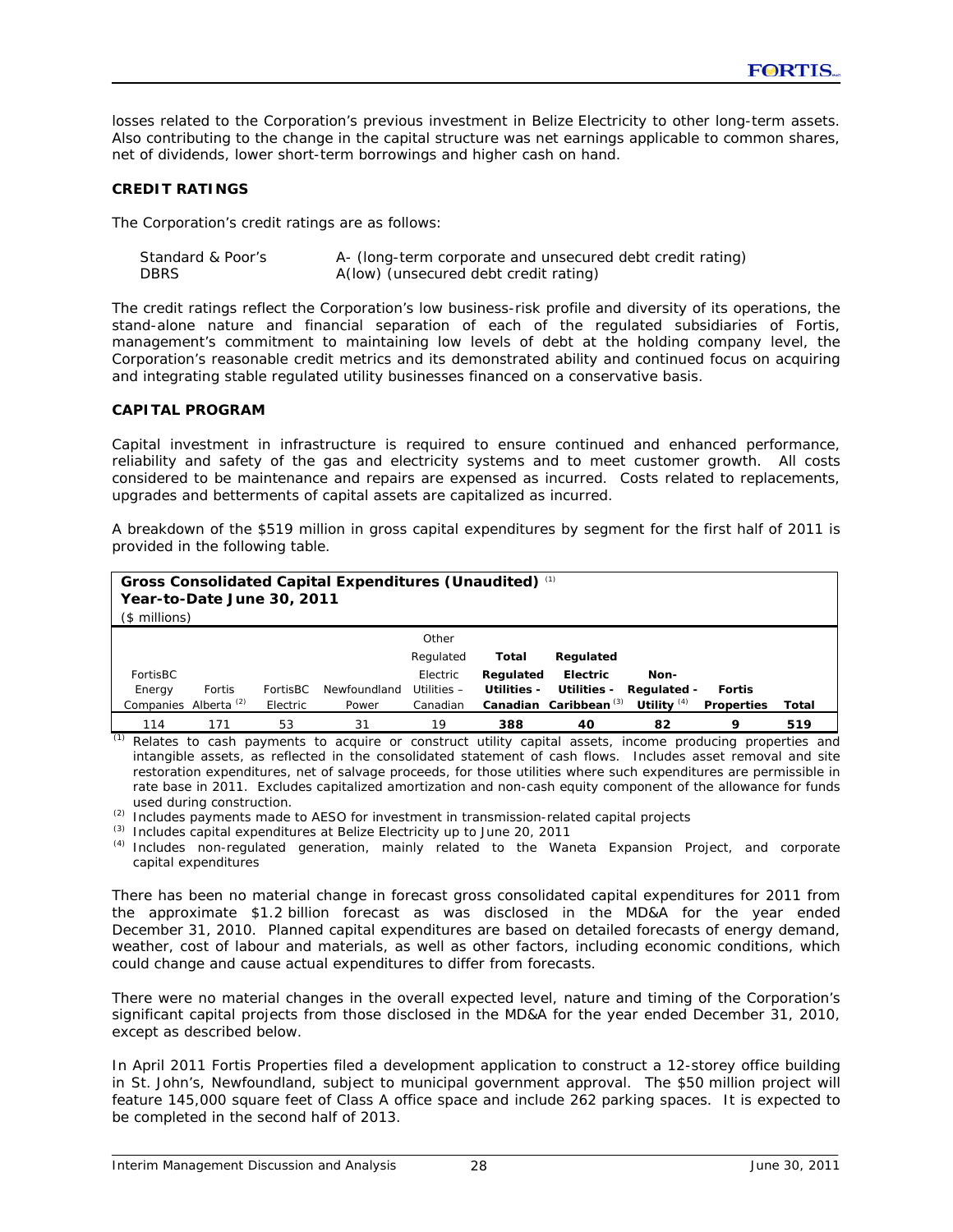Approximately \$10 million of the originally estimated forecast project cost for 2011 related to FEI's Customer Care Enhancement Project is expected to be incurred in the first half of 2012. The total project cost is expected to be approximately \$116 million.

During the first quarter of 2011, FortisAlberta substantially completed its \$126 million Automated Metering Project, which involved the replacement of approximately 466,000 conventional meters.

During the second quarter of 2011, FEI substantially completed construction of its estimated \$214 million LNG storage facility. The facility is currently being filled and is expected to be available for the upcoming winter heating season.

Over the five-year period 2011 through 2015, consolidated gross capital expenditures are expected to be approximately \$5.7 billion, up from \$5.5 billion as disclosed in the MD&A for the year ended December 31, 2010. The increase largely reflects higher capital expenditures at the FortisBC Energy companies, partially offset by the exclusion of capital expenditures at Belize Electricity due to the discontinuance of the consolidation method of accounting for the financial results of the Company. Approximately 61% of the capital spending is expected to be incurred at the regulated electric utilities, driven by FortisAlberta and FortisBC Electric. Approximately 23% and 16% of the capital spending is expected to be incurred at the regulated gas utilities and at the non-regulated operations, respectively. Capital expenditures at the regulated utilities are subject to regulatory approval.

### **CASH FLOW REQUIREMENTS**

At the subsidiary level, it is expected that operating expenses and interest costs will generally be paid out of operating cash flows, with varying levels of residual cash flow available for subsidiary capital expenditures and/or dividend payments to Fortis. Borrowings under credit facilities may be required from time to time to support seasonal working capital requirements. Cash required to complete subsidiary capital expenditure programs is also expected to be financed from a combination of borrowings under credit facilities, equity injections from Fortis and long-term debt issues.

The Corporation's ability to service its debt obligations and pay dividends on its common and preference shares is dependent on the financial results of the operating subsidiaries and the related cash payments from these subsidiaries. Certain regulated subsidiaries may be subject to restrictions which may limit their ability to distribute cash to Fortis. Cash required of Fortis to support subsidiary capital expenditure programs and finance acquisitions is expected to be derived from a combination of borrowings under the Corporation's committed credit facility and proceeds from the issuance of common shares, preference shares and long-term debt. Depending on the timing of cash payments from the subsidiaries, borrowings under the Corporation's committed credit facility may be required from time to time to support the servicing of debt and payment of dividends.

As at June 30, 2011, management expects consolidated long-term debt maturities and repayments to average approximately \$260 million annually over the next five years. The combination of available credit facilities and relatively low annual debt maturities and repayments provide the Corporation and its subsidiaries with flexibility in the timing of access to capital markets.

As the hydroelectric assets and water rights of the Exploits River Hydro Partnership ("Exploits Partnership") had been provided as security for the Exploits Partnership term loan, the expropriation of such assets and rights by the Government of Newfoundland and Labrador constituted an event of default under the loan. The term loan is without recourse to Fortis and was approximately \$57 million as at June 30, 2011 (December 31, 2010 - \$58 million). The lenders of the term loan have not demanded accelerated repayment. The scheduled repayments under the term loan are being made by Nalcor, a Crown corporation, acting as an agent for the Government of Newfoundland and Labrador with respect to the expropriation matters. For further information refer to Note 30 to the Corporation's 2010 annual audited consolidated financial statements.

Except for the debt at the Exploits Partnership, as discussed above, Fortis and its subsidiaries were in compliance with debt covenants as at June 30, 2011 and are expected to remain compliant throughout 2011.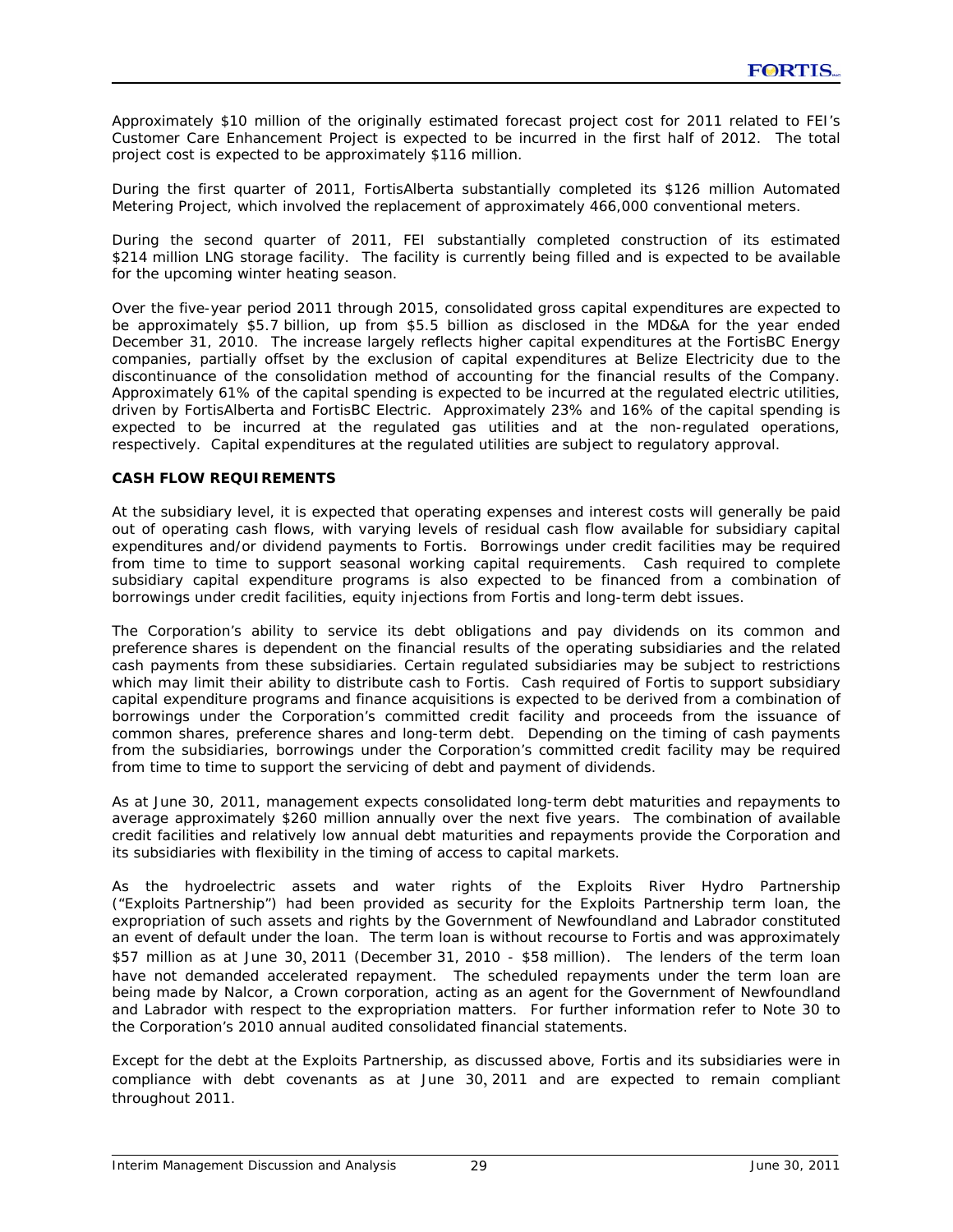### **CREDIT FACILITIES**

As at June 30, 2011, the Corporation and its subsidiaries had consolidated credit facilities of approximately \$2.1 billion, of which \$1.5 billion was unused, including \$409 million unused under the Corporation's \$600 million committed revolving credit facility. The credit facilities are syndicated almost entirely with the seven largest Canadian banks, with no one bank holding more than 25% of these facilities. Approximately \$2.0 billion of the total credit facilities are committed facilities with maturities between 2012 and 2015.

The following table outlines the credit facilities of the Corporation and its subsidiaries.

| <b>Credit Facilities (Unaudited)</b> |           |           | As at                        |                 |              |
|--------------------------------------|-----------|-----------|------------------------------|-----------------|--------------|
|                                      | Corporate | Regulated | Fortis                       | <b>June 30,</b> | December 31, |
| $($$ millions)                       | and Other | Utilities | Properties                   | 2011            | 2010         |
| Total credit facilities              | 645       | 1,436     | 13                           | 2,094           | 2,109        |
| Credit facilities utilized:          |           |           |                              |                 |              |
| Short-term borrowings                |           | (154)     | (3)                          | (157)           | (358)        |
| Long-term debt (including            | (191)     | (101)     | $\qquad \qquad \blacksquare$ | (292)           | (218)        |
| current portion)                     |           |           |                              |                 |              |
| Letters of credit outstanding        | (1)       | (120)     | $\overline{\phantom{0}}$     | (121)           | (124)        |
| Credit facilities unused             | 453       | 1,061     | 10                           | 1,524           | 1,409        |

As at June 30, 2011 and December 31, 2010, certain borrowings under the Corporation's and subsidiaries' credit facilities were classified as long-term debt. These borrowings are under long-term committed credit facilities and management's intention is to refinance these borrowings with long-term permanent financing during future periods.

In February 2011 Maritime Electric renewed its unsecured committed revolving credit facility, which matures annually in March. The unsecured committed revolving credit facility was reduced from \$60 million to \$50 million.

In April 2011 FortisBC Electric renegotiated and amended its credit facility agreement resulting in an extension to the maturity of the Company's \$150 million unsecured committed revolving credit facility with \$100 million now maturing in May 2014 and \$50 million now maturing in May 2012.

In April 2011 FHI extended the maturity date of its \$30 million unsecured committed revolving credit facility to May 2012.

In June 2011 Newfoundland Power renegotiated and amended its \$100 million unsecured committed credit facility, obtaining an extension to the maturity of the facility to August 2015 from August 2013. The amended credit facility agreement reflects a decrease in pricing but, otherwise, contains substantially similar terms and conditions as the previous credit facility agreement.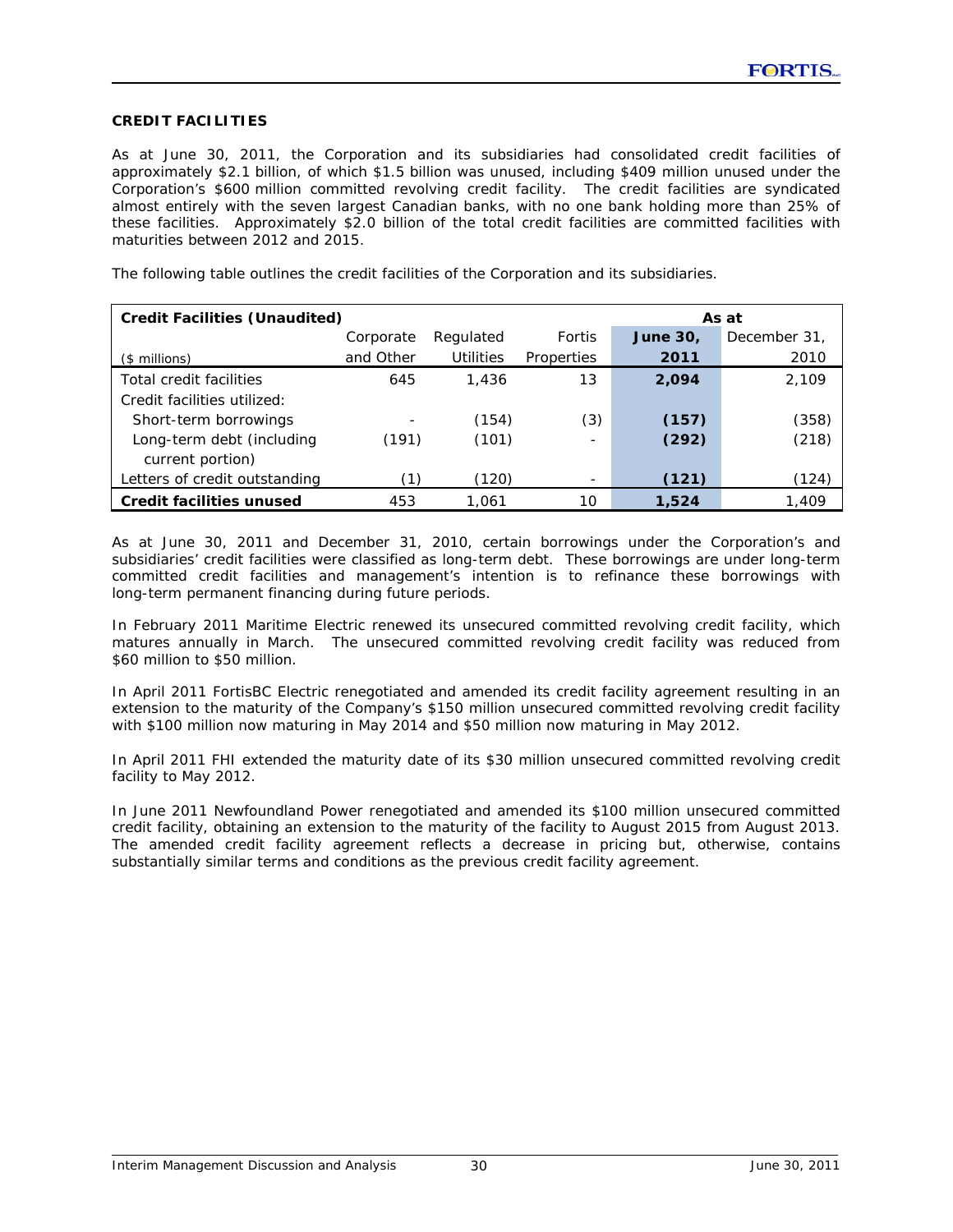# **FINANCIAL INSTRUMENTS**

The carrying values of the Corporation's consolidated financial instruments approximate their fair values, reflecting the short-term maturity, normal trade credit terms and/or nature of these instruments, except as follows:

| <b>Financial Instruments (Unaudited)</b>      | As at         |                         |                   |                   |  |
|-----------------------------------------------|---------------|-------------------------|-------------------|-------------------|--|
|                                               | June 30, 2011 |                         | December 31, 2010 |                   |  |
|                                               | Carrying      | <b>Estimated</b>        | Carrying          | Estimated         |  |
| $($$ millions)                                |               | <b>Value</b> Fair Value | Value             | <b>Fair Value</b> |  |
| Waneta Partnership promissory note            | 43            | 41                      | 42                | 40                |  |
| Long-term debt, including current portion (1) | 5,700         | 6,427                   | 5.669             | 6,431             |  |
| Preference shares, classified as debt (2)     | 320           | 346                     | 320               | 344               |  |

*(1)* Carrying value as at June 30, 2011 excludes unamortized deferred financing costs of \$41 million (December 31, 2010 - \$42 million) and capital lease obligations of \$41 million (December 31, 2010 - \$38 million).

*(2)* Preference shares classified as equity do not meet the definition of a financial instrument; however, the estimated fair value of the Corporation's \$592 million preference shares classified as equity was \$612 million as at June 30, 2011 (December 31, 2010 – \$615 million).

Excluded from the above table is the \$112 million asset as at June 30, 2011 related to the Corporation's previous investment in Belize Electricity. The fair value of this financial asset is not determinable at this time.

The fair value of long-term debt is calculated using quoted market prices when available. When quoted market prices are not available, as is the case with the Waneta Partnership promissory note, the fair value is determined by discounting the future cash flows of the specific debt instrument at an estimated yield to maturity equivalent to benchmark government bonds or treasury bills, with similar terms to maturity, plus a market credit risk premium equal to that of issuers of similar credit quality. Since the Corporation does not intend to settle the long-term debt or promissory note prior to maturity, the fair value estimate does not represent an actual liability and, therefore, does not include exchange or settlement costs. The fair value of the Corporation's preference shares is determined using quoted market prices.

**Risk Management:** The Corporation's earnings from, and net investments in, self-sustaining foreign subsidiaries are exposed to fluctuations in the US dollar-to-Canadian dollar exchange rate. The Corporation has effectively decreased the above exposure through the use of US dollar borrowings at the corporate level. Foreign exchange gains and losses on the translation of US dollar-denominated interest expense partially offsets the foreign exchange losses and gains on the translation of the Corporation's foreign subsidiaries' earnings, which are denominated in US dollars. The reporting currency of Caribbean Utilities, Fortis Turks and Caicos, FortisUS Energy Corporation and BECOL is the US dollar.

As at June 30, 2011, US\$529 million of the US\$594 million corporately issued long-term debt (December 31, 2010 – US\$590 million of US\$590 million) had been designated as an effective hedge of the Corporation's net investments in self-sustaining foreign subsidiaries. Foreign currency exchange rate fluctuations associated with the translation of the Corporation's corporately issued US dollar borrowings designated as effective hedges are recognized in other comprehensive income and help offset unrealized foreign currency gains and losses on the net investments in self-sustaining foreign subsidiaries, which are also recognized in other comprehensive income.

Effective June 20, 2011, the Corporation's asset associated with its previous investment in Belize Electricity, recorded in other long-term assets, does not qualify for hedge accounting as Belize Electricity is no longer a self-sustaining foreign subsidiary of Fortis. As a result, approximately US\$65 million of corporately issued debt that previously hedged the former investment in Belize Electricity is no longer an effective hedge. Effective June 20, 2011, foreign exchange gains and losses on the translation of the asset associated with Belize Electricity and the corporately issued US dollar denominated debt that previously qualified as a hedge of the investment are required to be recognized in earnings. This change in accounting treatment is not expected to have a material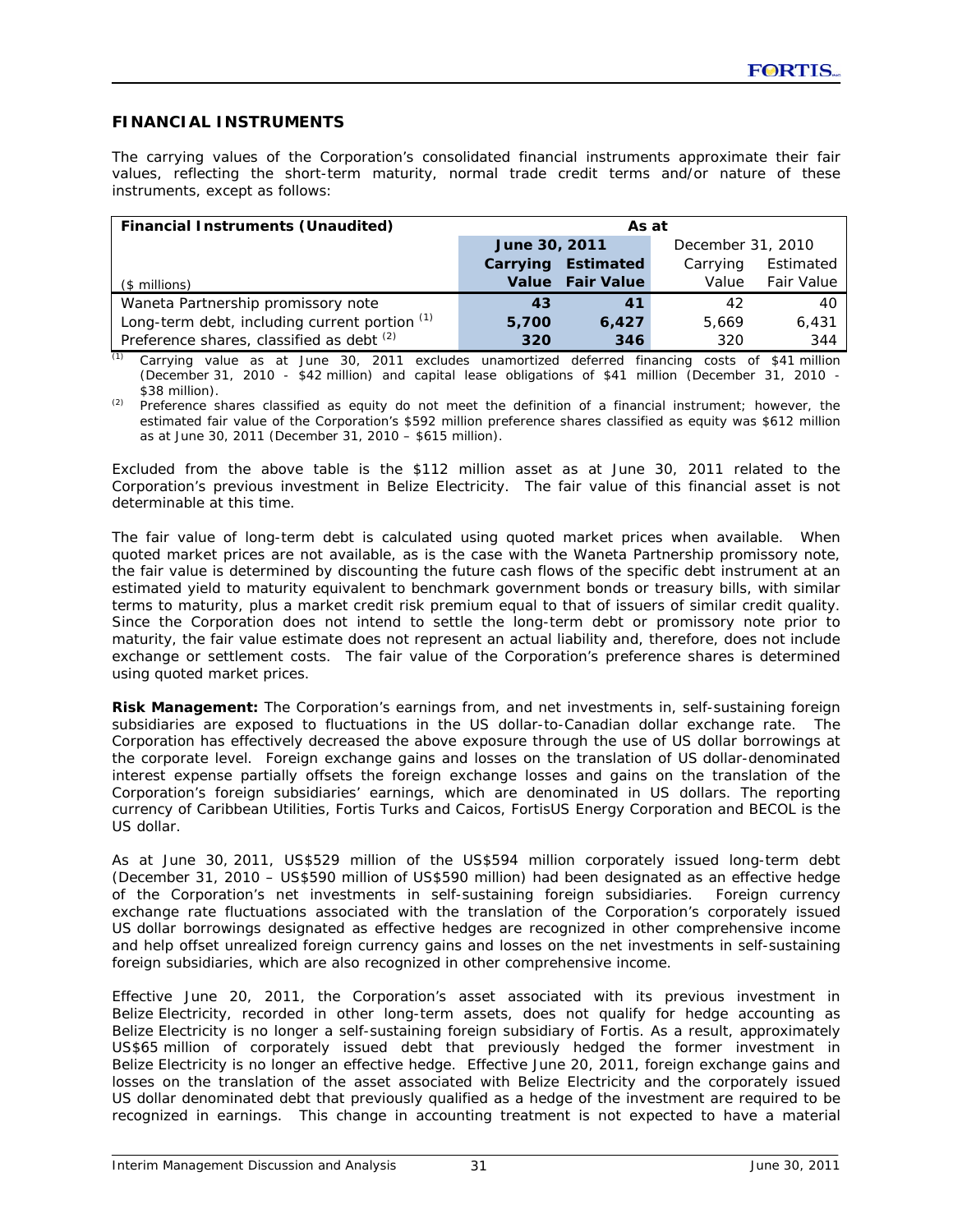impact on consolidated earnings of Fortis. As at June 30, 2011, all of the Corporation's net investments in self-sustaining foreign subsidiaries were hedged (December 31, 2010 - 99%).

From time to time, the Corporation and its subsidiaries hedge exposures to fluctuations in interest rates, foreign exchange rates and fuel and natural gas prices through the use of derivative financial instruments. The Corporation and its subsidiaries do not hold or issue derivative financial instruments for trading purposes.

The following table summarizes the valuation of the Corporation's derivative financial instruments.

|                          | Derivative Financial Instruments (Unaudited)<br>As at |                           |                         |                   |                   |                   |
|--------------------------|-------------------------------------------------------|---------------------------|-------------------------|-------------------|-------------------|-------------------|
|                          |                                                       |                           | June 30, 2011           |                   | December 31, 2010 |                   |
|                          | Term to                                               |                           | Carrying                | <b>Estimated</b>  | Carrying          | Estimated         |
|                          |                                                       | <b>Maturity Number of</b> | Value                   | <b>Fair Value</b> | Value             | <b>Fair Value</b> |
| Liability                | (years)                                               |                           | Contracts (\$ millions) | $$$ millions)     | $($$ millions)    | $($$ millions)    |
| Foreign exchange forward |                                                       |                           |                         |                   |                   |                   |
| contracts                | $\leq 1$                                              | $\overline{2}$            |                         |                   |                   |                   |
| Fuel option contracts    | $\leq 1$                                              | $\overline{2}$            | (1)                     | (1)               |                   |                   |
| Natural gas derivatives: |                                                       |                           |                         |                   |                   |                   |
| Swaps and options        | Up to $4$                                             | 183                       | (117)                   | (117)             | (162)             | (162)             |
| Gas purchase contract    |                                                       |                           |                         |                   |                   |                   |
| premiums                 | Up to $3$                                             | 50                        | (3)                     | (3)               | (5)               | (5)               |

The foreign exchange forward contracts are held by the FortisBC Energy companies. During 2010 FEI entered into a foreign exchange forward contract to hedge the cash flow risk related to approximately US\$5 million remaining to be paid under a contract for the implementation of a customer information system. FEVI also hedges the cash flow risk related to less than US\$1 million remaining to be paid under a contract for the construction of the LNG storage facility on Vancouver Island.

The fuel option contracts are held by Caribbean Utilities. During the first quarter of 2011, the Company's Fuel Price Volatility Management Program was approved by the regulator to reduce the impact of volatility in fuel prices on customer rates. In April 2011 Caribbean Utilities entered into two fuel option contracts.

The natural gas derivatives are held by the FortisBC Energy companies and are used to fix the effective purchase price of natural gas, as the majority of the natural gas supply contracts have floating, rather than fixed, prices. The price risk-management strategy of the FortisBC Energy companies aims to improve the likelihood that natural gas prices remain competitive with electricity rates, temper gas price volatility on customer rates and reduce the risk of regional price discrepancies.

The changes in the fair values of the foreign exchange forward contracts, fuel option contracts and natural gas derivatives are deferred as a regulatory asset or liability, subject to regulatory approval, for recovery from, or refund to, customers in future rates. The fair values of the derivative financial instruments were recorded in accounts payable as at June 30, 2011 and as at December 31, 2010.

The foreign exchange forward contracts are valued using the present value of cash flows based on a market foreign exchange rate and the foreign exchange forward rate curve. The fuel option contracts are valued using published market prices for similar commodities. The natural gas derivatives are valued using the present value of cash flows based on market prices and forward curves for the commodity cost of natural gas. The fair values of the foreign exchange forward contracts, fuel option contracts and natural gas derivatives are estimates of the amounts that would have to be received or paid to terminate the outstanding contracts as at the balance sheet dates.

The fair values of the Corporation's financial instruments, including derivatives, reflect point-in-time estimates based on current and relevant market information about the instruments as at the balance sheet dates. The estimates cannot be determined with precision as they involve uncertainties and matters of judgment and, therefore, may not be relevant in predicting the Corporation's future consolidated earnings or cash flows.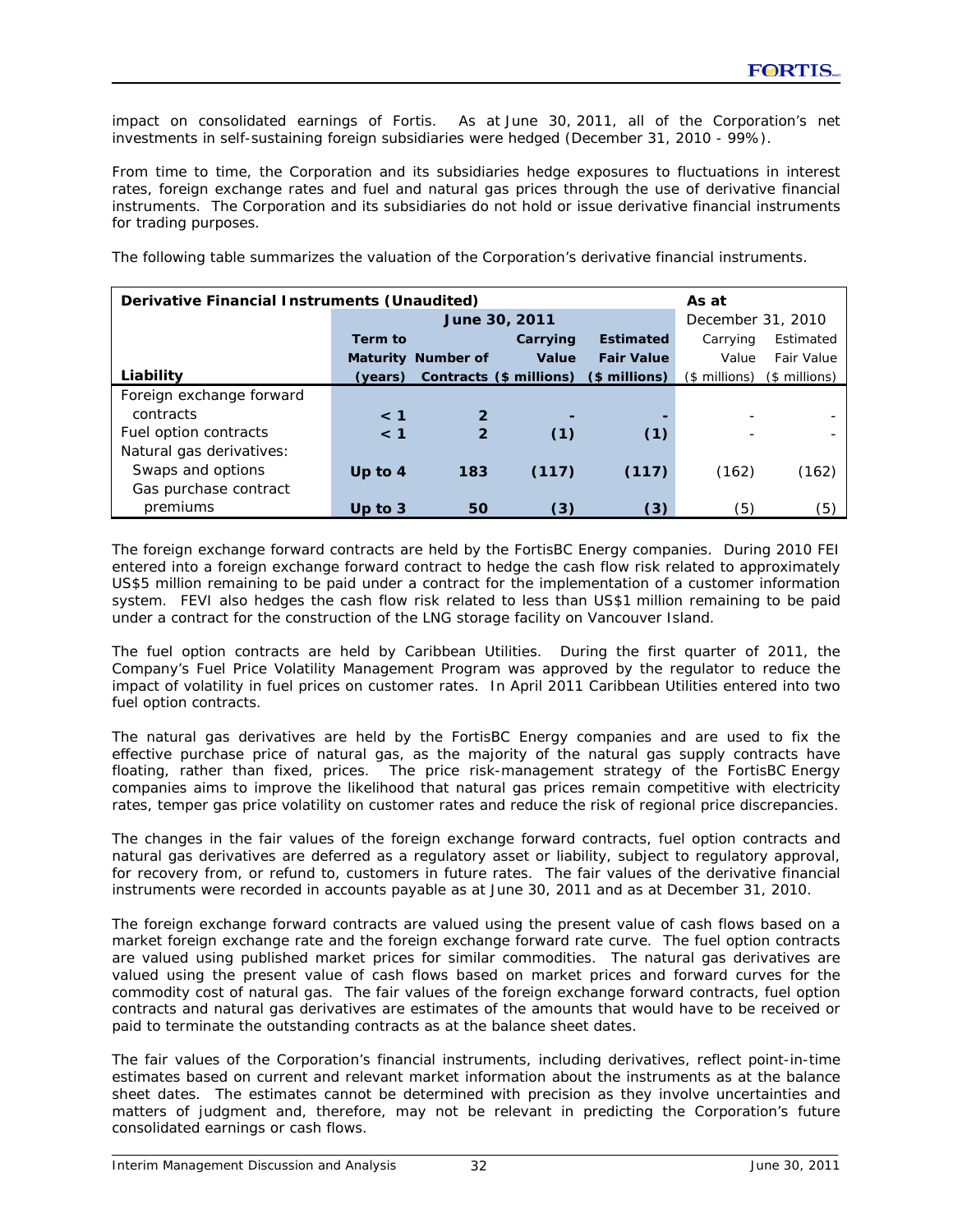# **OFF-BALANCE SHEET ARRANGEMENTS**

With the exception of letters of credit outstanding of \$121 million, as at June 30, 2011, the Corporation had no off-balance sheet arrangements, such as transactions, agreements or contractual arrangements with unconsolidated entities, structured finance entities, special purpose entities or variable interest entities, that are reasonably likely to materially affect liquidity or the availability of, or requirements for, capital resources.

### **BUSINESS RISK MANAGEMENT**

There were no changes in the Corporation's significant business risks during the first half of 2011 from those disclosed in the MD&A for the year ended December 31, 2010, except for those described below.

**Investment in Belize:** In June 2011 the GOB expropriated the Corporation's investment in Belize Electricity. Fortis has initiated proceedings for compensation from the GOB for the value of the Corporation's previous investment in Belize Electricity. The Corporation is exposed to risk associated with the amount of compensation to be paid for its previous investment in Belize Electricity, the timeliness of payment of the compensation and the ability of the GOB to pay the compensation owing to Fortis.

The GOB has indicated publicly that it does not intend to expropriate BECOL. As at June 30, 2011, the book value of the Corporation's investment in BECOL was \$150 million.

**Transition to New Accounting Standards:** In June 2011 the Ontario Securities Commission ("OSC") issued a decision allowing Fortis and its reporting issuer subsidiaries to prepare their financial statements, effective January 1, 2012, in accordance with US GAAP without qualifying as U.S. Securities and Exchange Commission ("SEC") Issuers. The Corporation and its reporting issuer subsidiaries, therefore, will be adopting US GAAP as opposed to International Financial Reporting Standards ("IFRS") at the above date. Earnings to be recognized under US GAAP are expected to be closely aligned with earnings recognized under Canadian GAAP, mainly due to the continued recognition of regulatory assets and liabilities. A transition to IFRS would likely have resulted in the derecognition of some, or perhaps all, of the Corporation's regulatory assets and liabilities and significant volatility in the Corporation's consolidated earnings. For further information, refer to the "Future Accounting Standards" section of this MD&A.

**Capital Resources and Liquidity Risk - Credit Ratings:** Fortis and its regulated utilities do not anticipate any material adverse rating actions by the credit rating agencies in the near term. During the first half of 2011, DBRS confirmed its existing credit ratings for Newfoundland Power and Caribbean Utilities and in July 2011 Moody's Investors Service confirmed its existing credit ratings for Newfoundland Power and FEI.

**Defined Benefit Pension Plan Performance:**As at June 30, 2011, the fair value of the Corporation's consolidated defined benefit pension plan assets was \$753 million, up \$26 million, or 3.6%, from \$727 million as at December 31, 2010.

**Labour Relations:** The collective agreement between FortisBC Electric and Local 378 of the Canadian Office and Professional Employees Union ("COPE") expired January 31, 2011. The Company and COPE have commenced negotiations. In the interim, the current collective agreement remains in full effect until such time as the parties negotiate and ratify a new agreement.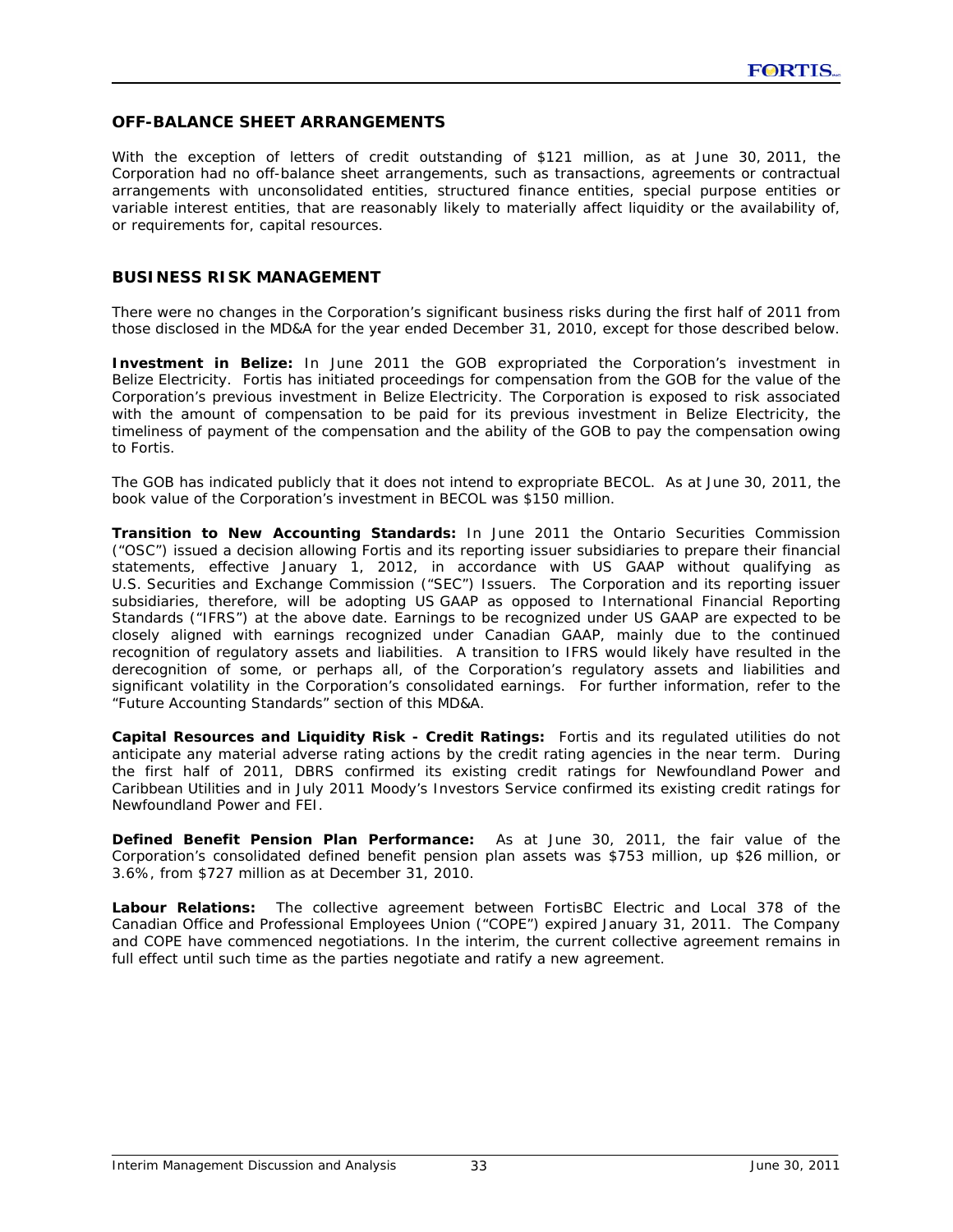# **CHANGE IN ACCOUNTING TREATMENT**

Effective January 1, 2011, as approved by the regulator, the cost of OPEB plans at Newfoundland Power is being expensed and recovered in customer rates based on the accrual method of accounting for OPEBs. Additionally, the Company's transitional regulatory OPEB asset of \$53 million as at December 31, 2010 is being amortized on a straight-line basis over 15 years. During the three and six months ended June 30, 2011, operating expenses increased by approximately \$2 million and \$4 million, respectively, as a result of this change in accounting treatment. Prior to January 1, 2011, the cost of OPEB plans at Newfoundland Power was being expensed and recovered in customer rates based on the cash payments made.

## **FUTURE ACCOUNTING CHANGES**

**Adoption of New Accounting Standards:** Due to continued uncertainty around the timing and adoption of a rate-regulated accounting standard by the International Accounting Standards Board, Fortis has evaluated the option of adopting US GAAP, as opposed to IFRS, and has decided to adopt US GAAP effective January 1, 2012.

Canadian securities rules allow a reporting issuer to prepare and file its financial statements in accordance with US GAAP by qualifying as an SEC Issuer. An SEC Issuer is defined under the Canadian rules as an issuer that: (i) has a class of securities registered with the SEC under Section 12 of the *U.S. Securities Exchange Act of 1934*, as amended (the "Exchange Act"); or (ii) is required to file reports under Section 15(d) of the Exchange Act. The Corporation is currently not an SEC Issuer. Therefore, on June 6, 2011, the Corporation filed an application with the OSC seeking relief, pursuant to National Policy 11-203 – *Process for Exemptive Relief Applications in Multiple Jurisdictions,* to permit the Corporation and its reporting issuer subsidiaries to prepare their financial statements in accordance with US GAAP without qualifying as SEC Issuers ("the Exemption"). On June 9, 2011, the OSC issued its decision and granted the Exemption for financial years commencing on or after January 1, 2012 but before January 1, 2015, and interim periods therein. The Exemption will terminate in respect of financial statements for annual and interim periods commencing on or after the earlier of: (i) January 1, 2015; or (ii) the date on which the Corporation ceases to have activities subject to rate regulation.

The Corporation's application of Canadian GAAP currently relies on US GAAP for guidance on accounting for rate-regulated activities. The adoption of US GAAP in 2012 is, therefore, expected to result in fewer significant changes to the Corporation's accounting policies as compared to accounting policy changes that may have resulted from the adoption of IFRS. US GAAP guidance on accounting for rate-regulated activities allows the economic impact of rate-regulated activities to be recognized in the consolidated financial statements in a manner consistent with the timing by which amounts are reflected in customer rates. Fortis believes that the continued application of rate-regulated accounting, and the associated recognition of regulatory assets and liabilities under US GAAP, accurately reflects the impact that rate regulation has on the Corporation's consolidated financial position and results of operations.

The Corporation has developed a three-phase plan to adopt US GAAP effective January 1, 2012. The following is an overview of the activities under each phase and their current status.

*Phase I - Scoping and Diagnostics:* Phase I consisted of project initiation and awareness; project planning and resourcing; and identification of high-level differences between US GAAP and Canadian GAAP in order to highlight areas where detailed analysis would be needed to determine and conclude as to the nature and extent of financial statement impacts. External accounting and legal advisors were engaged during this phase to assist the Corporation's internal US GAAP conversion team and to provide technical input and expertise as required. Phase I commenced in the fourth quarter of 2010 and is now complete.

*Phase II - Analysis and Development:* Phase II consists of detailed diagnostics and evaluation of the financial statement impacts of adopting US GAAP based on the high-level assessment conducted under Phase I; identification and design of any new, or changes to, operational or financial business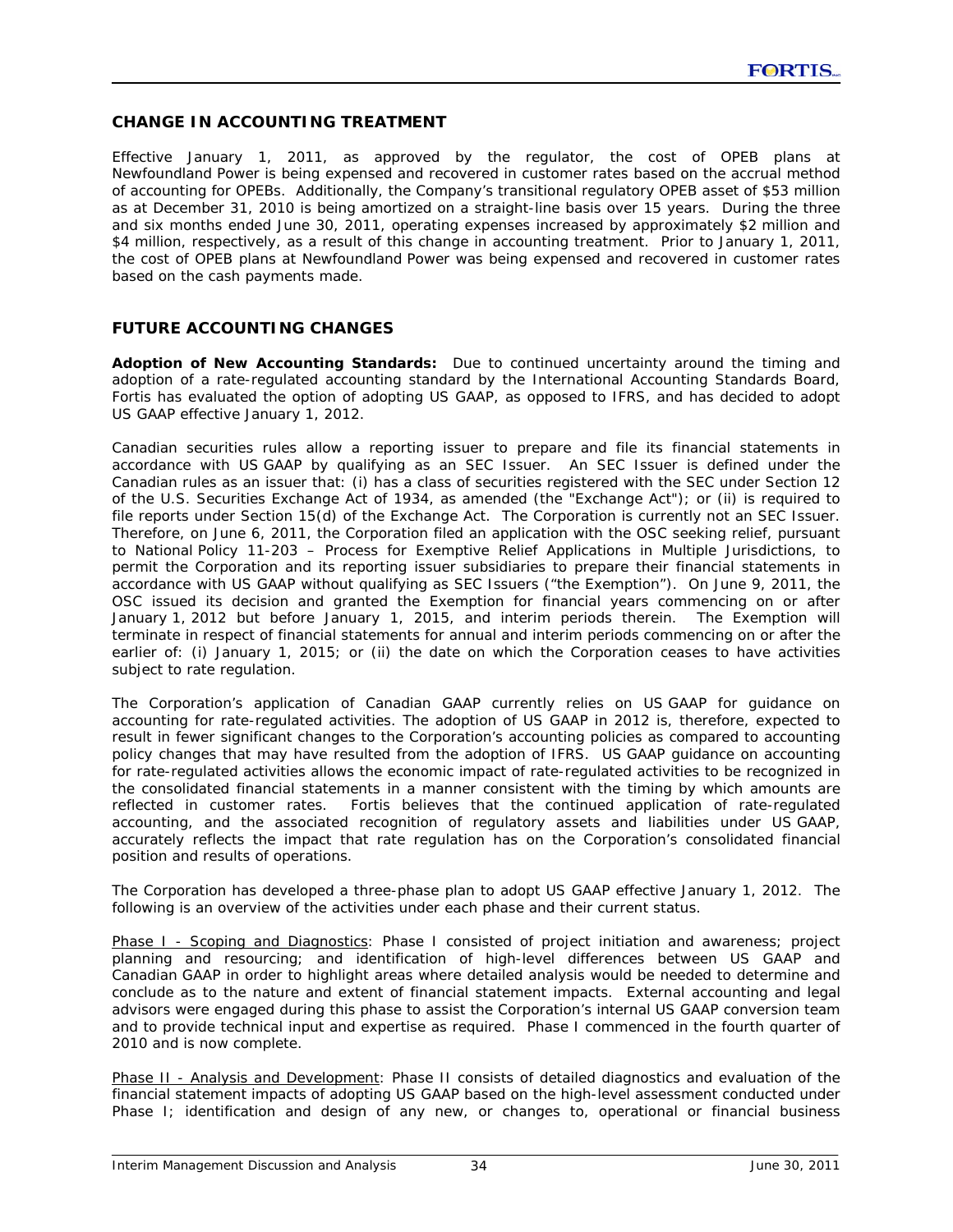processes; initial staff training and audit committee orientation; and development of required solutions to address identified issues.

Phase II had included planned activities for the registration of securities as required to achieve SEC Issuer status and an assessment of ongoing requirements of the United States *Sarbanes-Oxley Act* ("US SOX"), including auditor attestation of internal controls over financial reporting, and a comparison of the requirements under US SOX to those required in Canada under National Instrument 52-109 - *Certification of Disclosure in Issuers' Annual and Interim Filings*. These activities are no longer required or applicable following the Exemption granted by the OSC as discussed above.

Phase II of the plan commenced in January 2011. Based on the research and analysis completed to date, and the Corporation's continued ability to apply rate-regulated accounting policies under US GAAP, the differences between US GAAP and Canadian GAAP are not expected to have a material impact on consolidated earnings. In addition, adoption of US GAAP is expected to result in limited changes in balance sheet classifications, and additional disclosure requirements. The impact on information systems and internal controls over financial reporting is expected to be minimal.

*Phase III - Implementation and Review:* Phase III involves the implementation of all financial reporting, systems and internal control changes required by the Corporation to prepare and file its consolidated financial statements based on US GAAP beginning in 2012 and the communication of associated impacts.

The Corporation will prepare and file, in accordance with Canadian GAAP, its annual audited consolidated financial statements for the year ending December 31, 2011. The Corporation intends to voluntarily prepare and file, in accordance with US GAAP, its annual audited consolidated financial statements for the year ending December 31, 2011 and the comparative period. The voluntary filing is expected to be completed prior to March 31, 2012. Beginning with the first quarter of 2012, the Corporation's unaudited interim consolidated financial statements will be prepared and filed in accordance with US GAAP.

Phase III has commenced and will conclude when the Corporation prepares and files, in accordance with US GAAP, its annual audited consolidated financial statements for the year ending December 31, 2012.

**Financial Statement Impacts - US GAAP:** The areas identified to date where differences between US GAAP and Canadian GAAP are expected to have the most significant financial statement impacts are as follows:

*Employee future benefits:* Under Canadian GAAP, the accrued benefit asset or liability associated with defined benefit plans is recognized on the balance sheet with a reconciliation of the recognized asset or liability to the funded or unfunded status being disclosed in the notes to the consolidated financial statements. The accrued benefit asset or liability excludes unamortized balances related to past service costs, actuarial gains and losses and transitional obligations or assets which have not yet been recognized.

US GAAP requires recognition of the funded or unfunded status of defined benefit plans on the balance sheet, with the opening unamortized balances related to past service costs, actuarial gains and losses and transitional obligations recognized on the balance sheet as a component of accumulated other comprehensive income. Changes to past service costs, actuarial gains and losses and transitional obligations which are not immediately recognized as components of net pension expense are required to be recognized in other comprehensive income. Entities with activities subject to rate regulation would recognize the opening unamortized balances as regulatory assets or liabilities for recovery from, or refund to, customers in future rates, with subsequent changes to these balances recognized as net pension expense, where required by the regulator, or otherwise as a change in the regulatory asset or liability. Therefore, upon adoption of US GAAP, the Corporation's rate-regulated subsidiaries, with the exception of FortisAlberta as discussed below, will recognize the unfunded or funded status of its defined benefit plans on the balance sheet with the above-noted unamortized balances recognized as regulatory assets or liabilities.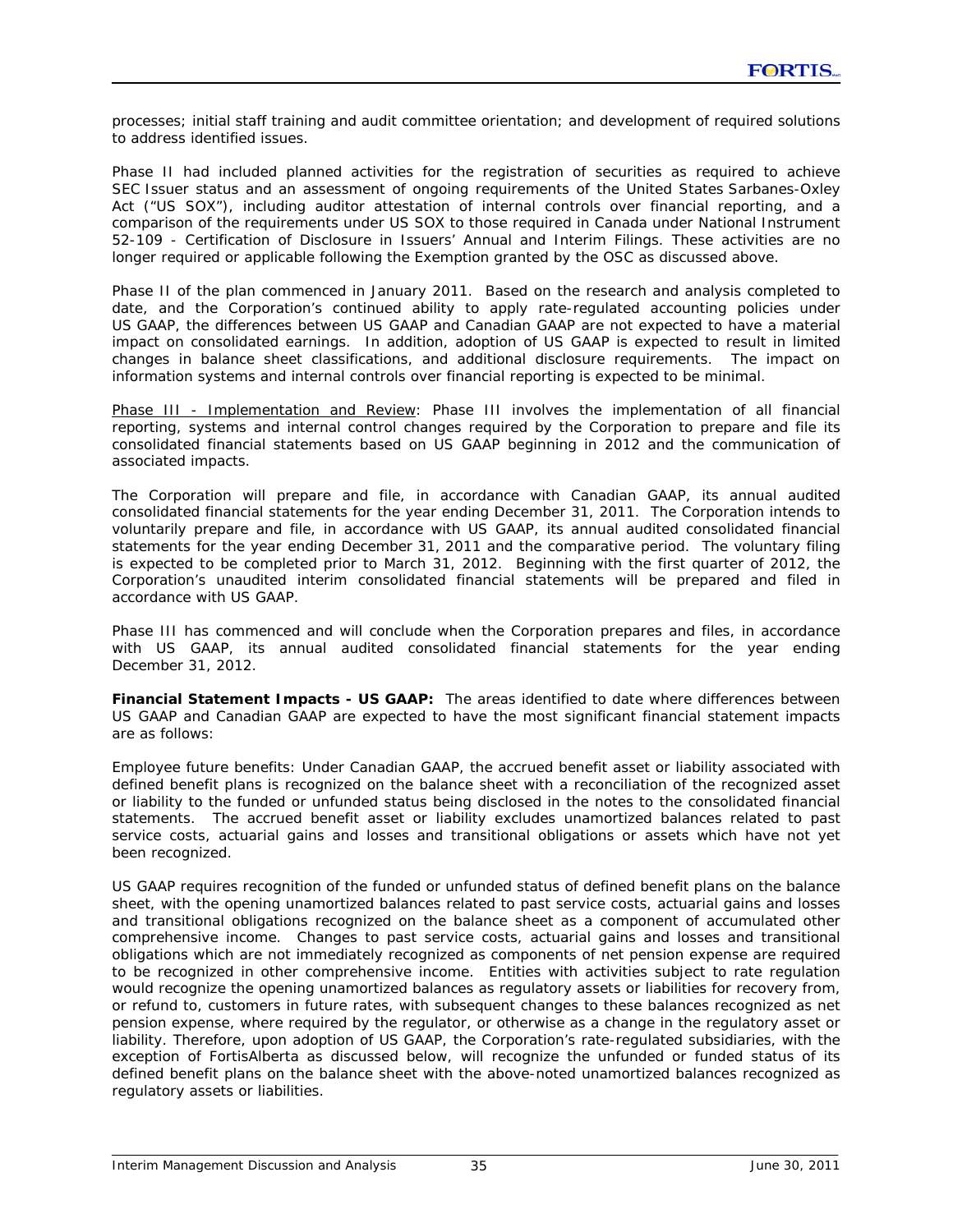FortisAlberta has historically recovered its OPEB costs on a cash basis, as opposed to an accrual basis, and will likely continue to do so as ordered by its regulator. Therefore, FortisAlberta's regulatory asset associated with OPEB costs does not meet the criteria for recognition under US GAAP.

Additional differences between Canadian GAAP and US GAAP in the accounting for defined benefit plans include the determination of the measurement date and the period over which pension expense is recognized. Canadian GAAP allows for the use of a measurement date up to three months prior to the date of an entity's fiscal year end. US GAAP requires the entity's fiscal year end to be used as the measurement date. Canadian GAAP allows for the use of an attribution period that extends beyond the date when the credited service period ends, under specific circumstances, for defined benefit pension plans. US GAAP allows for the use of an attribution period up to the date when credited service ends for defined benefit pension plans.

The above differences will impact the calculation of the Corporation's consolidated benefit obligation which will be mostly offset by a corresponding change to regulatory assets or liabilities.

The impact of adopting US GAAP with respect to accounting for pensions and OPEBs for regulated and non-regulated entities is not expected to have a material impact on the Corporation's consolidated earnings.

*Brilliant Power Purchase Agreement ("BPPA"):* FortisBC Electric expects that the BPPA will qualify for capital lease accounting under US GAAP. While the requirement to evaluate whether an arrangement includes a lease is similar between Canadian GAAP and US GAAP, the effective date for prospective adoption of lease accounting guidance differs, resulting in an accounting difference for the BPPA.

Fulfillment of the BPPA is dependent on the use of a specific asset, the Brilliant Hydroelectric Plant ("Brilliant"), and the conveyance unto FortisBC Electric the right to use that asset under an arrangement between FortisBC Electric and the legal owner of Brilliant. The BPPA qualifies as a capital lease as the present value of the minimum lease payments to be made by FortisBC Electric represents recovery of the entire amount of the initial investment in Brilliant by the legal owner over the term of the arrangement.

The anticipated effect of recognizing Brilliant as a capital lease retrospectively under US GAAP is the recognition of a capital lease asset with an offsetting obligation under capital lease for an equivalent amount. Each reporting period, the total amount of amortization and interest expense to be recognized under capital lease accounting is expected to differ from the amount paid under the BPPA and recovered through current electricity rates as permitted by the regulator. This timing difference is expected to be recognized as a regulatory asset, with amounts recovered through electricity rates expected to equal the combined amount of the capitalized lease asset and interest on the lease obligation over the term of the BPPA. Since US GAAP allows for entities to account for the effects of rate-regulation, the impact of adopting capital lease accounting for Brilliant is not expected to have an effect on the Corporation's consolidated earnings.

*Reclassification of preference shares:* Currently, under Canadian GAAP, the Corporation's First Preference Shares, Series C and Series E are classified as long-term liabilities with associated dividends classified as finance charges. Under US GAAP, the Series C and Series E First Preference Shares do not meet the criteria for recognition as a financial liability. Therefore, upon adoption of US GAAP, the Corporation will reclassify the Series C and Series E First Preference Shares from long-term debt to shareholders' equity. The associated dividends will be recorded as earnings attributable to preference equity shareholders.

*Corporate income taxes:* Under Canadian GAAP, the Corporation has calculated and recognized corporate income taxes using substantially enacted corporate income tax rates. Under US GAAP, the Corporation is required to calculate and record corporate income taxes based on enacted corporate income tax rates. Therefore, upon adoption of US GAAP, the Corporation will be required to recognize the impact of the difference between enacted tax rates and substantially enacted tax rates related to the calculation of the Part VI.1 tax deduction associated with preference share dividends. The retroactive adjustment to recognize the Part VI.1 tax deduction based on enacted corporate income tax rates under US GAAP will result in a reduction in opening retained earnings and annual earnings thereafter. However, the amount of the adjustments are not expected to be material and will reverse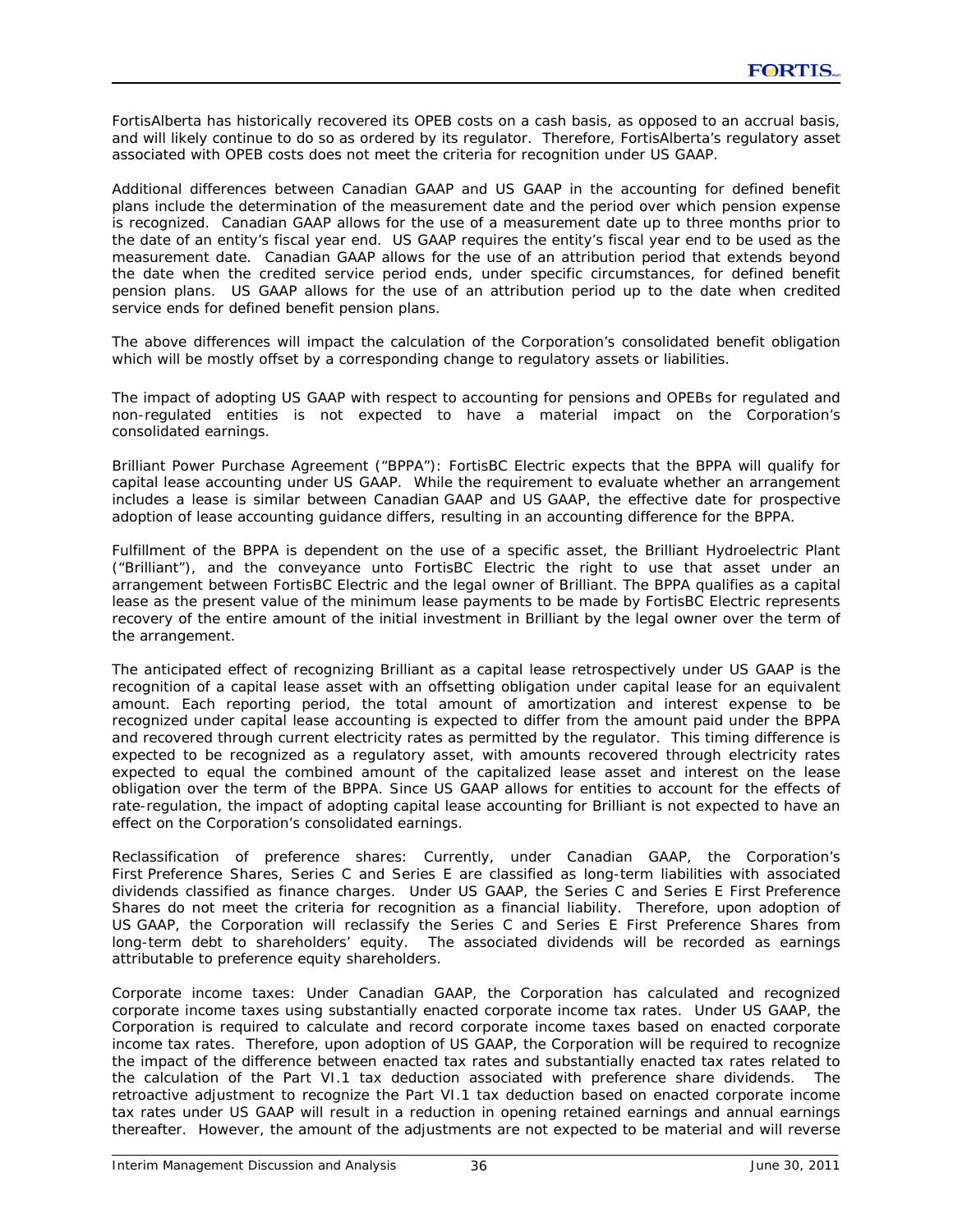once pending Canadian federal legislation is passed resulting in the enactment of the proposed corporate income tax rate changes.

The above items do not represent a complete list of expected differences between US GAAP and Canadian GAAP. Analysis remains ongoing and additional areas where the Corporation's financial statements may be materially impacted could be identified prior to the Corporation's voluntary preparation and filing, in accordance with US GAAP, of its annual audited consolidated financial statements for the year ending December 31, 2011. Any additional areas where significant adjustments may be required will be disclosed as they are determined. As previously indicated, no material adjustments to the Corporation's consolidated earnings under US GAAP are currently expected due to the Corporation's continued ability to apply rate-regulated accounting policies.

The quantification and reconciliation of the Corporation's consolidated financial statements from Canadian GAAP to US GAAP for 2010 is scheduled for completion by September 30, 2011. The quantification and reconciliation of the Corporation's consolidated financial statements from Canadian GAAP to US GAAP for 2011 interim and annual reporting periods is scheduled for completion by March 31, 2012.

# **CRITICAL ACCOUNTING ESTIMATES**

The preparation of the Corporation's interim unaudited consolidated financial statements in accordance with Canadian GAAP requires management to make estimates and judgments that affect the reported amounts of assets and liabilities and the disclosure of contingent assets and liabilities at the date of the consolidated financial statements and the reported amounts of revenue and expenses during the reporting periods. Estimates and judgments are based on historical experience, current conditions and various other assumptions believed to be reasonable under the circumstances. Additionally, certain estimates and judgments are necessary since the regulatory environments in which the Corporation's utilities operate often require amounts to be recorded at estimated values until these amounts are finalized pursuant to regulatory decisions or other regulatory proceedings. Due to changes in facts and circumstances and the inherent uncertainty involved in making estimates, actual results may differ significantly from current estimates. Estimates and judgments are reviewed periodically and, as adjustments become necessary, are reported in earnings in the period they become known.

Interim financial statements may also employ a greater use of estimates than the annual financial statements. There were no material changes in the nature of the Corporation's critical accounting estimates during the first half of 2011 from those disclosed in the MD&A for the year ended December 31, 2010.

**Contingencies:** The Corporation and its subsidiaries are subject to various legal proceedings and claims associated with ordinary course business operations. Management believes that the amount of liability, if any, from these actions would not have a material effect on the Corporation's consolidated financial position or results of operations. There were no material changes in the Corporation's contingent liabilities from those disclosed in the MD&A for the year ended December 31, 2010.

# **SUMMARY OF QUARTERLY RESULTS**

The following table sets forth unaudited quarterly information for each of the eight quarters ended September 30, 2009 through June 30, 2011. The quarterly information has been obtained from the Corporation's interim unaudited consolidated financial statements which, in the opinion of management, have been prepared in accordance with Canadian GAAP and as required by utility regulators. The timing of the recognition of certain assets, liabilities, revenue and expenses, as a result of regulation, may differ from that otherwise expected using Canadian GAAP for non-regulated entities. The differences and nature of regulation are disclosed in Notes 2, 3 and 5 to the Corporation's 2010 annual audited consolidated financial statements. The quarterly financial results are not necessarily indicative of results for any future period and should not be relied upon to predict future performance.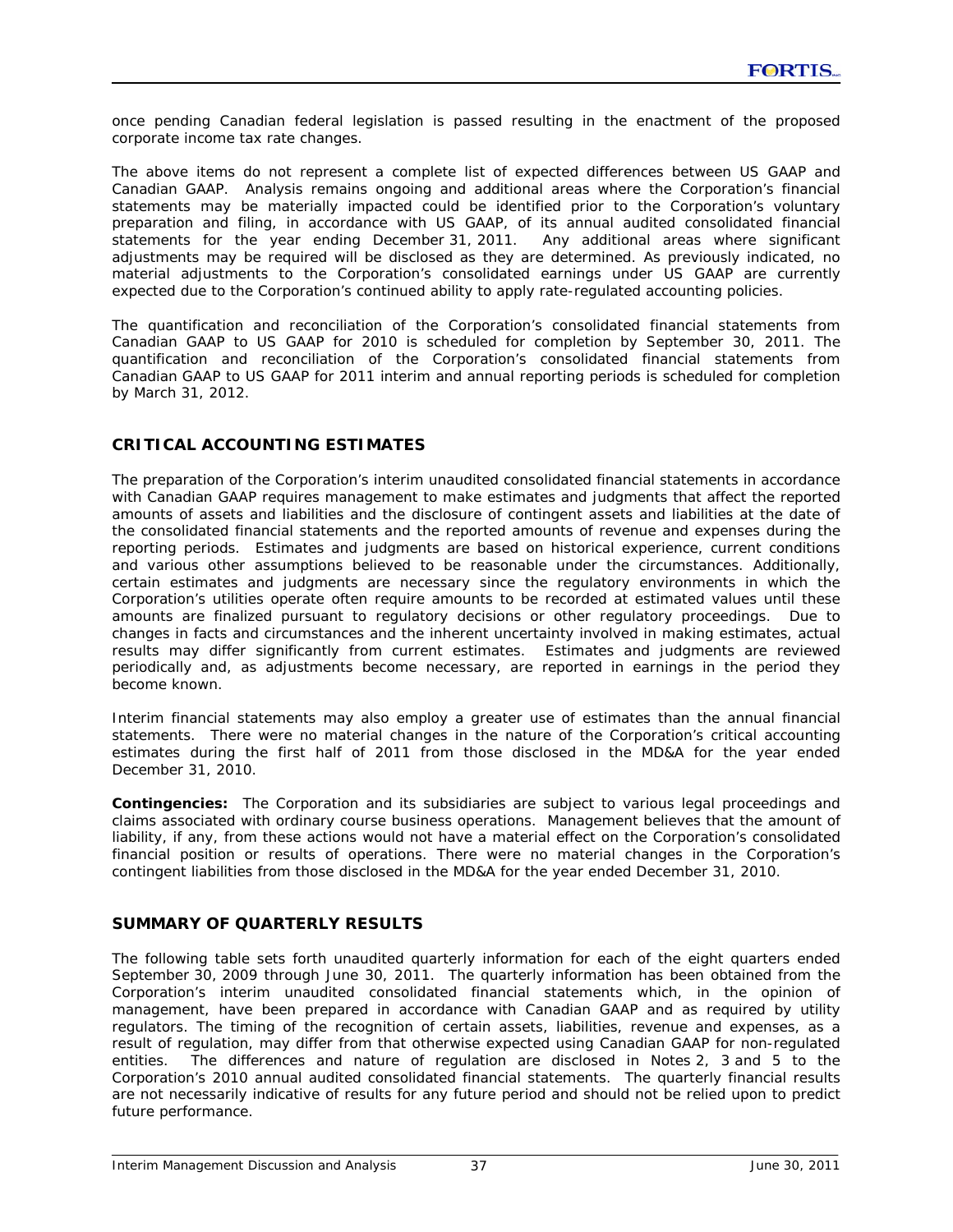| <b>Summary of Quarterly Results</b><br>(Unaudited) | Revenue        | <b>Net Earnings</b><br>Attributable to<br><b>Common Equity</b><br><b>Shareholders</b> |                      | <b>Earnings per Common Share</b> |
|----------------------------------------------------|----------------|---------------------------------------------------------------------------------------|----------------------|----------------------------------|
| <b>Quarter Ended</b>                               | $($$ millions) | $($$ millions)                                                                        | <b>Basic</b> $($ \$) | Diluted $(\$)$                   |
| June 30, 2011                                      | 850            | 58                                                                                    | 0.33                 | 0.33                             |
| March 31, 2011                                     | 1.164          | 117                                                                                   | 0.67                 | 0.65                             |
| December 31, 2010                                  | 1.036          | 85                                                                                    | 0.49                 | 0.47                             |
| September 30, 2010                                 | 720            | 45                                                                                    | 0.26                 | 0.26                             |
| June 30, 2010                                      | 835            | 55                                                                                    | 0.32                 | 0.32                             |
| March 31, 2010                                     | 1.073          | 100                                                                                   | 0.58                 | 0.56                             |
| December 31, 2009                                  | 1,020          | 81                                                                                    | 0.48                 | 0.46                             |
| September 30, 2009                                 | 665            | 36                                                                                    | 0.21                 | 0.21                             |

A summary of the past eight quarters reflects the Corporation's continued organic growth and growth from acquisitions, as well as the seasonality associated with its businesses. Interim results will fluctuate due to the seasonal nature of gas and electricity demand and water flows, as well as the timing and recognition of regulatory decisions. Revenue is also affected by the cost of fuel and purchased power and the commodity cost of natural gas, which are flowed through to customers without markup. Given the diversified nature of the Fortis subsidiaries, seasonality may vary. Most of the annual earnings of the FortisBC Energy companies are realized in the first and fourth quarters. Financial results from June 20, 2011 reflect the discontinuance of the consolidation method of accounting for the financial results of Belize Electricity. For further information refer to the "Corporate Overview" section of this MD&A. Financial results for the third quarter ended September 30, 2010 reflected the favourable cumulative retroactive impact associated with a 2010-2011 regulatory rate decision for FortisAlberta. The commissioning of the Vaca hydroelectric generating facility in March 2010 has favourably impacted financial results since that date. Financial results for the fourth quarter ended December 31, 2009 reflected the favourable cumulative retroactive impact, from January 1, 2009, associated with an increase in the allowed ROE and equity component of capital structure for FortisAlberta. To a lesser degree, financial results from October 2009 have been favourably impacted by the acquisition of Algoma Power.

**June 2011/June 2010:** Net earnings attributable to common equity shareholders were \$58 million, or \$0.33 per common share, for the second quarter of 2011 compared to earnings of \$55 million, or \$0.32 per common share, for the second quarter of 2010. A discussion of the variances between the financial results for the second quarter of 2011 and the second quarter of 2010 is provided in the "Financial Highlights" section of this MD&A.

**March 2011/March 2010:** Net earnings attributable to common equity shareholders were \$117 million, or \$0.67 per common share, for the first quarter of 2011 compared to earnings of \$100 million, or \$0.58 per common share, for the first quarter of 2010. The increase was mainly due to improved performance at the regulated utilities in western Canada driven by overall growth in infrastructure investment, higher energy sales at FortisBC Electric and FortisAlberta, the timing of recording of the cumulative impact of FortisAlberta's and FEWI's 2010 revenue requirements decisions and a \$1 million gain on the sale of property, partially offset by the timing of and regulator-approved increase in certain operating expenses at the FortisBC Energy companies. Earnings also increased due to lower corporate business development costs and higher non-regulated hydroelectric generation in Belize during the first quarter of 2011.

**December 2010/December 2009:** Net earnings attributable to common equity shareholders were \$85 million, or \$0.49 per common share, for the fourth quarter of 2010 compared to earnings of \$81 million, or \$0.48 per common share, for the fourth quarter of 2009. The increase was mainly due to improved performance at Canadian Regulated Electric Utilities, non-regulated hydroelectric generation operations in Belize and lower effective corporate income taxes at Fortis Properties, partially offset by lower earnings from the FortisBC Energy companies and Caribbean Regulated Electric Utilities. Improved performance at Canadian Regulated Electric Utilities was driven by overall growth in electrical infrastructure investment, combined with customer growth at FortisAlberta and the higher allowed ROE at FortisBC Electric. Earnings were lower quarter over quarter at the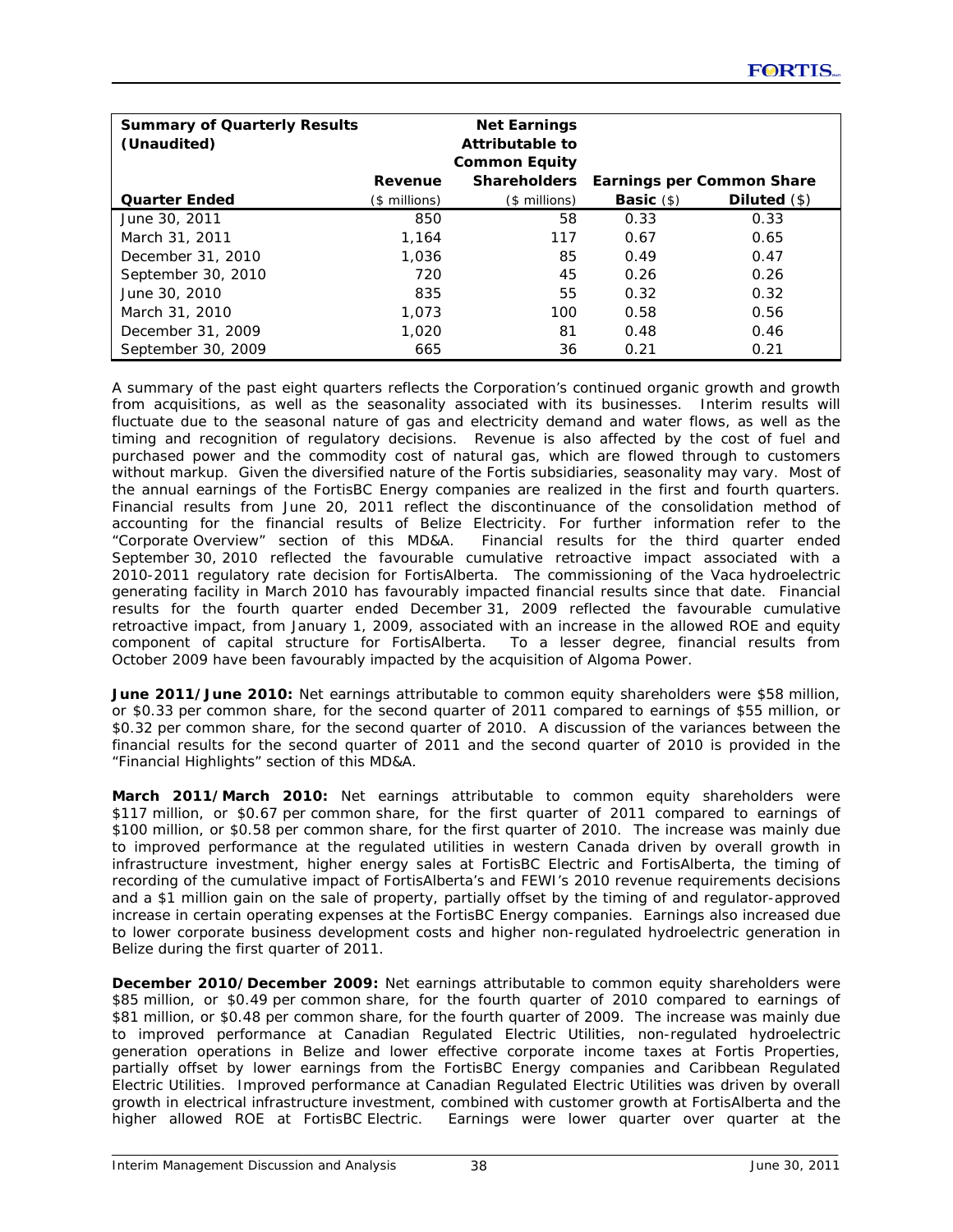FortisBC Energy companies, as a result of higher regulator-approved operating expenses and the timing of the recognition of these increased expenses, and at Caribbean Regulated Electric Utilities, mainly due to lower electricity sales associated with cooler-than-normal temperatures experienced in the region and the inability of Belize Electricity to earn a fair and reasonable return due to regulatory challenges. Earnings for the fourth quarter of 2009 were reduced by \$5 million related to the expensing of the project cost overrun associated with the conversion of Whistler customer appliances from propane to natural gas, but were favourably impacted by a one-time \$3 million tax adjustment at FortisOntario.

**September 2010/September 2009:** Net earnings attributable to common equity shareholders were \$45 million, or \$0.26 per common share, for the third quarter of 2010 compared to earnings of \$36 million, or \$0.21 per common share, for the third quarter of 2009. The increase in earnings was mainly due to improved performance at the regulated electric utilities in western Canada and non-regulated hydroelectric generation operations, partially offset by a higher loss incurred at the FortisBC Energy companies and higher corporate expenses. Improved performance at the regulated electric utilities in western Canada was due to higher allowed ROEs and/or equity component of capital structure, growth in electrical infrastructure investment combined with an increase in the number of customers at FortisAlberta, partially offset by a weather-related decrease in electricity sales at FortisBC Electric and lower net transmission revenue at FortisAlberta. The increase in earnings' contribution from non-regulated hydroelectric generation operations was the result of increased production in Belize, driven by higher rainfall and the commissioning of the Vaca hydroelectric generating facility in March 2010, and lower finance charges. The higher loss at the FortisBC Energy companies quarter over quarter largely related to increased operating and maintenance expenses at FEI that were approved by the BCUC as part of the recent NSA. The loss in the third quarter of 2010, however, was reduced by \$4 million (after tax) related to the BCUC-approved reversal of most of the project cost overrun previously expensed in the fourth quarter of 2009 associated with the conversion of Whistler customer appliances from propane to natural gas. The increase in corporate expenses was associated with higher preference share dividends, partially offset by lower finance charges.

# **SUBSEQUENT EVENTS**

On July 11, 2011, the Board of Directors of Central Vermont Public Service Corporation ("CVPS") determined that the unsolicited acquisition proposal from Gaz Métro Limited Partnership was a "Superior Proposal", as that term is defined in the Merger Agreement between Fortis and CVPS announced on May 30, 2011 (the "Merger Agreement") and that CVPS elected to terminate the Merger Agreement in accordance with its terms. Prior to such termination taking effect, the Merger Agreement provided Fortis the right to require CVPS to negotiate with Fortis for at least five business days with respect to any changes to the terms of the Merger Agreement proposed by Fortis. Fortis agreed to waive such right in exchange for the prompt payment by CVPS to Fortis of the US\$17.5 million termination fee plus US\$2.0 million for expenses as set forth in the Merger Agreement, thereby resulting in the termination of the Merger Agreement. Fortis received the \$18.8 million (US\$19.5 million) payment on July 12, 2011.

On July 15, 2011, the underwriters of the Corporation's June 2011 \$300 million public offering of 9.1 million common shares exercised their over-allotment option and purchased an additional 1.24 million common shares of Fortis for gross proceeds of approximately \$41 million.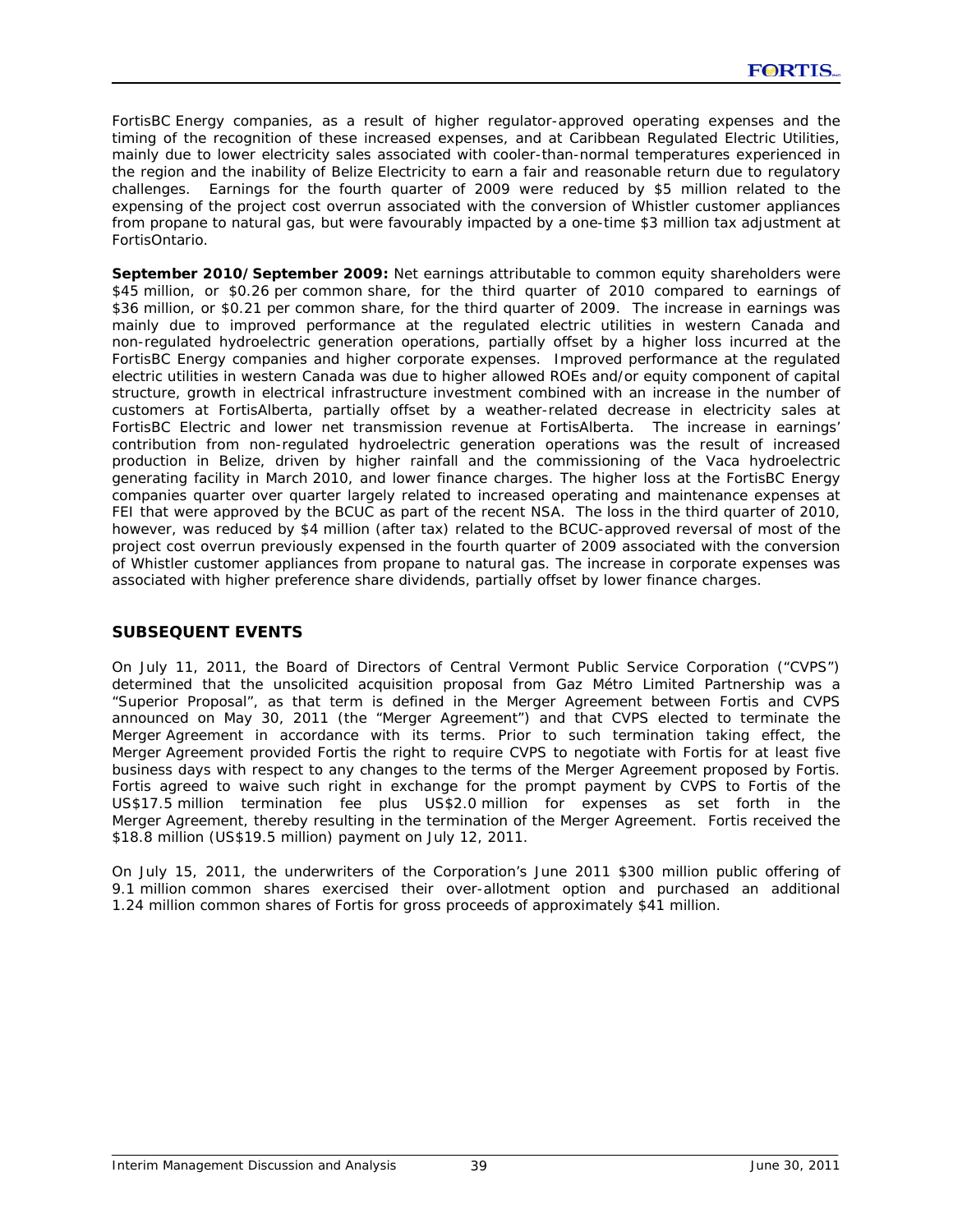### **OUTLOOK**

The Corporation's significant capital expenditure program, which is expected to be approximately \$5.7 billion over the five-year period 2011 through 2015, should drive growth in earnings and dividends.

The Corporation continues to pursue acquisitions for profitable growth, focusing on regulated electric and natural gas utilities in the United States and Canada. Fortis will also pursue growth in its non-regulated businesses in support of its regulated utility growth strategy.

# **OUTSTANDING SHARE DATA**

As at August 2, 2011, the Corporation had issued and outstanding 186.3 million common shares; 5.0 million First Preference Shares, Series C; 8.0 million First Preference Shares, Series E; 5.0 million First Preference Shares, Series F; 9.2 million First Preference Shares, Series G; and 10.0 million First Preference Shares, Series H. Only the common shares of the Corporation have voting rights.

The number of common shares of Fortis that would be issued if all outstanding stock options, convertible debt and First Preference Shares, Series C and E were converted as at August 2, 2011 is as follows:

| <b>Conversion of Securities into Common Shares (Unaudited)</b> |                      |  |  |  |  |
|----------------------------------------------------------------|----------------------|--|--|--|--|
| As at August 2, 2011                                           | Number of            |  |  |  |  |
|                                                                | <b>Common Shares</b> |  |  |  |  |
| <b>Security</b>                                                | (millions)           |  |  |  |  |
| <b>Stock Options</b>                                           | 4.9                  |  |  |  |  |
| Convertible Debt                                               | 1.4                  |  |  |  |  |
| First Preference Shares, Series C                              | 4.2                  |  |  |  |  |
| First Preference Shares, Series E                              | 6.7                  |  |  |  |  |
| <b>Total</b>                                                   | 17.2                 |  |  |  |  |

Additional information, including the Fortis 2010 Annual Information Form, Management Information Circular and Annual Report, is available on SEDAR at www.sedar.com and on the Corporation's website at www.fortisinc.com.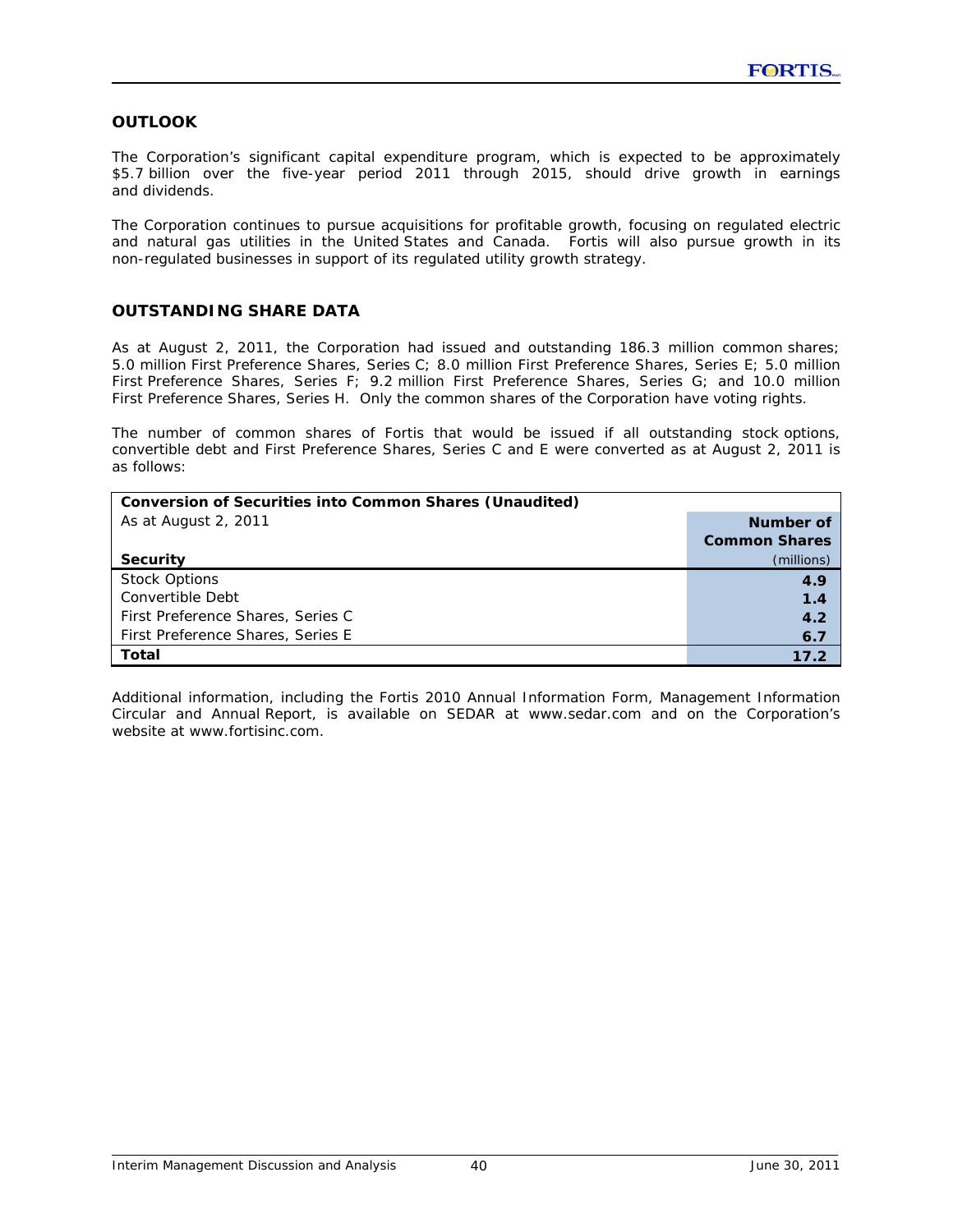# **FORTIS INC.**

Interim Consolidated Financial Statements For the three and six months ended June 30, 2011 and 2010 (Unaudited)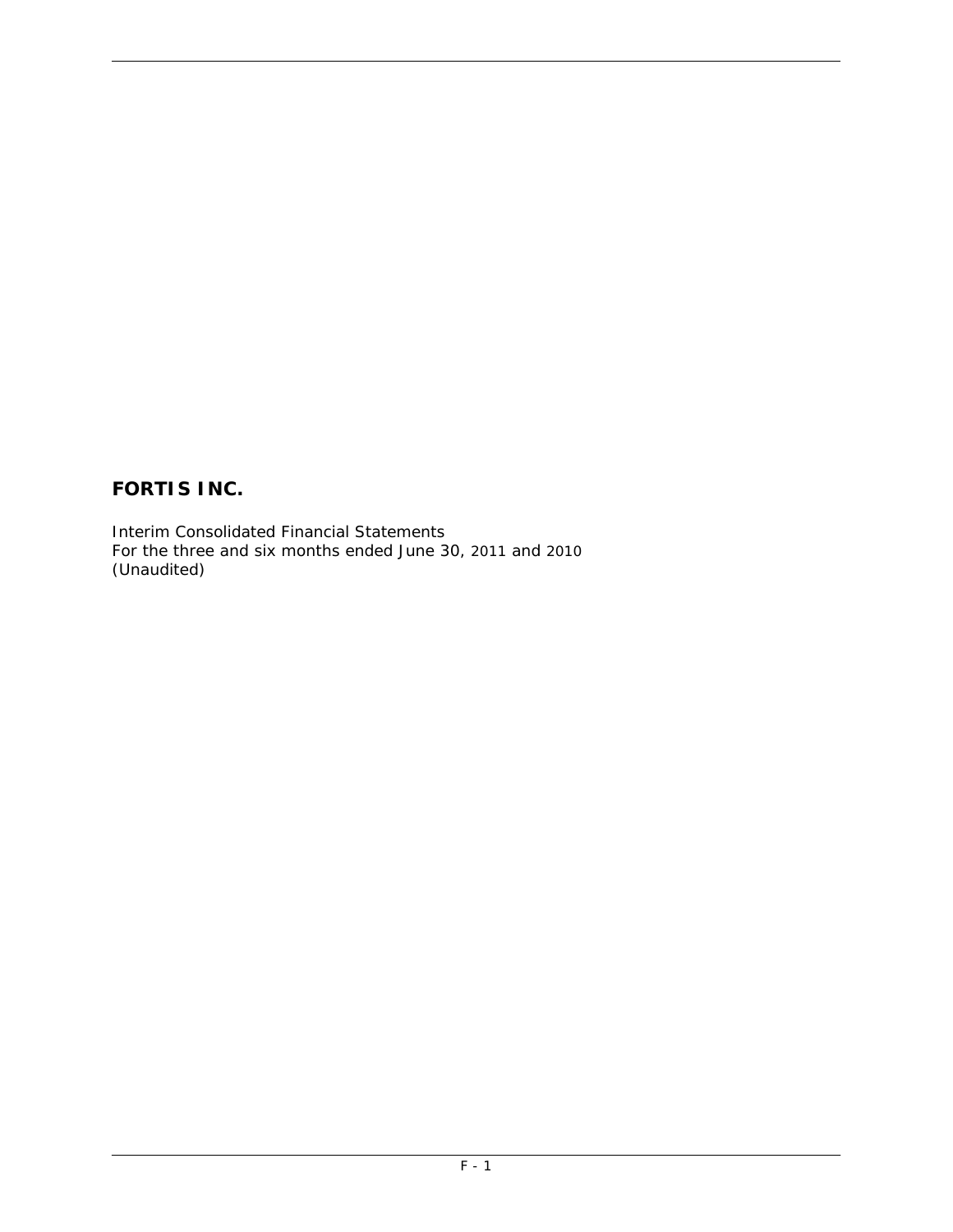# **Fortis Inc. Consolidated Balance Sheets (Unaudited) As at**

(in millions of Canadian dollars)

|                                                                               | <b>June 30,</b> |                            | December 31,    |
|-------------------------------------------------------------------------------|-----------------|----------------------------|-----------------|
|                                                                               | 2011            |                            | 2010            |
| <b>ASSETS</b>                                                                 |                 |                            |                 |
| <b>Current assets</b>                                                         |                 |                            |                 |
| Cash and cash equivalents                                                     | \$<br>298       | \$                         | 109             |
| Accounts receivable (Note 20)                                                 | 589             |                            | 655             |
| Prepaid expenses                                                              | 23              |                            | 17              |
| Regulatory assets (Note 5)                                                    | 196             |                            | 241             |
| Inventories (Note 6)                                                          | 108             |                            | 168             |
| Future income taxes                                                           | 21              |                            | 14              |
|                                                                               | 1,235           |                            | 1,204           |
| Assets held for sale (Note 7)                                                 | 45              |                            | 45              |
| <b>Other assets (Note 8)</b>                                                  | 277             |                            | 168             |
| <b>Regulatory assets (Note 5)</b>                                             | 889             |                            | 831             |
| <b>Future income taxes</b>                                                    | 13              |                            | 16              |
| <b>Utility capital assets</b>                                                 | 8,286           |                            | 8,202           |
| Income producing properties                                                   | 557             |                            | 560             |
| Intangible assets                                                             | 327             |                            | 324             |
| Goodwill                                                                      | 1,548           |                            | 1,553           |
|                                                                               | \$<br>13,177    | \$                         | 12,903          |
| LIABILITIES AND SHAREHOLDERS' EQUITY                                          |                 |                            |                 |
|                                                                               |                 |                            |                 |
| <b>Current liabilities</b>                                                    |                 |                            |                 |
| Short-term borrowings (Note 20)                                               | \$<br>157       | \$                         | 358             |
| Accounts payable and accrued charges                                          | 847             |                            | 953             |
| Dividends payable                                                             | 57              |                            | 54              |
| Income taxes payable                                                          | 39              |                            | 30              |
| Regulatory liabilities (Note 5)                                               | 71              |                            | 60              |
| Current installments of long-term debt and capital lease obligations (Note 9) | 321             |                            | 56              |
| Future income taxes                                                           | 3               |                            | 6               |
|                                                                               | 1,495           |                            | 1,517           |
| <b>Other liabilities</b>                                                      | 313             |                            | 308             |
| <b>Regulatory liabilities (Note 5)</b>                                        | 522             |                            | 467             |
| <b>Future income taxes</b>                                                    | 640             |                            | 623             |
| Long-term debt and capital lease obligations (Note 9)                         | 5,379           |                            | 5,609           |
| <b>Preference shares</b>                                                      | 320             |                            | 320             |
|                                                                               | 8,669           |                            | 8,844           |
| Shareholders' equity                                                          |                 |                            |                 |
| Common shares (Note 10)                                                       | 2,915           |                            | 2,578           |
| Preference shares                                                             | 592             |                            | 592             |
| Contributed surplus                                                           | 13              |                            | 12 <sup>2</sup> |
| Equity portion of convertible debentures                                      | 5               |                            | 5               |
| Accumulated other comprehensive loss (Note 12)                                | (69)            |                            | (94)            |
| Retained earnings                                                             | 874             |                            | 804             |
|                                                                               | 4,330           |                            | 3,897           |
| Non-controlling interests                                                     | 178             |                            | 162             |
|                                                                               | 4,508           |                            | 4,059           |
|                                                                               |                 |                            |                 |
|                                                                               | \$<br>13,177    | $\boldsymbol{\mathsf{\$}}$ | 12,903          |

Contingent Liabilities and Commitments (Note 21)

See accompanying Notes to Interim Consolidated Financial Statements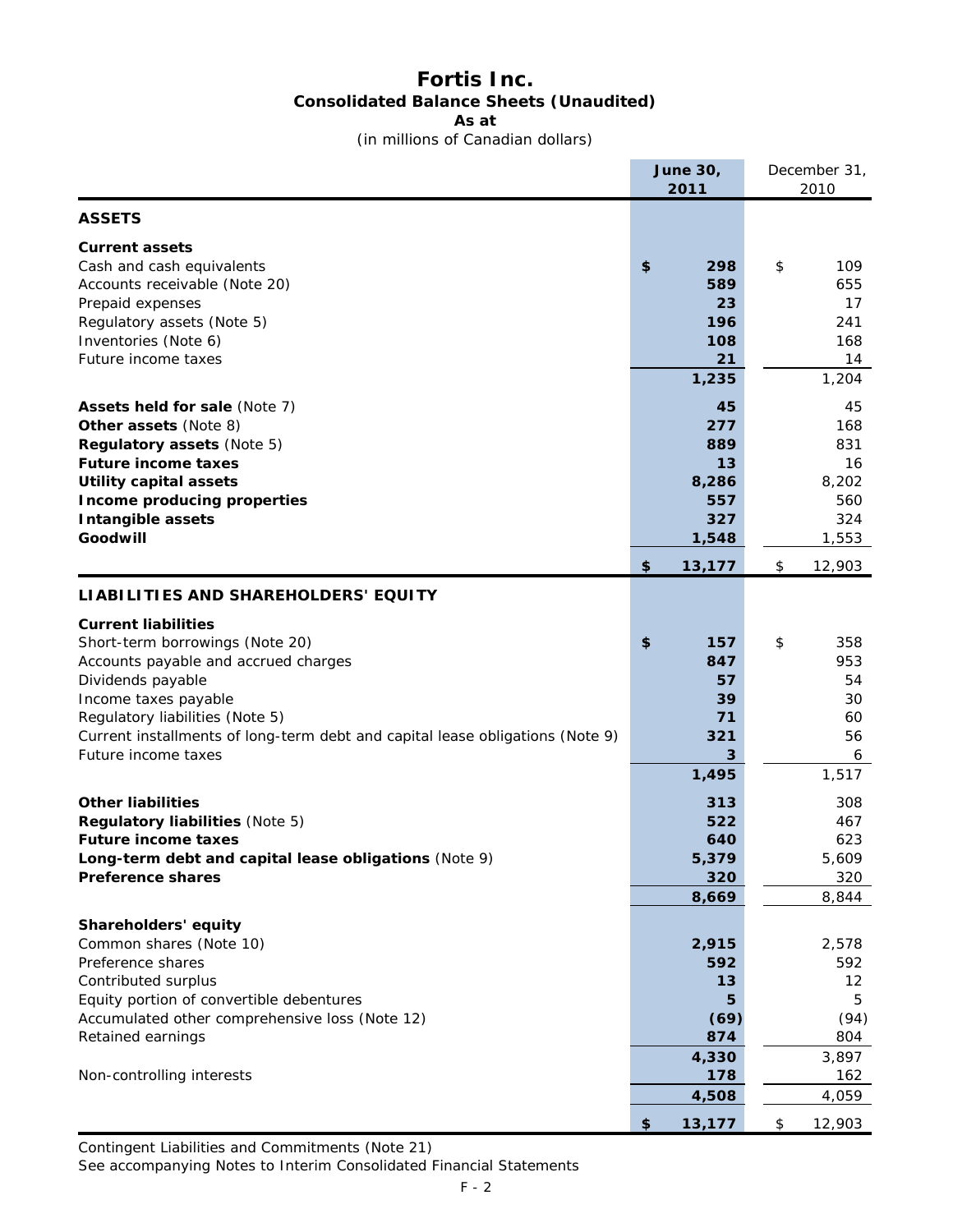# **Fortis Inc. Consolidated Statements of Earnings (Unaudited) For the periods ended June 30**

(in millions of Canadian dollars, except per share amounts)

|                                            |                           | <b>Quarter Ended</b>    |                            |      |                           | <b>Six Months Ended</b> |                            |                |
|--------------------------------------------|---------------------------|-------------------------|----------------------------|------|---------------------------|-------------------------|----------------------------|----------------|
|                                            |                           | 2011                    |                            | 2010 |                           | 2011                    | 2010                       |                |
| <b>Revenue</b>                             | $\boldsymbol{\mathsf{s}}$ | 850                     | \$                         | 835  | \$                        | 2,014                   | \$                         | 1,908          |
| <b>Expenses</b>                            |                           |                         |                            |      |                           |                         |                            |                |
| Energy supply costs                        |                           | 358                     |                            | 367  |                           | 961                     |                            | 919            |
| Operating                                  |                           | 213                     |                            | 202  |                           | 425                     |                            | 404            |
| Amortization                               |                           | 103                     |                            | 97   |                           | 206                     |                            | 191            |
|                                            |                           | 674                     |                            | 666  |                           | 1,592                   |                            | 1,514          |
| <b>Operating income</b>                    |                           | 176                     |                            | 169  |                           | 422                     |                            | 394            |
| Finance charges (Note 14)                  |                           | 92                      |                            | 88   |                           | 183                     |                            | 178            |
| Earnings before corporate taxes            |                           | 84                      |                            | 81   |                           | 239                     |                            | 216            |
| Corporate taxes (Note 15)                  |                           | 15                      |                            | 15   |                           | 45                      |                            | 43             |
| <b>Net earnings</b>                        | \$                        | 69                      | $\boldsymbol{\mathsf{\$}}$ | 66   | $\boldsymbol{\mathsf{s}}$ | 194                     | $\boldsymbol{\$}$          | 173            |
| Net earnings attributable to:              |                           |                         |                            |      |                           |                         |                            |                |
| Non-controlling interests                  | \$                        | $\overline{\mathbf{3}}$ | $\mathfrak{L}$             | 3    | $\boldsymbol{\mathsf{s}}$ | 4                       | \$                         | $\overline{4}$ |
| Preference equity shareholders             |                           | 8                       |                            | 8    |                           | 15                      |                            | 14             |
| Common equity shareholders                 |                           | 58                      |                            | 55   |                           | 175                     |                            | 155            |
|                                            | $\boldsymbol{\mathsf{s}}$ | 69                      | $\sqrt{2}$                 | 66   | $\boldsymbol{\$}$         | 194                     | $\boldsymbol{\mathsf{\$}}$ | 173            |
| <b>Earnings per common share (Note 10)</b> |                           |                         |                            |      |                           |                         |                            |                |
| <b>Basic</b>                               | \$                        | 0.33                    | \$                         | 0.32 | \$                        | 1.00                    | \$                         | 0.90           |
| <b>Diluted</b>                             | \$                        | 0.33                    | \$                         | 0.32 | \$                        | 0.99                    | \$                         | 0.88           |

See accompanying Notes to Interim Consolidated Financial Statements

# **Fortis Inc. Consolidated Statements of Retained Earnings (Unaudited) For the periods ended June 30**

(in millions of Canadian dollars)

|                                                                                   | <b>Quarter Ended</b> |             |      |             | <b>Six Months Ended</b> |               |      |               |
|-----------------------------------------------------------------------------------|----------------------|-------------|------|-------------|-------------------------|---------------|------|---------------|
|                                                                                   | 2011                 |             | 2010 |             | 2011                    |               | 2010 |               |
| Balance at beginning of period<br>Net earnings attributable to common and         | \$                   | 870         | \$   | 767         | \$                      | 804           | \$   | 763           |
| preference equity shareholders                                                    |                      | 66<br>936   |      | 63<br>830   |                         | 190<br>994    |      | 169<br>932    |
| Dividends on common shares<br>Dividends on preference shares classified as equity |                      | (54)<br>(8) |      | (49)<br>(8) |                         | (105)<br>(15) |      | (145)<br>(14) |
| Balance at end of period                                                          | \$                   | 874         |      | 773         | \$.                     | 874           |      | 773           |

See accompanying Notes to Interim Consolidated Financial Statements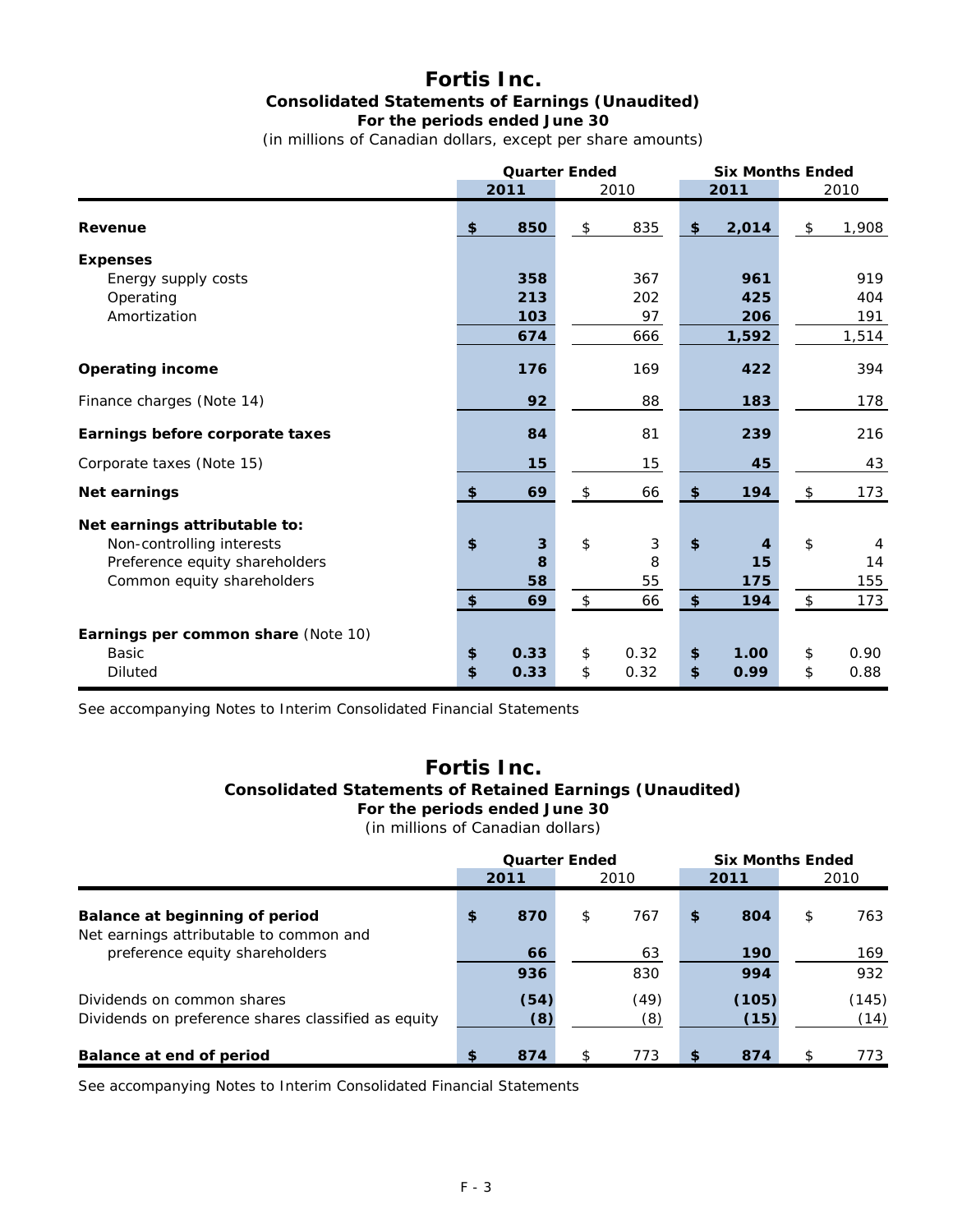# **Fortis Inc. Consolidated Statements of Comprehensive Income (Unaudited) For the periods ended June 30**

(in millions of Canadian dollars)

|                                                                                                 | <b>Quarter Ended</b> |    |                 | <b>Six Months Ended</b> |      |      |     |
|-------------------------------------------------------------------------------------------------|----------------------|----|-----------------|-------------------------|------|------|-----|
|                                                                                                 | 2011                 |    | 2010            |                         | 2011 | 2010 |     |
| Net earnings                                                                                    | \$<br>69             | \$ | 66              | \$                      | 194  | \$   | 173 |
| Other comprehensive (loss) income                                                               |                      |    |                 |                         |      |      |     |
| Unrealized foreign currency translation (losses)<br>gains on net investments in self-sustaining |                      |    |                 |                         |      |      |     |
| foreign operations                                                                              | (3)                  |    | 28              |                         | (18) |      | 8   |
| Gains (losses) on hedges of net investments in<br>self-sustaining foreign operations            | 4                    |    | (19)            |                         | 18   |      | (5) |
| Corporate tax (recovery) expense                                                                | (1)                  |    | 3               |                         | (3)  |      |     |
| Unrealized foreign currency translation<br>gains (losses), net of hedging activities            |                      |    |                 |                         |      |      |     |
| and tax (Note 12)                                                                               |                      |    | 12 <sup>2</sup> |                         | (3)  |      | 4   |
| Comprehensive income                                                                            | \$<br>69             | \$ | 78              | \$                      | 191  | \$   | 177 |
| Comprehensive income attributable to:                                                           |                      |    |                 |                         |      |      |     |
| Non-controlling interests                                                                       | \$<br>3              | \$ | 3               | \$                      | 4    | \$   | 4   |
| Preference equity shareholders                                                                  | 8                    |    | 8               |                         | 15   |      | 14  |
| Common equity shareholders                                                                      | 58                   |    | 67              |                         | 172  |      | 159 |
|                                                                                                 | \$<br>69             | \$ | 78              | \$                      | 191  | \$   | 177 |

See accompanying Notes to Interim Consolidated Financial Statements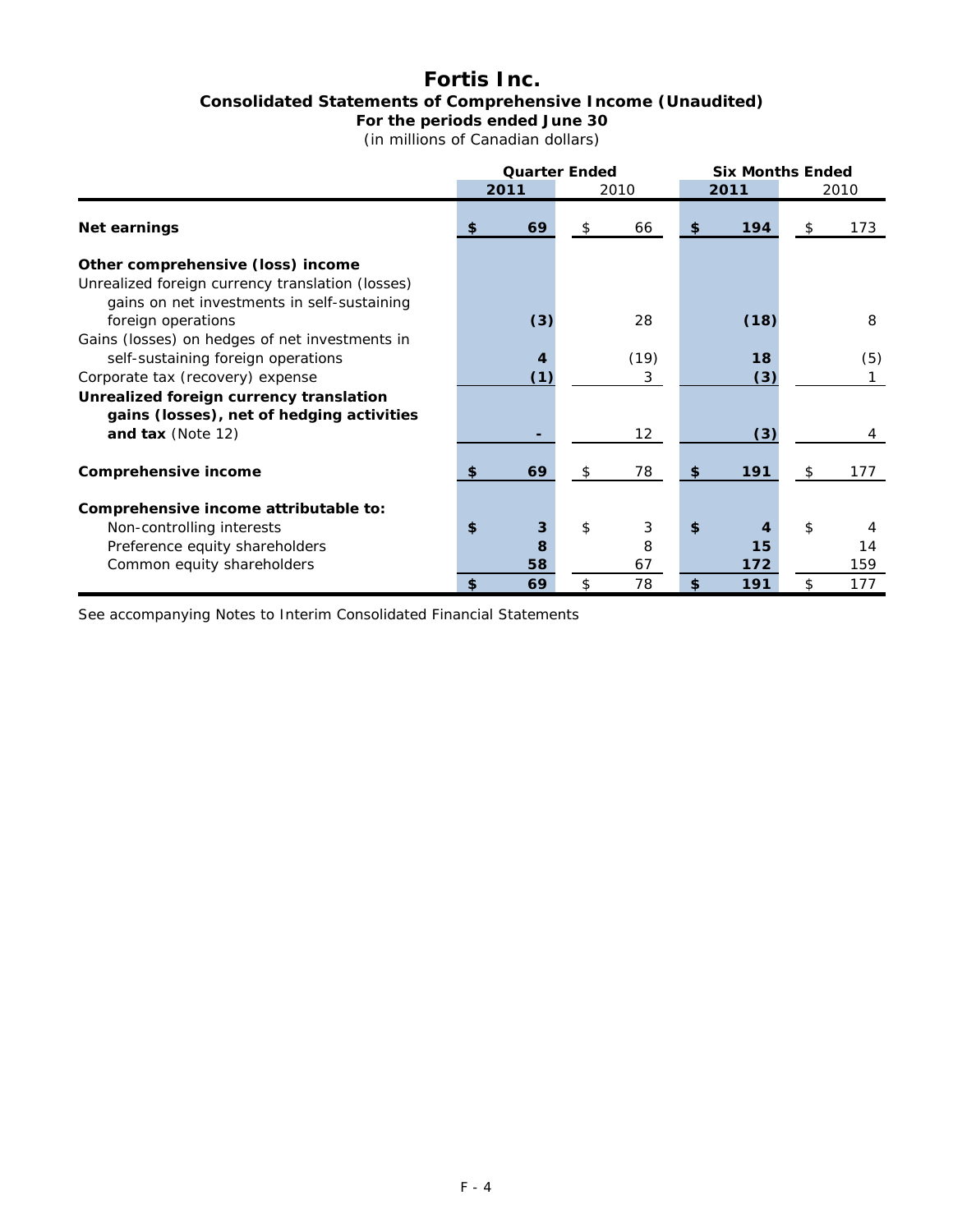# **Fortis Inc. Consolidated Statements of Cash Flows (Unaudited) For the periods ended June 30**

(in millions of Canadian dollars)

|                                                               | <b>Quarter Ended</b> |       |    |              | <b>Six Months Ended</b> |       |                            |           |
|---------------------------------------------------------------|----------------------|-------|----|--------------|-------------------------|-------|----------------------------|-----------|
|                                                               |                      | 2011  |    | 2010         | 2011                    |       |                            | 2010      |
|                                                               |                      |       |    | (Note 23)    |                         |       |                            | (Note 23) |
| <b>Operating activities</b>                                   |                      |       |    |              |                         |       |                            |           |
| Net earnings                                                  | \$                   | 69    | \$ | 66           | \$                      | 194   | \$                         | 173       |
| Items not affecting cash:                                     |                      |       |    |              |                         |       |                            |           |
| Amortization - utility capital assets and income              |                      |       |    |              |                         |       |                            |           |
| producing properties                                          |                      | 94    |    | 87           |                         | 188   |                            | 170       |
| Amortization - intangible assets                              |                      | 10    |    | 9            |                         | 20    |                            | 20        |
| Amortization - other                                          |                      | (1)   |    | 1            |                         | (2)   |                            | 1         |
| Future income taxes                                           |                      |       |    | 2            |                         | (1)   |                            | (1)       |
| Other                                                         |                      | 7     |    |              |                         | 5     |                            | 2         |
| Change in long-term regulatory assets and liabilities         |                      |       |    | (4)          |                         | 18    |                            |           |
|                                                               |                      | 180   |    | 161          |                         | 422   |                            | 365       |
| Change in non-cash operating working capital                  |                      | 48    |    | 43           |                         | 105   |                            | 40        |
|                                                               |                      | 228   |    | 204          |                         | 527   |                            | 405       |
|                                                               |                      |       |    |              |                         |       |                            |           |
| <b>Investing activities</b>                                   |                      |       |    |              |                         |       |                            |           |
| Change in other assets and other liabilities                  |                      | (2)   |    | 1            |                         | (5)   |                            | 3         |
| Capital expenditures - utility capital assets                 |                      | (268) |    | (234)        |                         | (487) |                            | (413)     |
| Capital expenditures - income producing properties            |                      | (6)   |    | (3)          |                         | (9)   |                            | (9)       |
| Capital expenditures - intangible assets                      |                      | (12)  |    | (7)          |                         | (23)  |                            | (10)      |
| Contributions in aid of construction                          |                      | 19    |    | 14           |                         | 31    |                            | 24        |
| Proceeds on sale of utility capital assets and                |                      |       |    |              |                         |       |                            |           |
| income producing properties                                   |                      | 1     |    |              |                         | 6     |                            |           |
|                                                               |                      | (268) |    | (229)        |                         | (487) |                            | (405)     |
|                                                               |                      |       |    |              |                         |       |                            |           |
| <b>Financing activities</b>                                   |                      |       |    |              |                         |       |                            |           |
| Change in short-term borrowings                               |                      | (102) |    | 55           |                         | (200) |                            | (126)     |
| Proceeds from long-term debt, net of issue costs              |                      | 30    |    |              |                         | 30    |                            |           |
| Repayments of long-term debt and capital lease<br>obligations |                      | (18)  |    | (196)        |                         | (22)  |                            | (212)     |
| Net borrowings under committed credit facilities              |                      | 58    |    | 186          |                         | 73    |                            | 157       |
| Advances from non-controlling interests                       |                      | 40    |    | 1            |                         | 57    |                            | 1         |
| Issue of common shares, net of costs and                      |                      |       |    |              |                         |       |                            |           |
| dividends reinvested                                          |                      | 290   |    | 3            |                         | 301   |                            | 11        |
| Issue of preference shares, net of costs                      |                      |       |    |              |                         |       |                            | 242       |
| Dividends                                                     |                      |       |    |              |                         |       |                            |           |
| Common shares, net of dividends reinvested                    |                      | (36)  |    | (36)         |                         | (71)  |                            | (69)      |
| Preference shares                                             |                      | (8)   |    | (8)          |                         | (15)  |                            | (14)      |
| Subsidiary dividends paid to non-controlling                  |                      |       |    |              |                         |       |                            |           |
| interests                                                     |                      | (2)   |    | (2)          |                         | (4)   |                            | (4)       |
|                                                               |                      | 252   |    | 3            |                         | 149   |                            | (14)      |
|                                                               |                      |       |    |              |                         |       |                            |           |
| Effect of exchange rate changes on cash and                   |                      |       |    |              |                         |       |                            |           |
| cash equivalents                                              |                      | ٠     |    | $\mathbf{1}$ |                         |       |                            |           |
|                                                               |                      |       |    |              |                         |       |                            |           |
| Change in cash and cash equivalents                           |                      | 212   |    | (21)         |                         | 189   |                            | (14)      |
| Cash and cash equivalents, beginning of period                |                      | 86    |    | 92           |                         | 109   |                            | 85        |
|                                                               |                      |       |    |              |                         |       |                            |           |
| Cash and cash equivalents, end of period                      | \$                   | 298   | \$ | 71           | \$                      | 298   | $\boldsymbol{\mathsf{\$}}$ | 71        |

 Supplementary Information to Consolidated Statements of Cash Flows (Note 17) See accompanying Notes to Interim Consolidated Financial Statements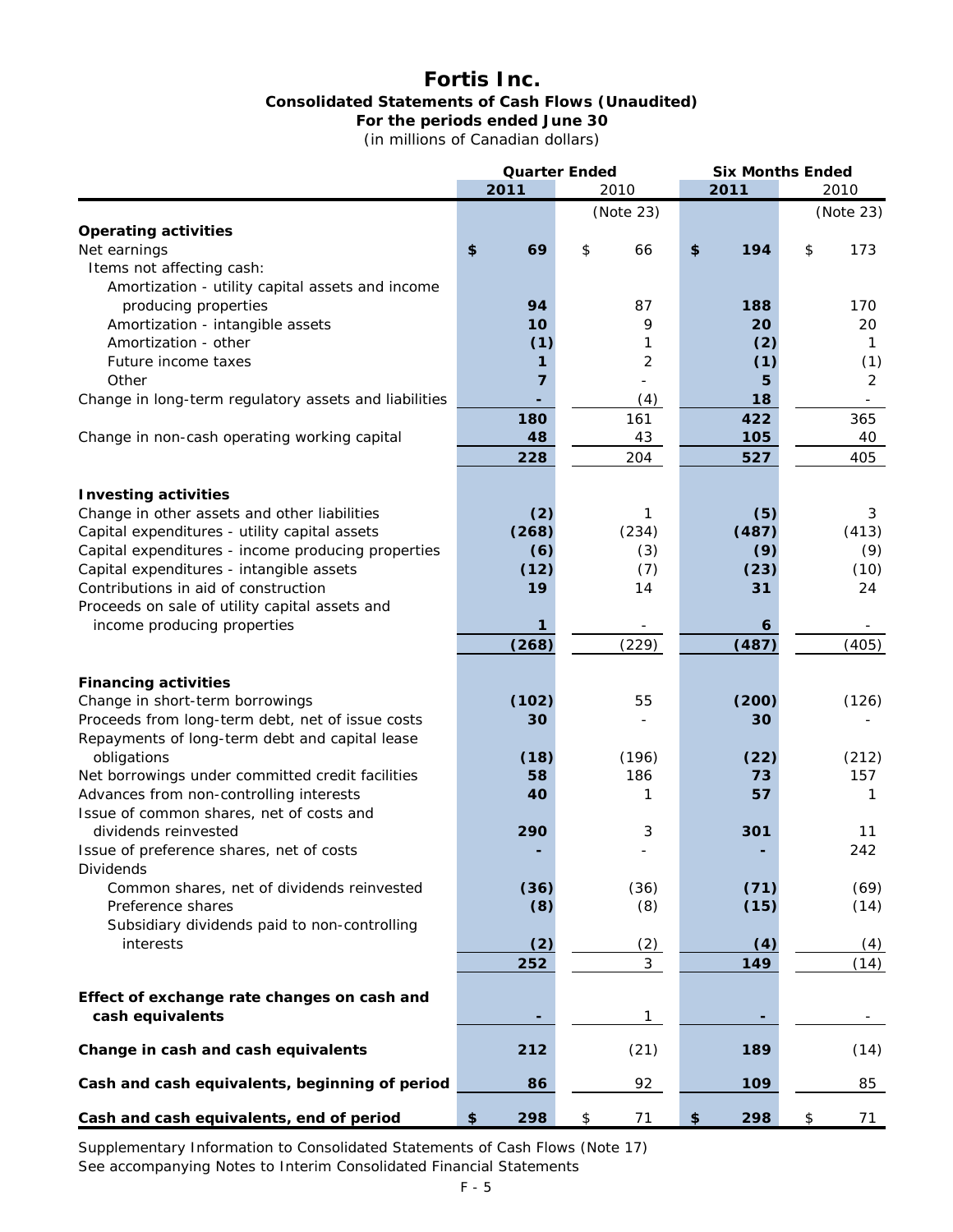For the three and six months ended June 30, 2011 and 2010 (unless otherwise stated)

(Unaudited)

### **1. DESCRIPTION OF THE BUSINESS**

### **Nature of Operations**

Fortis Inc. ("Fortis" or the "Corporation") is principally an international distribution utility holding company. Fortis segments its utility operations by franchise area and, depending on regulatory requirements, by the nature of the assets. Fortis also holds investments in non-regulated generation assets, and commercial office and retail space and hotels, which are treated as two separate segments. The Corporation's reporting segments allow senior management to evaluate the operational performance and assess the overall contribution of each segment to the long-term objectives of Fortis. Each reporting segment operates as an autonomous unit, assumes profit and loss responsibility and is accountable for its own resource allocation.

The following outlines each of the Corporation's reportable segments and is consistent with the basis of segmentation as disclosed in the Corporation's 2010 annual audited consolidated financial statements.

### **REGULATED UTILITIES**

The Corporation's interests in regulated gas and electric utilities in Canada and the Caribbean by utility are as follows:

- a. *Regulated Gas Utilities Canadian:* Includes the FortisBC Energy companies, which is comprised of FortisBC Energy Inc. ("FEI") (formerly Terasen Gas Inc.), FortisBC Energy (Vancouver Island) Inc. ("FEVI") (formerly Terasen Gas (Vancouver Island) Inc.) and FortisBC Energy (Whistler) Inc. (formerly Terasen Gas (Whistler) Inc.).
- b. *Regulated Electric Utilities Canadian:* Includes FortisAlberta; FortisBC Electric (formerly referred to as FortisBC); Newfoundland Power; and Other Canadian Electric Utilities, which includes Maritime Electric and FortisOntario. FortisOntario mainly includes Canadian Niagara Power Inc., Cornwall Street Railway, Light and Power Company, Limited and Algoma Power Inc.
- c. *Regulated Electric Utilities Caribbean:* Includes Caribbean Utilities, in which Fortis holds an approximate 59% controlling ownership interest; wholly owned Fortis Turks and Caicos, which includes FortisTCI Limited (formerly P.P.C. Limited) and Atlantic Equipment & Power (Turks and Caicos) Ltd.; and Belize Electricity, in which Fortis held an approximate 70% controlling ownership interest up to June 20, 2011. Effective June 20, 2011, the Government of Belize enacted legislation leading to the expropriation of the Corporation's investment in Belize Electricity and, as a result of no longer exercising control over the operations of the utility, Fortis discontinued the consolidation method of accounting for the financial results of Belize Electricity (Note 8).

#### **NON-REGULATED - FORTIS GENERATION**

Fortis Generation includes the financial results of non-regulated assets in Belize, Ontario, central Newfoundland, British Columbia and Upper New York State.

### **NON-REGULATED - FORTIS PROPERTIES**

Fortis Properties owns and operates 21 hotels, comprised of more than 4,100 rooms, in eight Canadian provinces and approximately 2.7 million square feet of commercial office and retail space primarily in Atlantic Canada.

# **CORPORATE AND OTHER**

The Corporate and Other segment includes Fortis net corporate expenses, net expenses of non-regulated FortisBC Holdings Inc. ("FHI") (formerly Terasen Inc.) corporate-related activities, and the financial results of FHI's 30% ownership interest in CustomerWorks Limited Partnership and of FHI's non-regulated wholly owned subsidiary FortisBC Alternative Energy Services Inc. (formerly Terasen Energy Services Inc.).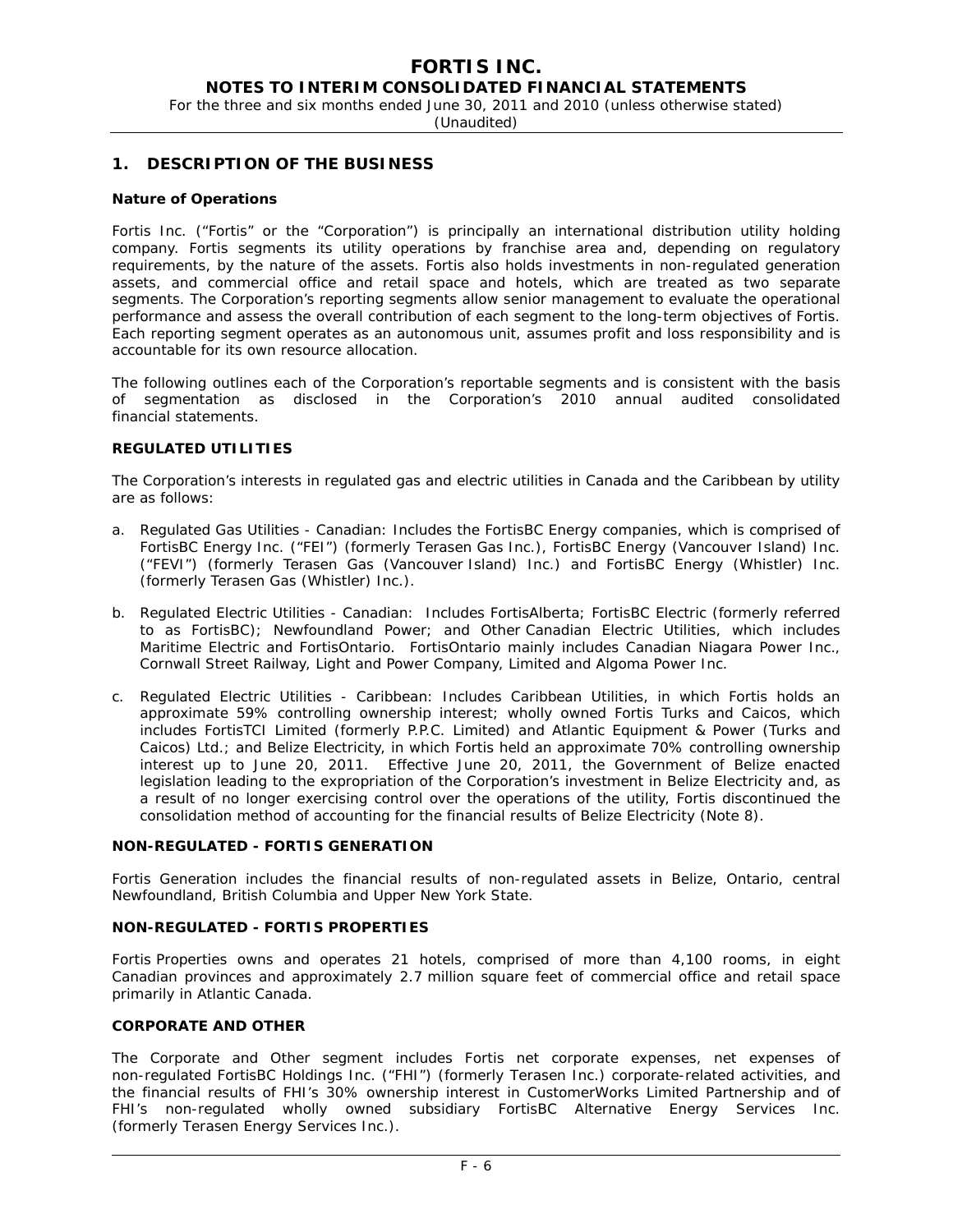For the three and six months ended June 30, 2011 and 2010 (unless otherwise stated)

(Unaudited)

## **2. SUMMARY OF SIGNIFICANT ACCOUNTING POLICIES**

These interim consolidated financial statements do not include all of the information and disclosures required in the annual consolidated financial statements and should be read in conjunction with the Corporation's 2010 annual audited consolidated financial statements. Interim results will fluctuate due to the seasonal nature of gas and electricity demand and water flows, as well as the timing and recognition of regulatory decisions. Because of natural gas consumption patterns, most of the annual earnings of the FortisBC Energy companies are realized in the first and fourth quarters. Given the diversified group of companies, seasonality may vary.

All amounts are presented in Canadian dollars unless otherwise stated.

These interim consolidated financial statements have been prepared in accordance with Canadian generally accepted accounting principles ("Canadian GAAP") for interim financial statements, following the same accounting policies and methods as those used in preparing the Corporation's 2010 annual audited consolidated financial statements, except as described below.

Effective January 1, 2011, as approved by the regulator, the cost of other post-employment benefit ("OPEB") plans at Newfoundland Power is being expensed and recovered in customer rates based on the accrual method of accounting for OPEBs. Additionally, the Company's transitional regulatory OPEB asset of \$53 million as at December 31, 2010 is being amortized on a straight-line basis over 15 years. During the three and six months ended June 30, 2011, operating expenses increased by approximately \$2 million and \$4 million, respectively, as a result of this change in accounting treatment. Prior to January 1, 2011, the cost of OPEB plans at Newfoundland Power was being expensed and recovered in customer rates based on the cash payments made.

# **3. FUTURE ACCOUNTING CHANGES**

Effective January 1, 2012, the Corporation will be required to adopt a new set of accounting standards. Publicly accountable enterprises in Canada were required to adopt International Financial Reporting Standards ("IFRS") effective January 1, 2011; however, qualifying entities with rate-regulated activities were granted an optional one-year deferral for the adoption of IFRS, due to continued uncertainty around the timing and adoption of a rate-regulated accounting standard by the International Accounting Standards Board ("IASB"). As a qualifying entity with rate-regulated activities, Fortis has elected to opt for the one-year deferral and, therefore, will continue to prepare its consolidated financial statements in accordance with Part V of the Canadian Institute of Chartered Accountants Handbook for all interim and annual periods ending on or before December 31, 2011.

Due to continued uncertainty around the timing and adoption of a rate-regulated accounting standard by the IASB, Fortis has evaluated the option of adopting United States generally accepted accounting principles ("US GAAP"), as opposed to IFRS, and has decided to adopt US GAAP effective January 1, 2012. Canadian securities rules allow a reporting issuer to prepare and file its financial statements in accordance with US GAAP by qualifying as a U.S. Securities and Exchange Commission ("SEC") Issuer. An SEC Issuer is defined under the Canadian rules as an issuer that: (i) has a class of securities registered with the SEC under Section 12 of the *U.S*. *Securities Exchange Act of 1934*, as amended (the "Exchange Act"); or (ii) is required to file reports under Section 15(d) of the Exchange Act. The Corporation is not currently an SEC Issuer. Therefore, on June 6, 2011, the Corporation filed an application with the Ontario Securities Commission (the "OSC") seeking relief, pursuant to National Policy 11-203 – *Process for Exemptive Relief Applications in Multiple Jurisdictions,*  to permit the Corporation and its reporting issuer subsidiaries to prepare their financial statements in accordance with US GAAP without qualifying as SEC Issuers ("the Exemption"). On June 9, 2011, the OSC issued its decision and granted the Exemption for financial years commencing on or after January 1, 2012 but before January 1, 2015, and interim periods therein. The Exemption will terminate in respect of financial statements for annual and interim periods commencing on or after the earlier of: (a) January 1, 2015; or (b) the date on which the Corporation ceases to have activities subject to rate regulation.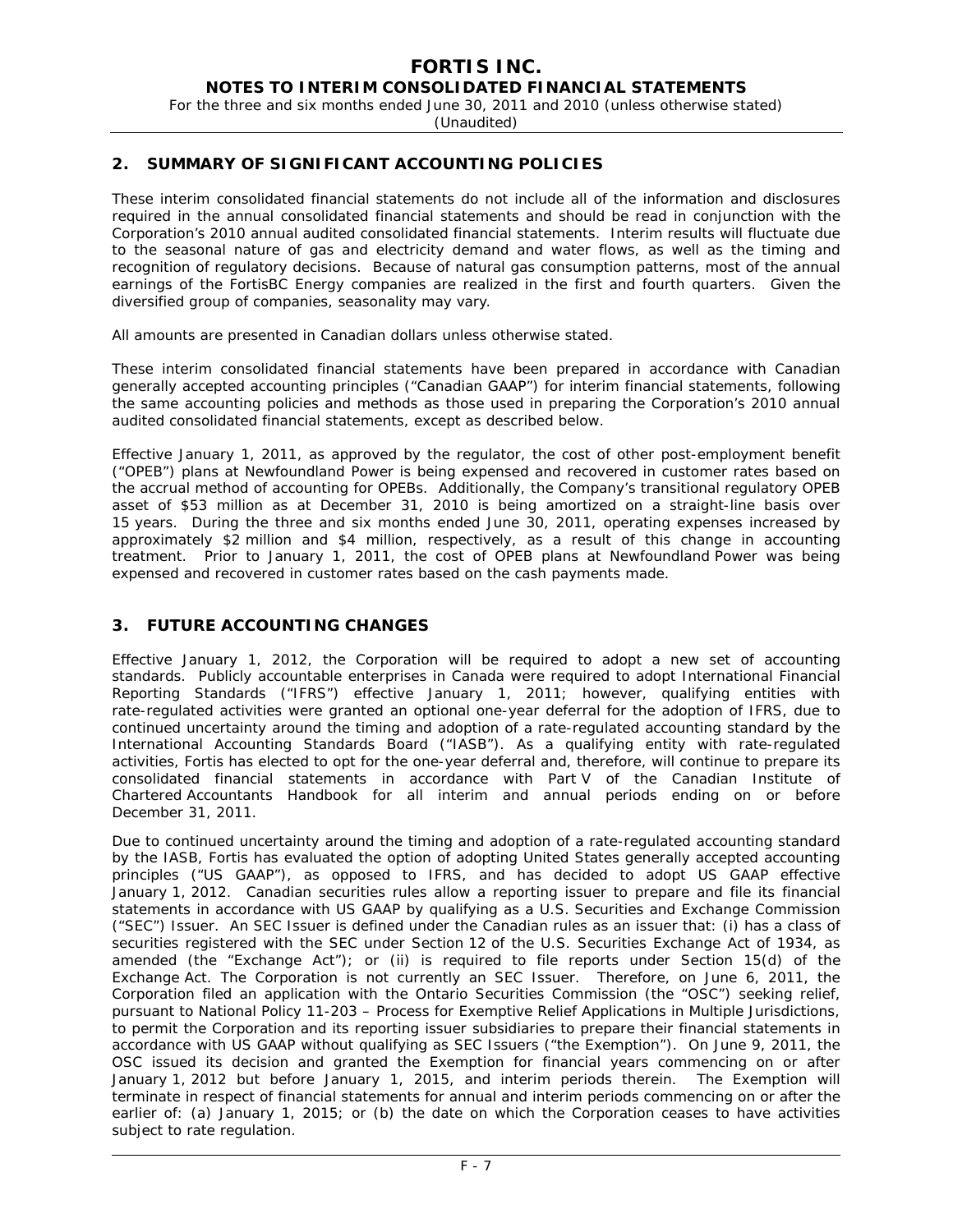For the three and six months ended June 30, 2011 and 2010 (unless otherwise stated)

(Unaudited)

# **3. FUTURE ACCOUNTING CHANGES (cont'd)**

The Corporation's application of Canadian GAAP currently relies on US GAAP for guidance on accounting for rate-regulated activities. The adoption of US GAAP in 2012 is, therefore, expected to result in fewer significant changes to the Corporation's accounting policies as compared to accounting policy changes that may have resulted from the adoption of IFRS. US GAAP guidance on accounting for rate-regulated activities allows the economic impact of rate-regulated activities to be recognized in the consolidated financial statements in a manner consistent with the timing by which amounts are reflected in customer rates. Fortis believes that the continued application of rate-regulated accounting, and the associated recognition of regulatory assets and liabilities under US GAAP, accurately reflects the impact that rate regulation has on the Corporation's consolidated financial position and results of operations.

# **4. USE OF ESTIMATES**

The preparation of financial statements in accordance with Canadian GAAP requires management to make estimates and judgments that affect the reported amounts of assets and liabilities and the disclosure of contingent assets and liabilities at the date of the financial statements and the reported amounts of revenue and expenses during the reporting periods. Estimates and judgments are based on historical experience, current conditions and various other assumptions believed to be reasonable under the circumstances. Additionally, certain estimates and judgments are necessary since the regulatory environments in which the Corporation's utilities operate often require amounts to be recorded at estimated values until these amounts are finalized pursuant to regulatory decisions or other regulatory proceedings. Due to changes in facts and circumstances and the inherent uncertainty involved in making estimates, actual results may differ significantly from current estimates. Estimates and judgments are reviewed periodically and, as adjustments become necessary, are reported in earnings in the period in which they become known.

Interim financial statements may also employ a greater use of estimates than the annual financial statements. There were no material changes in the nature of the Corporation's critical accounting estimates during the three and six months ended June 30, 2011.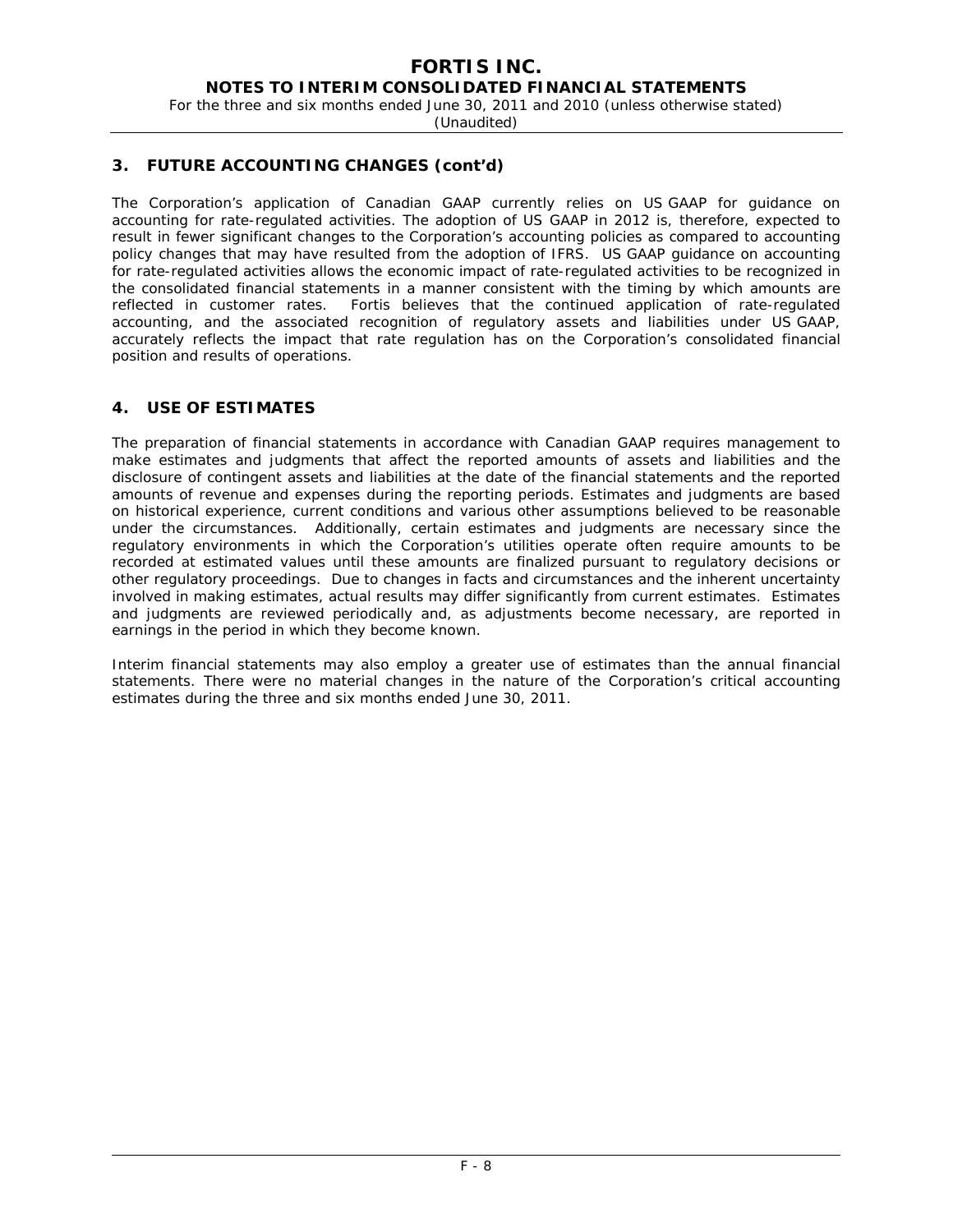For the three and six months ended June 30, 2011 and 2010 (unless otherwise stated)

(Unaudited)

# **5. REGULATORY ASSETS AND LIABILITIES**

A summary of the Corporation's regulatory assets and liabilities is provided below. A detailed description of the nature of the Corporation's regulatory assets and liabilities is provided in Note 5 to the Corporation's 2010 annual audited consolidated financial statements.

|                                                            | As at           |              |  |
|------------------------------------------------------------|-----------------|--------------|--|
|                                                            | <b>June 30,</b> | December 31, |  |
| $($$ millions)                                             | 2011            | 2010         |  |
| <b>Regulatory assets</b>                                   |                 |              |  |
| Future income taxes                                        | 595             | 568          |  |
| Rate stabilization accounts - FortisBC Energy companies    | 101             | 146          |  |
| Rate stabilization accounts - electric utilities           | 56              | 44           |  |
| Regulatory OPEB plan assets                                | 65              | 66           |  |
| Replacement energy deferral - Point Lepreau (1)            | 47              | 44           |  |
| Deferred energy management costs                           | 27              | 23           |  |
| Deferred losses on disposal of utility capital assets      | 21              | 16           |  |
| Alberta Electric System Operator ("AESO") charges deferral | 20              | 19           |  |
| 2010 accrued distribution revenue adjustment rider         | 18              | 36           |  |
| Income taxes recoverable on OPEB plans                     | 18              | 18           |  |
| Deferred operating costs                                   | 16              | 11           |  |
| Deferred development costs for capital                     | 11              | 11           |  |
| Deferred costs - smart meters                              | 8               | 8            |  |
| Deferred lease costs                                       | 6               | 6            |  |
| Deferred pension costs                                     | 4               | 5            |  |
| Other regulatory assets                                    | 72              | 51           |  |
| <b>Total regulatory assets</b>                             | 1,085           | 1,072        |  |
| Less: current portion                                      | (196)           | (241)        |  |
| Long-term regulatory assets                                | 889             | 831          |  |

*(1)* New Brunswick Power Point Lepreau Nuclear Generating Station

|                                                              | As at           |              |  |
|--------------------------------------------------------------|-----------------|--------------|--|
|                                                              | <b>June 30,</b> | December 31, |  |
| $($$ millions)                                               | 2011            | 2010         |  |
| <b>Regulatory liabilities</b>                                |                 |              |  |
| Asset removal and site restoration provision                 | 348             | 339          |  |
| Rate stabilization accounts - FortisBC Energy companies      | 138             | 60           |  |
| Rate stabilization accounts - electric utilities             | 28              | 45           |  |
| AESO charges deferral                                        | 12              | 9            |  |
| Performance-based rate-setting incentive liabilities         | 8               | 8            |  |
| Deferred interest                                            | 8               |              |  |
| Southern Crossing Pipeline deferral                          |                 | 5            |  |
| Unrecognized net gains on disposal of utility capital assets | 6               | 8            |  |
| 2010 FEI revenue surplus                                     | 3               |              |  |
| Unbilled revenue liability                                   |                 | 5            |  |
| Other regulatory liabilities                                 | 35              | 34           |  |
| <b>Total regulatory liabilities</b>                          | 593             | 527          |  |
| Less: current portion                                        | (71)            | (60)         |  |
| Long-term regulatory liabilities                             | 522             | 467          |  |

# **6. INVENTORIES**

|                        | As at           |              |
|------------------------|-----------------|--------------|
|                        | <b>June 30,</b> | December 31, |
| $($$ millions)         | 2011            | 2010         |
| Gas in storage         | 89              | 148          |
| Materials and supplies | 19              | 20           |
|                        | 108             | 168          |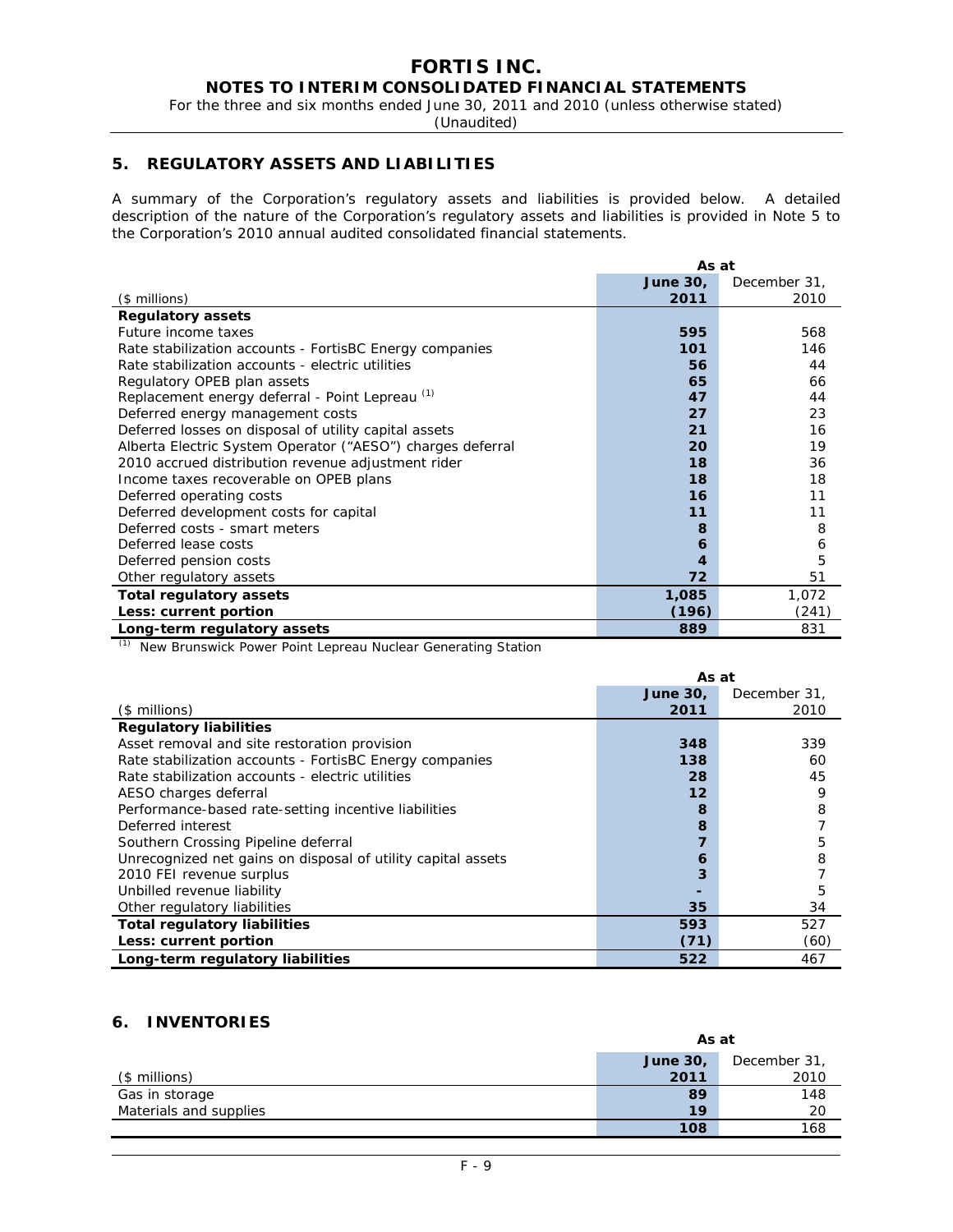For the three and six months ended June 30, 2011 and 2010 (unless otherwise stated)

(Unaudited)

# **6. INVENTORIES (cont'd)**

During the three and six months ended June 30, 2011, inventories of \$170 million and \$514 million, respectively, were expensed and reported in energy supply costs on the interim consolidated statement of earnings (\$191 million and \$496 million for the three and six months ended June 30, 2010, respectively). Inventories expensed to operating expenses were \$4 million and \$7 million for the three and six months ended June 30, 2011, respectively (\$4 million and \$7 million for the three and six months ended June 30, 2010, respectively). Included in inventories expensed to operating expenses was food and beverage costs at Fortis Properties of \$3 million and \$5 million for the three and six months ended June 30, 2011, respectively (\$3 million and \$5 million for the three and six months ended June 30, 2010, respectively).

# **7. ASSETS HELD FOR SALE**

The closing of the sale of joint-use poles from Newfoundland Power to Bell Aliant Inc. (the "Purchaser") is subject to certain closing conditions, including approval by the Newfoundland and Labrador Board of Commissioners of Public Utilities ("PUB"), which were to be met by June 30, 2011 or either party could choose to terminate the new support structure arrangements. Newfoundland Power filed an application with the PUB in February 2011 seeking approval for the proposed sale. On July 22, 2011, the PUB issued an order that denied Newfoundland Power's application requesting approval of the proposed sale. The PUB indicated that there was lack of evidence to support the customer benefits of this transaction. The Company is presently reviewing the order and its options, including whether to appeal the PUB decision or file further evidence to support the PUB's reconsideration of the proposed sale. The purchase price continues to be held in escrow and Newfoundland Power is negotiating with the Purchaser to facilitate the successful completion of the transaction. In the event of termination of the sale, the rights and recourses under the original Joint-Use Facilities Partnership Agreement will remain in effect for both parties.

# **8. OTHER ASSETS**

|                                  | As at           |              |  |  |
|----------------------------------|-----------------|--------------|--|--|
|                                  | <b>June 30,</b> | December 31, |  |  |
| $($$ millions)                   | 2011            | 2010         |  |  |
| Deferred pension costs           | 138             | 140          |  |  |
| Other asset - Belize Electricity | 112             |              |  |  |
| Long-term accounts receivable    |                 | Q            |  |  |
| Other                            | 18              | 19           |  |  |
|                                  | 277             | 168          |  |  |

As a result of no longer exercising control over the operations of Belize Electricity, Fortis discontinued the consolidation method of accounting for the financial results of the Company, effective June 20, 2011. The book value of Corporation's previously 70% controlled foreign net investment in self-sustaining Belize Electricity has been recorded in other assets. The asset is denominated in US dollars and has been translated at the exchange rate prevailing at the balance sheet date. Effective June 20, 2011, the former investment in Belize Electricity does not qualify for hedge accounting and, as a result, from June 20, 2011, foreign exchange gains and losses on the translation of the asset are required to be recognized in earnings. As at June 20, 2011, approximately \$28 million of unrealized foreign currency translation losses, related to the Corporation's previous foreign net investment in self-sustaining Belize Electricity, were reclassified to other assets from accumulated other comprehensive loss (Note 12).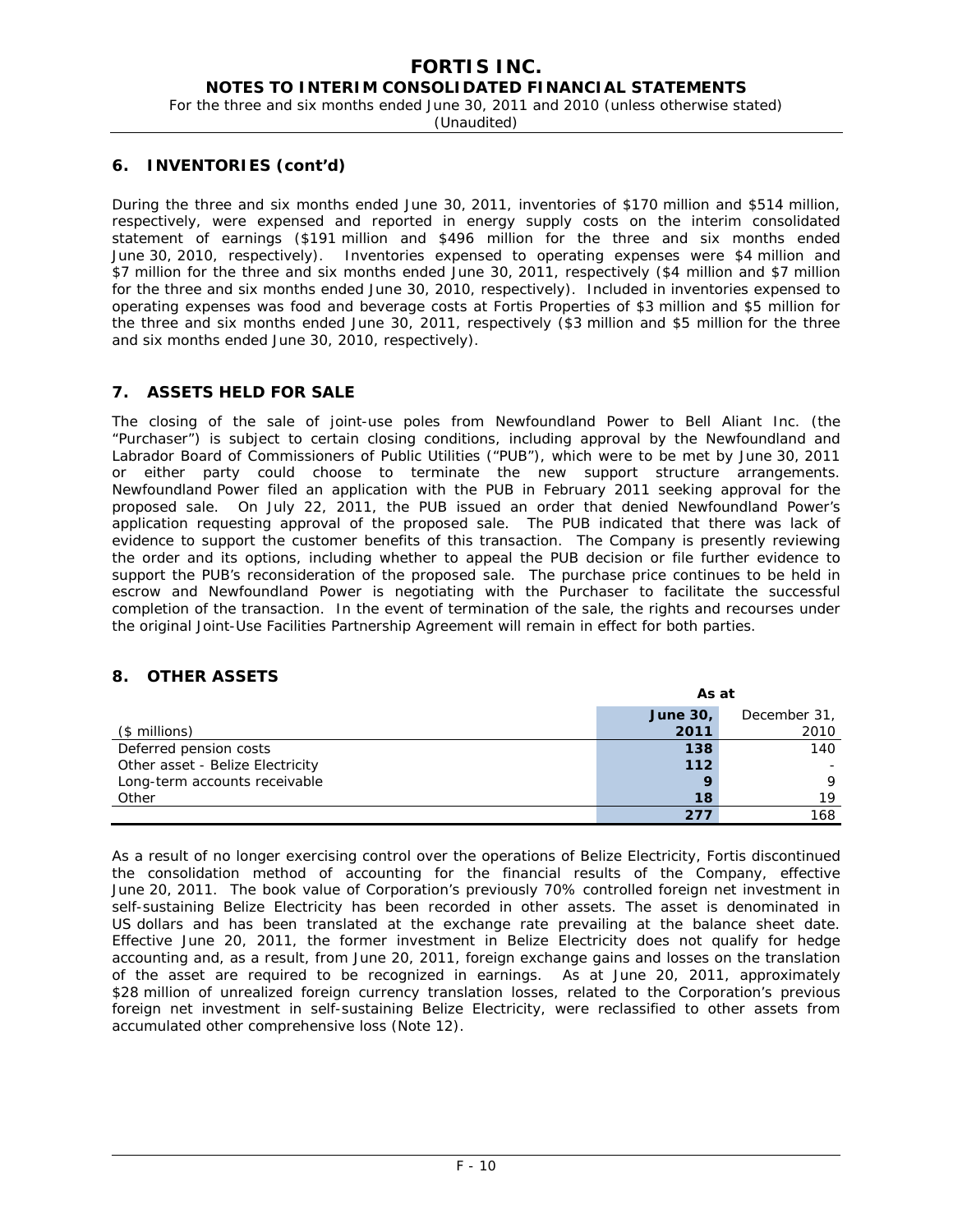For the three and six months ended June 30, 2011 and 2010 (unless otherwise stated)

(Unaudited)

# **9. LONG-TERM DEBT AND CAPITAL LEASE OBLIGATIONS**

|                                                                   | As at           |              |  |  |
|-------------------------------------------------------------------|-----------------|--------------|--|--|
|                                                                   | <b>June 30,</b> | December 31, |  |  |
| $($$ millions)                                                    | 2011            | 2010         |  |  |
| Long-term debt and capital lease obligations                      | 5,449           | 5.489        |  |  |
| Long-term classification of committed credit facilities (Note 20) | 292             | 218          |  |  |
| Deferred debt financing costs                                     | (41)            | (42)         |  |  |
| Total long-term debt and capital lease obligations                | 5,700           | 5,665        |  |  |
| Less: Current installments of long-term debt and capital          |                 |              |  |  |
| lease obligations                                                 | (321)           | (56)         |  |  |
|                                                                   | 5,379           | 5.609        |  |  |

## **10. COMMON SHARES**

Authorized: an unlimited number of common shares without nominal or par value.

|                               |                | As at         |                   |               |  |
|-------------------------------|----------------|---------------|-------------------|---------------|--|
| <b>Issued and Outstanding</b> | June 30, 2011  |               | December 31, 2010 |               |  |
|                               | Number of      |               | Number of         |               |  |
|                               | <b>Shares</b>  | Amount        | <b>Shares</b>     | Amount        |  |
|                               | (in thousands) | $$$ millions) | (in thousands)    | (\$ millions) |  |
| Common shares                 | 185,059        | 2.915         | 174,393           | 2.578         |  |

Common shares issued during the period were as follows:

|                              | <b>Quarter Ended</b> |               | Year-to-Date   |                 |  |
|------------------------------|----------------------|---------------|----------------|-----------------|--|
|                              | June 30, 2011        |               | June 30, 2011  |                 |  |
|                              | Number of            |               | Number of      |                 |  |
|                              | <b>Shares</b>        | Amount        | <b>Shares</b>  | Amount          |  |
|                              | (in thousands)       | (\$ millions) | (in thousands) | $$$ millions)   |  |
| Balance, beginning of period | 175,422              | 2,607         | 174,393        | 2,578           |  |
| Public offering              | 9,100                | 291           | 9.100          | 291             |  |
| Dividend Reinvestment Plan   | 454                  | 15            | 969            | 32 <sub>2</sub> |  |
| Consumer Share Purchase Plan | 11                   |               | -24            |                 |  |
| <b>Stock Option Plans</b>    | 72.                  | 2             | 573            | 13              |  |
| Balance, end of period       | 185,059              | 2,915         | 185,059        | 2.915           |  |

In June 2011 Fortis issued 9.1 million common shares for \$33.00 per common share. The common share issue resulted in gross proceeds of approximately \$300 million, or approximately \$291 million net of after-tax expenses.

### **Earnings per Common Share**

The Corporation calculates earnings per common share ("EPS") on the weighted average number of common shares outstanding.

Diluted EPS is calculated using the treasury stock method for options and the "if-converted" method for convertible securities.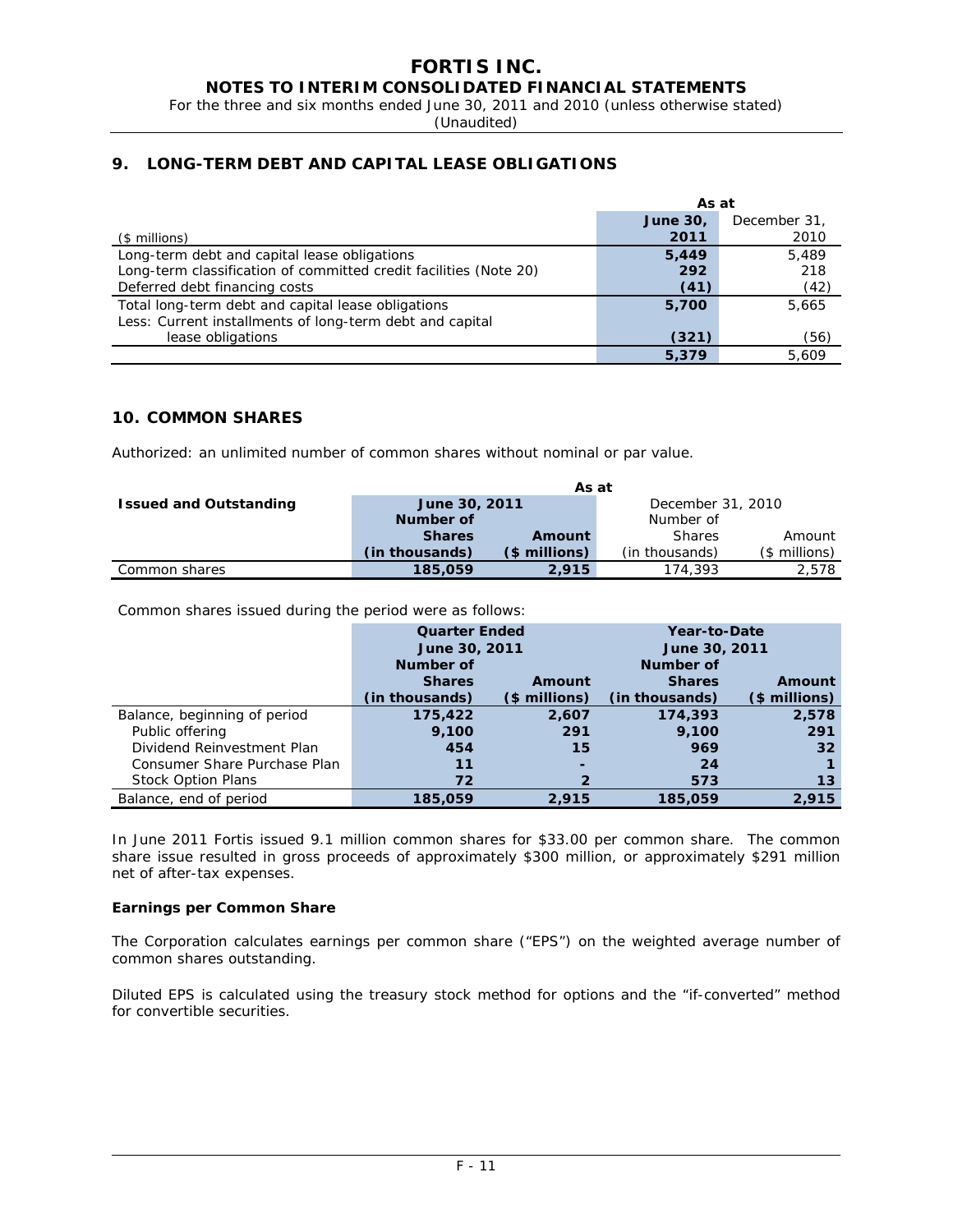# **FORTIS INC.**

### **NOTES TO INTERIM CONSOLIDATED FINANCIAL STATEMENTS**

For the three and six months ended June 30, 2011 and 2010 (unless otherwise stated)

(Unaudited)

# **10. COMMON SHARES (cont'd)**

### **Earnings per Common Share (cont'd)**

EPS were as follows:

|                               |                 | <b>Quarter Ended June 30</b> |            |                |               |            |  |  |  |
|-------------------------------|-----------------|------------------------------|------------|----------------|---------------|------------|--|--|--|
|                               |                 | 2011                         |            |                | 2010          |            |  |  |  |
|                               |                 | Weighted                     |            |                | Weighted      |            |  |  |  |
|                               |                 | Average                      |            | Average        |               |            |  |  |  |
|                               | <b>Earnings</b> | <b>Shares</b>                |            | Earnings       | <b>Shares</b> |            |  |  |  |
|                               |                 | (\$ millions) (in millions)  | <b>EPS</b> | $($$ millions) | (in millions) | <b>EPS</b> |  |  |  |
| <b>Basic EPS</b>              | 58              | 177.1                        | \$0.33     | 55             | 172.4         | \$0.32     |  |  |  |
| Effect of potential dilutive  |                 |                              |            |                |               |            |  |  |  |
| securities:                   |                 |                              |            |                |               |            |  |  |  |
| <b>Stock Options</b>          |                 | 1.2                          |            |                | 0.9           |            |  |  |  |
| Preference Shares (Note 14)   | 4               | 10.1                         |            | 4              | 11.9          |            |  |  |  |
| <b>Convertible Debentures</b> |                 | 1.4                          |            |                | 1.4           |            |  |  |  |
|                               | 63              | 189.8                        |            | 60             | 186.6         |            |  |  |  |
| Deduct anti-dilutive impacts: |                 |                              |            |                |               |            |  |  |  |
| Preference Shares             | (4)             | (10.1)                       |            | (4)            | (11.9)        |            |  |  |  |
| Convertible Debentures        | (1)             | (1.4)                        |            | (1)            | (1.4)         |            |  |  |  |
| <b>Diluted EPS</b>            | 58              | 178.3                        | \$0.33     | 55             | 173.3         | \$0.32     |  |  |  |

|                               |          |                             |            | Year-to-Date June 30 |               |            |
|-------------------------------|----------|-----------------------------|------------|----------------------|---------------|------------|
|                               |          | 2011                        |            |                      | 2010          |            |
|                               |          | Weighted                    |            |                      | Weighted      |            |
|                               |          | Average                     |            |                      | Average       |            |
|                               | Earnings | <b>Shares</b>               |            | Earnings             | <b>Shares</b> |            |
|                               |          | (\$ millions) (in millions) | <b>EPS</b> | $($$ millions)       | (in millions) | <b>EPS</b> |
| <b>Basic EPS</b>              | 175      | 175.8                       | \$1.00     | 155                  | 172.0         | \$0.90     |
| Effect of potential dilutive  |          |                             |            |                      |               |            |
| securities:                   |          |                             |            |                      |               |            |
| <b>Stock Options</b>          |          | 1.2                         |            |                      | 0.9           |            |
| Preference Shares (Note 14)   | 8        | 10.1                        |            | 8                    | 11.9          |            |
| Convertible Debentures        |          | 1.4                         |            |                      | 1.4           |            |
|                               | 184      | 188.5                       |            | 164                  | 186.2         |            |
| Deduct anti-dilutive impacts: |          |                             |            |                      |               |            |
| Preference Shares             | (8)      | (10.1)                      |            |                      |               |            |
| <b>Diluted EPS</b>            | 176      | 178.4                       | \$0.99     | 164                  | 186.2         | \$0.88     |

### **11. STOCK-BASED COMPENSATION PLANS**

In January 2011 27,070 Deferred Share Units were granted to the Corporation's Board of Directors, representing the equity component of the Directors' annual compensation and, where opted, their annual retainers in lieu of cash. Each Deferred Share Unit ("DSU") represents a unit with an underlying value equivalent to the value of one common share of the Corporation. In March 2011 31,821 DSUs were paid out, upon the death of a Board member, at \$33.06 per DSU, for a total of approximately \$1.1 million.

In March 2011 45,000 Performance Share Units were granted to the President and Chief Executive Officer ("CEO") of the Corporation. Each Performance Share Unit ("PSU") represents a unit with an underlying value equivalent to the value of one common share of the Corporation. The maturation period of the March 2011 PSU grant is three years, at which time a cash payment may be made to the President and CEO after evaluation by the Human Resources Committee of the Board of Directors of the achievement of payment requirements. In March 2011 37,079 PSUs were paid out to the President and CEO of the Corporation at \$33.11 per PSU, for a total of approximately \$1.2 million.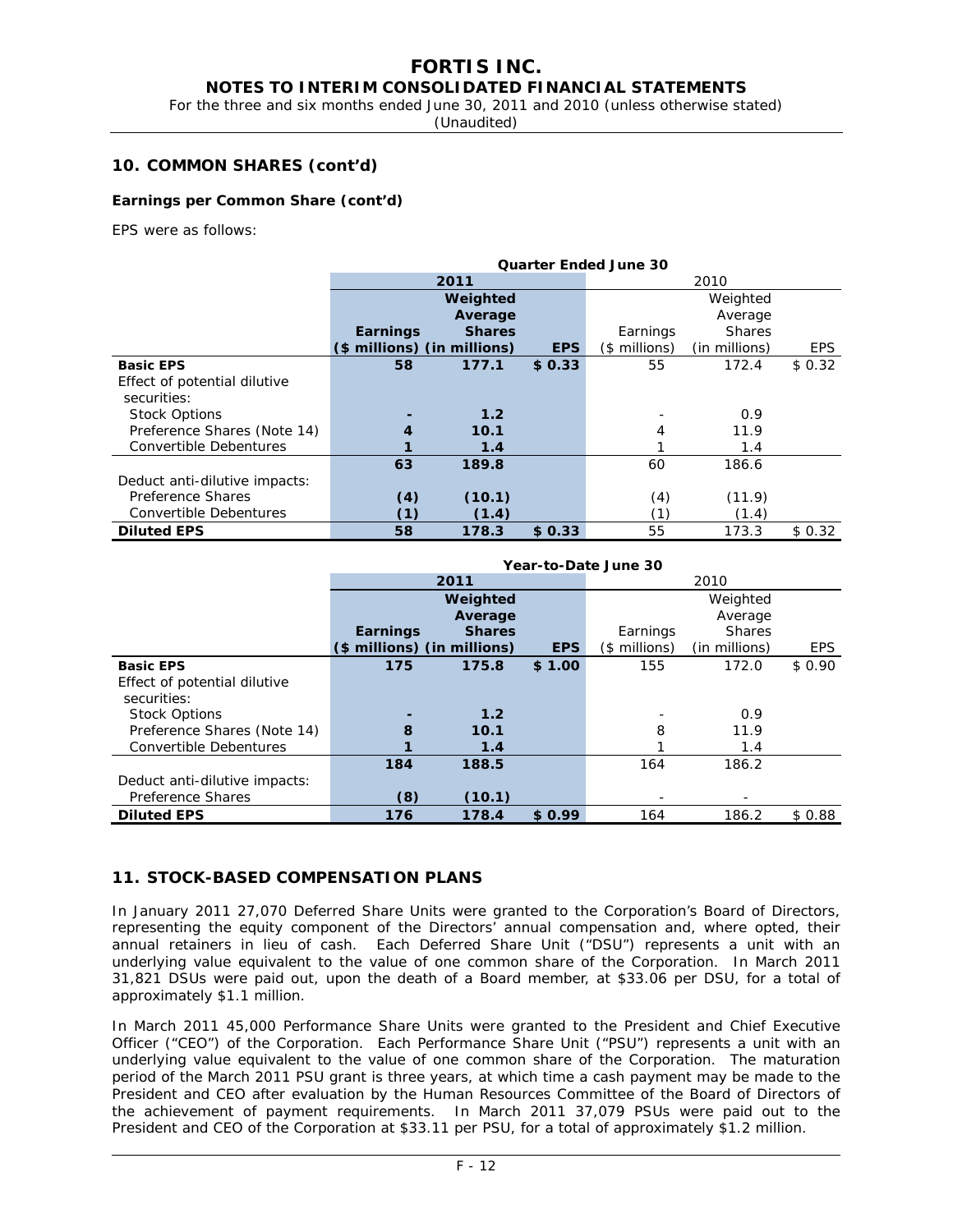For the three and six months ended June 30, 2011 and 2010 (unless otherwise stated)

(Unaudited)

### **11. STOCK-BASED COMPENSATION PLANS (cont'd)**

The payout was made upon the three-year maturation period in respect of the PSU grant made in February 2008 and the President and CEO satisfying the payment requirements, as determined by the Human Resources Committee of the Board of Directors.

In March 2011 the Corporation granted 828,512 options to purchase common shares under its 2006 Stock Option Plan at the five-day volume weighted average trading price of \$32.95 immediately preceding the date of grant. The options vest evenly over a four-year period on each anniversary of the date of grant. The options expire seven years after the date of grant. The fair value of each option granted was \$4.57 per option.

The fair value was estimated at the date of grant using the Black-Scholes fair value option-pricing model and the following assumptions:

| Dividend yield (%)                     | 3.68 |
|----------------------------------------|------|
| Expected volatility (%)                | 23.1 |
| Risk-free interest rate (%)            | 2.00 |
| Weighted average expected life (years) | 4.5  |

As at June 30, 2011, 4.9 million stock options were outstanding and 2.8 million stock options were vested.

## **12. ACCUMULATED OTHER COMPREHENSIVE LOSS**

Accumulated other comprehensive loss includes unrealized foreign currency translation gains and losses, net of hedging activities, and gains and losses on discontinued cash flow hedging activities as described in Note 3 to the Corporation's 2010 annual audited consolidated financial statements.

|                                                                                                                                                                                    | Quarter Ended June 30 |            |               |         |        |         |  |  |
|------------------------------------------------------------------------------------------------------------------------------------------------------------------------------------|-----------------------|------------|---------------|---------|--------|---------|--|--|
|                                                                                                                                                                                    |                       | 2011       |               | 2010    |        |         |  |  |
|                                                                                                                                                                                    | Opening               |            | <b>Ending</b> | Opening |        | Ending  |  |  |
|                                                                                                                                                                                    | balance               | <b>Net</b> | balance       | balance | Net    | balance |  |  |
| $($$ millions)                                                                                                                                                                     | <b>April 1</b>        | change     | June 30       | April 1 | change | June 30 |  |  |
| Unrealized foreign currency<br>translation (losses) gains, net<br>of hedging activities and tax<br>Net losses on derivative<br>instruments previously<br>discontinued as cash flow | (93)                  | 28         | (65)          | (86)    | 12     | (74)    |  |  |
| hedges, net of tax                                                                                                                                                                 | (4)                   |            | (4)           | (5)     |        | (5)     |  |  |
| <b>Accumulated other</b>                                                                                                                                                           |                       |            |               |         |        |         |  |  |
| comprehensive (loss) income                                                                                                                                                        | (97)                  | 28         | (69)          | (91)    | 12     | (79)    |  |  |

|                                 | Year-to-Date June 30 |            |               |           |        |         |  |  |
|---------------------------------|----------------------|------------|---------------|-----------|--------|---------|--|--|
|                                 |                      | 2011       |               | 2010      |        |         |  |  |
|                                 | Opening              |            | <b>Ending</b> | Opening   |        | Ending  |  |  |
|                                 | balance              | <b>Net</b> | balance       | balance   | Net    | balance |  |  |
| (\$ millions)                   | January 1            | change     | June 30       | January 1 | change | June 30 |  |  |
| Unrealized foreign currency     |                      |            |               |           |        |         |  |  |
| translation (losses) gains, net |                      |            |               |           |        |         |  |  |
| of hedging activities and tax   | (90)                 | 25         | (65)          | (78)      | 4      | (74)    |  |  |
| Net losses on derivative        |                      |            |               |           |        |         |  |  |
| instruments previously          |                      |            |               |           |        |         |  |  |
| discontinued as cash flow       |                      |            |               |           |        |         |  |  |
| hedges, net of tax              | $\left( 4\right)$    |            | (4)           | (5)       |        | (5)     |  |  |
| <b>Accumulated other</b>        |                      |            |               |           |        |         |  |  |
| comprehensive (loss) income     | (94)                 | 25         | (69)          | (83)      | 4      | (79)    |  |  |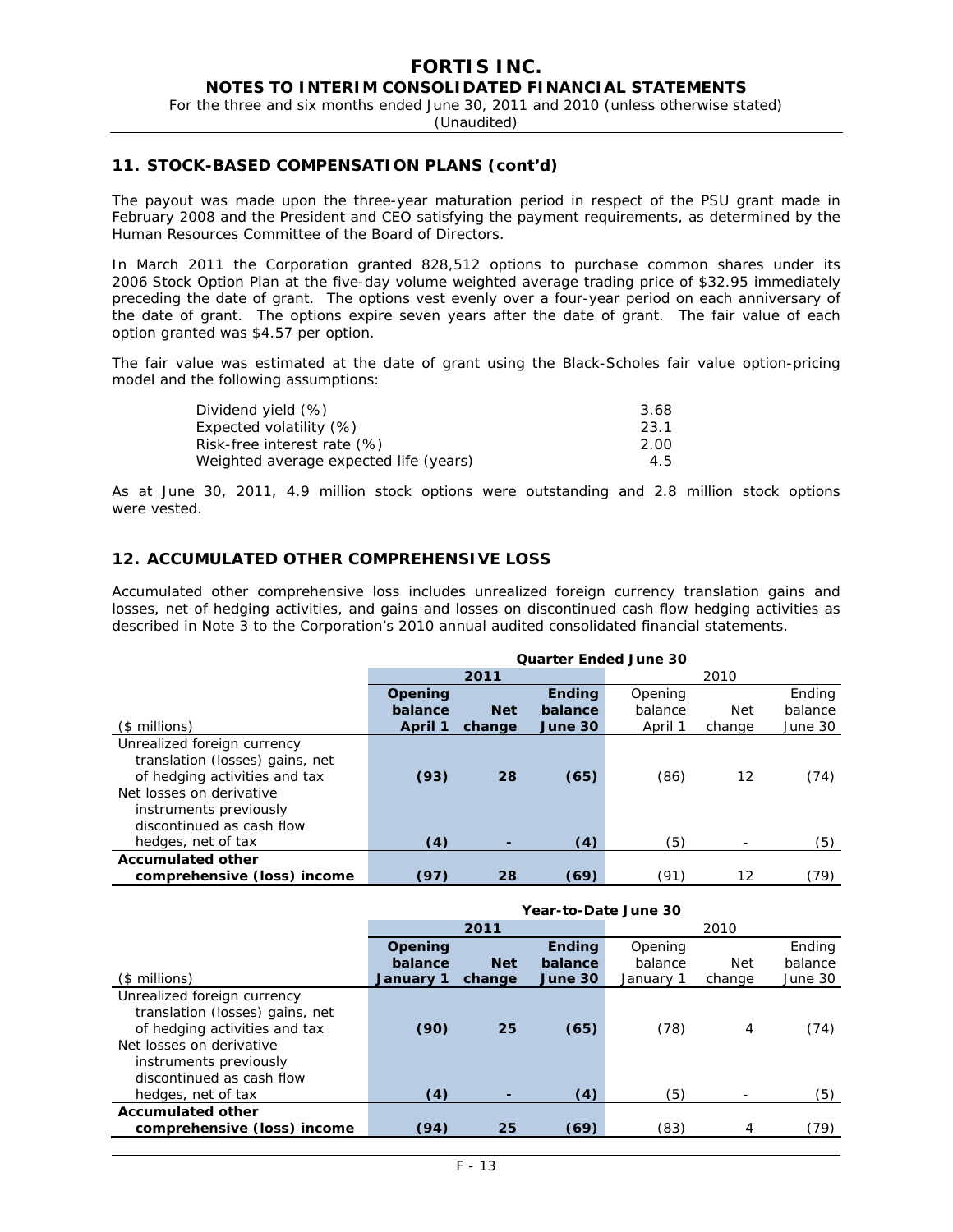For the three and six months ended June 30, 2011 and 2010 (unless otherwise stated)

(Unaudited)

# **12. ACCUMULATED OTHER COMPREHENSIVE LOSS (cont'd)**

The net change in accumulated other comprehensive loss for the three and six months ended June 30, 2011 includes the reclassification of approximately \$28 million of unrealized foreign currency translation losses, related to the Corporation's previous foreign net investment in self-sustaining Belize Electricity, to other assets from accumulated other comprehensive loss as at June 30, 2011 (Note 8). As at June 20, 2011, unrealized after-tax foreign currency translation gains of approximately \$11 million on corporately issued US dollar borrowings previously designated as an effective hedge of the Corporation's previous foreign net investment in self-sustaining Belize Electricity, remained in accumulated other comprehensive loss.

## **13. EMPLOYEE FUTURE BENEFITS**

The Corporation and its subsidiaries each maintain one or a combination of defined benefit pension plans, OPEB plans, defined contribution pension plans and group registered retirement savings plans ("RRSPs") for its employees. The cost of providing the defined benefit arrangements was \$15 million for the quarter ended June 30, 2011 (\$9 million for the quarter ended June 30, 2010) and \$30 million year-to-date June 30, 2011 (\$18 million year-to-date June 30, 2010). The cost of providing the defined contribution arrangements and group RRSPs for the quarter ended June 30, 2011 was \$4 million (\$3 million for the quarter ended June 30, 2010) and \$8 million year-to-date June 30, 2011 (\$7 million year-to-date June 30, 2010).

# **14. FINANCE CHARGES**

|                                                         | <b>Quarter Ended</b><br>June 30 |      | Year-to-Date<br>June 30 |      |  |
|---------------------------------------------------------|---------------------------------|------|-------------------------|------|--|
| $($$ millions)                                          | 2011                            | 2010 | 2011                    | 2010 |  |
| Interest - Long-term debt and capital lease obligations | 88                              | 88   | 179                     | 176  |  |
| - Short-term borrowings and other                       | 5                               |      | 9                       |      |  |
| Interest charged during construction                    | (5)                             | (5)  | (13)                    | (9)  |  |
| Dividends on preference shares classified as            |                                 |      |                         |      |  |
| debt (Note 10)                                          |                                 | 4    | 8                       | 8    |  |
|                                                         | 92                              | 88   | 183                     | 178  |  |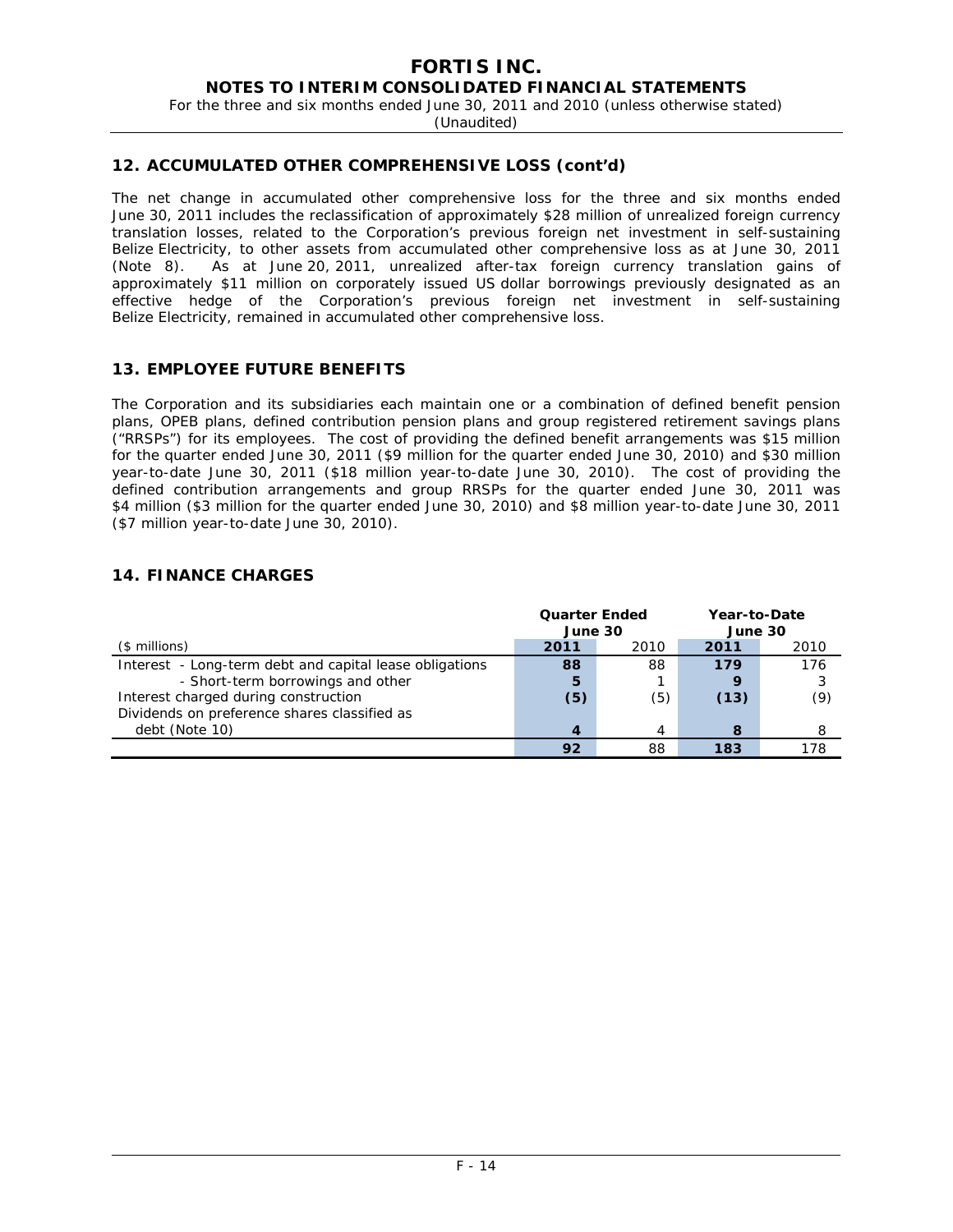# **FORTIS INC.**

**NOTES TO INTERIM CONSOLIDATED FINANCIAL STATEMENTS** 

For the three and six months ended June 30, 2011 and 2010 (unless otherwise stated)

(Unaudited)

## **15. CORPORATE TAXES**

Corporate taxes differ from the amount that would be expected to be generated by applying the enacted combined Canadian federal and provincial statutory tax rate to earnings before corporate taxes. The following is a reconciliation of consolidated statutory taxes to consolidated effective taxes.

|                                                        | <b>Quarter Ended</b> |       | Year-to-Date |       |  |
|--------------------------------------------------------|----------------------|-------|--------------|-------|--|
|                                                        | June 30              |       | June 30      |       |  |
| (\$ millions, except as noted)                         | 2011                 | 2010  | 2011         | 2010  |  |
| Combined Canadian federal and provincial statutory     |                      |       |              |       |  |
| income tax rate                                        | 30.5%                | 32.0% | 30.5%        | 32.0% |  |
| Statutory income tax rate applied to earnings before   |                      |       |              |       |  |
| corporate taxes                                        | 26                   | 26    | 73           | 69    |  |
| Preference share dividends                             | $\overline{2}$       | 2     | 3            | 3     |  |
| Difference between Canadian statutory rate and rates   |                      |       |              |       |  |
| applicable to foreign subsidiaries                     | (6)                  | (5)   | (8)          | (7)   |  |
| Difference in Canadian provincial statutory rates      |                      |       |              |       |  |
| applicable to subsidiaries in different Canadian       |                      |       |              |       |  |
| jurisdictions                                          | 1                    | (2)   | (5)          | (6)   |  |
| Items capitalized for accounting purposes but expensed |                      |       |              |       |  |
| for income tax purposes                                | (12)                 | (8)   | (28)         | (20)  |  |
| Difference between capital cost allowance and amounts  |                      |       |              |       |  |
| claimed for accounting purposes                        | 3                    |       | 6            |       |  |
| Other                                                  |                      |       | 4            | 3     |  |
| Corporate taxes                                        | 15                   | 15    | 45           | 43    |  |
| <b>Effective tax rate</b>                              | 17.9%                | 18.5% | 18.8%        | 19.9% |  |

As at June 30, 2011, the Corporation had approximately \$88 million (December 31, 2010 - \$95 million) in non-capital and capital loss carryforwards, of which \$18 million (December 31, 2010 - \$18 million) has not been recognized in the consolidated financial statements. The non-capital loss carryforwards expire between 2014 and 2031.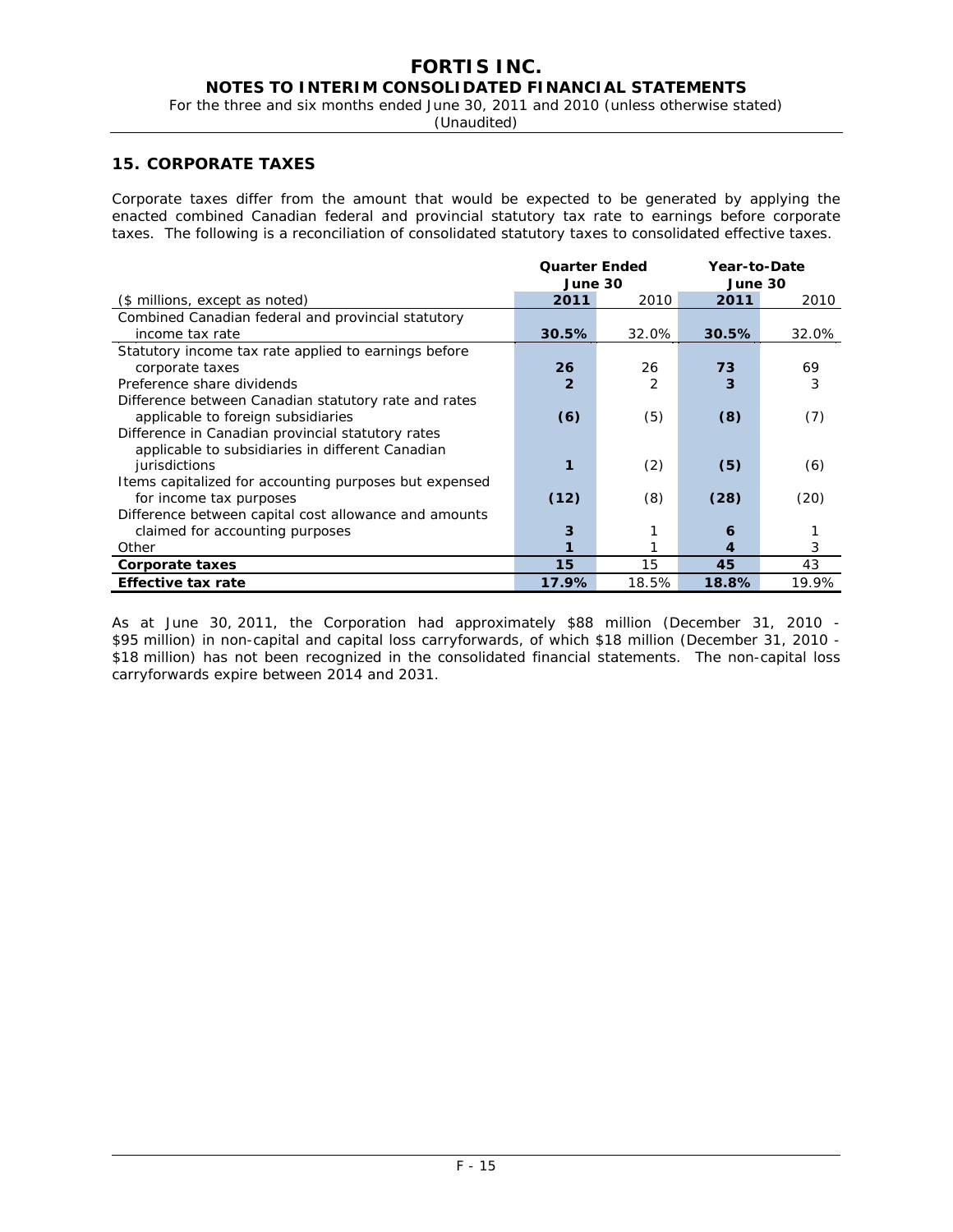For the three and six months ended June 30, 2011 and 2010 (unless otherwise stated)

(Unaudited)

### **16. SEGMENTED INFORMATION**

Information by reportable segment is as follows:

| <b>Gas Utilities</b><br><b>Electric Utilities</b><br><b>FortisBC Energy</b><br><b>Total</b><br>Inter-<br>FortisBC Newfoundland<br>Other<br><b>Electric</b><br><b>Electric</b><br>Corporate<br><b>Companies -</b><br>Fortis<br><b>Fortis</b><br><b>Fortis</b><br>segment<br>Generation <sup>(2)</sup> Properties and Other eliminations Consolidated<br>Canadian Canadian Caribbean (1)<br>Electric<br>Canadian<br>Alberta<br>(\$ millions)<br>Power<br>78<br>320<br>104<br>64<br>133<br>379<br>87<br>60<br>(11)<br>850<br>$\overline{7}$<br>8<br>170<br>11<br>80<br>47<br>138<br>53<br>358<br>(4)<br>$\overline{\phantom{a}}$<br>21<br>85<br>11<br>40<br>213<br>74<br>36<br>17<br>11<br>3<br>(1)<br>27<br>33<br>12<br>11<br>62<br>8<br>103<br>4<br>$\mathbf{1}$<br>6<br>35<br>$\overline{20}$<br>25<br>15<br>$\overline{176}$<br>49<br>14<br>94<br>16<br>$\overline{4}$<br>(6)<br>$\boldsymbol{A}$<br>30<br>16<br>9<br>9<br>39<br>92<br>5<br>$\overline{4}$<br>6<br>18<br>(6)<br>$\overline{2}$<br>5<br>3<br>15<br>$\boldsymbol{4}$<br>3<br>$\mathbf{1}$<br>(4)<br>10<br>19<br>$\overline{7}$<br>69<br>15<br>9<br>11<br>45<br>10<br>$\overline{2}$<br>(10)<br>6<br>3<br>3<br>÷,<br>ä,<br>$\blacksquare$<br>8<br>8<br>$\overline{a}$<br>9<br>$\overline{7}$<br>common equity shareholders<br>15<br>19<br>45<br>$\overline{7}$<br>$\overline{2}$<br>(18)<br>58<br>11<br>6<br>Goodwill<br>908<br>227<br>221<br>129<br>1,548<br>63<br>511<br>$\overline{\phantom{a}}$<br>2,239<br>1,291<br>5,392<br>Identifiable assets<br>4,235<br>1,212<br>650<br>683<br>453<br>580<br>685<br>(399)<br>11,629<br>2,466<br>1,512<br>1,212<br>713<br>812<br>453<br>580<br>685<br><b>Total assets</b><br>5,143<br>5,903<br>(399)<br>13,177<br>(3)<br>Gross capital expenditures<br>65<br>86<br>23<br>17<br>137<br>19<br>59<br>6<br>286<br>11<br>$\overline{\phantom{a}}$<br><b>Quarter Ended</b><br>June 30, 2010<br>$($$ millions)<br>92<br>59<br>75<br>336<br>126<br>352<br>83<br>60<br>9<br>(13)<br>835<br>Revenue<br>8<br>13<br>75<br>134<br>47<br>367<br>191<br>46<br>(6)<br>Energy supply costs<br>1<br>÷.<br>202<br>65<br>36<br>19<br>15<br>81<br>11<br>$\mathbf{2}$<br>39<br>(2)<br>11<br>6<br>28<br>25<br>9<br>97<br>11<br>12<br>6<br>54<br>1<br>4<br>1<br>31<br>52<br>16<br>12<br>83<br>169<br>24<br>16<br>17<br>$\overline{2}$<br>(5)<br>$\boldsymbol{A}$<br>29<br>9<br>5<br>36<br>18<br>88<br>14<br>8<br>6<br>(5)<br>4<br>6<br>$\overline{2}$<br>3<br>15<br>3<br>$\overline{7}$<br>(4)<br>$\overline{4}$<br>$\mathbf{1}$<br>$\overline{\phantom{a}}$<br>$\sim$<br>$\overline{17}$<br>$\overline{17}$<br>$\overline{\mathbf{3}}$<br>8<br>11<br>40<br>10<br>8<br>66<br>$\overline{4}$<br>(12)<br>$\overline{\phantom{a}}$<br>3<br>3<br>$\overline{\phantom{0}}$<br>$\overline{\phantom{0}}$<br>$\overline{a}$<br>8<br>8<br>$\overline{\phantom{0}}$<br>$\overline{\phantom{a}}$<br>$\sim$<br>$\overline{\phantom{a}}$<br>$\overline{\phantom{a}}$<br>17<br>(20)<br>17<br>8<br>11<br>40<br>$\overline{ }$<br>3<br>8<br>55<br>common equity shareholders<br>$\overline{4}$<br>221<br>Goodwill<br>908<br>227<br>63<br>511<br>1,562<br>143<br>$\sim$<br>$\overline{\phantom{0}}$<br>$\overline{a}$<br>$\overline{\phantom{a}}$<br>1,189<br>1,190<br>820<br>581<br>Identifiable assets<br>4,073<br>1,977<br>626<br>4,982<br>195<br>560<br>(444)<br>10,767<br>2,204<br>689<br>581<br>560<br>4,981<br>1,410<br>1,190<br>5,493<br>963<br>195<br>(444)<br>12,329<br>Total assets<br>Gross capital expenditures (3)<br>37<br>89<br>19<br>13<br>158<br>19<br>$\overline{2}$<br>244<br>60<br>4<br>$\mathbf{1}$<br>$\blacksquare$ |                                     |  | <b>REGULATED</b> |  | <b>NON-REGULATED</b> |  |  |  |
|-----------------------------------------------------------------------------------------------------------------------------------------------------------------------------------------------------------------------------------------------------------------------------------------------------------------------------------------------------------------------------------------------------------------------------------------------------------------------------------------------------------------------------------------------------------------------------------------------------------------------------------------------------------------------------------------------------------------------------------------------------------------------------------------------------------------------------------------------------------------------------------------------------------------------------------------------------------------------------------------------------------------------------------------------------------------------------------------------------------------------------------------------------------------------------------------------------------------------------------------------------------------------------------------------------------------------------------------------------------------------------------------------------------------------------------------------------------------------------------------------------------------------------------------------------------------------------------------------------------------------------------------------------------------------------------------------------------------------------------------------------------------------------------------------------------------------------------------------------------------------------------------------------------------------------------------------------------------------------------------------------------------------------------------------------------------------------------------------------------------------------------------------------------------------------------------------------------------------------------------------------------------------------------------------------------------------------------------------------------------------------------------------------------------------------------------------------------------------------------------------------------------------------------------------------------------------------------------------------------------------------------------------------------------------------------------------------------------------------------------------------------------------------------------------------------------------------------------------------------------------------------------------------------------------------------------------------------------------------------------------------------------------------------------------------------------------------------------------------------------------------------------------------------------------------------------------------------------------------------------------------------------------------------------------------------------------------------------------------------------------------------------------------------------------------------------------------------------------------------------------------------------------------------------------------------------------------------------------------------|-------------------------------------|--|------------------|--|----------------------|--|--|--|
|                                                                                                                                                                                                                                                                                                                                                                                                                                                                                                                                                                                                                                                                                                                                                                                                                                                                                                                                                                                                                                                                                                                                                                                                                                                                                                                                                                                                                                                                                                                                                                                                                                                                                                                                                                                                                                                                                                                                                                                                                                                                                                                                                                                                                                                                                                                                                                                                                                                                                                                                                                                                                                                                                                                                                                                                                                                                                                                                                                                                                                                                                                                                                                                                                                                                                                                                                                                                                                                                                                                                                                                                           |                                     |  |                  |  |                      |  |  |  |
|                                                                                                                                                                                                                                                                                                                                                                                                                                                                                                                                                                                                                                                                                                                                                                                                                                                                                                                                                                                                                                                                                                                                                                                                                                                                                                                                                                                                                                                                                                                                                                                                                                                                                                                                                                                                                                                                                                                                                                                                                                                                                                                                                                                                                                                                                                                                                                                                                                                                                                                                                                                                                                                                                                                                                                                                                                                                                                                                                                                                                                                                                                                                                                                                                                                                                                                                                                                                                                                                                                                                                                                                           | <b>Quarter Ended</b>                |  |                  |  |                      |  |  |  |
|                                                                                                                                                                                                                                                                                                                                                                                                                                                                                                                                                                                                                                                                                                                                                                                                                                                                                                                                                                                                                                                                                                                                                                                                                                                                                                                                                                                                                                                                                                                                                                                                                                                                                                                                                                                                                                                                                                                                                                                                                                                                                                                                                                                                                                                                                                                                                                                                                                                                                                                                                                                                                                                                                                                                                                                                                                                                                                                                                                                                                                                                                                                                                                                                                                                                                                                                                                                                                                                                                                                                                                                                           | June 30, 2011                       |  |                  |  |                      |  |  |  |
|                                                                                                                                                                                                                                                                                                                                                                                                                                                                                                                                                                                                                                                                                                                                                                                                                                                                                                                                                                                                                                                                                                                                                                                                                                                                                                                                                                                                                                                                                                                                                                                                                                                                                                                                                                                                                                                                                                                                                                                                                                                                                                                                                                                                                                                                                                                                                                                                                                                                                                                                                                                                                                                                                                                                                                                                                                                                                                                                                                                                                                                                                                                                                                                                                                                                                                                                                                                                                                                                                                                                                                                                           |                                     |  |                  |  |                      |  |  |  |
|                                                                                                                                                                                                                                                                                                                                                                                                                                                                                                                                                                                                                                                                                                                                                                                                                                                                                                                                                                                                                                                                                                                                                                                                                                                                                                                                                                                                                                                                                                                                                                                                                                                                                                                                                                                                                                                                                                                                                                                                                                                                                                                                                                                                                                                                                                                                                                                                                                                                                                                                                                                                                                                                                                                                                                                                                                                                                                                                                                                                                                                                                                                                                                                                                                                                                                                                                                                                                                                                                                                                                                                                           | Revenue                             |  |                  |  |                      |  |  |  |
|                                                                                                                                                                                                                                                                                                                                                                                                                                                                                                                                                                                                                                                                                                                                                                                                                                                                                                                                                                                                                                                                                                                                                                                                                                                                                                                                                                                                                                                                                                                                                                                                                                                                                                                                                                                                                                                                                                                                                                                                                                                                                                                                                                                                                                                                                                                                                                                                                                                                                                                                                                                                                                                                                                                                                                                                                                                                                                                                                                                                                                                                                                                                                                                                                                                                                                                                                                                                                                                                                                                                                                                                           | Energy supply costs                 |  |                  |  |                      |  |  |  |
|                                                                                                                                                                                                                                                                                                                                                                                                                                                                                                                                                                                                                                                                                                                                                                                                                                                                                                                                                                                                                                                                                                                                                                                                                                                                                                                                                                                                                                                                                                                                                                                                                                                                                                                                                                                                                                                                                                                                                                                                                                                                                                                                                                                                                                                                                                                                                                                                                                                                                                                                                                                                                                                                                                                                                                                                                                                                                                                                                                                                                                                                                                                                                                                                                                                                                                                                                                                                                                                                                                                                                                                                           | Operating expenses                  |  |                  |  |                      |  |  |  |
|                                                                                                                                                                                                                                                                                                                                                                                                                                                                                                                                                                                                                                                                                                                                                                                                                                                                                                                                                                                                                                                                                                                                                                                                                                                                                                                                                                                                                                                                                                                                                                                                                                                                                                                                                                                                                                                                                                                                                                                                                                                                                                                                                                                                                                                                                                                                                                                                                                                                                                                                                                                                                                                                                                                                                                                                                                                                                                                                                                                                                                                                                                                                                                                                                                                                                                                                                                                                                                                                                                                                                                                                           | Amortization                        |  |                  |  |                      |  |  |  |
|                                                                                                                                                                                                                                                                                                                                                                                                                                                                                                                                                                                                                                                                                                                                                                                                                                                                                                                                                                                                                                                                                                                                                                                                                                                                                                                                                                                                                                                                                                                                                                                                                                                                                                                                                                                                                                                                                                                                                                                                                                                                                                                                                                                                                                                                                                                                                                                                                                                                                                                                                                                                                                                                                                                                                                                                                                                                                                                                                                                                                                                                                                                                                                                                                                                                                                                                                                                                                                                                                                                                                                                                           | Operating income                    |  |                  |  |                      |  |  |  |
|                                                                                                                                                                                                                                                                                                                                                                                                                                                                                                                                                                                                                                                                                                                                                                                                                                                                                                                                                                                                                                                                                                                                                                                                                                                                                                                                                                                                                                                                                                                                                                                                                                                                                                                                                                                                                                                                                                                                                                                                                                                                                                                                                                                                                                                                                                                                                                                                                                                                                                                                                                                                                                                                                                                                                                                                                                                                                                                                                                                                                                                                                                                                                                                                                                                                                                                                                                                                                                                                                                                                                                                                           | Finance charges                     |  |                  |  |                      |  |  |  |
|                                                                                                                                                                                                                                                                                                                                                                                                                                                                                                                                                                                                                                                                                                                                                                                                                                                                                                                                                                                                                                                                                                                                                                                                                                                                                                                                                                                                                                                                                                                                                                                                                                                                                                                                                                                                                                                                                                                                                                                                                                                                                                                                                                                                                                                                                                                                                                                                                                                                                                                                                                                                                                                                                                                                                                                                                                                                                                                                                                                                                                                                                                                                                                                                                                                                                                                                                                                                                                                                                                                                                                                                           | Corporate tax expense (recovery)    |  |                  |  |                      |  |  |  |
|                                                                                                                                                                                                                                                                                                                                                                                                                                                                                                                                                                                                                                                                                                                                                                                                                                                                                                                                                                                                                                                                                                                                                                                                                                                                                                                                                                                                                                                                                                                                                                                                                                                                                                                                                                                                                                                                                                                                                                                                                                                                                                                                                                                                                                                                                                                                                                                                                                                                                                                                                                                                                                                                                                                                                                                                                                                                                                                                                                                                                                                                                                                                                                                                                                                                                                                                                                                                                                                                                                                                                                                                           | Net earnings (loss)                 |  |                  |  |                      |  |  |  |
|                                                                                                                                                                                                                                                                                                                                                                                                                                                                                                                                                                                                                                                                                                                                                                                                                                                                                                                                                                                                                                                                                                                                                                                                                                                                                                                                                                                                                                                                                                                                                                                                                                                                                                                                                                                                                                                                                                                                                                                                                                                                                                                                                                                                                                                                                                                                                                                                                                                                                                                                                                                                                                                                                                                                                                                                                                                                                                                                                                                                                                                                                                                                                                                                                                                                                                                                                                                                                                                                                                                                                                                                           | Non-controlling interests           |  |                  |  |                      |  |  |  |
|                                                                                                                                                                                                                                                                                                                                                                                                                                                                                                                                                                                                                                                                                                                                                                                                                                                                                                                                                                                                                                                                                                                                                                                                                                                                                                                                                                                                                                                                                                                                                                                                                                                                                                                                                                                                                                                                                                                                                                                                                                                                                                                                                                                                                                                                                                                                                                                                                                                                                                                                                                                                                                                                                                                                                                                                                                                                                                                                                                                                                                                                                                                                                                                                                                                                                                                                                                                                                                                                                                                                                                                                           | Preference share dividends          |  |                  |  |                      |  |  |  |
|                                                                                                                                                                                                                                                                                                                                                                                                                                                                                                                                                                                                                                                                                                                                                                                                                                                                                                                                                                                                                                                                                                                                                                                                                                                                                                                                                                                                                                                                                                                                                                                                                                                                                                                                                                                                                                                                                                                                                                                                                                                                                                                                                                                                                                                                                                                                                                                                                                                                                                                                                                                                                                                                                                                                                                                                                                                                                                                                                                                                                                                                                                                                                                                                                                                                                                                                                                                                                                                                                                                                                                                                           | Net earnings (loss) attributable to |  |                  |  |                      |  |  |  |
|                                                                                                                                                                                                                                                                                                                                                                                                                                                                                                                                                                                                                                                                                                                                                                                                                                                                                                                                                                                                                                                                                                                                                                                                                                                                                                                                                                                                                                                                                                                                                                                                                                                                                                                                                                                                                                                                                                                                                                                                                                                                                                                                                                                                                                                                                                                                                                                                                                                                                                                                                                                                                                                                                                                                                                                                                                                                                                                                                                                                                                                                                                                                                                                                                                                                                                                                                                                                                                                                                                                                                                                                           |                                     |  |                  |  |                      |  |  |  |
|                                                                                                                                                                                                                                                                                                                                                                                                                                                                                                                                                                                                                                                                                                                                                                                                                                                                                                                                                                                                                                                                                                                                                                                                                                                                                                                                                                                                                                                                                                                                                                                                                                                                                                                                                                                                                                                                                                                                                                                                                                                                                                                                                                                                                                                                                                                                                                                                                                                                                                                                                                                                                                                                                                                                                                                                                                                                                                                                                                                                                                                                                                                                                                                                                                                                                                                                                                                                                                                                                                                                                                                                           |                                     |  |                  |  |                      |  |  |  |
|                                                                                                                                                                                                                                                                                                                                                                                                                                                                                                                                                                                                                                                                                                                                                                                                                                                                                                                                                                                                                                                                                                                                                                                                                                                                                                                                                                                                                                                                                                                                                                                                                                                                                                                                                                                                                                                                                                                                                                                                                                                                                                                                                                                                                                                                                                                                                                                                                                                                                                                                                                                                                                                                                                                                                                                                                                                                                                                                                                                                                                                                                                                                                                                                                                                                                                                                                                                                                                                                                                                                                                                                           |                                     |  |                  |  |                      |  |  |  |
|                                                                                                                                                                                                                                                                                                                                                                                                                                                                                                                                                                                                                                                                                                                                                                                                                                                                                                                                                                                                                                                                                                                                                                                                                                                                                                                                                                                                                                                                                                                                                                                                                                                                                                                                                                                                                                                                                                                                                                                                                                                                                                                                                                                                                                                                                                                                                                                                                                                                                                                                                                                                                                                                                                                                                                                                                                                                                                                                                                                                                                                                                                                                                                                                                                                                                                                                                                                                                                                                                                                                                                                                           |                                     |  |                  |  |                      |  |  |  |
|                                                                                                                                                                                                                                                                                                                                                                                                                                                                                                                                                                                                                                                                                                                                                                                                                                                                                                                                                                                                                                                                                                                                                                                                                                                                                                                                                                                                                                                                                                                                                                                                                                                                                                                                                                                                                                                                                                                                                                                                                                                                                                                                                                                                                                                                                                                                                                                                                                                                                                                                                                                                                                                                                                                                                                                                                                                                                                                                                                                                                                                                                                                                                                                                                                                                                                                                                                                                                                                                                                                                                                                                           |                                     |  |                  |  |                      |  |  |  |
|                                                                                                                                                                                                                                                                                                                                                                                                                                                                                                                                                                                                                                                                                                                                                                                                                                                                                                                                                                                                                                                                                                                                                                                                                                                                                                                                                                                                                                                                                                                                                                                                                                                                                                                                                                                                                                                                                                                                                                                                                                                                                                                                                                                                                                                                                                                                                                                                                                                                                                                                                                                                                                                                                                                                                                                                                                                                                                                                                                                                                                                                                                                                                                                                                                                                                                                                                                                                                                                                                                                                                                                                           |                                     |  |                  |  |                      |  |  |  |
|                                                                                                                                                                                                                                                                                                                                                                                                                                                                                                                                                                                                                                                                                                                                                                                                                                                                                                                                                                                                                                                                                                                                                                                                                                                                                                                                                                                                                                                                                                                                                                                                                                                                                                                                                                                                                                                                                                                                                                                                                                                                                                                                                                                                                                                                                                                                                                                                                                                                                                                                                                                                                                                                                                                                                                                                                                                                                                                                                                                                                                                                                                                                                                                                                                                                                                                                                                                                                                                                                                                                                                                                           |                                     |  |                  |  |                      |  |  |  |
|                                                                                                                                                                                                                                                                                                                                                                                                                                                                                                                                                                                                                                                                                                                                                                                                                                                                                                                                                                                                                                                                                                                                                                                                                                                                                                                                                                                                                                                                                                                                                                                                                                                                                                                                                                                                                                                                                                                                                                                                                                                                                                                                                                                                                                                                                                                                                                                                                                                                                                                                                                                                                                                                                                                                                                                                                                                                                                                                                                                                                                                                                                                                                                                                                                                                                                                                                                                                                                                                                                                                                                                                           |                                     |  |                  |  |                      |  |  |  |
|                                                                                                                                                                                                                                                                                                                                                                                                                                                                                                                                                                                                                                                                                                                                                                                                                                                                                                                                                                                                                                                                                                                                                                                                                                                                                                                                                                                                                                                                                                                                                                                                                                                                                                                                                                                                                                                                                                                                                                                                                                                                                                                                                                                                                                                                                                                                                                                                                                                                                                                                                                                                                                                                                                                                                                                                                                                                                                                                                                                                                                                                                                                                                                                                                                                                                                                                                                                                                                                                                                                                                                                                           |                                     |  |                  |  |                      |  |  |  |
|                                                                                                                                                                                                                                                                                                                                                                                                                                                                                                                                                                                                                                                                                                                                                                                                                                                                                                                                                                                                                                                                                                                                                                                                                                                                                                                                                                                                                                                                                                                                                                                                                                                                                                                                                                                                                                                                                                                                                                                                                                                                                                                                                                                                                                                                                                                                                                                                                                                                                                                                                                                                                                                                                                                                                                                                                                                                                                                                                                                                                                                                                                                                                                                                                                                                                                                                                                                                                                                                                                                                                                                                           |                                     |  |                  |  |                      |  |  |  |
|                                                                                                                                                                                                                                                                                                                                                                                                                                                                                                                                                                                                                                                                                                                                                                                                                                                                                                                                                                                                                                                                                                                                                                                                                                                                                                                                                                                                                                                                                                                                                                                                                                                                                                                                                                                                                                                                                                                                                                                                                                                                                                                                                                                                                                                                                                                                                                                                                                                                                                                                                                                                                                                                                                                                                                                                                                                                                                                                                                                                                                                                                                                                                                                                                                                                                                                                                                                                                                                                                                                                                                                                           |                                     |  |                  |  |                      |  |  |  |
|                                                                                                                                                                                                                                                                                                                                                                                                                                                                                                                                                                                                                                                                                                                                                                                                                                                                                                                                                                                                                                                                                                                                                                                                                                                                                                                                                                                                                                                                                                                                                                                                                                                                                                                                                                                                                                                                                                                                                                                                                                                                                                                                                                                                                                                                                                                                                                                                                                                                                                                                                                                                                                                                                                                                                                                                                                                                                                                                                                                                                                                                                                                                                                                                                                                                                                                                                                                                                                                                                                                                                                                                           | Operating expenses                  |  |                  |  |                      |  |  |  |
|                                                                                                                                                                                                                                                                                                                                                                                                                                                                                                                                                                                                                                                                                                                                                                                                                                                                                                                                                                                                                                                                                                                                                                                                                                                                                                                                                                                                                                                                                                                                                                                                                                                                                                                                                                                                                                                                                                                                                                                                                                                                                                                                                                                                                                                                                                                                                                                                                                                                                                                                                                                                                                                                                                                                                                                                                                                                                                                                                                                                                                                                                                                                                                                                                                                                                                                                                                                                                                                                                                                                                                                                           | Amortization                        |  |                  |  |                      |  |  |  |
|                                                                                                                                                                                                                                                                                                                                                                                                                                                                                                                                                                                                                                                                                                                                                                                                                                                                                                                                                                                                                                                                                                                                                                                                                                                                                                                                                                                                                                                                                                                                                                                                                                                                                                                                                                                                                                                                                                                                                                                                                                                                                                                                                                                                                                                                                                                                                                                                                                                                                                                                                                                                                                                                                                                                                                                                                                                                                                                                                                                                                                                                                                                                                                                                                                                                                                                                                                                                                                                                                                                                                                                                           | Operating income                    |  |                  |  |                      |  |  |  |
|                                                                                                                                                                                                                                                                                                                                                                                                                                                                                                                                                                                                                                                                                                                                                                                                                                                                                                                                                                                                                                                                                                                                                                                                                                                                                                                                                                                                                                                                                                                                                                                                                                                                                                                                                                                                                                                                                                                                                                                                                                                                                                                                                                                                                                                                                                                                                                                                                                                                                                                                                                                                                                                                                                                                                                                                                                                                                                                                                                                                                                                                                                                                                                                                                                                                                                                                                                                                                                                                                                                                                                                                           | Finance charges                     |  |                  |  |                      |  |  |  |
|                                                                                                                                                                                                                                                                                                                                                                                                                                                                                                                                                                                                                                                                                                                                                                                                                                                                                                                                                                                                                                                                                                                                                                                                                                                                                                                                                                                                                                                                                                                                                                                                                                                                                                                                                                                                                                                                                                                                                                                                                                                                                                                                                                                                                                                                                                                                                                                                                                                                                                                                                                                                                                                                                                                                                                                                                                                                                                                                                                                                                                                                                                                                                                                                                                                                                                                                                                                                                                                                                                                                                                                                           | Corporate tax expense (recovery)    |  |                  |  |                      |  |  |  |
|                                                                                                                                                                                                                                                                                                                                                                                                                                                                                                                                                                                                                                                                                                                                                                                                                                                                                                                                                                                                                                                                                                                                                                                                                                                                                                                                                                                                                                                                                                                                                                                                                                                                                                                                                                                                                                                                                                                                                                                                                                                                                                                                                                                                                                                                                                                                                                                                                                                                                                                                                                                                                                                                                                                                                                                                                                                                                                                                                                                                                                                                                                                                                                                                                                                                                                                                                                                                                                                                                                                                                                                                           | Net earnings (loss)                 |  |                  |  |                      |  |  |  |
|                                                                                                                                                                                                                                                                                                                                                                                                                                                                                                                                                                                                                                                                                                                                                                                                                                                                                                                                                                                                                                                                                                                                                                                                                                                                                                                                                                                                                                                                                                                                                                                                                                                                                                                                                                                                                                                                                                                                                                                                                                                                                                                                                                                                                                                                                                                                                                                                                                                                                                                                                                                                                                                                                                                                                                                                                                                                                                                                                                                                                                                                                                                                                                                                                                                                                                                                                                                                                                                                                                                                                                                                           | Non-controlling interests           |  |                  |  |                      |  |  |  |
|                                                                                                                                                                                                                                                                                                                                                                                                                                                                                                                                                                                                                                                                                                                                                                                                                                                                                                                                                                                                                                                                                                                                                                                                                                                                                                                                                                                                                                                                                                                                                                                                                                                                                                                                                                                                                                                                                                                                                                                                                                                                                                                                                                                                                                                                                                                                                                                                                                                                                                                                                                                                                                                                                                                                                                                                                                                                                                                                                                                                                                                                                                                                                                                                                                                                                                                                                                                                                                                                                                                                                                                                           | Preference share dividends          |  |                  |  |                      |  |  |  |
|                                                                                                                                                                                                                                                                                                                                                                                                                                                                                                                                                                                                                                                                                                                                                                                                                                                                                                                                                                                                                                                                                                                                                                                                                                                                                                                                                                                                                                                                                                                                                                                                                                                                                                                                                                                                                                                                                                                                                                                                                                                                                                                                                                                                                                                                                                                                                                                                                                                                                                                                                                                                                                                                                                                                                                                                                                                                                                                                                                                                                                                                                                                                                                                                                                                                                                                                                                                                                                                                                                                                                                                                           | Net earnings (loss) attributable to |  |                  |  |                      |  |  |  |
|                                                                                                                                                                                                                                                                                                                                                                                                                                                                                                                                                                                                                                                                                                                                                                                                                                                                                                                                                                                                                                                                                                                                                                                                                                                                                                                                                                                                                                                                                                                                                                                                                                                                                                                                                                                                                                                                                                                                                                                                                                                                                                                                                                                                                                                                                                                                                                                                                                                                                                                                                                                                                                                                                                                                                                                                                                                                                                                                                                                                                                                                                                                                                                                                                                                                                                                                                                                                                                                                                                                                                                                                           |                                     |  |                  |  |                      |  |  |  |
|                                                                                                                                                                                                                                                                                                                                                                                                                                                                                                                                                                                                                                                                                                                                                                                                                                                                                                                                                                                                                                                                                                                                                                                                                                                                                                                                                                                                                                                                                                                                                                                                                                                                                                                                                                                                                                                                                                                                                                                                                                                                                                                                                                                                                                                                                                                                                                                                                                                                                                                                                                                                                                                                                                                                                                                                                                                                                                                                                                                                                                                                                                                                                                                                                                                                                                                                                                                                                                                                                                                                                                                                           |                                     |  |                  |  |                      |  |  |  |
|                                                                                                                                                                                                                                                                                                                                                                                                                                                                                                                                                                                                                                                                                                                                                                                                                                                                                                                                                                                                                                                                                                                                                                                                                                                                                                                                                                                                                                                                                                                                                                                                                                                                                                                                                                                                                                                                                                                                                                                                                                                                                                                                                                                                                                                                                                                                                                                                                                                                                                                                                                                                                                                                                                                                                                                                                                                                                                                                                                                                                                                                                                                                                                                                                                                                                                                                                                                                                                                                                                                                                                                                           |                                     |  |                  |  |                      |  |  |  |
|                                                                                                                                                                                                                                                                                                                                                                                                                                                                                                                                                                                                                                                                                                                                                                                                                                                                                                                                                                                                                                                                                                                                                                                                                                                                                                                                                                                                                                                                                                                                                                                                                                                                                                                                                                                                                                                                                                                                                                                                                                                                                                                                                                                                                                                                                                                                                                                                                                                                                                                                                                                                                                                                                                                                                                                                                                                                                                                                                                                                                                                                                                                                                                                                                                                                                                                                                                                                                                                                                                                                                                                                           |                                     |  |                  |  |                      |  |  |  |
|                                                                                                                                                                                                                                                                                                                                                                                                                                                                                                                                                                                                                                                                                                                                                                                                                                                                                                                                                                                                                                                                                                                                                                                                                                                                                                                                                                                                                                                                                                                                                                                                                                                                                                                                                                                                                                                                                                                                                                                                                                                                                                                                                                                                                                                                                                                                                                                                                                                                                                                                                                                                                                                                                                                                                                                                                                                                                                                                                                                                                                                                                                                                                                                                                                                                                                                                                                                                                                                                                                                                                                                                           |                                     |  |                  |  |                      |  |  |  |

*(1)* Reflects the discontinuance of the consolidation method of accounting for the financial results of Belize Electricity from June 20, 2011<br>(2) Besults reflect contribution from the Vaca hydroelectric generating facili

Results reflect contribution from the Vaca hydroelectric generating facility in Belize, which was commissioned in March 2010, and the Waneta Partnership, which was established in October 2010.

 *(3)* Relates to cash payments to acquire or construct utility capital assets, including amounts for AESO transmission-related capital projects, income producing properties and intangible assets, as reflected on the consolidated statement of cash flows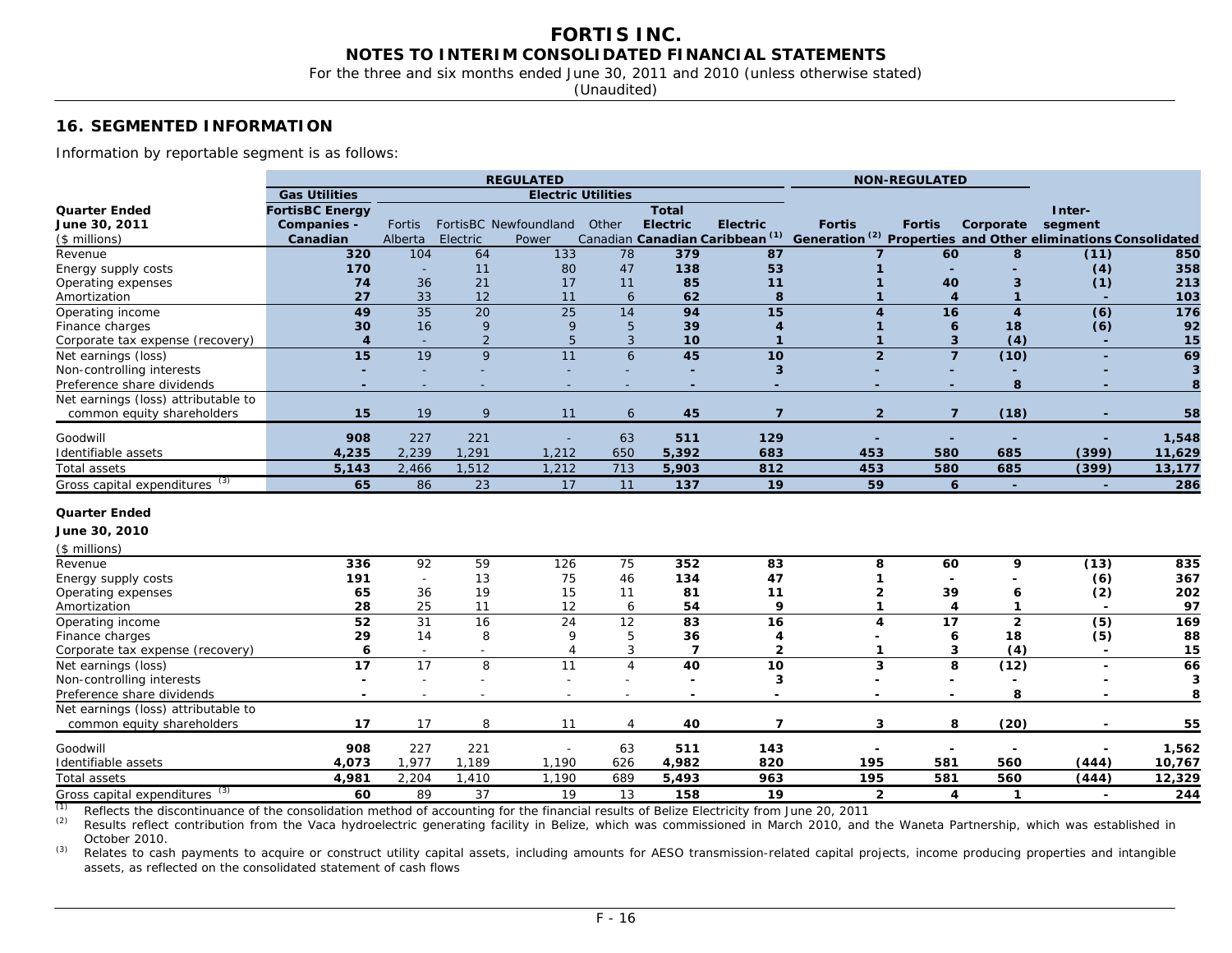For the three and six months ended June 30, 2011 and 2010 (unless otherwise stated)

(Unaudited)

# **16. SEGMENTED INFORMATION (cont'd)**

|                                     |                          |                |          | <b>REGULATED</b>      |                           |                 |                                            |                                                                          | <b>NON-REGULATED</b>     |                          |                |        |
|-------------------------------------|--------------------------|----------------|----------|-----------------------|---------------------------|-----------------|--------------------------------------------|--------------------------------------------------------------------------|--------------------------|--------------------------|----------------|--------|
|                                     | <b>Gas Utilities</b>     |                |          |                       | <b>Electric Utilities</b> |                 |                                            |                                                                          |                          |                          |                |        |
| Year-to-Date                        | <b>FortisBC Energy</b>   |                |          |                       |                           | <b>Total</b>    |                                            |                                                                          |                          |                          | Inter-         |        |
| June 30, 2011                       | Companies -              | Fortis         |          | FortisBC Newfoundland | Other                     | <b>Electric</b> | <b>Electric</b>                            | <b>Fortis</b>                                                            | <b>Fortis</b>            | Corporate                | segment        |        |
| (\$ millions)                       | Canadian                 | Alberta        | Electric | Power                 |                           |                 | Canadian Canadian Caribbean <sup>(1)</sup> | Generation <sup>(2)</sup> Properties and Other eliminations Consolidated |                          |                          |                |        |
| Revenue                             | 895                      | 207            | 148      | 316                   | 169                       | 840             | 162                                        | 14                                                                       | 110                      | 15                       | (22)           | 2,014  |
| Energy supply costs                 | 514                      | $\sim$         | 34       | 214                   | 107                       | 355             | 99                                         | -1                                                                       |                          |                          | (8)            | 961    |
| Operating expenses                  | 151                      | 71             | 39       | 37                    | 23                        | 170             | 22                                         | 4                                                                        | 77                       | 4                        | (3)            | 425    |
| Amortization                        | 53                       | 66             | 23       | 21                    | 12                        | 122             | 17                                         | $\overline{2}$                                                           | 9                        | 3                        |                | 206    |
| Operating income                    | 177                      | 70             | 52       | 44                    | 27                        | 193             | 24                                         | $\overline{7}$                                                           | 24                       | 8                        | (11)           | 422    |
| Finance charges                     | 59                       | 29             | 18       | 18                    | 11                        | 76              | 9                                          | 1                                                                        | 12                       | 37                       | (11)           | 183    |
| Corporate tax expense (recovery)    | 27                       | $\overline{1}$ | 6        | 8                     | $\overline{4}$            | 19              | $\mathbf{1}$                               | 1                                                                        |                          | (6)<br>$\overline{3}$    | $\blacksquare$ | 45     |
| Net earnings (loss)                 | 91                       | 40             | 28       | 18                    | 12                        | 98              | 14                                         | 5                                                                        |                          | 9<br>(23)                |                | 194    |
| Non-controlling interests           |                          |                |          |                       |                           |                 | $\overline{4}$                             |                                                                          | $\overline{\phantom{a}}$ |                          |                |        |
| Preference share dividends          |                          |                |          |                       |                           |                 |                                            |                                                                          |                          | 15                       |                | 15     |
| Net earnings (loss) attributable to |                          |                |          |                       |                           |                 |                                            |                                                                          |                          |                          |                |        |
| common equity shareholders          | 91                       | 40             | 28       | 18                    | 12                        | 98              | 10                                         | 5                                                                        |                          | 9<br>(38)                |                | 175    |
| Goodwill                            | 908                      | 227            | 221      | ÷.                    | 63                        | 511             | 129                                        |                                                                          | $\blacksquare$           |                          |                | 1,548  |
| Identifiable assets                 | 4,235                    | 2,239          | 1,291    | 1,212                 | 650                       | 5,392           | 683                                        | 453                                                                      | 580                      | 685                      | (399)          | 11,629 |
| Total assets                        | 5,143                    | 2,466          | 1,512    | 1,212                 | 713                       | 5,903           | 812                                        | 453                                                                      | 580                      | 685                      | (399)          | 13,177 |
| Gross capital expenditures          | 114                      | 171            | 53       | 31                    | 19                        | 274             | 40                                         | 82                                                                       |                          | 9                        |                | 519    |
|                                     |                          |                |          |                       |                           |                 |                                            |                                                                          |                          |                          |                |        |
| Year-to-Date                        |                          |                |          |                       |                           |                 |                                            |                                                                          |                          |                          |                |        |
| June 30, 2010                       |                          |                |          |                       |                           |                 |                                            |                                                                          |                          |                          |                |        |
| (\$ millions)                       |                          |                |          |                       |                           |                 |                                            |                                                                          |                          |                          |                |        |
| Revenue                             | 862                      | 180            | 131      | 304                   | 157                       | 772             | 159                                        | 13                                                                       | 109                      | 15                       | (22)           | 1,908  |
| Energy supply costs                 | 496                      |                | 34       | 206                   | 99                        | 339             | 92                                         | 1                                                                        |                          |                          | (9)            | 919    |
| Operating expenses                  | 135                      | 71             | 36       | 31                    | 22                        | 160             | 23                                         | 4                                                                        | 75                       | 10                       | (3)            | 404    |
| Amortization                        | 55                       | 49             | 21       | 23                    | 11                        | 104             | 18                                         | 2                                                                        |                          | 8<br>4                   |                | 191    |
| Operating income                    | 176                      | 60             | 40       | 44                    | 25                        | 169             | 26                                         | 6                                                                        | 26                       | $\mathbf{1}$             | (10)           | 394    |
| Finance charges                     | 56                       | 28             | 15       | 18                    | 12                        | 73              | 9                                          |                                                                          | 12                       | 38                       | (10)           | 178    |
| Corporate tax expense (recovery)    | 30                       | $\sim$         | 3        | 8                     | 4                         | 15              | $\overline{2}$                             | -1                                                                       | 4                        | (9)                      |                | 43     |
| Net earnings (loss)                 | 90                       | 32             | 22       | 18                    | 9                         | 81              | 15                                         | 5                                                                        | 10                       | (28)                     | $\overline{a}$ | 173    |
| Non-controlling interests           | $\overline{\phantom{a}}$ | $\sim$         |          | $\sim$                |                           |                 | 4                                          |                                                                          | $\blacksquare$           | $\overline{\phantom{a}}$ |                | 4      |
| Preference share dividends          | $\overline{\phantom{0}}$ | $\sim$         |          |                       |                           |                 |                                            |                                                                          | $\overline{\phantom{a}}$ | 14                       |                | 14     |
| Net earnings (loss) attributable to |                          |                |          |                       |                           |                 |                                            |                                                                          |                          |                          |                |        |
| common equity shareholders          | 90                       | 32             | 22       | 18                    | 9                         | 81              | 11                                         | 5                                                                        | 10                       | (42)                     |                | 155    |
| Goodwill                            | 908                      | 227            | 221      | ÷.                    | 63                        | 511             | 143                                        |                                                                          | $\overline{\phantom{0}}$ |                          |                | 1,562  |
| Identifiable assets                 | 4,073                    | 1,977          | 1,189    | 1,190                 | 626                       | 4,982           | 820                                        | 195                                                                      | 581                      | 560                      | (444)          | 10,767 |
| Total assets                        | 4,981                    | 2.204          | 1,410    | 1,190                 | 689                       | 5,493           | 963                                        | 195                                                                      | 581                      | 560                      | (444)          | 12,329 |
| Gross capital expenditures (3)      | 110                      | 153            | 63       | 36                    | 21                        | 273             | 36                                         | 3                                                                        |                          | 9<br>$\mathbf{1}$        | $\blacksquare$ | 432    |

*(1)* Reflects the discontinuance of the consolidation method of accounting for the financial results of Belize Electricity from June 20, 2011<br><sup>(2)</sup> Besults reflect contribution from the Vaca by color preceding facility in

Results reflect contribution from the Vaca hydroelectric generating facility in Belize, which was commissioned in March 2010, and the Waneta Partnership, which was established in October 2010.

 *(3)* Relates to cash payments to acquire or construct utility capital assets, including amounts for AESO transmission-related capital projects, income producing properties and intangible assets, as reflected on the consolidated statement of cash flows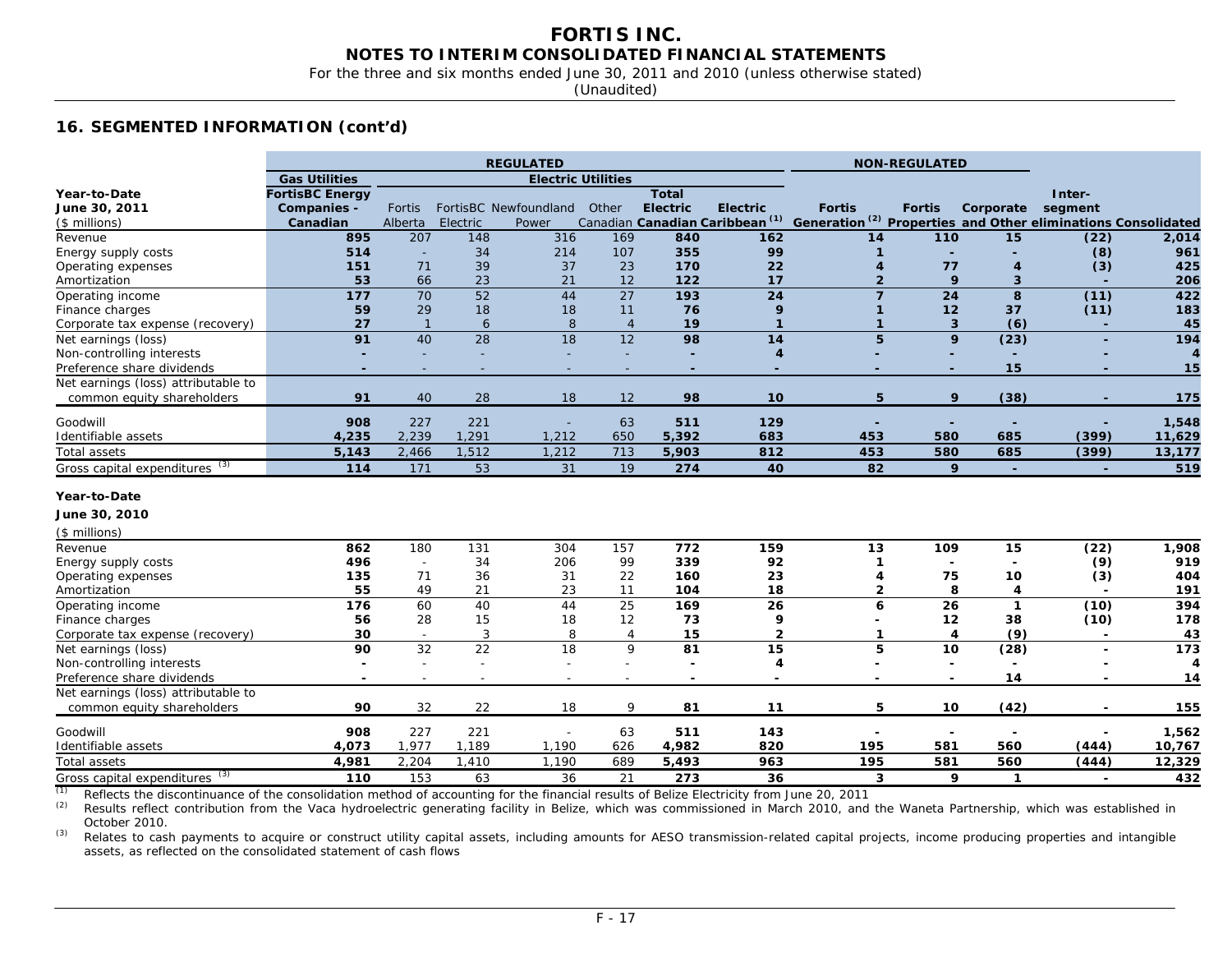For the three and six months ended June 30, 2011 and 2010 (unless otherwise stated)

(Unaudited)

### **16. SEGMENTED INFORMATION (cont'd)**

Inter-segment transactions are in the normal course of operations and are measured at the exchange amount, which is the amount of consideration established and agreed to by the related parties. The significant inter-segment transactions primarily related to: (i) the sale of energy from Fortis Generation to Belize Electricity, up to June 20, 2011, and FortisOntario; (ii) electricity sales from Newfoundland Power to Fortis Properties; and (iii) finance charges on inter-segment borrowings. The significant inter-segment transactions for the three and six months ended June 30, 2011 and 2010 were as follows:

| <b>Significant Inter-Segment Transactions</b>         |      | <b>Quarter Ended</b><br>Year-to-Date<br>June 30<br>June 30 |      |      |  |
|-------------------------------------------------------|------|------------------------------------------------------------|------|------|--|
| (\$ millions)                                         | 2011 | 2010                                                       | 2011 | 2010 |  |
| Sales from Fortis Generation to                       |      |                                                            |      |      |  |
| Regulated Electric Utilities - Caribbean              |      | 5                                                          |      | 8    |  |
| Sales from Fortis Generation to                       |      |                                                            |      |      |  |
| Other Canadian Electric Utilities                     |      |                                                            |      |      |  |
| Sales from Newfoundland Power to Fortis Properties    |      |                                                            |      |      |  |
| Inter-segment finance charges on borrowings from:     |      |                                                            |      |      |  |
| Corporate to Regulated Electric Utilities - Canadian  |      |                                                            |      |      |  |
| Corporate to Regulated Electric Utilities - Caribbean |      |                                                            |      |      |  |
| Corporate to Fortis Generation                        |      |                                                            |      |      |  |
| Corporate to Fortis Properties                        |      |                                                            |      |      |  |

The significant inter-segment asset balances were as follows:

|                                                       | As at June 30 |      |
|-------------------------------------------------------|---------------|------|
| (\$ millions)                                         | 2011          | 2010 |
| Inter-segment borrowings from:                        |               |      |
| Corporate to Regulated Electric Utilities - Canadian  | 50            | 75   |
| Corporate to Regulated Electric Utilities - Caribbean | 68            | 59   |
| Corporate to Fortis Generation                        | 50            | 60   |
| Corporate to Fortis Properties                        | 225           | 232  |
| Other inter-segment assets                            |               | 18   |
| Total inter-segment eliminations                      | 399           | 444  |

## **17. SUPPLEMENTARY INFORMATION TO CONSOLIDATED STATEMENTS OF CASH FLOWS**

|                   | <b>Quarter Ended</b> |      | Year-to-Date<br>June 30 |      |  |
|-------------------|----------------------|------|-------------------------|------|--|
|                   | June 30              |      |                         |      |  |
| (\$ millions)     | 2011                 | 2010 | 2011                    | 2010 |  |
| Interest paid     | 100                  | 97   | 181                     | 178  |  |
| Income taxes paid | 21                   | 13   | 45                      | 37   |  |

### **18. CAPITAL MANAGEMENT**

The Corporation's principal businesses of regulated gas and electricity distribution require ongoing access to capital to allow the utilities to fund the maintenance and expansion of infrastructure. Fortis raises debt at the subsidiary level to ensure regulatory transparency, tax efficiency and financing flexibility. Fortis generally finances a significant portion of acquisitions at the corporate level with proceeds from common share, preference share and long-term debt issues. To help ensure access to capital, the Corporation targets a consolidated long-term capital structure containing approximately 40% equity, including preference shares, and 60% debt, as well as investment-grade credit ratings. Each of the Corporation's regulated utilities maintains its own capital structure in line with the deemed capital structure reflected in the utilities' customer rates.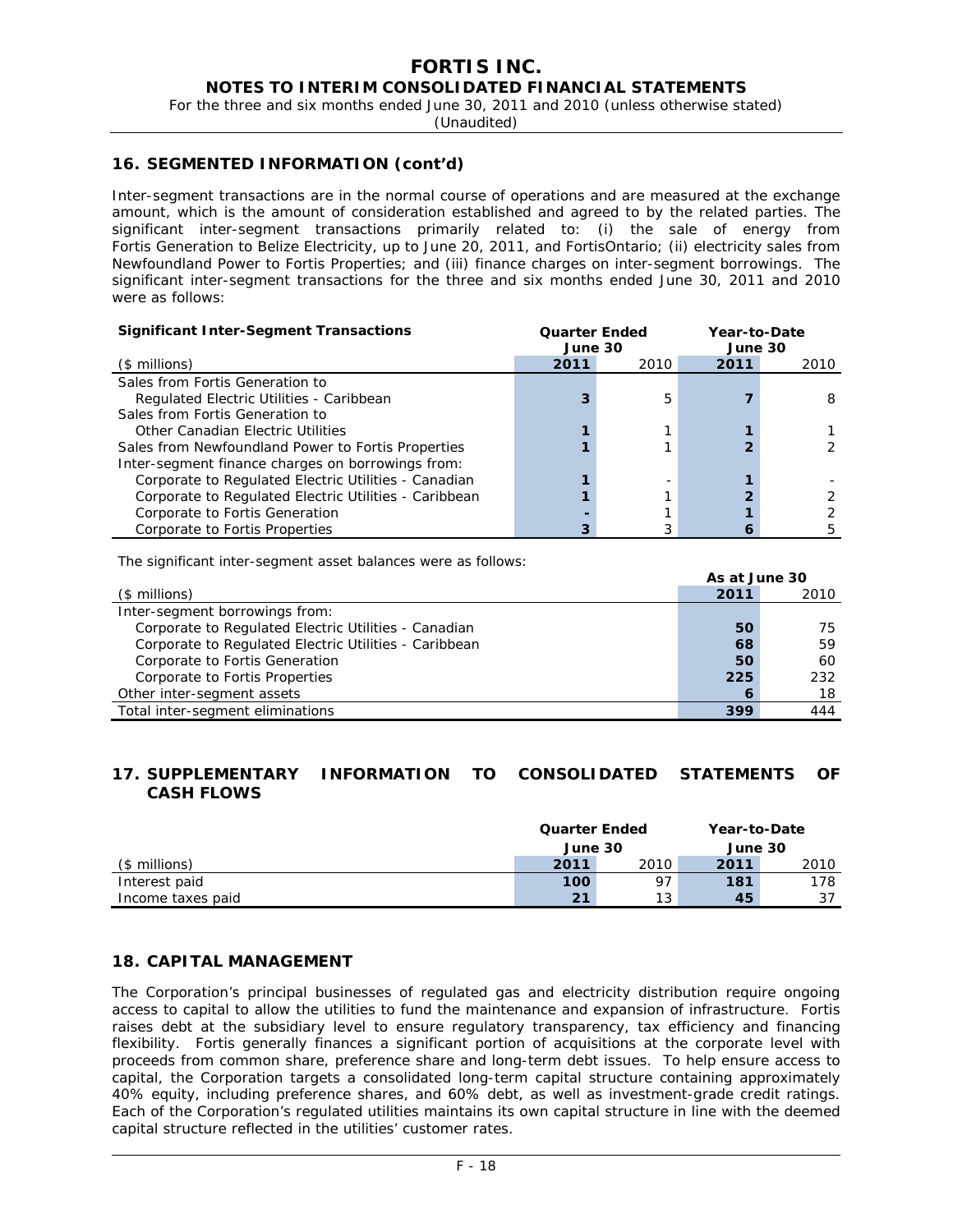For the three and six months ended June 30, 2011 and 2010 (unless otherwise stated)

(Unaudited)

# **18. CAPITAL MANAGEMENT (cont'd)**

The consolidated capital structure of Fortis is presented in the following table.

|                                                            | As at         |       |                   |       |
|------------------------------------------------------------|---------------|-------|-------------------|-------|
|                                                            | June 30, 2011 |       | December 31, 2010 |       |
|                                                            | $$$ millions) | (%)   | $($$ millions)    | (%)   |
| Total debt and capital lease obligations (net of cash) (1) | 5,559         | 54.5  | 5.914             | 58.4  |
| Preference shares <sup>(2)</sup>                           | 912           | 8.9   | 912               | 9.0   |
| Common shareholders' equity                                | 3,738         | 36.6  | 3,305             | 32.6  |
| Total $(3)$                                                | 10,209        | 100.0 | 10.131            | 100.0 |

*(1)* Includes long-term debt and capital lease obligations, including current portion, and short-term borrowings, net of cash

*(2)* Includes preference shares classified as both long-term liabilities and equity

*(3)* Excludes amounts related to non-controlling interests

Certain of the Corporation's long-term debt obligations have covenants restricting the issuance of additional debt such that consolidated debt cannot exceed 70% of the Corporation's consolidated capital structure, as defined by the long-term debt agreements. In addition, one of the Corporation's long-term debt obligations contains a covenant which provides that Fortis shall not declare or pay any dividends, other than stock dividends or cumulative preferred dividends on preference shares not issued as stock dividends, or make any other distribution on its shares or redeem any of its shares or prepay subordinated debt if, immediately thereafter, its consolidated funded obligations would be in excess of 75% of its total consolidated capitalization.

As at June 30, 2011, the Corporation and its subsidiaries, except for the Exploits River Hydro Partnership ("Exploits Partnership"), as described below, were in compliance with their debt covenants.

As the hydroelectric assets and water rights of the Exploits Partnership had been provided as security for the Exploits Partnership term loan, the expropriation of such assets and rights by the Government of Newfoundland and Labrador constituted an event of default under the loan. The term loan is without recourse to Fortis and was approximately \$57 million as at June 30, 2011 (December 31, 2010 - \$58 million). The lenders of the term loan have not demanded accelerated repayment. The scheduled repayments under the term loan are being made by Nalcor Energy, a Crown corporation, acting as agent for the Government of Newfoundland and Labrador with respect to expropriation matters. For further information refer to Note 30 to the Corporation's 2010 annual audited consolidated financial statements.

The Corporation's credit ratings and consolidated credit facilities are discussed further under "Liquidity Risk" in Note 20.

# **19. FINANCIAL INSTRUMENTS**

### **Fair Values**

There has been no change during the six months ended June 30, 2011 in the designation of the Corporation's financial instruments from that disclosed in the Corporation's 2010 annual audited consolidated financial statements.

The carrying values of the Corporation's consolidated financial instruments approximate their fair values, reflecting the short-term maturity, normal trade credit terms and/or nature of these instruments, except as noted in the following table.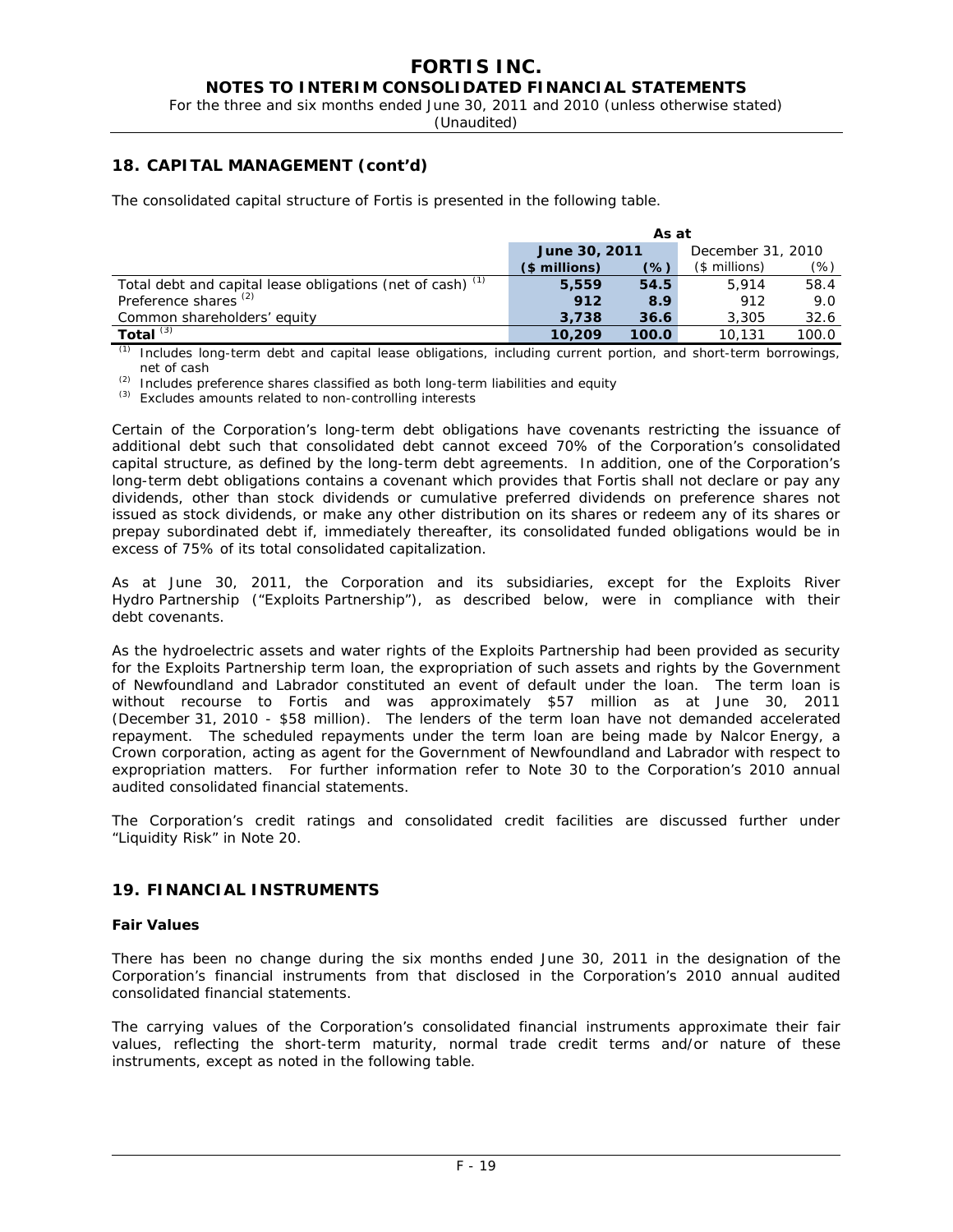For the three and six months ended June 30, 2011 and 2010 (unless otherwise stated)

(Unaudited)

# **19. FINANCIAL INSTRUMENTS (cont'd)**

|                                                       | As at                     |                         |                   |                    |
|-------------------------------------------------------|---------------------------|-------------------------|-------------------|--------------------|
|                                                       | June 30, 2011             |                         | December 31, 2010 |                    |
|                                                       | <b>Carrying Estimated</b> |                         |                   | Carrying Estimated |
| (\$ millions)                                         |                           | <b>Value Fair Value</b> | Value             | Fair Value         |
| Waneta Partnership promissory note $\sqrt{(7/2)^2}$   | 43                        | 41                      | 42                | 40                 |
| Long-term debt, including current portion $(3)$ $(4)$ | 5,700                     | 6.427                   | 5.669             | 6,431              |
| Preference shares, classified as debt $(3)(5)$        | 320                       | 346                     | 320               | 344                |

*(1)* Included in other long-term liabilities on the consolidated balance sheet

*(2)* Carrying value is a discounted present value.

*(3)* Carrying value is measured at amortized cost using the effective interest rate method.

*(4)* Carrying value as at June 30, 2011 excludes unamortized deferred financing costs of \$41 million (December 31, 2010 - \$42 million) and capital lease obligations of \$41 million (December 31, 2010 - \$38 million).

*(5)* Preference shares classified as equity do not meet the definition of a financial instrument; however, the estimated fair value of the Corporation's \$592 million preference shares classified as equity was \$612 million as at June 30, 2011 (December 31, 2010 – \$615 million).

Excluded from the above table is the \$112 million asset as at June 30, 2011 related to the Corporation's previous investment in Belize Electricity. The fair value of this financial asset is not determinable at this time.

The fair value of long-term debt is calculated using quoted market prices when available. When quoted market prices are not available, as is the case with the Waneta Expansion Limited Partnership promissory note, the fair value is determined by discounting the future cash flows of the specific debt instrument at an estimated yield to maturity equivalent to benchmark government bonds or treasury bills, with similar terms to maturity, plus a market credit risk premium equal to that of issuers of similar credit quality. Since, the Corporation does not intend to settle the long-term debt or promissory note prior to maturity, the fair value estimate does not represent an actual liability and, therefore, does not include exchange or settlement costs. The fair value of the Corporation's preference shares is determined using quoted market prices.

From time to time, the Corporation and its subsidiaries hedge exposures to fluctuations in interest rates, foreign exchange rates and fuel and natural gas prices through the use of derivative financial instruments. The Corporation and its subsidiaries do not hold or issue derivative financial instruments for trading purposes. The following table summarizes the valuation of the Corporation's consolidated derivative financial instruments.

|                                   | As at           |                |                                               |                   |                   |               |
|-----------------------------------|-----------------|----------------|-----------------------------------------------|-------------------|-------------------|---------------|
|                                   |                 |                | June 30, 2011                                 |                   | December 31, 2010 |               |
|                                   | Term to         | <b>Number</b>  | Carrying                                      | <b>Estimated</b>  | Carrying          | Estimated     |
|                                   | <b>Maturity</b> | <b>of</b>      | Value                                         | <b>Fair Value</b> | Value             | Fair Value    |
| Liability                         |                 |                | (years) Contracts (\$ millions) (\$ millions) |                   | (\$ millions)     | (\$ millions) |
| Foreign exchange forward          |                 |                |                                               |                   |                   |               |
| contracts $(1)$ $(2)$             | $\leq 1$        |                |                                               |                   |                   |               |
| Fuel option contracts $(1)$ $(2)$ | < 1             | $\overline{2}$ | (1)                                           | (1)               |                   |               |
| Natural gas derivatives: (1) (2)  |                 |                |                                               |                   |                   |               |
| Swaps and options                 | Up to $4$       | 183            | (117)                                         | (117)             | (162)             | (162)         |
| Gas purchase contract             |                 |                |                                               |                   |                   |               |
| premiums                          | Up to $3$       | 50             | (3)                                           | $\left(3\right)$  | (5)               | (5)           |

*(1)* The fair value measurements are Level 2, based on the three levels that distinguish the level of pricing observability utilized in measuring fair value.

*(2)* The fair values of the derivatives were recorded in accounts payable as at June 30, 2011 and as at December 31, 2010.

 The fair values of the Corporation's financial instruments, including derivatives, reflect point-in-time estimates based on current and relevant market information about the instruments as at the balance sheet dates. The estimates cannot be determined with precision as they involve uncertainties and matters of judgment and, therefore, may not be relevant in predicting the Corporation's future consolidated earnings or cash flows.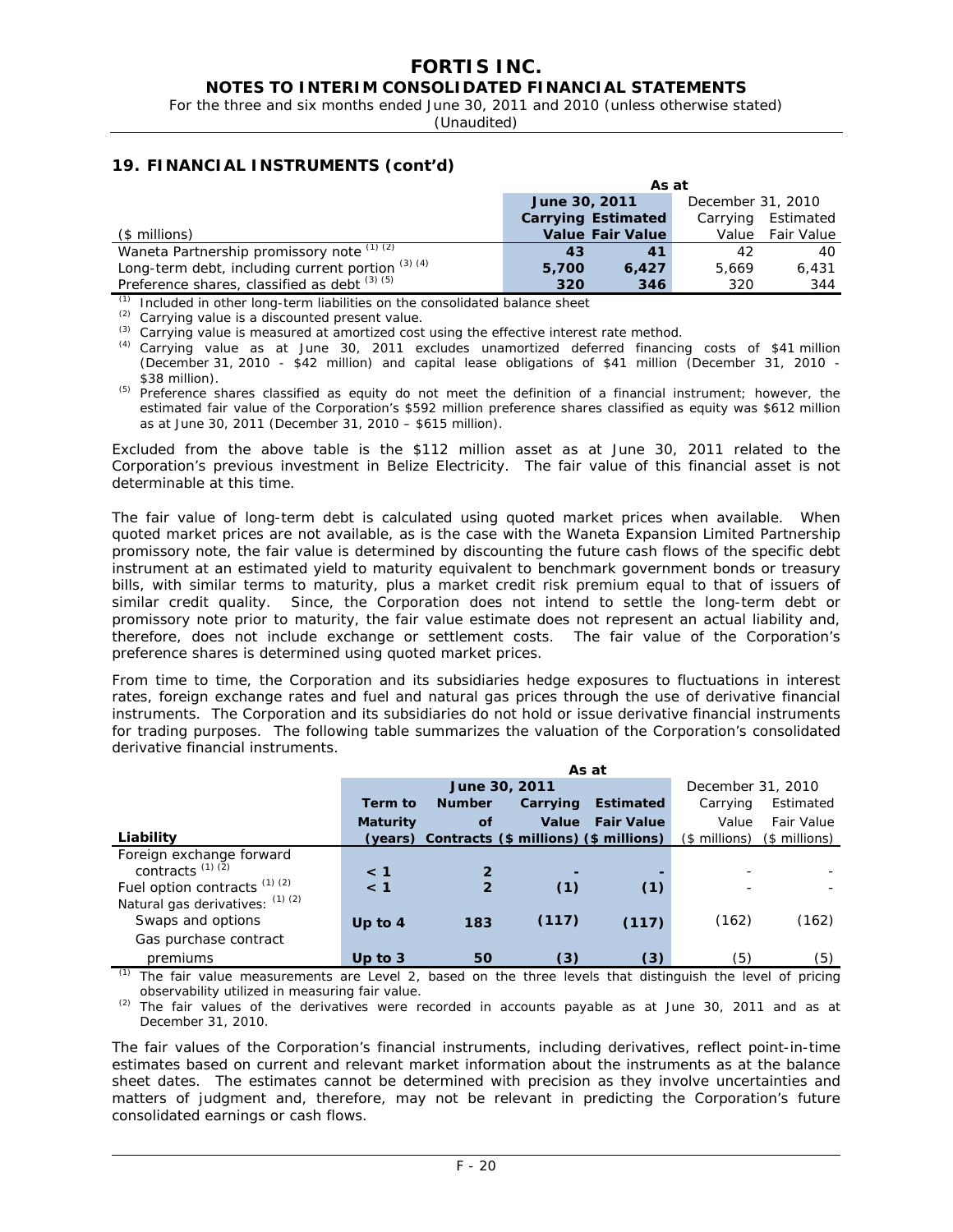For the three and six months ended June 30, 2011 and 2010 (unless otherwise stated)

(Unaudited)

### **20. FINANCIAL RISK MANAGEMENT**

The Corporation is primarily exposed to credit risk, liquidity risk and market risk as a result of holding financial instruments in the normal course of business.

| <b>Credit Risk</b> | Risk that a third party to a financial instrument might fail to meet its<br>obligations under the terms of the financial instrument.                                                                                            |
|--------------------|---------------------------------------------------------------------------------------------------------------------------------------------------------------------------------------------------------------------------------|
| Liquidity Risk     | Risk that an entity will encounter difficulty in raising funds to meet<br>commitments associated with financial instruments.                                                                                                    |
| <b>Market Risk</b> | Risk that the fair value or future cash flows of a financial instrument will<br>fluctuate due to changes in market prices. The Corporation is exposed to<br>foreign exchange risk, interest rate risk and commodity price risk. |

#### **Credit Risk**

For cash and cash equivalents, trade and other accounts receivable, and other long-term receivables, the Corporation's credit risk is limited to the carrying value on the consolidated balance sheet. The Corporation generally has a large and diversified customer base, which minimizes the concentration of credit risk. The Corporation and its subsidiaries have various policies to minimize credit risk, which include requiring customer deposits, prepayments and/or credit checks for certain customers and performing disconnections and/or using third-party collection agencies for overdue accounts.

FortisAlberta has a concentration of credit risk as a result of its distribution service billings being to a relatively small group of retailers. As at June 30, 2011, its gross credit risk exposure was approximately \$133 million, representing the projected value of retailer billings over a 60-day period. The Company has reduced its exposure to approximately \$8 million by obtaining from the retailers either a cash deposit, bond, letter of credit or an investment-grade credit rating from a major rating agency, or by having the retailer obtain a financial guarantee from an entity with an investment-grade credit rating.

The FortisBC Energy companies are exposed to credit risk in the event of non-performance by counterparties to derivative financial instruments. To help mitigate credit risk, the FortisBC Energy companies deal with high credit-quality institutions in accordance with established credit-approval practices. The counterparties with which the FortisBC Energy companies have significant transactions are A-rated entities or better. The FortisBC Energy companies use netting arrangements to reduce credit risk and net settle payments with counterparties where net settlement provisions exist.

The aging analysis of the Corporation's consolidated trade and other accounts receivable, net of an allowance for doubtful accounts of \$16 million as at June 30, 2011 (March 31, 2011 - \$18 million; December 31, 2010 - \$16 million; June 30, 2010 - \$17 million) was as follows:

|                           | As at           |      |                        |          |
|---------------------------|-----------------|------|------------------------|----------|
|                           | <b>June 30,</b> |      | March 31, December 31, | June 30, |
| $($$ millions)            | 2011            | 2011 | 2010                   | 2010     |
| Not past due              | 488             | 601  | 584                    | 442      |
| Past due 0-30 days        | 67              | 76   | 56                     | 49       |
| Past due 31-60 days       | 20              | 15   | Q                      | 14       |
| Past due 61 days and over | 14              | 8    |                        |          |
|                           | 589             | 700  | 655                    | 516      |

As at June 30, 2011, other long-term receivables of \$14 million (included in other assets) will be received over the next five years and thereafter, with \$3 million expected to be received over years 2 and 3, \$1 million over years 4 and 5 and \$10 million due after 5 years.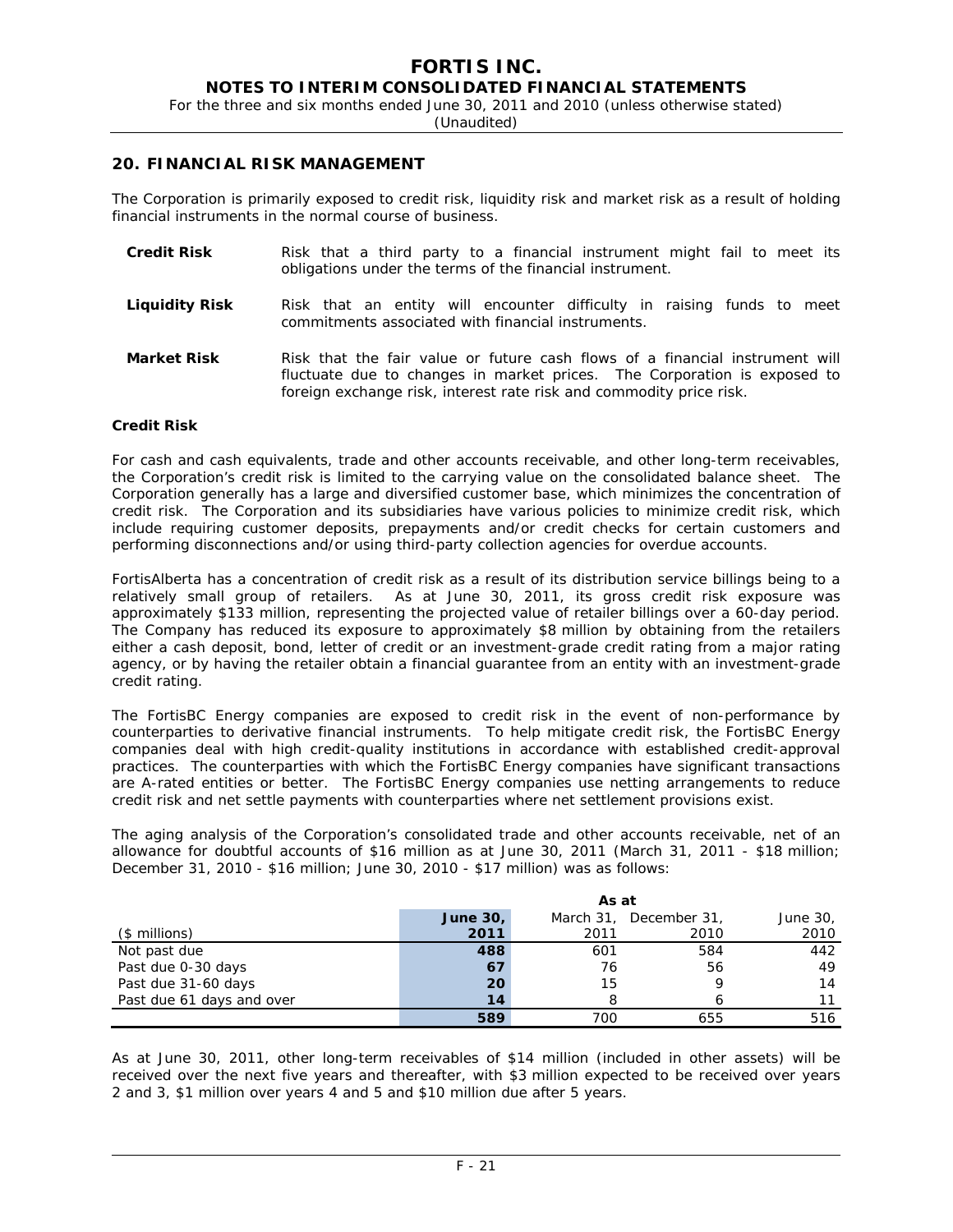For the three and six months ended June 30, 2011 and 2010 (unless otherwise stated)

(Unaudited)

# **20. FINANCIAL RISK MANAGEMENT (cont'd)**

### **Liquidity Risk**

The Corporation's consolidated financial position could be adversely affected if it, or one of its subsidiaries, fails to arrange sufficient and cost-effective financing to fund, among other things, capital expenditures and the repayment of maturing debt. The ability to arrange sufficient and cost-effective financing is subject to numerous factors, including the consolidated results of operations and financial position of the Corporation and its subsidiaries, conditions in capital and bank credit markets, ratings assigned by rating agencies and general economic conditions.

To help mitigate liquidity risk, the Corporation and its larger regulated utilities have secured committed credit facilities to support short-term financing of capital expenditures and seasonal working capital requirements.

The Corporation's committed credit facility is available for interim financing of acquisitions and for general corporate purposes. Depending on the timing of cash payments from the subsidiaries, borrowings under the Corporation's committed credit facility may be required from time to time to support the servicing of debt and payment of dividends. As at June 30, 2011, average annual consolidated long-term debt maturities and repayments over the next five years are expected to be approximately \$260 million. The combination of available credit facilities and relatively low annual debt maturities and repayments will provide the Corporation and its subsidiaries with flexibility in the timing of access to capital markets.

As at June 30, 2011, the Corporation and its subsidiaries had consolidated credit facilities of approximately \$2.1 billion, of which \$1.5 billion was unused. The credit facilities are syndicated almost entirely with the seven largest Canadian banks, with no one bank holding more than 25% of these facilities.

The following table outlines the credit facilities of the Corporation and its subsidiaries.

|                               |           |           |                      |                 | As at        |
|-------------------------------|-----------|-----------|----------------------|-----------------|--------------|
|                               | Corporate | Regulated | <b>Fortis</b>        | <b>June 30,</b> | December 31, |
| $($$ millions)                | and Other |           | Utilities Properties | 2011            | 2010         |
| Total credit facilities       | 645       | 1,436     | 13                   | 2,094           | 2,109        |
| Credit facilities utilized:   |           |           |                      |                 |              |
| Short-term borrowings         |           | (154)     | (3)                  | (157)           | (358)        |
| Long-term debt (Note 9) $(1)$ | (191)     | (101)     |                      | (292)           | (218)        |
| Letters of credit outstanding |           | (120)     |                      | (121)           | (124)        |
| Credit facilities unused      | 453       | 1,061     | 10                   | 1,524           | 1.409        |

*(1)* As at June 30, 2011, credit facility borrowings classified as long-term included \$246 million (December 31, 2010 - \$16 million) that was included in current installments of long-term debt and capital lease obligations on the consolidated balance sheet.

As at June 30, 2011 and December 31, 2010, certain borrowings under the Corporation's and subsidiaries' credit facilities were classified as long-term debt. These borrowings are under long-term committed credit facilities and management's intention is to refinance these borrowings with long-term permanent financing during future periods.

In February 2011 Maritime Electric renewed its unsecured committed revolving credit facility, which matures annually in March. The unsecured committed revolving credit facility was reduced from \$60 million to \$50 million.

In April 2011 FortisBC Electric renegotiated and amended its credit facility agreement resulting in an extension to the maturity of the Company's \$150 million unsecured committed revolving credit facility with \$100 million now maturing in May 2014 and \$50 million now maturing in May 2012.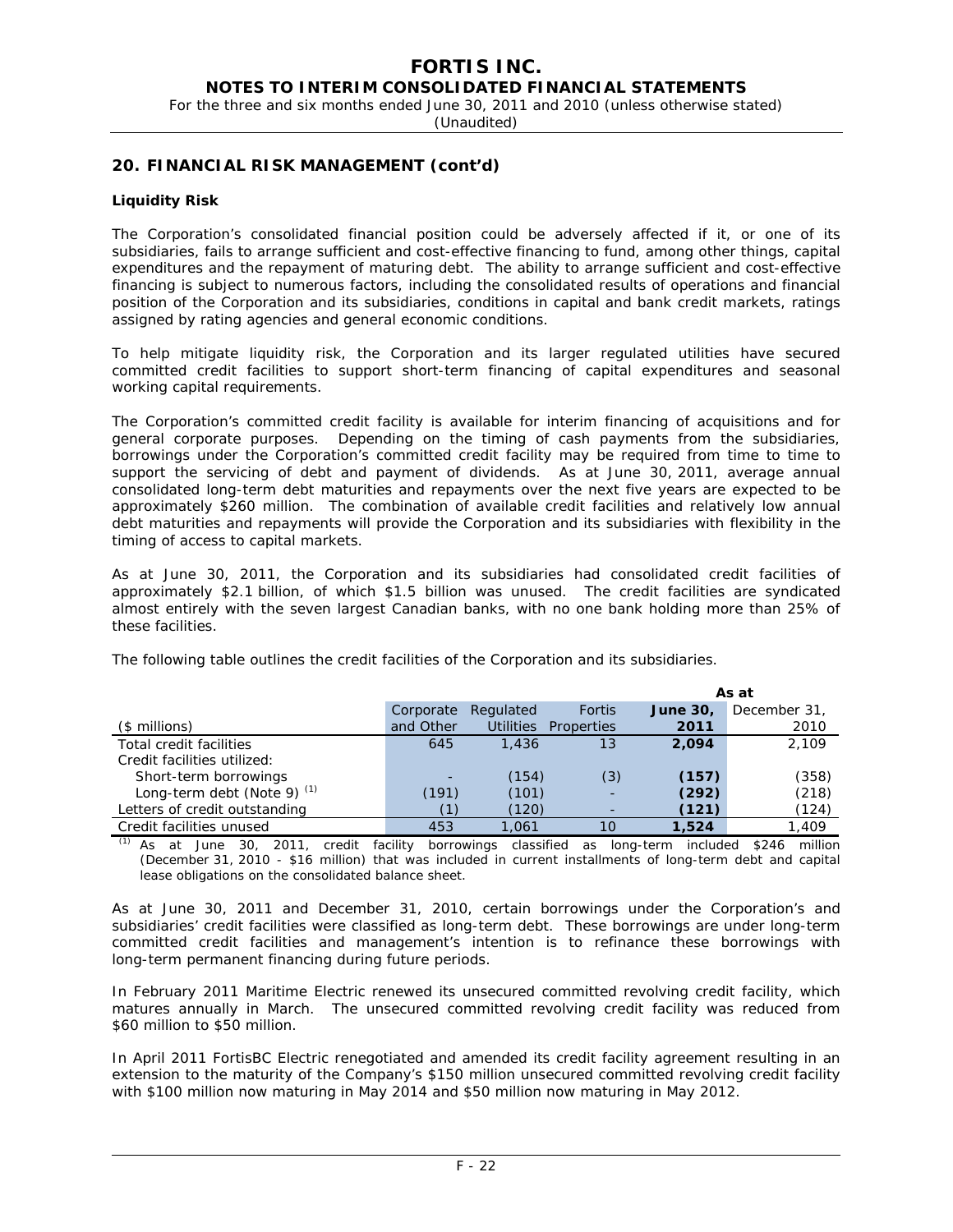For the three and six months ended June 30, 2011 and 2010 (unless otherwise stated)

(Unaudited)

# **20. FINANCIAL RISK MANAGEMENT (cont'd)**

### **Liquidity Risk (cont'd)**

In April 2011 FHI extended the maturity date of its \$30 million unsecured committed revolving credit facility to May 2012.

In June 2011 Newfoundland Power renegotiated and amended its \$100 million unsecured committed credit facility obtaining an extension to the maturity of the facility to August 2015 from August 2013. The amended credit facility agreement reflects a decrease in pricing but, otherwise, contains substantially similar terms and conditions as the previous credit facility agreement.

The Corporation and its currently rated utilities target investment-grade credit ratings to maintain capital market access at reasonable interest rates. As at June 30, 2011, the Corporation's credit ratings were as follows:

| Standard & Poor's | A- (long-term corporate and unsecured debt credit rating) |
|-------------------|-----------------------------------------------------------|
| <b>DBRS</b>       | A(low) (unsecured debt credit rating)                     |

The credit ratings reflect the Corporation's low business-risk profile and diversity of its operations, the stand-alone nature and financial separation of each of the regulated subsidiaries of Fortis, management's commitment to maintaining low levels of debt at the holding company level, the Corporation's reasonable credit metrics and its demonstrated ability and continued focus on acquiring and integrating stable regulated utility businesses financed on a conservative basis.

The following is an analysis of the contractual maturities of the Corporation's consolidated financial liabilities as at June 30, 2011.

| <b>Financial Liabilities</b>                      | Due      | Due in  | Due in  | Due     |        |
|---------------------------------------------------|----------|---------|---------|---------|--------|
|                                                   | within 1 | years 2 | years 4 | after 5 |        |
| $($$ millions)                                    | year     | and 3   | and 5   | vears   | Total  |
| Short-term borrowings                             | 157      |         |         |         | 157    |
| Trade and other accounts payable                  | 726      |         |         |         | 726    |
| Natural gas derivatives (1)                       | 70       | 38      | 3       |         | 111    |
| Fuel option contracts <sup>(2)</sup>              |          |         |         |         |        |
| Foreign exchange forward contracts <sup>(3)</sup> | 5        |         |         |         | 5      |
| Dividends payable                                 | 57       |         |         |         | 57     |
| Customer deposits <sup>(4)</sup>                  |          | 3       |         | 2       | 6      |
| Waneta Partnership promissory note (5)            |          |         |         | 72      | 72     |
| Long-term debt, including current portion (6)     | 318      | 289     | 695     | 4,398   | 5,700  |
| Interest obligations on long-term debt            | 344      | 672     | 592     | 4,901   | 6,509  |
| Preference shares, classified as debt             |          | 123     |         | 197     | 320    |
| Dividend obligations on preference shares,        |          |         |         |         |        |
| classified as finance charges                     | 17       | 28      | 20      | 2       | 67     |
|                                                   | 1,695    | 1,153   | 1,311   | 9,572   | 13,731 |

*(1)* Amounts disclosed are on a gross cash flow basis. The derivatives were recorded in accounts payable at fair value as at June 30, 2011 at \$120 million.

*(2)* Amounts disclosed are on a gross cash flow basis. The contracts were recorded in accounts payable at fair value as at June 30, 2011 at \$1 million.

*(3)* Amounts disclosed are on a gross cash flow basis. The contracts were recorded in accounts payable at fair value as at June 30, 2011 at less than \$1 million.

*(4)* Customer deposits were recorded in other long-term liabilities as at June 30, 2011.

*(5)* Amounts disclosed are on a gross cash flow basis. The promissory note was recorded in other long-term liabilities at present value as at June 30, 2011 at \$43 million.

*(6)* Excludes deferred debt financing costs of \$41 million and capital lease obligations of \$41 million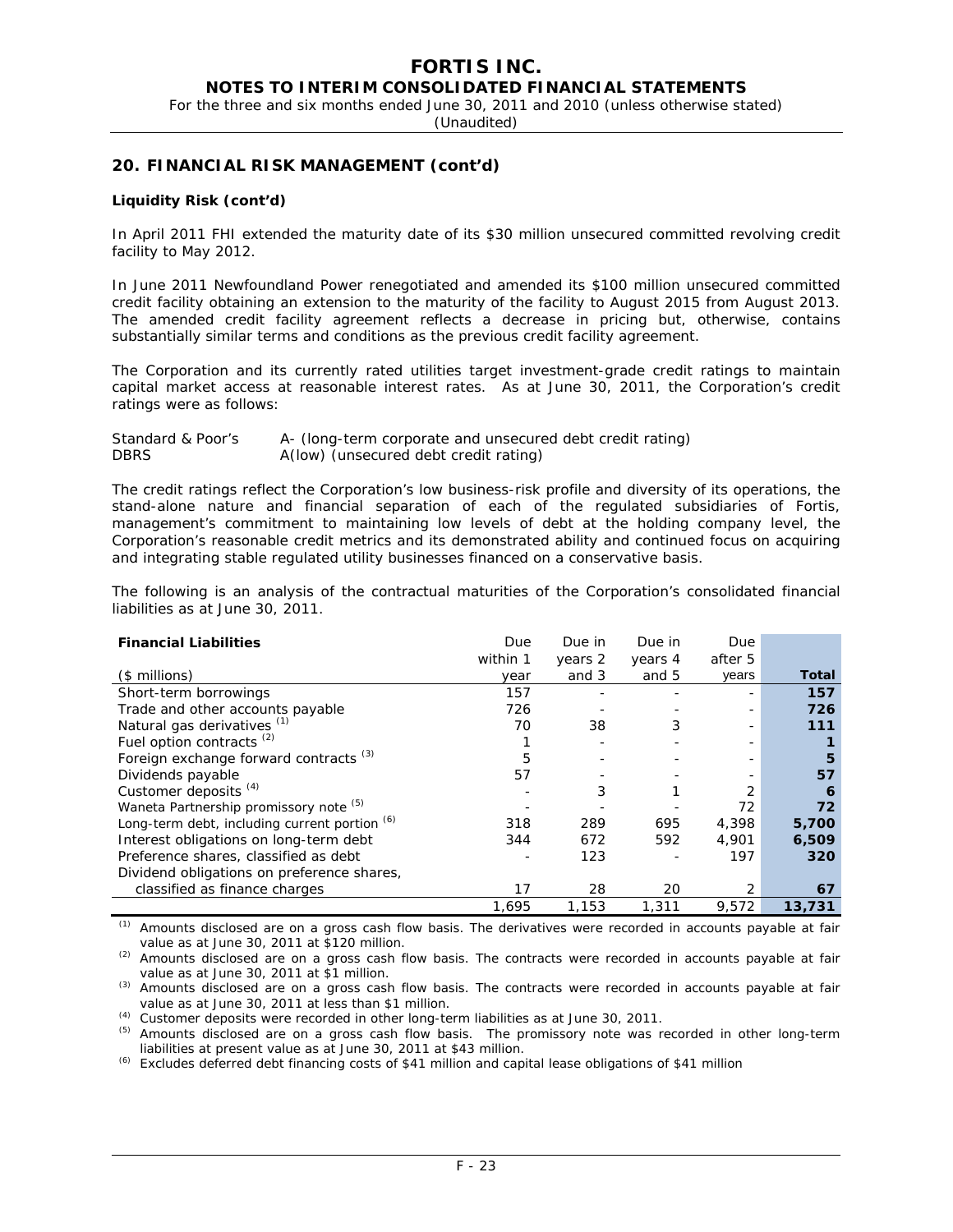For the three and six months ended June 30, 2011 and 2010 (unless otherwise stated)

(Unaudited)

# **20. FINANCIAL RISK MANAGEMENT (cont'd)**

### **Market Risk**

### *Foreign Exchange Risk*

The Corporation's earnings from, and net investments in, self-sustaining foreign subsidiaries are exposed to fluctuations in the US dollar-to-Canadian dollar exchange rate. The Corporation has effectively decreased the above exposure through the use of US dollar borrowings at the corporate level. Foreign exchange gains and losses on the translation of US dollar-denominated interest expense partially offsets the foreign exchange losses and gains on the translation of the Corporation's foreign subsidiaries' earnings, which are denominated in US dollars. The reporting currency of Caribbean Utilities, Fortis Turks and Caicos, FortisUS Energy Corporation and Belize Electric Company Limited is the US dollar.

As at June 30, 2011, US\$529 million of the US\$594 million corporately issued long-term debt (December 31, 2010 - US\$590 million of US\$590 million) had been designated as an effective hedge of the Corporation's net investments in self-sustaining foreign subsidiaries. Foreign currency exchange rate fluctuations associated with the translation of the Corporation's corporately issued US dollar borrowings designated as effective hedges are recognized in other comprehensive income and help offset unrealized foreign currency exchange gains and losses on the net investments in self-sustaining foreign subsidiaries, which are also recognized in other comprehensive income.

Effective June 20, 2011, the Corporation's asset associated with Belize Electricity (Note 8) does not qualify for hedge accounting as Belize Electricity is no longer a self-sustaining foreign subsidiary of Fortis. As a result, approximately US\$65 million of corporately issued debt that previously hedged the former investment in Belize Electricity is no longer an effective hedge. Effective June 20, 2011, foreign exchange gains and losses on the translation of the asset associated with Belize Electricity and the corporately issued US dollar denominated debt that previously qualified as a hedge of the investment are required to be recognized in earnings. This change in accounting treatment is not expected to have a material impact on consolidated earnings of Fortis. As at June 30, 2011, all of the Corporation's net investments in self-sustaining foreign subsidiaries were hedged (December 31, 2010 - 99%).

FEI and FEVI's US dollar payments under contracts for the implementation of a customer information system and the construction of a liquefied natural gas storage facility, respectively, expose the utilities to fluctuations in the US dollar-to-Canadian dollar exchange rate. FEI and FEVI have entered into foreign exchange forward contracts to hedge this exposure and any increase or decrease in the fair value of the foreign exchange forward contracts is deferred for recovery from, or refund to, customers in future rates, subject to regulatory approval.

### *Interest Rate Risk*

The Corporation and its subsidiaries are exposed to interest rate risk associated with short-term borrowings and floating-rate debt. The Corporation and its subsidiaries may enter into interest rate swap agreements to help reduce this risk.

The FortisBC Energy companies and FortisBC Electric have regulatory approval to defer any increase or decrease in interest expense resulting from fluctuations in interest rates associated with variable-rate debt for recovery from, or refund to, customers in future rates.

### *Commodity Price Risk*

The FortisBC Energy companies are exposed to commodity price risk associated with changes in the market price of natural gas. This risk is minimized from time to time by entering into natural gas derivatives that effectively fix the price of natural gas purchases. The natural gas derivatives are recognized on the consolidated balance sheet at fair value and any change in the fair value is deferred as a regulatory asset or liability, subject to regulatory approval, for recovery from, or refund to, customers in future rates.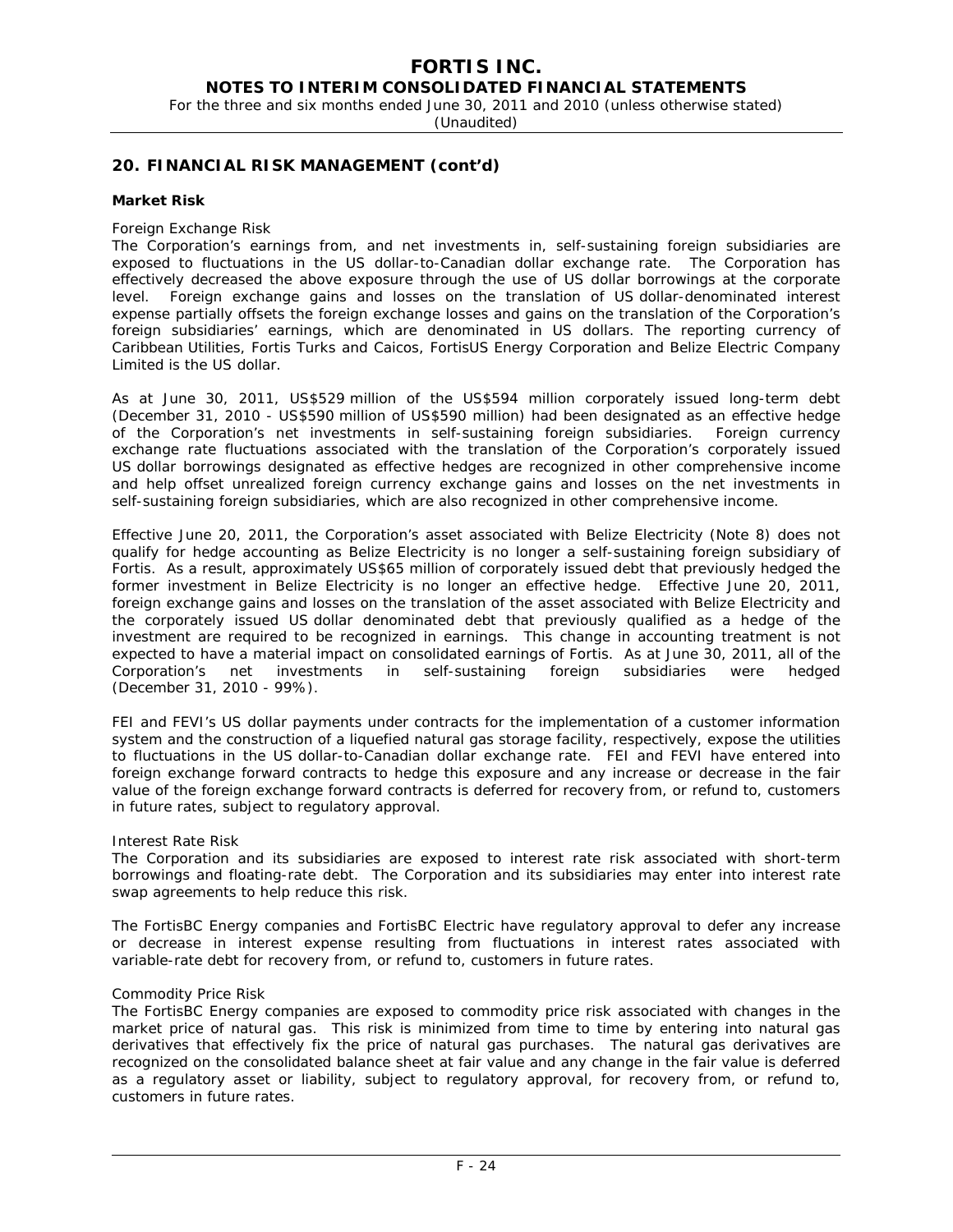# **FORTIS INC.**

**NOTES TO INTERIM CONSOLIDATED FINANCIAL STATEMENTS** 

For the three and six months ended June 30, 2011 and 2010 (unless otherwise stated)

(Unaudited)

# **20. FINANCIAL RISK MANAGEMENT (cont'd)**

#### **Market Risk (cont'd)**

### *Commodity Price Risk (cont'd)*

The price risk-management strategy of the FortisBC Energy companies aims to improve the likelihood that natural gas prices remain competitive with electricity rates, temper gas price volatility on customer rates and reduce the risk of regional price discrepancies. On an annual basis, FEI and FEVI each file a Price Risk-Management Plan ("PRMP") that seeks approval for the natural gas commodity hedging plan for the next three years for FEI and the next five years for FEVI. During the third quarter of 2010, the BCUC denied the PRMP application filed by the FortisBC Energy companies earlier in 2010 and directed the Companies to undertake a review of the primary objectives of the PRMP. In January 2011 the FortisBC Energy companies reviewed the PRMP objectives with the BCUC related to their gas commodity hedging plan and FEI submitted a 2011–2014 PRMP. In June 2011 FEVI filed a 2012-2013 hedging request application. In July 2011 the BCUC denied FEI's 2011-2014 PRMP with the exception of certain elements related to basis swaps. The existing hedging contracts are expected to continue in effect through to their maturity and the gas utilities' ability to fully recover the commodity cost of gas in customer rates remains unchanged.

Caribbean Utilities is exposed to commodity price risk associated with changes in the market price of fuel. The Company has a Fuel Price Volatility Management Program, as approved by the regulator, to reduce the impact of volatility of fuel prices on customer rates. The derivatives are recognized on the consolidated balance sheet at fair value and any change in the fair value is deferred as a regulatory asset or liability, subject to regulatory approval, for recovery from, or refund to, customers in future rates. In April 2011 Caribbean Utilities entered into two fuel option contracts.

# **21. CONTINGENT LIABILITIES AND COMMITMENTS**

### **Contingent Liabilities**

The Corporation and its subsidiaries are subject to various legal proceedings and claims associated with ordinary course business operations. Management believes that the amount of liability, if any, from these actions would not have a material effect on the Corporation's consolidated financial position or results of operations. There were no material changes in the Corporation's contingencies from those disclosed in the Corporation's 2010 annual audited consolidated financial statements.

#### **Commitments**

There were no material changes in the nature and amount of the Corporation's commitments from the commitments disclosed in the Corporation's 2010 annual audited consolidated financial statements, except as described below.

As a result of Belize Electricity no longer being consolidated in the Corporation's financial statements effective June 20, 2011, the power purchase obligations associated with Belize Electricity's operations are no longer included in the Corporation's consolidated commitments.

During the six months ended June 30, 2011, the actuarial valuation of the defined benefit pension plans at FortisBC Energy, covering unionized employees, and at FortisBC Electric were completed. As a result of the actuarial valuations and other revised actuarial estimates, the total estimate of consolidated defined benefit pension funding contributions over the next five years, net of payments made year-to-date June 30, 2011, has increased by approximately \$45 million from that disclosed in the Corporation's 2010 annual audited consolidated financial statements. The increase in funding contributions is expected to be recovered from customers in future rates.

As at June 30, 2011, \$20 million of FEVI government loans were reclassified from utility capital assets to current portion of long-term debt as a result of an expected repayment within one year.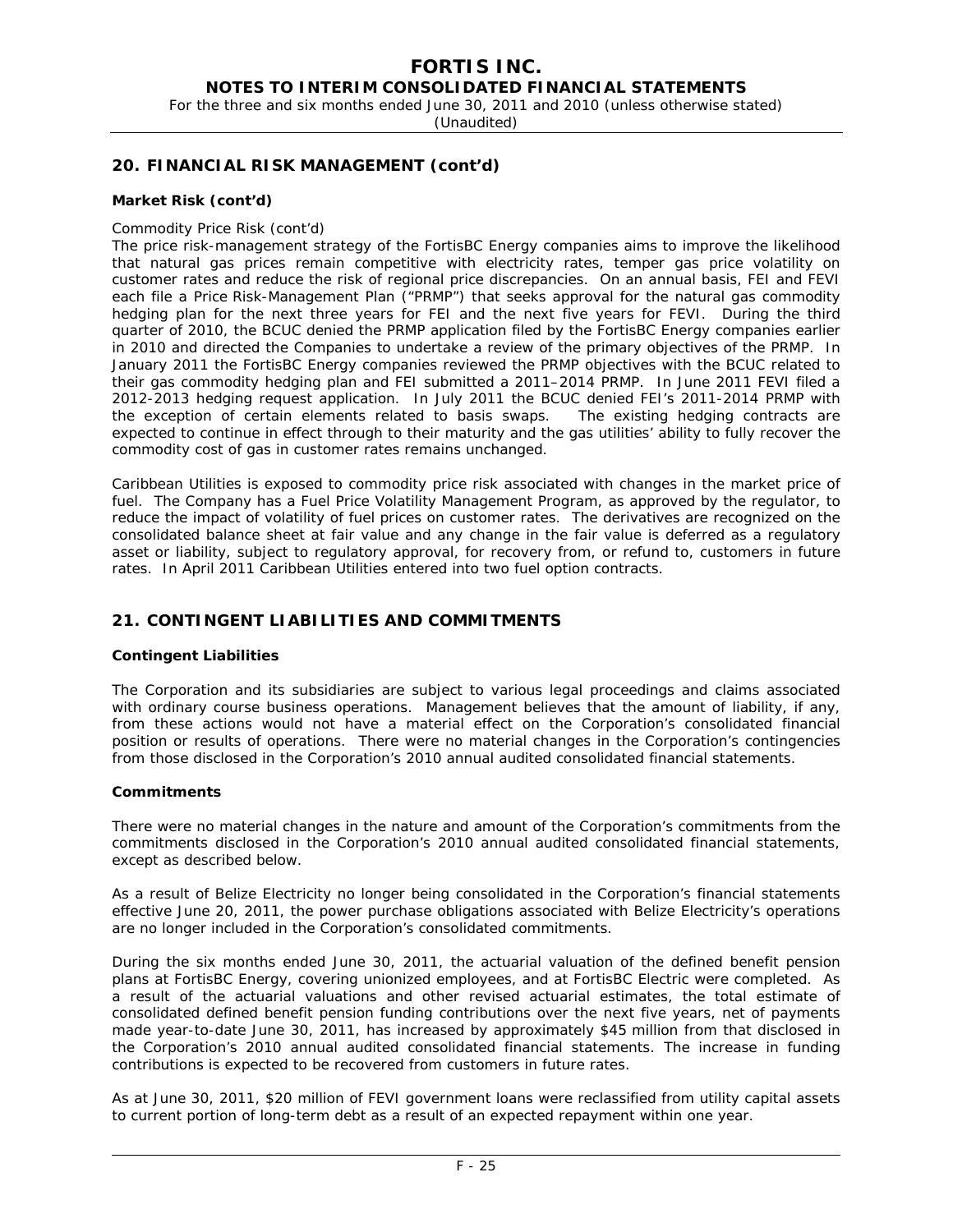# **FORTIS INC.**

# **NOTES TO INTERIM CONSOLIDATED FINANCIAL STATEMENTS**

For the three and six months ended June 30, 2011 and 2010 (unless otherwise stated)

(Unaudited)

### **22. SUBSEQUENT EVENTS**

On July 11, 2011, the Board of Directors of Central Vermont Public Service Corporation ("CVPS") determined that the unsolicited acquisition proposal from Gaz Métro Limited Partnership was a "Superior Proposal", as that term is defined in the Merger Agreement between Fortis and CVPS announced on May 30, 2011 (the "Merger Agreement") and that CVPS elected to terminate the Merger Agreement in accordance with its terms. Prior to such termination taking effect, the Merger Agreement provided Fortis the right to require CVPS to negotiate with Fortis for at least five business days with respect to any changes to the terms of the Merger Agreement proposed by Fortis. Fortis agreed to waive such right in exchange for the prompt payment by CVPS to Fortis of the US\$17.5 million termination fee plus US\$2.0 million for expenses as set forth in the Merger Agreement, thereby resulting in the termination of the Merger Agreement. Fortis received the \$18.8 million (US\$19.5 million) payment on July 12, 2011.

On July 15, 2011, the underwriters of the Corporation's June 2011 \$300 million public offering of 9.1 million common shares exercised their over-allotment option and purchased an additional 1.24 million common shares of Fortis for gross proceeds of approximately \$41 million.

# **23. COMPARATIVE FIGURES**

Certain comparative figures have been reclassified to comply with current period presentation. The most significant changes related to: (i) a \$48 million decrease for the six months ended June 30, 2010 in cash from operating activities associated with changes in non-cash operating working capital and a corresponding decrease in cash used in financing activities associated with dividends on common shares; and (ii) a \$13 million and \$28 million decrease for the three and six months ended June 30, 2010, respectively, in cash from financing activities associated with the issuance of common shares and a corresponding decrease in cash used in financing activities associated with dividends paid on common shares.